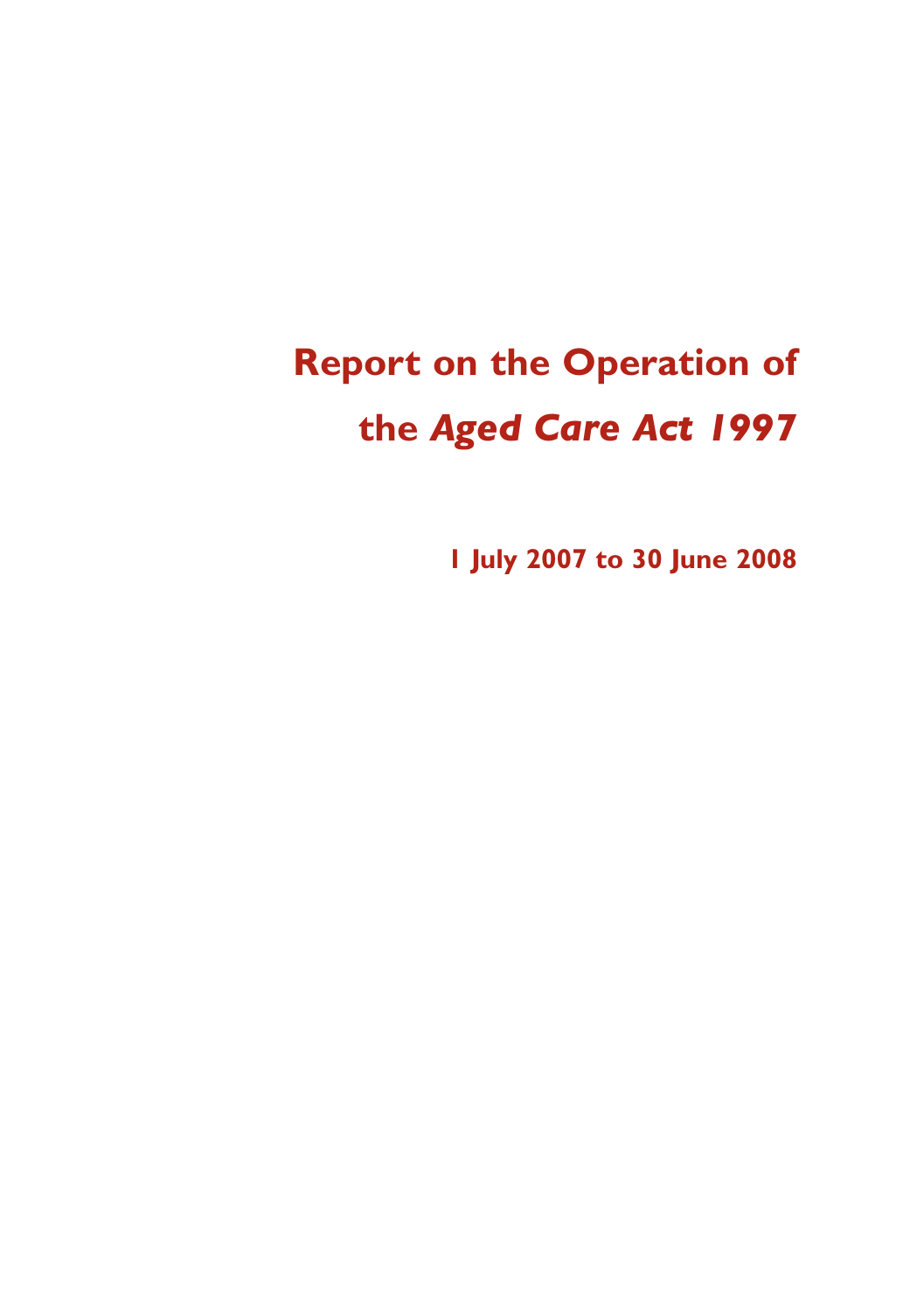#### (c) Commonwealth of Australia 2008

This work is copyright. Apart from any use as permitted under the *Copyright Act 1968*, no part may be reproduced by any process without prior written permission from the Commonwealth. Requests and inquiries concerning reproduction and rights should be addressed to the Commonwealth Copyright Administration, Attorney-General's Department, Robert Garran Offices, National Circuit, Barton ACT 2600 or posted at **http://www.ag.gov.au/cca**

ISBN: 1-74186-763-0

Internet sites

(c) Commonwealth of Australia 2008

This work is copyright. You may download, display, print and reproduce this material in unaltered form only (retaining this notice) for your personal, non-commercial use or use within your organisation. Apart from any use as permitted under the *Copyright Act 1968*, all other rights are reserved. Requests and inquiries concerning reproduction and rights should be addressed to Commonwealth Copyright Administration, Attorney-General's Department, Robert Garran Offices, National Circuit, Barton ACT 2600 or posted at **http://www.ag.gov.au/cca**

Online ISBN: 1-74186-764-9

Publications Approval Number: P3-4643

This report is available from **http://www.health.gov.au/internet/main/publishing. nsf/Content/ageing-reports-acarep.htm**.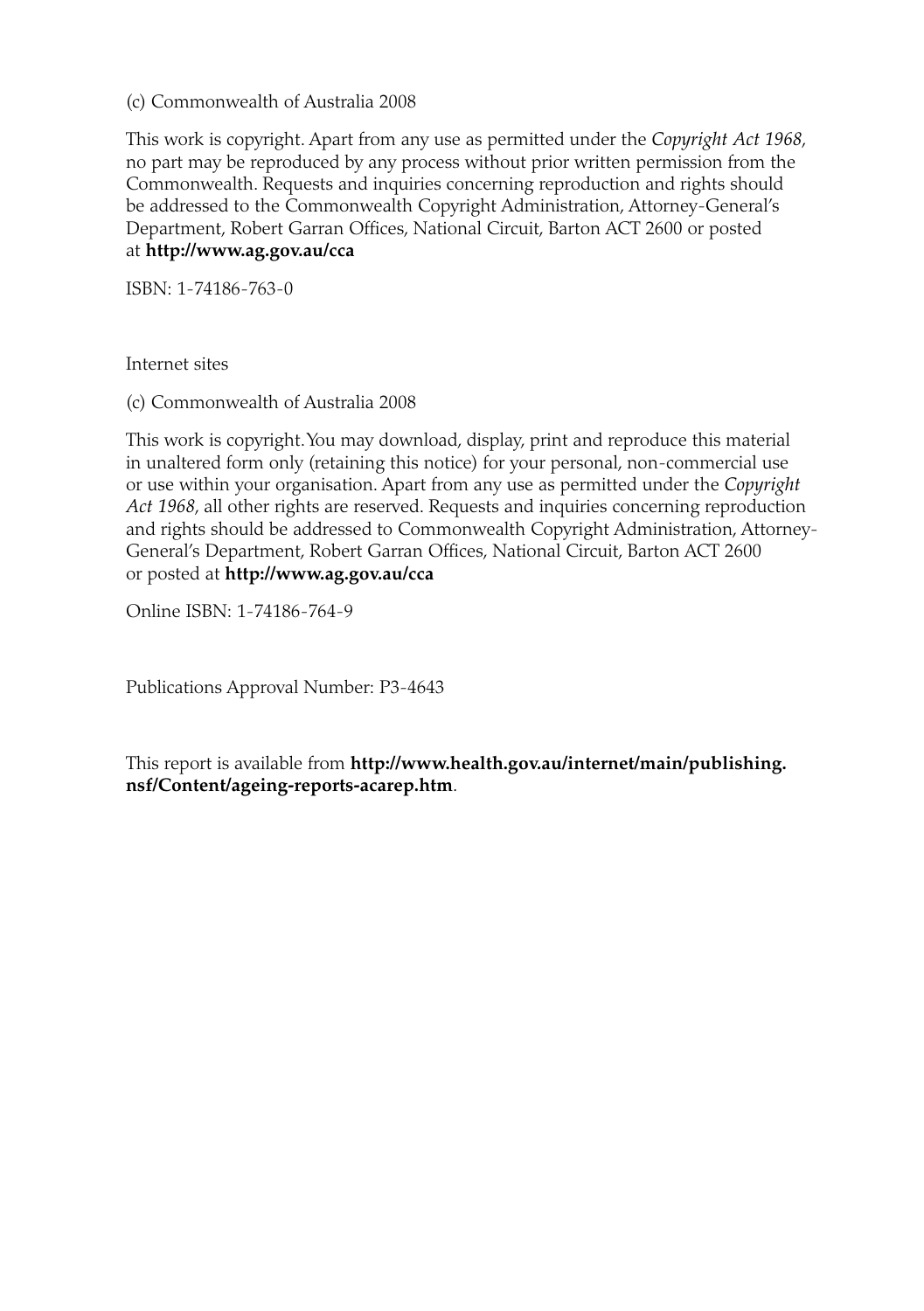# **Foreword**

#### **By the Minister for Ageing, the Hon Justine Elliot MP**

I am pleased to present the *Report on the Operation of the Aged Care Act 1997* for 2007-08.

The achievements of this past year demonstrate the Australian Government's commitment to high quality, accessible and affordable care for all older Australians who require it - in the form they want and need - and to the long-term viability of Australia's aged and community care sector.



Over the four years to 2011-12, funding for aged and community care will reach record levels of \$41.6 billion, with \$29.5 billion of that in residential aged care. For 2008-09 alone there will be an increase of 10.4 per cent in funding to aged and community care - the largest single increase in a single year seen in Australia. During 2007-08 more than 300,000 people received care through aged care services provided under the *Aged Care Act 1997*.

In 2007-08 the Australian Government introduced important changes to the funding of aged care in Australia. These changes, including the new Aged Care Funding Instrument, commenced on 20 March 2008 and provide a simpler model for allocation of residential care funding. These arrangements are better matched to the complex care needs of aged care residents and will result in more than \$1.13 billion in additional funding to the residential care sector over the first four years of use. The Australian Government is closely monitoring these new arrangements.

The additional aged and community care funding in the 2008 Budget included an increase in the level of the Conditional Adjustment Payment. This provides additional medium-term financial assistance to aged care providers in return for efficiency gains through improved management practices. At a value of more than \$407 million over the four years to 2011-12, this increase brings the 2008-09 payment level to 8.75 per cent of the basic subsidy rate for each resident, and lifts total Conditional Adjustment Payment funding for the sector to \$2 billion over this period.

Support is being provided for the construction and expansion of aged care homes in designated areas of high need. Up to \$300 million in zero real interest loans are being made available to help create 2,500 new residential aged care places in locations where providers might not normally invest. Applications for the first round of funding - up to \$150 million in zero real interest loans for residential aged care places in high need areas - closed in June 2008, and I announced the outcomes on 17 September 2008. A total of 1,348 new aged care beds and 107 community care places will be provided in areas of need as a result of the first round of this initiative.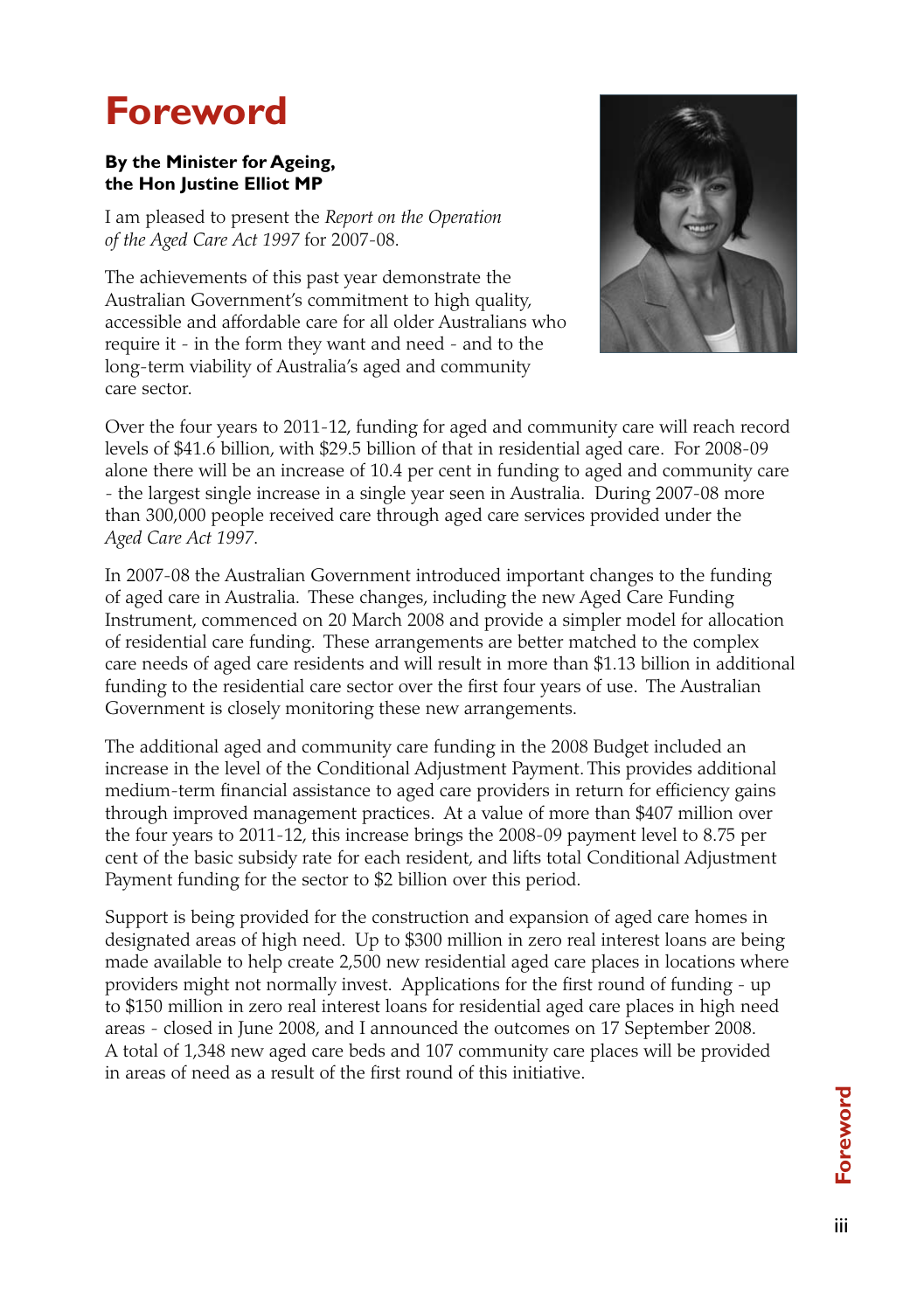We recognise that most older Australians prefer to remain living as independently as possible, connected to their families and communities, and we are committed to ensuring that community and residential aged care services respond to people's needs and preferences.

Australian Government funding for community care services will total \$2.2 billion in 2008-09, an increase of \$260 million over 2007-08.

In June 2008 the Australian Government allocated the first of an additional 2,000 transition care places to be available by 2011-12, to assist older people to recover and regain their independence after a hospital stay before making a decision about their longer term care needs. The Australian Government will provide a total of \$293 million over four years for these places.

Recently I announced improved protections for recipients of Australian Government funded aged care services. These measures will strengthen protection in the areas of accreditation of services and police checks for aged care staff, and for residents who go missing without explanation from services.

Since coming to the Ageing portfolio I have focussed on ensuring that where improvements are needed in the safety and quality of Australian Government funded aged care services, these improvements are made. I believe this is critical to safe guarding vulnerable elderly Australians. The majority of aged care facilities are staffed by highly committed and compassionate people who provide world class service.

This year has marked the beginning of a new and brighter future for aged care in Australia. The sector will be better funded, better regulated, and there will be more aged care places where they are needed most. I look forward to building on these strong foundations to provide the best possible aged care system for older Australians into the future.

FElliot.

Justine Elliot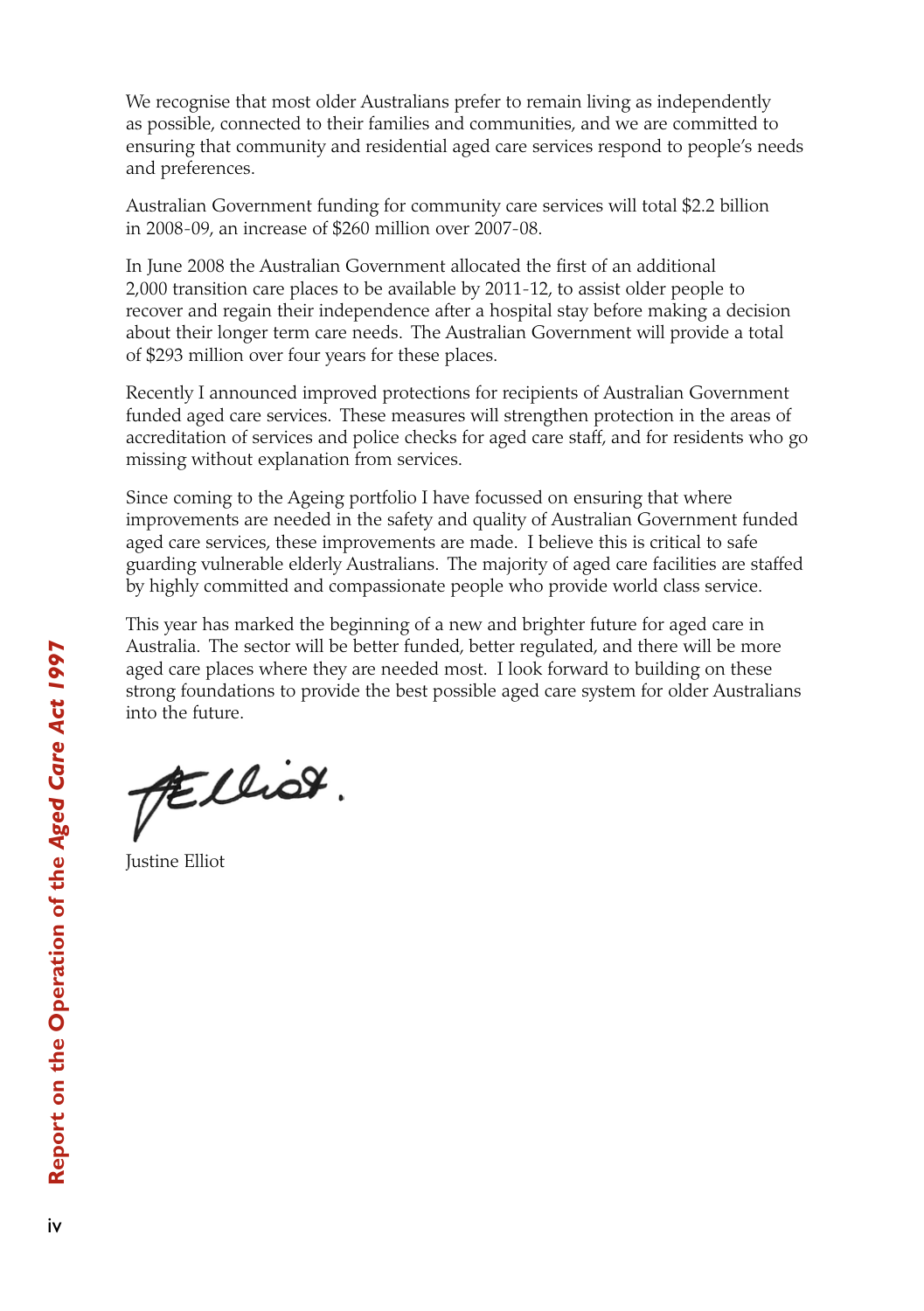# **Contents**

| <b>Executive Summary</b><br>Access to care<br>Funding for care<br>Quality of care<br>Complaints Investigation Scheme<br>Glossary | iх<br>ix<br>xi<br>xiii<br>xiv<br>XV<br>ı<br>1<br>1<br>$\sqrt{2}$<br>3 |
|----------------------------------------------------------------------------------------------------------------------------------|-----------------------------------------------------------------------|
|                                                                                                                                  |                                                                       |
|                                                                                                                                  |                                                                       |
|                                                                                                                                  |                                                                       |
|                                                                                                                                  |                                                                       |
|                                                                                                                                  |                                                                       |
|                                                                                                                                  |                                                                       |
| <b>Introduction</b><br>L                                                                                                         |                                                                       |
| 1.1<br>Legislative context                                                                                                       |                                                                       |
| 1.2<br>Structure and scope of this Report                                                                                        |                                                                       |
| 1.3<br>Sources                                                                                                                   |                                                                       |
| $\mathbf{2}$<br><b>Access to care</b>                                                                                            |                                                                       |
| 2.1<br>Information, assessment and referral                                                                                      | 4                                                                     |
| $2.2\phantom{0}$<br>Needs-based planning arrangements                                                                            | 8                                                                     |
| 2.3<br>Who provides care?                                                                                                        | 13                                                                    |
| Residential care<br>2.4                                                                                                          | 16                                                                    |
| 2.5<br>Community care                                                                                                            | 18                                                                    |
| Flexible care<br>2.6                                                                                                             | 22                                                                    |
| Support for people with special needs<br>2.7                                                                                     | 26                                                                    |
| 2.8<br>Support for carers                                                                                                        | 30                                                                    |
| 3<br><b>Funding for care</b>                                                                                                     | 33                                                                    |
| 3.1<br>Funding mechanisms                                                                                                        | 33                                                                    |
| 3.2<br>Independent assessment                                                                                                    | 34                                                                    |
| 3.3<br>Residential care - funding for care                                                                                       | 35                                                                    |
| Residential care - accommodation funding<br>3.4                                                                                  | 41                                                                    |
| 3.5<br>Funding community care and flexible care                                                                                  | 43                                                                    |
| Support for carers<br>3.6                                                                                                        | 46                                                                    |
| 4<br>Quality of care and accommodation                                                                                           | 49                                                                    |
| 4.1<br>Residential care                                                                                                          | 49                                                                    |
| 4.2<br>Community care                                                                                                            | 54                                                                    |
| Compliance with legislative requirements<br>4.3                                                                                  | 54                                                                    |
| The Aged Care Commissioner<br>4.4                                                                                                | 58                                                                    |
| Aged care workforce<br>4.5                                                                                                       | 59                                                                    |
| Supporting consumers<br>4.6                                                                                                      | 61                                                                    |

**Contents** v **Contents**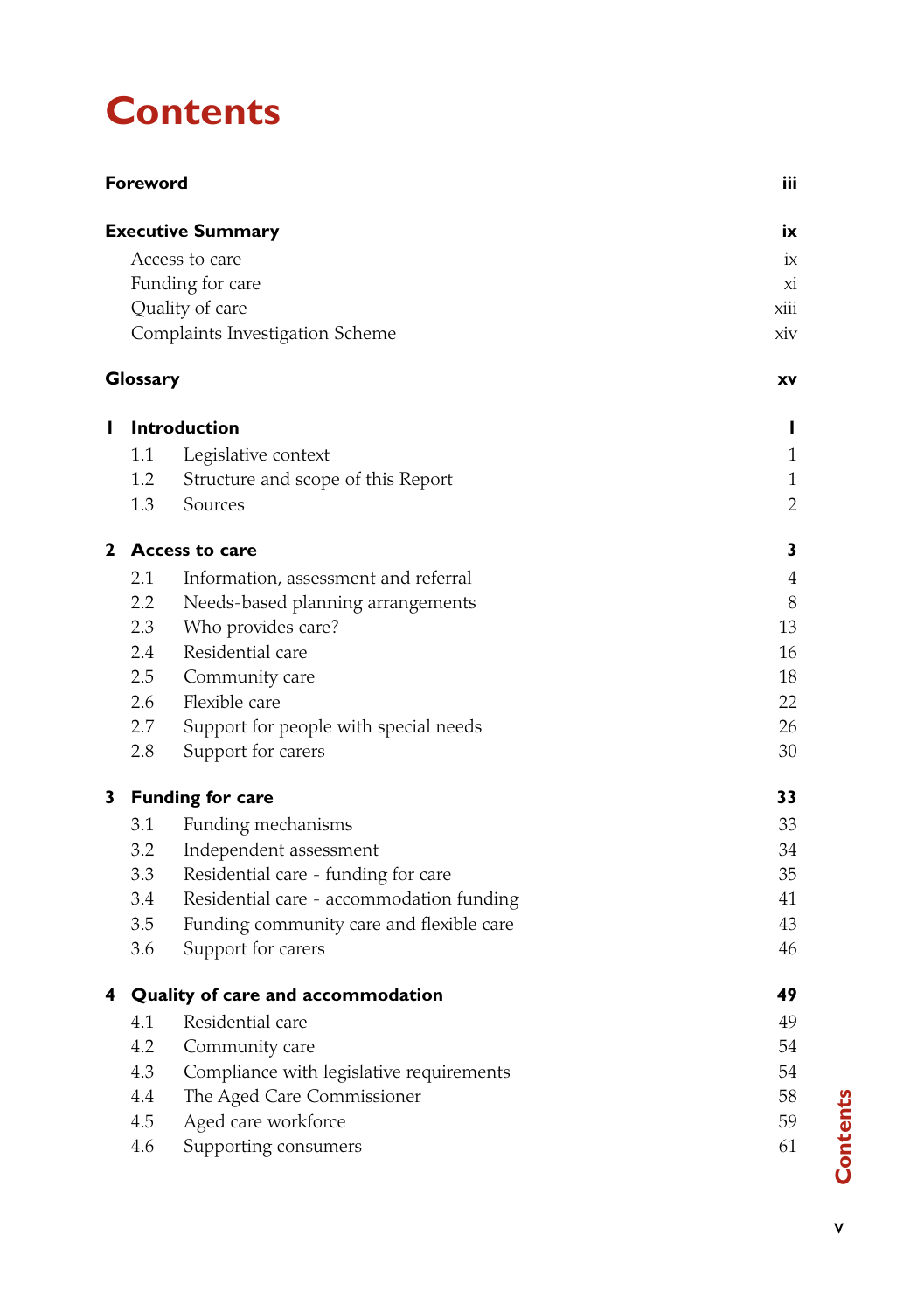|                                                                      | 5 Complaints Investigation Scheme                                                                                        | 63 |  |  |  |  |
|----------------------------------------------------------------------|--------------------------------------------------------------------------------------------------------------------------|----|--|--|--|--|
| 5.1                                                                  | Aged Care Complaints Investigation Scheme                                                                                | 63 |  |  |  |  |
| Complaints activity under the Complaints Investigation Scheme<br>5.2 |                                                                                                                          |    |  |  |  |  |
| <b>Appendix A:</b>                                                   |                                                                                                                          |    |  |  |  |  |
|                                                                      | <b>Aged Care Principles</b>                                                                                              | 69 |  |  |  |  |
| <b>Appendix B:</b>                                                   |                                                                                                                          |    |  |  |  |  |
|                                                                      | Amendments to the Aged Care Act 1997 and the Aged Care Principles                                                        | 73 |  |  |  |  |
| <b>Appendix C:</b>                                                   |                                                                                                                          |    |  |  |  |  |
|                                                                      | Responsibilities of Approved Providers under the Aged Care Act 1997                                                      | 75 |  |  |  |  |
| <b>Appendix D:</b>                                                   |                                                                                                                          |    |  |  |  |  |
|                                                                      | Sanctions imposed under the Aged Care Act 1997,                                                                          |    |  |  |  |  |
|                                                                      | 1 July 2007 to 30 June 2008                                                                                              | 79 |  |  |  |  |
| <b>List of Figures</b>                                               |                                                                                                                          |    |  |  |  |  |
| Figure 1:                                                            | Number of completed ACAT assessments from 2003-04 to 2006-07,<br>by state and territory                                  | 7  |  |  |  |  |
| Figure 2:                                                            | Operational aged care places from 2003-04 to 2008                                                                        | 11 |  |  |  |  |
| Figure 3:                                                            | New places allocated in annual rounds from 2003-04 to 2007-08                                                            | 12 |  |  |  |  |
| Figure 4:                                                            | Operational flexible care places from 2003-04 to 2007-08                                                                 | 22 |  |  |  |  |
| Figure 5:                                                            | Growth in Australian Government outlays for aged care<br>from 2003-04 to 2007-08                                         | 33 |  |  |  |  |
| Figure 6:                                                            | Identification of complaints as in scope, from                                                                           |    |  |  |  |  |
|                                                                      | 1 July 2007 to 30 June 2008                                                                                              | 64 |  |  |  |  |
| Figure 7:                                                            | The five most commonly reported issues from<br>1 July 2007 to 30 June 2008                                               | 65 |  |  |  |  |
| Figure 8:                                                            | Breakdown of the 2,000 referrals to external agencies,                                                                   |    |  |  |  |  |
|                                                                      | 1 July 2007 to 30 June 2008                                                                                              | 65 |  |  |  |  |
| Figure 9:                                                            | The number of site visits, by state and territory, from                                                                  |    |  |  |  |  |
|                                                                      | 1 July 2007 to 30 June 2008<br>Notices of Required Action, from 1 July 2007 to 30 June 2008,                             | 66 |  |  |  |  |
| Figure 10:                                                           | by state and territory,                                                                                                  | 67 |  |  |  |  |
| <b>List of Tables</b>                                                |                                                                                                                          |    |  |  |  |  |
| Table 1:                                                             | Calls to the information line by main category of caller and main reason<br>for call during 2007-08                      | 4  |  |  |  |  |
| Table 2:                                                             | Allocated and operational residential, community and<br>transition care places per 1,000 people, aged 70 years or older, |    |  |  |  |  |

at 30 June 2008, by state and territory 10 Table 3: New residential places, community care (CACP) packages and flexible care (EACH) packages, allocated in the 2007 Aged Care Approvals Round, by state and territory 11

 $\overline{\mathsf{vi}}$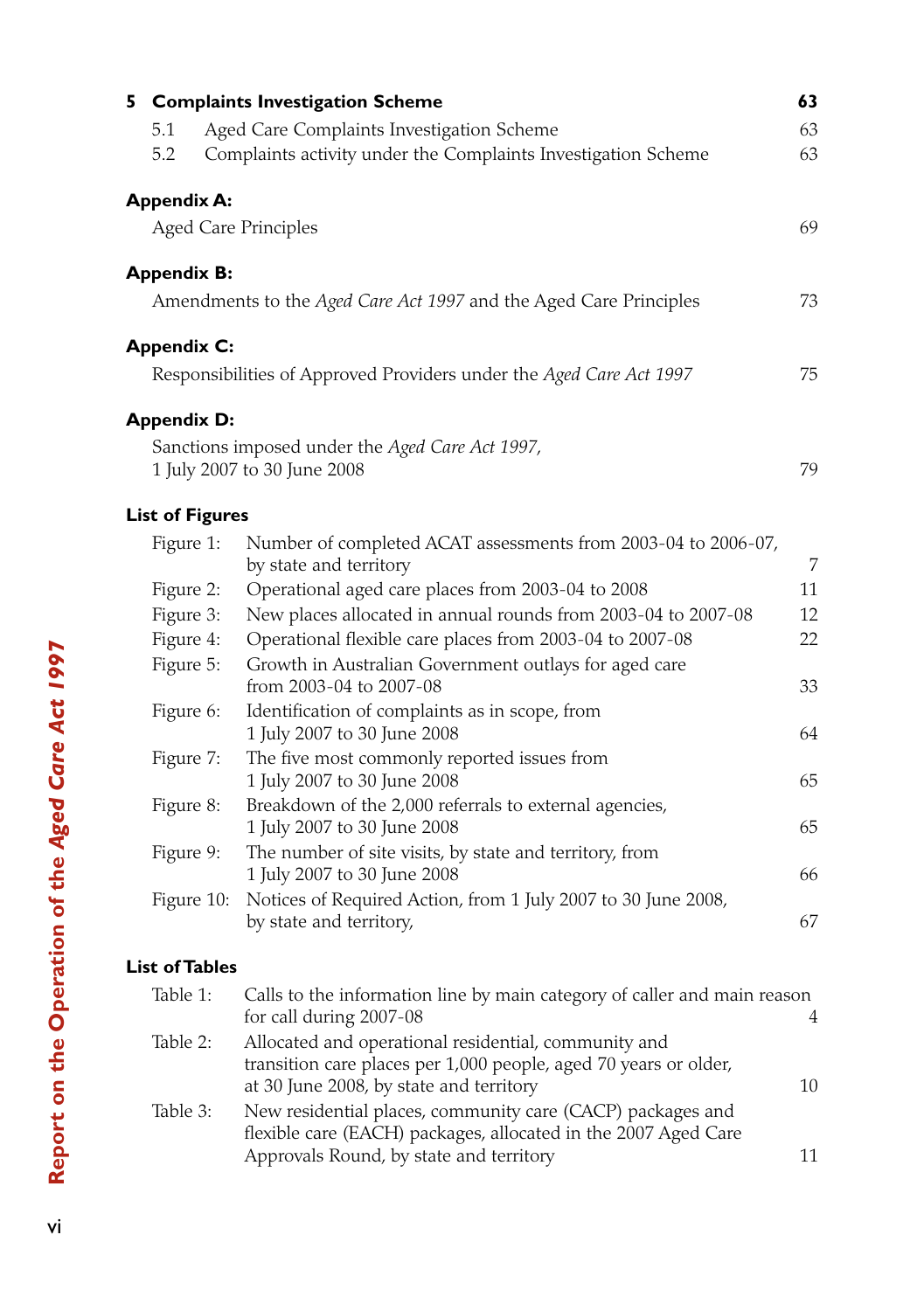| Table 4:  | Operational residential places, other than flexible care places,<br>by provider type at 30 June 2008, by state and territory                                                                      | 14 |
|-----------|---------------------------------------------------------------------------------------------------------------------------------------------------------------------------------------------------|----|
| Table 5:  | Operational community care (CACP) places, other than flexible<br>care places, by provider type at 30 June 2008, by state and territory                                                            | 15 |
| Table 6:  | Operational flexible care places by provider type at 30 June 2008,<br>by state and territory                                                                                                      | 15 |
| Table 7:  | Utilisation of operational residential aged care places at<br>30 June 2008, by state and territory                                                                                                | 16 |
| Table 8:  | Proportion of new entrants to permanent residential care entering<br>within a specified period after ACAT assessment, by level of care at<br>entry, during 2007-08                                | 17 |
| Table 9:  | Number of allocated CACPs at 30 June each year from 2003-04<br>to 2007-08, by state and territory                                                                                                 | 19 |
| Table 10: | Operational and allocated EACH and EACH-D packages at<br>30 June 2008, by state and territory                                                                                                     | 23 |
| Table 11: | Multi-purpose Services and operational places at 30 June 2008,<br>by state and territory                                                                                                          | 24 |
| Table 12: | Estimated respite care resident days by level of care during 2007-08,<br>by state and territory                                                                                                   | 31 |
| Table 13: | Australian Government recurrent residential aged care funding,<br>from 2003-04 to 2007-08, by state and territory                                                                                 | 35 |
| Table 14: | Average Australian Government payments<br>(subsidy plus supplements) for each residential aged care<br>recipient, from 2003-04 to 2007-08                                                         | 37 |
| Table 15: | Australian Government expenditure for residential viability<br>supplement, and the number of aged care homes receiving residential<br>viability supplement during 2007-08, by state and territory | 38 |
| Table 16: | Method of payment of accommodation bonds, as percentage of all<br>bond-paying new residents, from 2003-04 to 2007-08                                                                              | 42 |
| Table 17: | Australian Government expenditure for Community Aged Care<br>Packages, from 2003-04 to 2007-08, by state and territory                                                                            | 43 |
| Table 18: | Australian Government expenditure for Extended Aged Care<br>at Home packages, from 2003-04 to 2007-08, by state and territory                                                                     | 44 |
| Table 19: | Australian Government expenditure for Multi-purpose Services,<br>from 2003-04 to 2007-08, by state and territory                                                                                  | 44 |
| Table 20: | Value of community care establishment grants allocated during<br>2007-08, by state and territory                                                                                                  | 46 |
| Table 21: | Australian Government expenditure for residential respite care,<br>from 2003-04 to 2007-08, by state and territory                                                                                | 47 |
| Table 22: | Services that have met the privacy and space requirements as at<br>30 June 2008, by state and territory                                                                                           | 50 |
| Table 23: | Estimated building work expenditure by residential aged care<br>services from 2003-04 to 2007-08                                                                                                  | 51 |
| Table 24: | Reviews of examinable decisions, from 1 July 2007 to 30 June 2008                                                                                                                                 | 68 |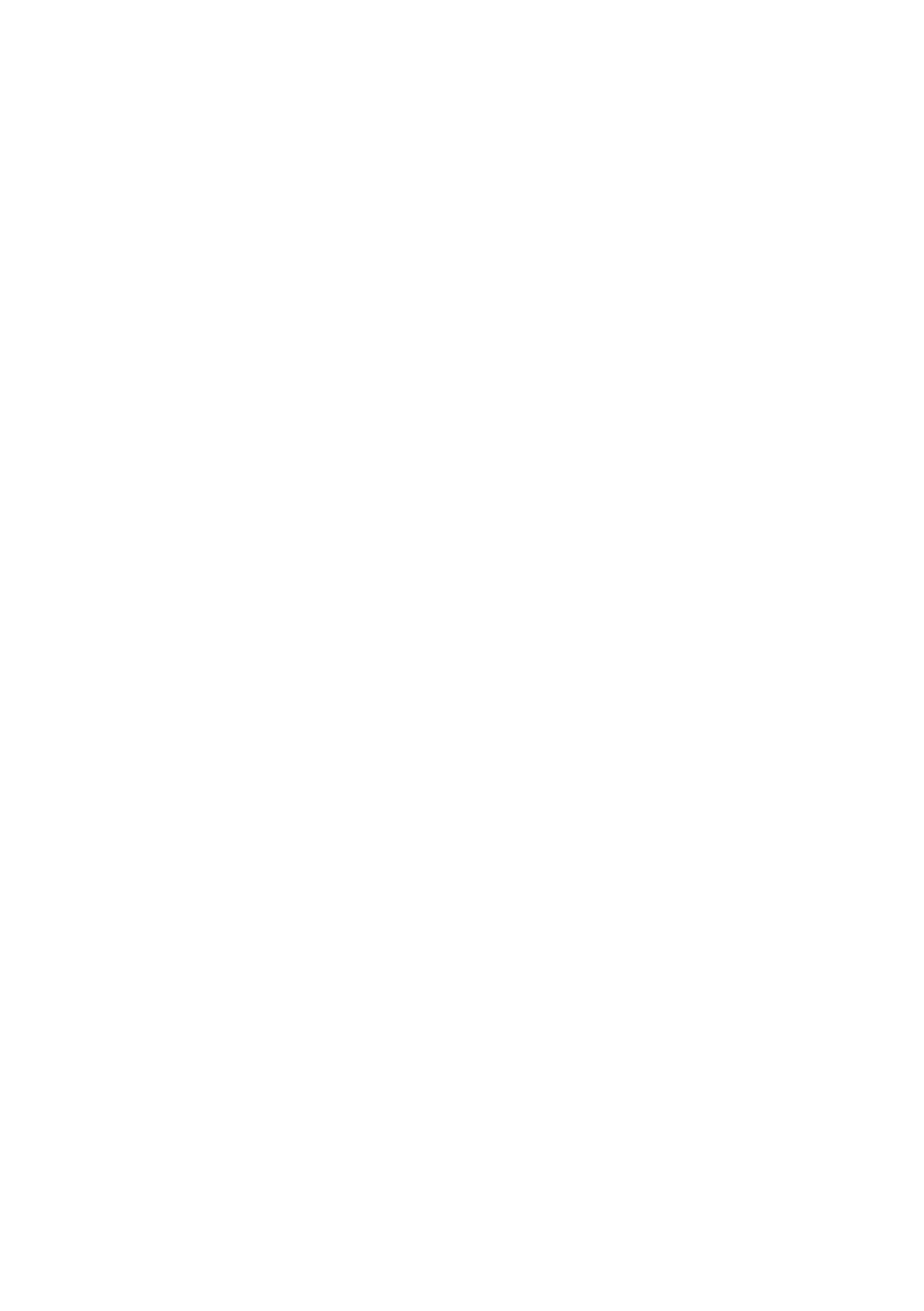# **Executive Summary**

The *Report on the Operation of the Aged Care Act 1997* meets the requirement, of Section 63-2 of the *Aged Care Act 1997* (the Act), that the Minister for Ageing present to Parliament a report on the operation of the Act for each financial year. This report describes the operation of the Act and associated Aged Care Principles during 2007-08, and includes additional information to aid understanding of aged care programs and policies.

## **Access to care**

The Australian Government aims to ensure that all frail older Australians have timely access to good quality aged and community care that meets their care needs by providing: information, assessment and referral mechanisms; needs-based planning arrangements; a range of service types; support for special needs groups; and support for carers.

In 2007-08, through aged care programs under the Act*,* a total of 208,079 people received permanent residential care in aged care homes and 39,443 people received short-term respite care in aged care homes, giving their carers a break from usual care arrangements. In addition 61,739 people who would otherwise be eligible for residential care, chose to receive a package of care and support which allowed them to remain living at home in their community, and another 10,351 people, on discharge from hospital, received care through the Transition Care program, giving them and their families more time to consider long term care arrangements.

Many other older people received Australian Government funded aged care in 2007-08 through programs provided outside the Act, such as the joint Australian and state and territory government Home and Community Care (HACC) program. Approximately 831,500 individual clients received HACC services in 2007-08. Some people received care through more than one aged care program.

To ensure that all older Australians have equitable access to aged care services that meet their needs, the Australian Government's national aged care planning arrangements, including the Aged Care Approvals Round process, aim to provide sufficient residential and community care places to accommodate growth as Australia's population ages, and to provide an appropriate mix and distribution of aged care services.

In 2007-08, some 11,304 new places were made available for allocation in the Aged Care Approvals Program, with a total of 10,874 new aged care places being allocated nationwide during this period. The majority of these places (10,518) were allocated following the conduct of the 2007 Aged Care Approvals Round. The 10,518 new places comprised 6,525 residential aged care places, 2,377 Community Aged Care Packages (CACPs), 945 Extended Aged Care at Home (EACH) packages and 671 Extended Aged Care at Home - Dementia (EACH-D) packages.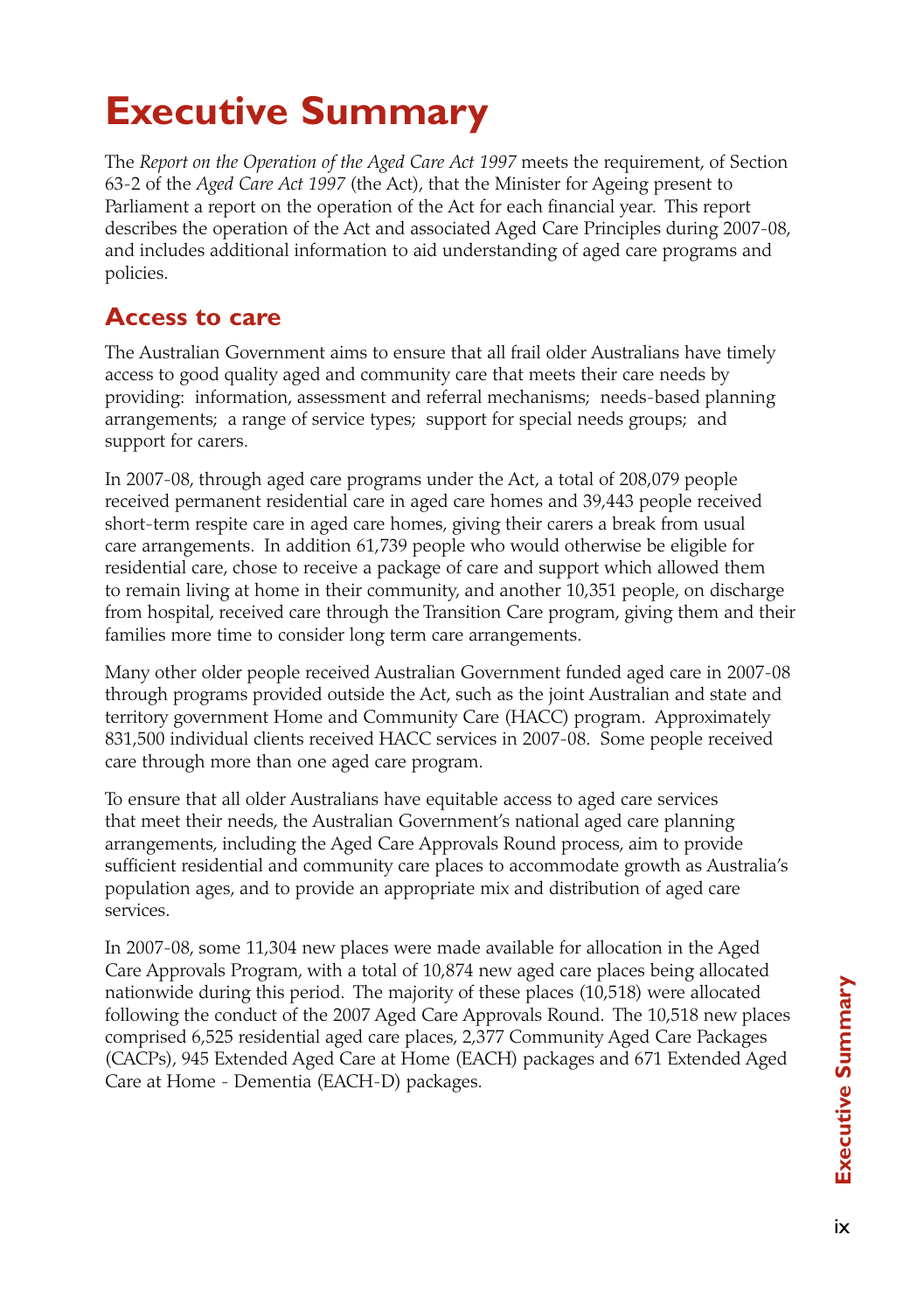For the first time in a number of years, in the 2007 Aged Care Approvals Round, it was not possible to allocate all of the residential aged care places made available. In Western Australia, 362 residential places were not allocated and in Tasmania 104 residential places were not allocated.

The shortfall in allocations has been addressed through the Zero Real Interest Loans initiative which provides up to \$300 million in zero real interest loans to residential care providers to build or expand residential and respite facilities in areas of high need, where they were previously less likely to invest. Round 1 of the Zero Real Interest Loans initiative, advertised in April 2008, gave providers the opportunity to apply for \$150 million in zero real interest loans. A total of 1,455 residential and community care places were approved through this round in September 2008 including 375 and 154 places for Western Australia and Tasmania respectively.

The number of places to be made available in the 2008-09 Aged Care Approvals Round has regard to: the indicative figures that were published in the 2007 Aged Care Approvals Round; revised ABS population projections; the current level of service provision; and the allocations made as a result of the Zero Real Interest Loans Round.

The total number of operational aged care places at 30 June 2008 was 223,107, an increase of 4.5 per cent over the previous year. This included 174,669 residential places, 46,475 community care places and 1,963 Transition Care places. The resulting national aged care provision ratio at 30 June 2008 was 111.5 operational places per 1,000 people aged 70 years or older.

At 30 June 2008 there were 2,830 aged care homes delivering residential care across Australia. On average, 93.86 per cent of all residential places were occupied during 2007-08.

The Australian Government recognises that most older Australians want to remain independent and living at home for as long as possible and then have the option of going to an aged care home if they need.

As at 30 June 2008, some 39,636 CACPs were allocated to service providers across Australia to support frail older people who prefer to live at home, would otherwise be assessed as eligible to receive at least a low level of residential care, and are able to remain living at home with support. In addition there were 6,297 EACH and EACH-D packages provided to support frail older people who are assessed as requiring high level care by an Aged Care Assessment Team, and have expressed a preference to live at home and are able to do so with some assistance.

The Transition Care program provides time-limited, goal-oriented and therapy-focused care for older people after a hospital stay. Since 2005 the Australian Government has distributed 2,000 transition care places across all states and territories broadly based on the proportion of non-Indigenous people aged 70 or more and Indigenous people aged 50 and over. In the 2008 Budget the Australian Government provided an additional 2,000 transition care places to be available by 2011-12. In June 2008, some 228 of these additional transition care places were allocated to states and territories and 164 were already operational by the end of October 2008.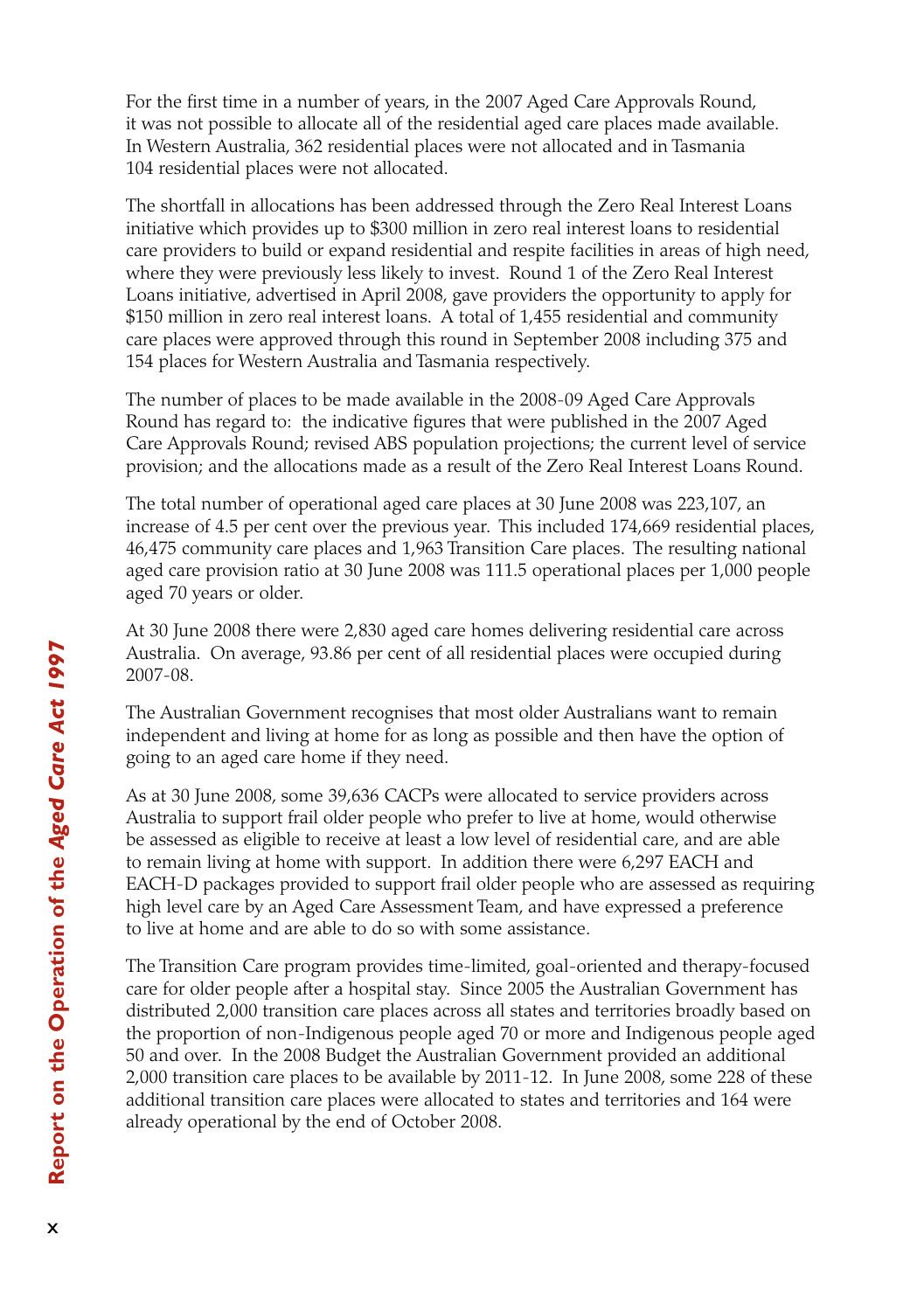Respite care is one of the key supports for carers funded by the Australian Government. The Australian Government provides for residential respite care in aged care homes under the Act as well as through a range of programs outside the Act. In 2007-08 there were around 53,074 admissions to residential respite care, and care recipients used an estimated 1.18 million resident days. Respite services funded outside the Act, under the National Respite for Carers Program (NRCP), provided approximately 4.3 million hours of respite through over 600 respite services in a variety of settings in 2007-08. The 2007-08 Budget provided funding for an additional 100,000 days of NRCP respite care over four years. Twenty-eight services across Australia have been funded under this initiative.

The Australian Government continued to support care recipients with special needs, providing targeted care places for people from Aboriginal and Torres Strait Islander communities, people from diverse cultural and linguistic backgrounds, veterans (including spouses, widows and widowers of veterans), people who are socially or financially disadvantaged, and people living in rural or remote areas. In the 2007 Aged Care Approvals Round, 875 residential aged care places and 945 community aged care places were allocated to aged care providers seeking to provide care with a focus on people from these four special needs groups. A further 2,546 residential and 1,466 community aged care places were allocated to regional, rural and remote areas.

Of the 160,380 people receiving care in residential homes as at 30 June 2008, financial support was being provided for some 55,168 supported residents (34.4 per cent), 49,040 (30.6 per cent) concessional residents and 5,746 (3.6 per cent) assisted residents. In addition, there were a further 382 residents who were in receipt of financial hardship assistance at 30 June 2008.

Good information and support services are important to help people to make informed decisions and achieve timely and appropriate access to care. The Australian Government provides a range of information products and services, including information lines, brochures and fact sheets, Internet websites, and the Commonwealth Respite and Carelink Centres network. Fifty-four Commonwealth Carelink Centres provided approximately 193,000 clients with information about community, residential and other aged care services during the year.

# **Funding for care**

The Australian Government is committed to the long-term viability of Australia's aged care sector and the protection of the nation's frail and elderly. During 2007-08 Australian Government total expenditure for ageing and aged care increased to \$8.3 billion, including \$6.0 billion for residential aged care subsidies and supplements, \$448 million for the community care CACPs and \$188 million for the flexible care EACH and EACH-D packages. Australian Government expenditure outside the Act included an increase to \$1.006 billion for the joint Australian, state and territory government HACC program.

During 2007-08 there were a number of changes made to the way residential aged care is funded. The system used to assess the amount of basic subsidy the Australian Government pays for each resident changed on 20 March 2008 with the introduction of the new Aged Care Funding Instrument (ACFI). From that date all new permanent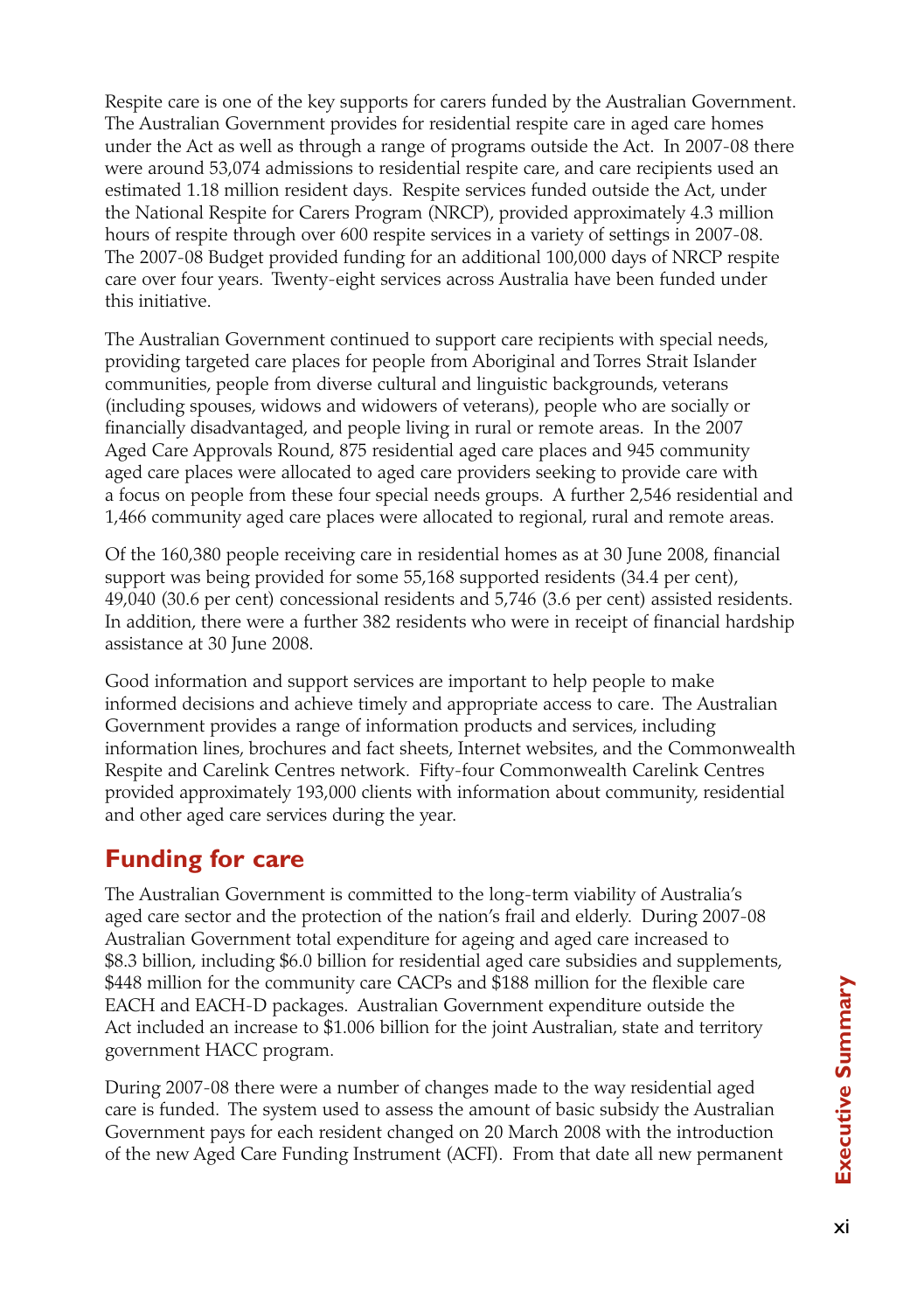residents are given a classification under the new ACFI. All existing permanent residents who entered before 20 March 2008 retain their basic subsidy at the level determined under the former Resident Classification Scale but will gradually be assessed under the new ACFI.

Other changes introduced on 20 March 2008 simplify and improve the fairness of fees and charges in aged care. The Australian Government set the maximum daily fee that can be paid by all permanent residents who enter an aged care home at 85 per cent of the annual single basic age pension from 20 March 2008. Previously a higher rate applied to self funded retirees. The changes also mean that the maximum level of a resident's income tested fee, where applicable, is also based on the resident's total assessable income rather than the level of their non-pension income, and therefore no longer depends on whether the resident is a pensioner or a self-funded retiree.

A new Accommodation Supplement is also paid to residential care providers by the Australian Government on behalf of residents who cannot meet their own accommodation costs, from 20 March 2008. These new arrangements, providing a maximum of \$26.88 per day for eligible residents, replace the interim Accommodation Supplement payable between 1 July 2007 and 19 March 2008, and mean that selffunded retiree residents with few assets will also become eligible for accommodation assistance from the Australian Government.

For 2007-08 the Conditional Adjustment Payment (CAP) increased to 7.0 per cent of the basic subsidy amount. This amount is paid to residential care providers, on top of the basic subsidy, to assist them to become more efficient and more able to continue to provide high quality care to residents. In the 2008-09 Budget the Australian Government announced an additional \$407.6 million to further increase the level of the CAP for 2008-09 to 8.75 per cent of the basic subsidy amount. At the same time the Australian Government announced a review of CAP arrangements to examine the effectiveness of the payment, as well as the future need for, and level of, this type of assistance.

In 2007-08 an estimated 68.3 per cent of aged care homes received income from accommodation charges, and about 82.1 per cent held accommodation bonds at 30 June 2008. The average accommodation charge for new residents was an estimated \$17.19 per day. The average accommodation bond agreed with a new resident in 2007-08 was an estimated \$188,798 and the median new bond amount was an estimated \$155,000.

Australian Government financial assistance for community care and flexible care is paid to service providers as a contribution to the cost of providing care. The Minister for Ageing determines the rates for subsidies and supplements, usually on 1 July of each year.

In addition, service providers may ask for a contribution from care recipients. The Australian Government does not set the level of fees that CACP and EACH recipients are asked to pay, but it does set the maximum level of the daily care fees that Approved Providers may ask care recipients to pay. For older people on the maximum basic rate of pension, fees must not exceed 17.5 per cent of the pension (\$6.41 a day at 30 June 2008). Additional fees are limited to 50 per cent of any income above the maximum pension rates. No one may be denied a service because they cannot afford to pay.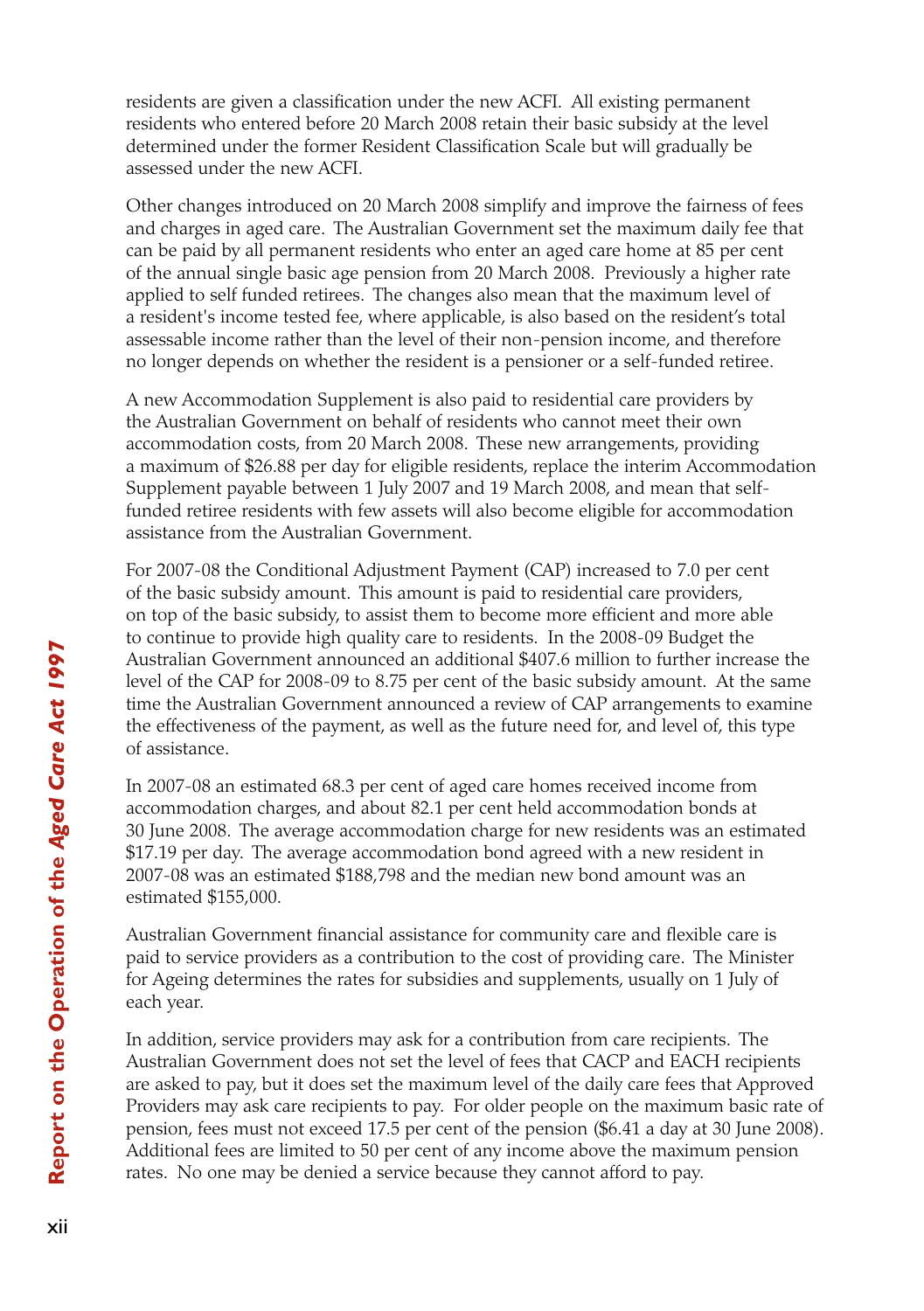# **Quality of care**

The Aged Care Standards and Accreditation Agency (the Agency) accredits all Australian Government funded aged care homes, with 92.3 per cent of homes accredited for at least three years. At 30 June 2008, 1.6 per cent of homes (46 homes) were identified as having some non-compliance in respect to the 44 Accreditation Standard expected outcomes.

The quality framework is reinforced by a program of unannounced visits, audits and follow-up action. Where providers are found not to be meeting their responsibilities under the Act, and failing to remedy the situation, there is the possibility of regulatory action by the Department of Health and Ageing such as the imposition of sanctions. In 2007-08, the Agency conducted 5,244 visits to homes which represented an average of 1.84 visits per home. All homes received at least one unannounced visit from the Agency during the year. In addition to the Agency visits, the Department conducted 3,127 visits, including 1,145 unannounced visits.

In March 2008, the Minister announced that the Department would begin reviewing the aged care accreditation processes and activities of the Agency. This review will seek to strengthen current accreditation monitoring processes and standards in order to improve the standards of care. The work will be undertaken in a phased way in consultation with key stakeholders, including the Agency and industry experts.

During 2007-08, the Department took sanctions action against 14 Approved Providers, issuing 15 Notices of Decision to Impose Sanctions. The Department also issued 75 Notices of Non-Compliance.

Building quality and amenity continued to improve and the average number of residents per room continued to fall over this period.

An estimated total of \$1.45 billion of new building, refurbishment and upgrading work was completed during 2007-08, involving around 13.4 per cent of all homes. An estimated further \$1.93 billion of work was in progress at 30 June 2008, involving around 9.8 per cent of all homes. At June 2008, an estimated 11.6 per cent of homes were planning building work.

The Quality Reporting Program in Community Care completed its first three-year cycle on 30 June 2008. A review of the effectiveness of this program identified that it is performing well overall and the Department and service providers have made significant quality improvements in the delivery of CACP and EACH packages and the NRCP. From 1 July 2008 the Quality Reporting Program in Community Care will also include the EACH-D program.

Prudential arrangements provide protection for residents who pay bonds and include a guarantee of repayment. In March 2006, Parliament passed legislation to strengthen the prudential arrangements and introduce a scheme to guarantee repayment of bond balances should an aged care provider become bankrupt or insolvent. There was one instance where the Accommodation Bond Guarantee Scheme was required in 2007-08. In this case the Department has refunded the outstanding accommodation bond balances, including interest, to affected residents.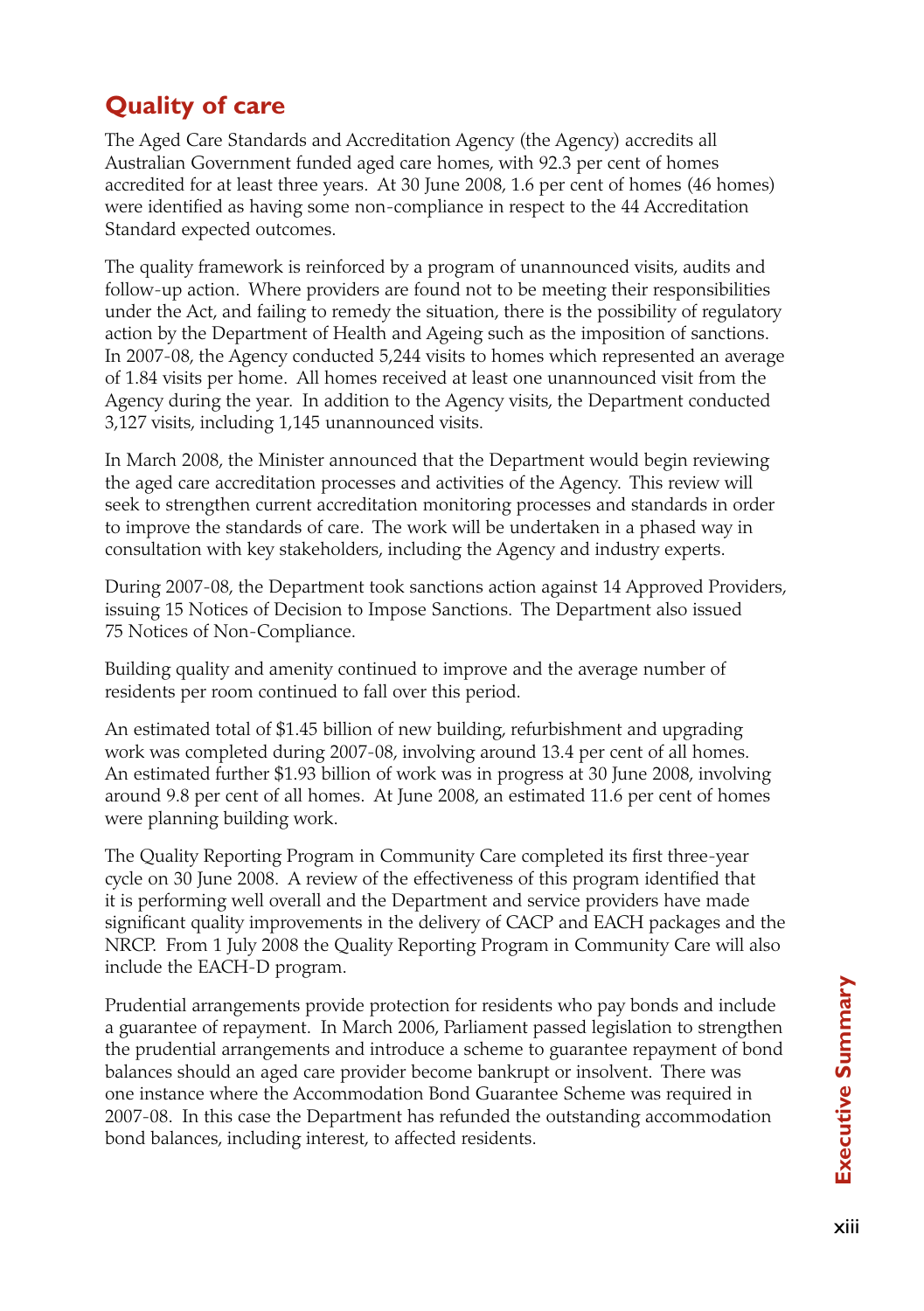During 2007-08, the Australian Government continued to expand investment in the education and training of aged care staff, including the Bringing the Nurses Back Program, the provision of nursing scholarships and training opportunities for other care staff.

## **Complaints Investigation Scheme**

The Aged Care Complaints Investigation Scheme (CIS), which commenced operation on 1 May 2007, covers both residential and community aged care services subsidised under the Act. Anyone can contact the CIS with a concern, including care recipients, family members, care providers, staff members and health professionals. Complaints can be made openly, anonymously or on a confidential basis and can be about anything that affects the quality of care for aged care recipients.

The CIS received 11,323 contacts between 1 July 2007 and 30 June 2008. Approximately 66 per cent (or 7,496) of these contacts were considered 'in-scope' cases - that is, relating to an Approved Provider's responsibilities under the Act - and subsequently investigated. Breaches of an Approved Provider's responsibilities were identified in 930 cases.

Between 1 July 2007 and 30 June 2008 the CIS: made 2,000 referrals of issues to external agencies more appropriately placed to deal with the matters raised; conducted 3,127 site visits during the course of investigating a case; and issued 214 Notices of Required Action where service providers were found to be in breach of their responsibilities under the Act and had not already taken action to address the breach.

| and the state of the state of the state of the state of the state of the state of the state of the state of th<br>______<br>and the state of the state of the state of the state of the state of the state of the state of the state of th                                       |
|----------------------------------------------------------------------------------------------------------------------------------------------------------------------------------------------------------------------------------------------------------------------------------|
|                                                                                                                                                                                                                                                                                  |
|                                                                                                                                                                                                                                                                                  |
|                                                                                                                                                                                                                                                                                  |
| ____<br><b>Contract Contract Contract Contract Contract Contract Contract Contract Contract Contract Contract Contract Co</b><br><b>Service Service</b><br><b>Contract Contract Contract Contract Contract Contract Contract Contract Contract Contract Contract Contract Co</b> |
|                                                                                                                                                                                                                                                                                  |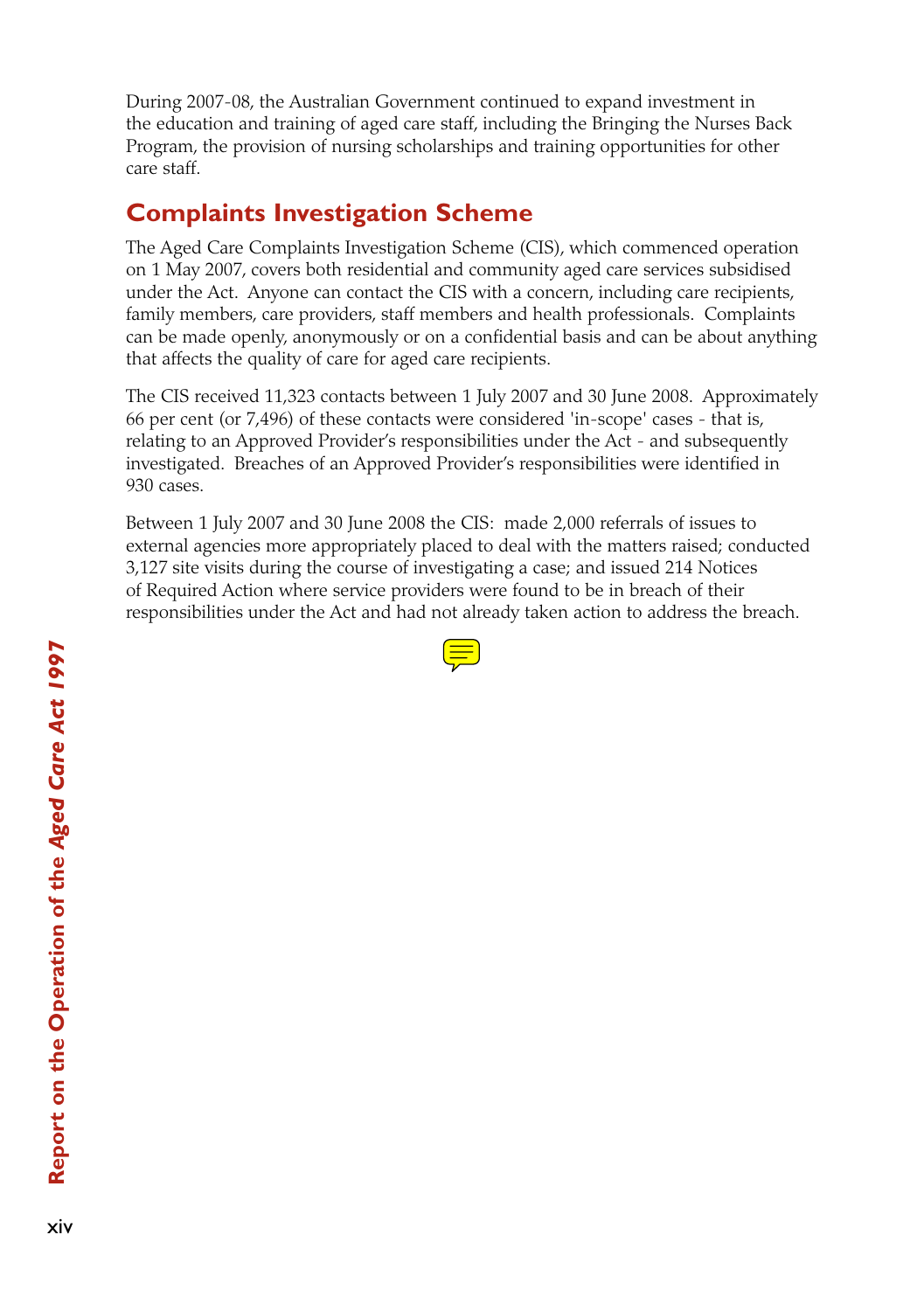# **Glossary**

| <b>ACAT</b>              | Aged Care Assessment Team                                                                                                                                                                                                                                                                                                                                            |  |  |  |  |
|--------------------------|----------------------------------------------------------------------------------------------------------------------------------------------------------------------------------------------------------------------------------------------------------------------------------------------------------------------------------------------------------------------|--|--|--|--|
| Act, the                 | The Aged Care Act 1997                                                                                                                                                                                                                                                                                                                                               |  |  |  |  |
| <b>Agency, the</b>       | The Aged Care Standards and Accreditation Agency                                                                                                                                                                                                                                                                                                                     |  |  |  |  |
| <b>Approved Provider</b> | A person or organisation approved under Part 2.1 of the Act<br>to be a provider of care for the purpose of payment of subsidy<br>(A provider approved since the commencement of the Act<br>must be a corporation.)                                                                                                                                                   |  |  |  |  |
| ACFI                     | Aged Care Funding Instrument                                                                                                                                                                                                                                                                                                                                         |  |  |  |  |
| <b>ACPAC</b>             | Aged Care Planning Advisory Committee                                                                                                                                                                                                                                                                                                                                |  |  |  |  |
| <b>ACPR</b>              | Aged Care Planning Region                                                                                                                                                                                                                                                                                                                                            |  |  |  |  |
| <b>AIHW</b>              | Australian Institute of Health and Welfare                                                                                                                                                                                                                                                                                                                           |  |  |  |  |
| <b>CACP</b>              | Community Aged Care Package                                                                                                                                                                                                                                                                                                                                          |  |  |  |  |
| CAP                      | Conditional Adjustment Payment                                                                                                                                                                                                                                                                                                                                       |  |  |  |  |
| <b>CIS</b>               | Complaints Investigation Scheme                                                                                                                                                                                                                                                                                                                                      |  |  |  |  |
| <b>COAG</b>              | Council of Australian Governments                                                                                                                                                                                                                                                                                                                                    |  |  |  |  |
| Department, the          | Department of Health and Ageing                                                                                                                                                                                                                                                                                                                                      |  |  |  |  |
| <b>EACH</b>              | Extended Aged Care at Home                                                                                                                                                                                                                                                                                                                                           |  |  |  |  |
| <b>EACH-D</b>            | Extended Aged Care at Home - Dementia                                                                                                                                                                                                                                                                                                                                |  |  |  |  |
| <b>Extra service</b>     | Extra service status allows aged care homes to offer<br>a 'significantly higher' than average standard of<br>accommodation, services and food in return for additional<br>payment under certain conditions.                                                                                                                                                          |  |  |  |  |
| <b>HACC</b>              | Home and Community Care                                                                                                                                                                                                                                                                                                                                              |  |  |  |  |
| <b>High care</b>         | High care includes:                                                                                                                                                                                                                                                                                                                                                  |  |  |  |  |
|                          | personal care services - for example, assistance with the<br>activities of daily living, such as bathing, toileting, eating,<br>dressing, mobility, maintaining continence or managing<br>incontinence, and communication; rehabilitation support;<br>assistance in obtaining health and therapy services; and<br>support for people with cognitive impairments; and |  |  |  |  |

Glossary xv**Glossary**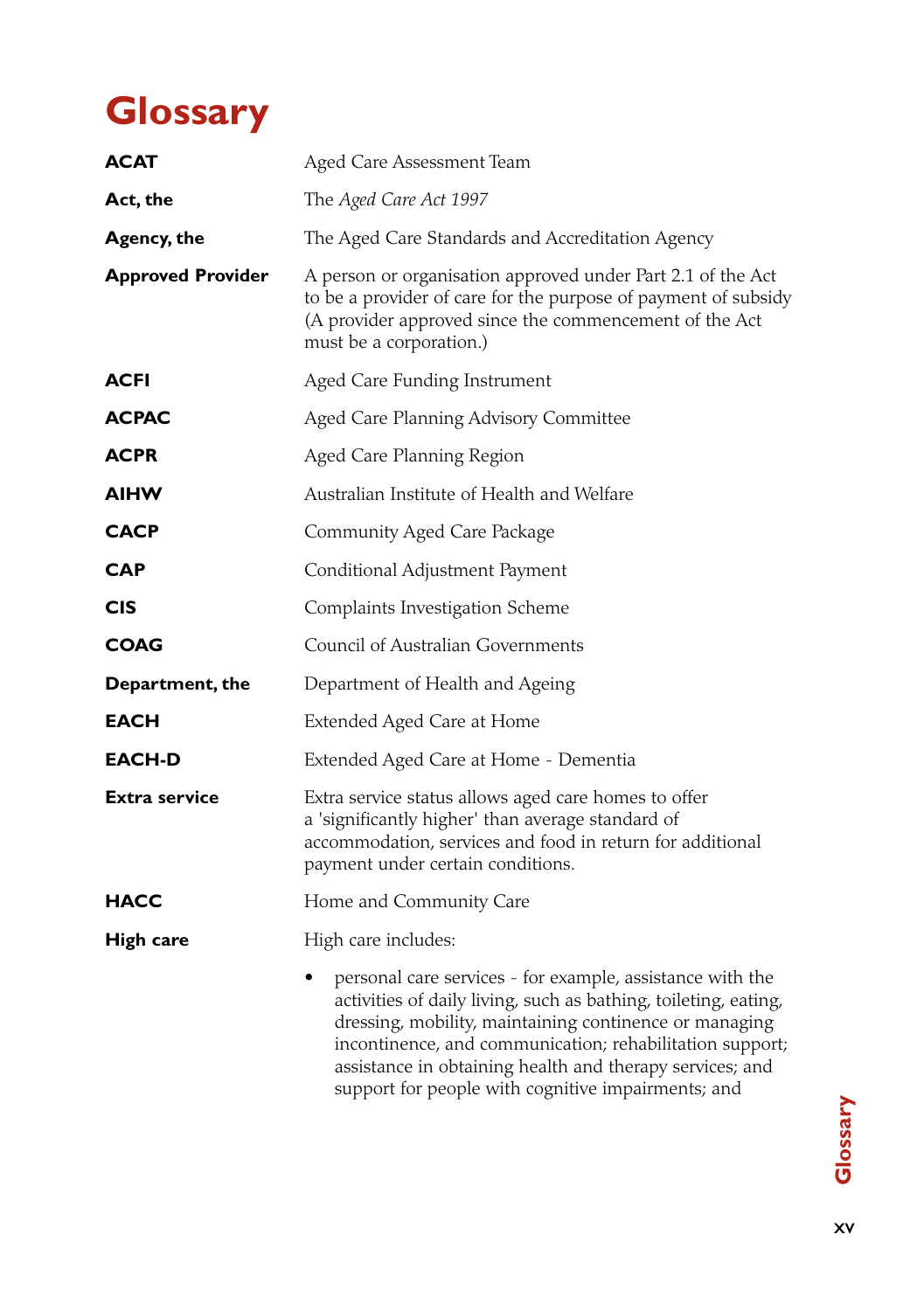|                              | nursing services and equipment - for example,<br>equipment to assist with mobility, incontinence aids,<br>basic pharmaceuticals, provision of nursing services and<br>procedures, administration of medications, provision of<br>therapy services and provision of oxygen.                                                                                       |
|------------------------------|------------------------------------------------------------------------------------------------------------------------------------------------------------------------------------------------------------------------------------------------------------------------------------------------------------------------------------------------------------------|
| Low care                     | Low care includes:                                                                                                                                                                                                                                                                                                                                               |
|                              | personal care services - for example, assistance with the<br>activities of daily living, such as bathing, toileting, eating,<br>dressing, mobility, maintaining continence or managing<br>incontinence, and communication; rehabilitation support;<br>assistance in obtaining health and therapy services; and<br>support for people with cognitive impairments. |
| Minister, the                | from 3 December 2007, the Hon. Justine Elliot MP, Minister for<br>Ageing; to 23 November 2007, the Hon. Christopher Pyne MP,<br>Minister for Ageing                                                                                                                                                                                                              |
| MPS                          | Multi-purpose Service                                                                                                                                                                                                                                                                                                                                            |
| <b>NRA</b>                   | Notice of Required Action                                                                                                                                                                                                                                                                                                                                        |
| Office, the                  | Office of Aged Care Quality and Compliance                                                                                                                                                                                                                                                                                                                       |
| <b>Principles, the</b>       | the Aged Care Principles, which are regulations made by<br>the Minister under subsection 96-1(1) of the Aged Care<br>Act 1997                                                                                                                                                                                                                                    |
| <b>RCS</b>                   | <b>Resident Classification Scale</b>                                                                                                                                                                                                                                                                                                                             |
| <b>Residential high care</b> | Residential high care provides a level of care designated as<br>'high care' and includes accommodation related services -<br>for example, furnishings, bedding, general laundry, toiletry<br>goods, cleaning services, meals, maintenance of buildings and<br>grounds, and the provision of staff continuously on call to<br>provide emergency assistance        |
| <b>Residential low care</b>  | Residential low care provides a level of care designated as<br>'low care' and includes accommodation related services -<br>for example, furnishings, bedding, general laundry, toiletry<br>goods, cleaning services, meals, maintenance of buildings and<br>grounds, and the provision of staff continuously on call to<br>provide emergency assistance          |
| Secretary                    | Secretary to the Department of Health and Ageing                                                                                                                                                                                                                                                                                                                 |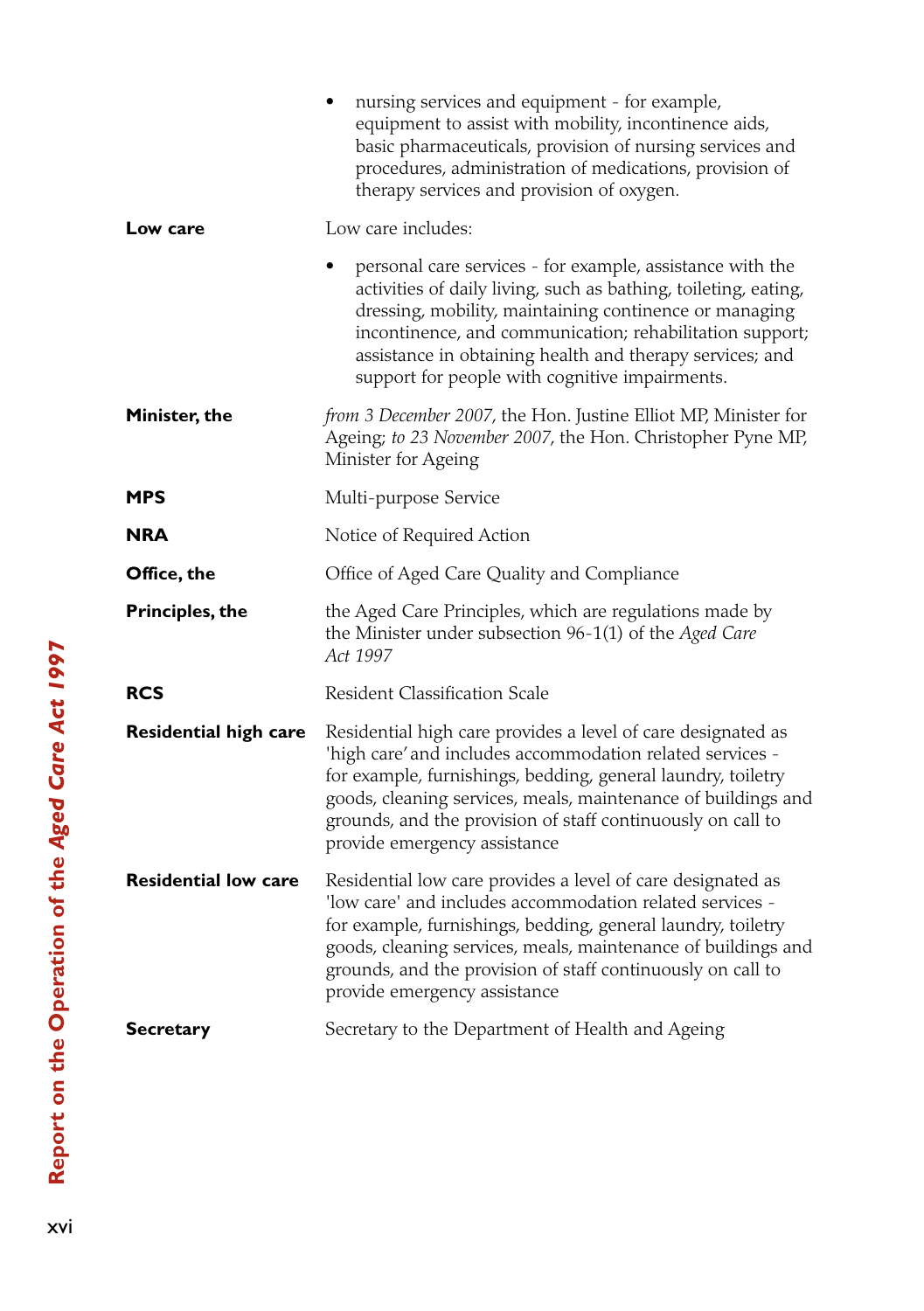# **1 Introduction**

This *Report on the Operation of the Aged Care Act 1997* is the ninth in the series and covers the period 1 July 2007 to 30 June 2008. It meets the requirement of Section 63-2 of the *Aged Care Act 1997* (the Act) that the Minister for Ageing present to Parliament a report on the operation of the Act for each financial year.

The Act requires the report to include information on:

- the extent of unmet demand for places;
- the adequacy of the Australian Government subsidies provided to meet the care needs of residents;
- the extent to which providers are complying with their responsibilities under the Act;
- the amounts of accommodation bonds and accommodation charges charged;
- the duration of waiting periods for entry to residential care;
- the extent of building, upgrading and refurbishment of aged care facilities; and
- the imposition of any sanctions for non-compliance under Part 4.4 of the Act, including details of the nature of non-compliance and the sanctions imposed.

The Act does not limit the report to these matters.

## **1.1 Legislative context**

The Act provides the national framework for the way the Australian Government funds the delivery of aged care for frail and disabled older Australians. The types of aged care covered by the Act are residential care, community care through Community Aged Care Packages and flexible care, which includes Extended Aged Care at Home and Extended Aged Care at Home - Dementia packages, Multi-purpose Services, innovative care and transition care.

The Act is accompanied by up to 25 sets of Principles that are made by the Minister to expand on, and/or support, a number of the aspects covered by the Act. The 22 sets of Principles currently in operation are listed at Appendix A.

As well as dealing with funding arrangements the Act and associated Aged Care Principles set out matters relating to the way the aged care system operates. These include the planning and distribution of funded services, approval and responsibilities of service providers, user rights, eligibility for care, quality assurance and accountability.

# **1.2 Structure and scope of this Report**

This report is organised around four themes.

Chapter 2 deals with access to care. It includes information about aged care availability, including the provision of information to clients and potential care recipients, the planning framework for the distribution of new places, current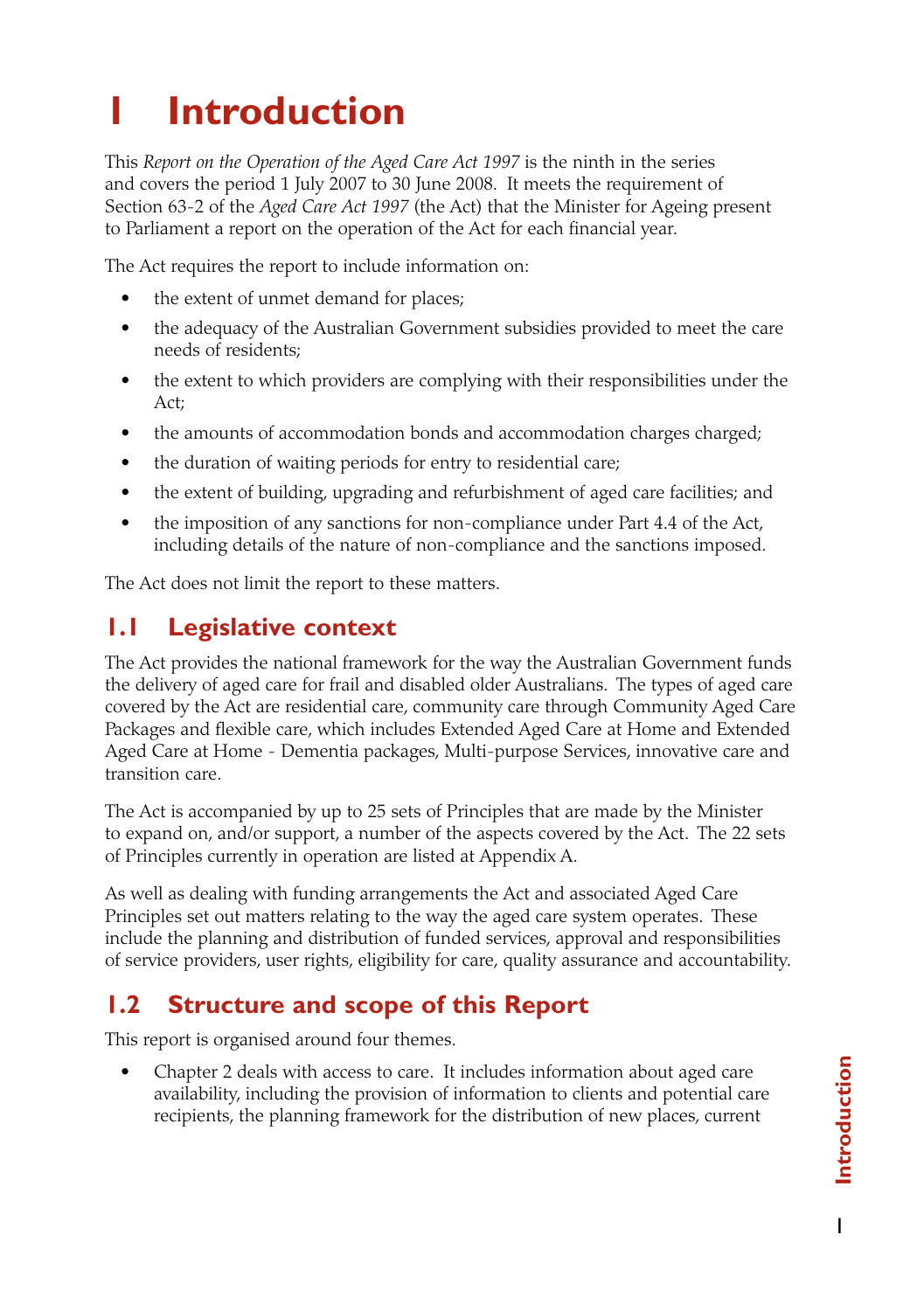provision of aged care places and types of aged care provided, as well as the support provided for people with special needs and for carers and assessment of care needs.

- Chapter 3 outlines the funding of aged care services, focusing particularly on funding in 2007-08 through mechanisms such as accommodation payments, other user contributions, and Australian Government payments.
- Chapter 4 gives information on quality of care and accommodation. It describes the quality assurance framework, measures to ensure that Approved Providers of aged care meet their responsibilities, the role of the Aged Care Commissioner, action to enhance the quality of care and equip the aged care workforce, and action to support consumers in the aged care system.
- Chapter 5 explains the operational arrangements for the Aged Care Complaints Investigation Scheme (CIS). It reports on the complaint activities under the CIS from 1 July 2007 to 30 June 2008.

Appendices contain information about:

- Aged Care Principles in operation in 2007-08;
- amendments to the Act and the Aged Care Principles in 2007-08;
- responsibilities of Approved Providers under the Act; and
- sanctions imposed in 2007-08.

While the report focuses primarily on activities under the Act, those activities occur within the wider context of programs and policy for older Australians. The report therefore includes information on matters outside the strict scope of the Act, when this is useful for a more complete picture of activities under the Act. Important services provided outside the Act, and therefore not discussed in detail in this report, include the Home and Community Care program, the National Respite for Carers program, and some aspects of dementia care and support.

# **1.3 Sources**

Information for this report was collected primarily from Departmental information systems and records. Information has also been obtained from the Aged Care Standards and Accreditation Agency, the Aged Care Commissioner and the Aged Care Assessment Teams.

This report must include information on the amounts of accommodation bonds and charges charged (paragraph 63-2(2)(d) of the Act) and the extent of building, upgrading and refurbishment of aged care facilities (paragraph  $63-2(2)(e)$ ). This information is not available to the Department in the ordinary course of business. Therefore a survey of aged care providers is conducted each year in August and September to obtain the required information for the preceding financial year. Taverner Research Company was contracted to undertake the survey for this report. In 2008, some 89.5 per cent of aged care homes responded to the survey, compared with 85.2 per cent in the previous year.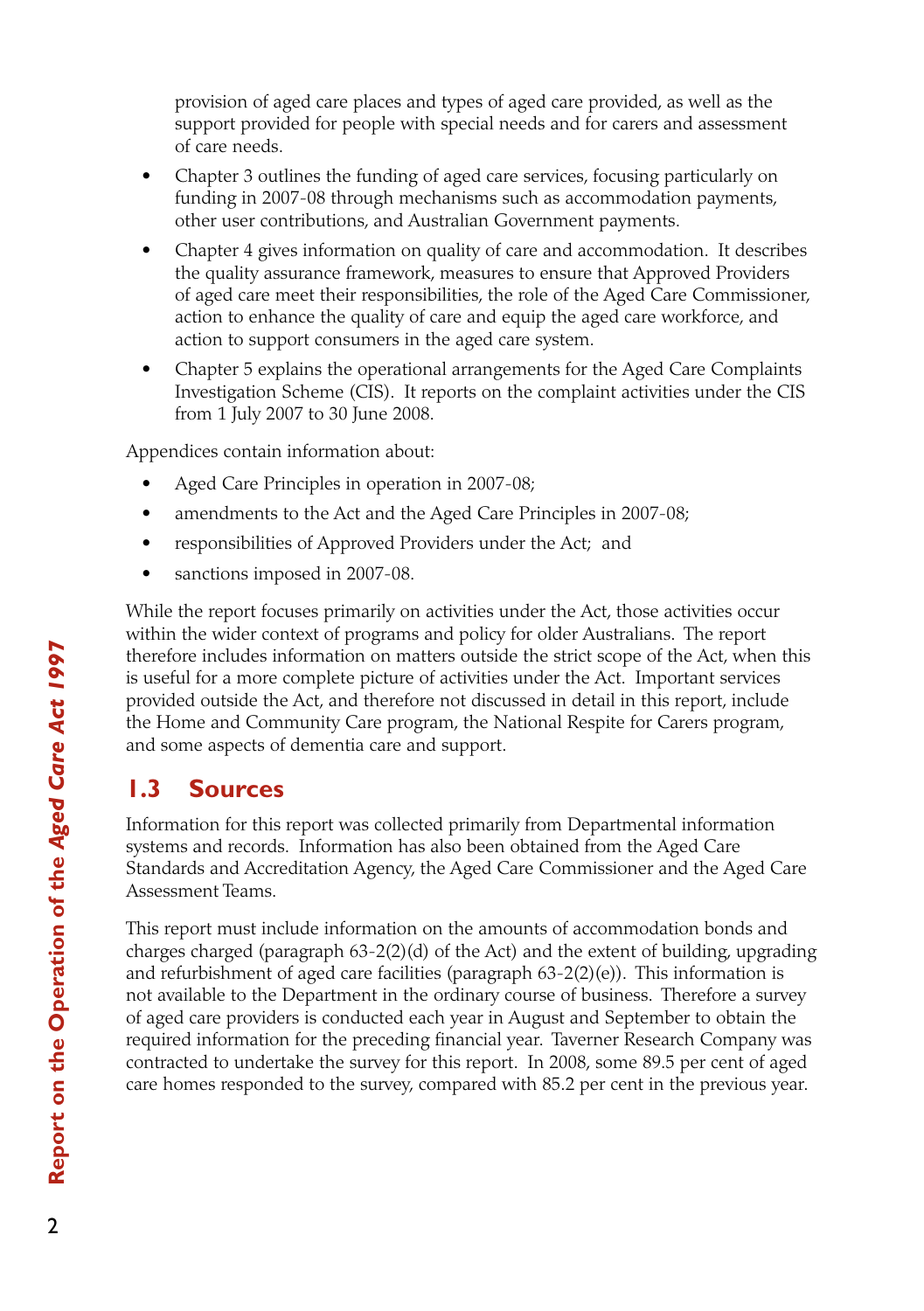# **2 Access to care**

The Australian Government aims to ensure that all frail older Australians have timely access to good quality aged and community care that meets their care needs by providing:

- information, assessment, and referral mechanisms;
- needs-based planning arrangements;
- a range of service types;
- support for special needs groups; and
- support for carers.

In 2007-08, through aged care programs administered by the Australian Government under the *Aged Care Act 1997* (the Act):

- 208,079 people received permanent residential care equivalent to 10.4 per cent of people aged 70 years or over (estimated population as at 30 June 2007 based on 2006 Census);
- 39,443 people received residential respite care equivalent to 1.97 per cent of people aged 70 years or over (estimated population as at 30 June 2007 based on 2006 Census) - of whom 18,415 were later admitted to permanent care;
- 61,739 people received care through a community care or flexible care package (either a Community Aged Care Package (CACP), an Extended Aged Care at Home (EACH) package or Extended Aged Care at Home - Dementia (EACH-D) package) - equivalent to 3.09 per cent of people aged 70 years or over (estimated population as at 30 June 2007 based on 2006 Census); and
- 10,351 people received care under the Transition Care Program an increase of almost 60% over the previous year.

Some people received care through more than one of these aged care programs during 2007-08.

In addition, many older Australians receive assistance through the joint Australian and state and territory government Home and Community Care (HACC) program. In 2007-08 approximately 831,500 individual clients received HACC services; of these around 70 per cent were aged 70 years and over<sup>1</sup>. Some of those who received care under the HACC program may also have received residential and/or community care during the same year from Australian Government aged care programs administered under the Act.

<sup>1</sup> Preliminary estimate for 2007-08.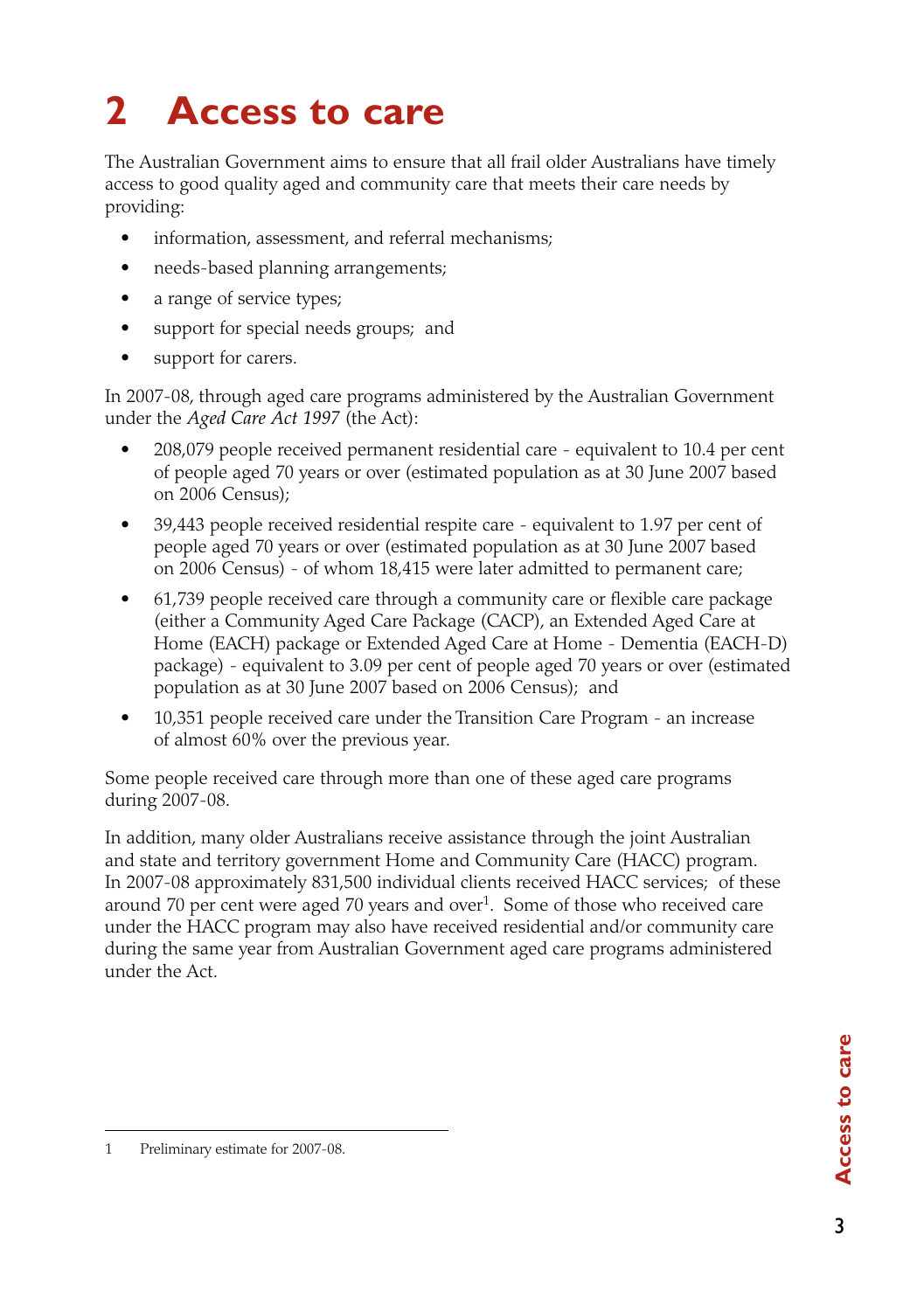The Australian Government is committed to ensuring that older Australians can live independent lives and age in their own homes, but also have the option to enter aged care homes if they need to. In December 2007 the Australian Government and the Council of Australian Governments (COAG) identified key reform directions in relation to ageing, including the need for greater levels of community-based care, opportunities for more seamless delivery, delivery of aged care places and the intersection between aged care funding, HACC and disability funding. COAG work to develop these reform areas is continuing into 2008-09.

# **2.1 Information, assessment and referral**

### **2.1.1 Information**

Good information and support services are important to achieving timely and appropriate access to care.

### Information line

The Department has provided an Aged Care Information Line (Freecall 1800 500 853), open to the public, since 1997. The total number of calls received since that time is 767,500. There were 99,039 calls to the information line in 2007-08, compared to 94,634 calls in 2006-07.

*Table 1:* Calls to the information line by main category of caller and main reason for call during *2007-08*

| <b>Caller Type</b>                 | <b>Number of calls</b> | Percentage of all calls (*) |
|------------------------------------|------------------------|-----------------------------|
| Main category of caller:           |                        |                             |
| Friend or family member            | 60.782                 | 61.4%                       |
| Providers of residential care      | 12,140                 | 12.3%                       |
| Self or general public             | 8,823                  | 8.9%                        |
| Spouse                             | 2,931                  | 3.0%                        |
| Main issue or reason for call:     |                        |                             |
| Accommodation bonds and charges    | 26,918                 | 27.2%                       |
| Income tested or means tested fees | 24,961                 | 25.2%                       |
| Daily care fees                    | 24,417                 | 24.7%                       |
| Health and Ageing publications     | 22,202                 | 22.4%                       |

(\*) Totals do not add to 100 per cent as this table shows only the major categories of caller and reason for call.

### Fact sheets, newsletters and updates

The Department disseminates a wide range of information products on ageing and aged care to consumers, care providers, health professionals and the general community.

Over 8.6 million individual information products were distributed to consumers during 2007-08, including: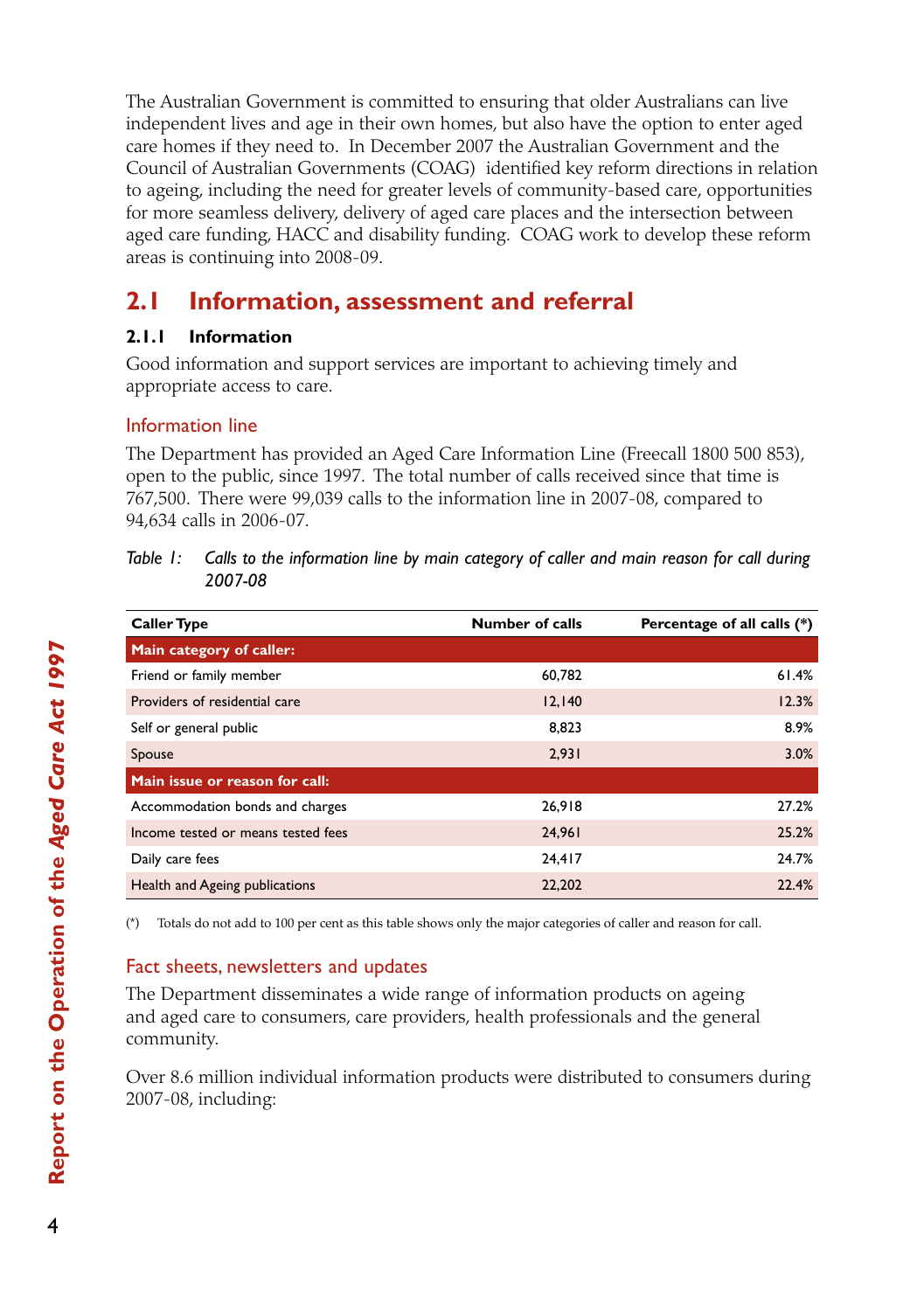- 4.2 million items from stable stock such as the 5 Steps Entry into Residential Care brochure (available in 16 different languages);
- more than 1.2 million items of carer information such as fact sheets on *Legal Arrangements, Managing Money, Services for You*;
- • more than 1.4 million items on continence such as *Continence Aids Assistance Scheme Application Guidelines* and *Dementia and Incontinence* information resources; and
- more than 710,442 items on Carelink and almost 920,000 items on dementia.

There were also 83 emails, 82 faxes and 22 mail-outs of information circulars sent to service providers and major stakeholders during 2007-08 advising of amendments to policy and procedures.

Through the National Continence Management Strategy, more than 350 information resources are available, including fact sheets and brochures on incontinence and bladder and bowel management. New targeted resources include the *Daily Living* - *Self Management of Persistent Urinary Incontinence* - Health Professional and Client Booklets, and a revised *Speakers Kit* - a comprehensive resource aimed at the health and allied professional workforce who disseminate continence information through ongoing seminars and presentations. Information is available for people caring for others affected by incontinence. There is also a range of resources for Aboriginal and Torres Strait Islander peoples affected by incontinence.

#### Internet

The Department's website (**www.health.gov.au**) offers information on aged care services provided by the Australian Government and access to a range of publications and fact sheets. Amendments and updates distributed throughout the year to aged care service providers are also published on the website. Major reports and publications from and by the Department are easily accessed through the publications listing.

To assist people to make informed decisions for themselves or for family members the Aged Care Australia website (**www.agedcareaustralia.gov.au**) includes an aged care home finder and community care service finder function for locating services. This site has been active since 30 November 2006 and averaged 15,300 unique visits per month in 2007-08. The Seniors Portal (**www.seniors.gov.au**) brings together information from more than 290 government and non-government sources for people over 50. In 2007-08 the Seniors Portal averaged 22,300 unique visits per month.

#### Commonwealth Respite and Carelink Centres

Fifty-four Commonwealth Respite and Carelink Centres (**www.commcarelink.health. gov.au**) provided approximately 193,000 clients with information about community, residential and other aged care services during 2007-08. Clients include general practitioners, other health professionals, service providers, individuals and their carers. Commonwealth Respite and Carelink Centres may be contacted through a national freecall number, 1800 052 222. For emergency respite support outside standard business hours these Centres can be contacted on the freecall number 1800 059 059.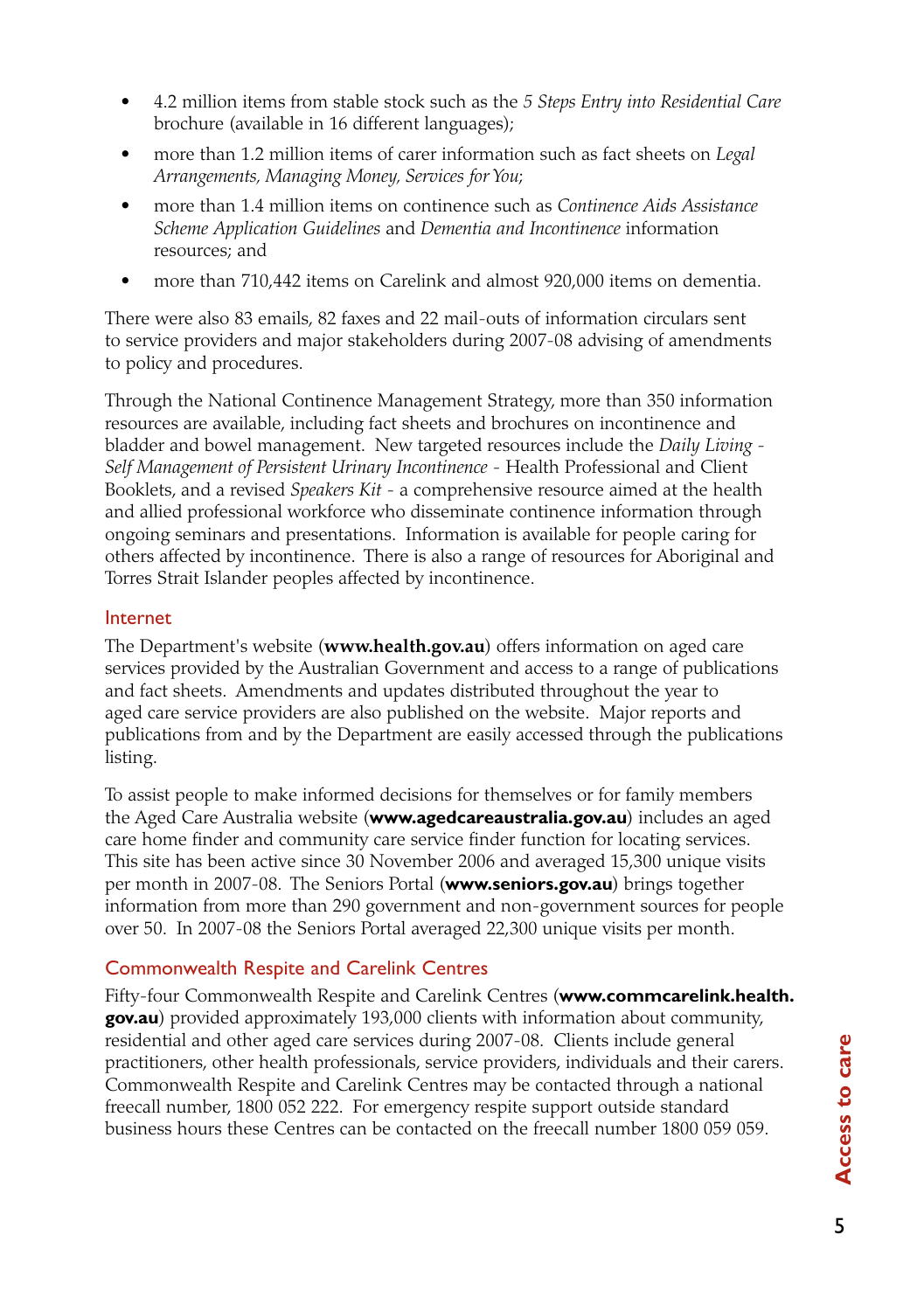#### Dementia information and support

The level of information and support provided to carers of people with dementia continued to increase in 2007-08.

### Carer Information and Support Program

The Carer Information and Support Program funds the development and distribution of carer information products, including education programs for carers and information about government programs that support carers. The Carer Information and Support Program distributed an estimated 590,000 items in 2007-08.

### **2.1.2 Assessment and referral**

To access Australian Government subsidised care a person must be approved to receive residential care or community care under the Act*.* Before a person can be approved to receive care these arrangements require that the person's care needs be assessed, unless there are exceptional circumstances that justify making the decision without an assessment. In some cases approval is also required to receive flexible care services, such as the EACH and EACH-D packages. Requirements for the approval of care recipients are outlined in Part 2.3 of the Act and in the *Approval of Care Recipients Principles 1997*.

The Aged Care Assessment Program (ACAP) is jointly funded by the Australian Government and state and territory governments to undertake assessments and determine eligibility for subsidised aged care provided under the Act.

Under the ACAP, the Australian Government provides grants to fund state and territory governments to operate 115 Aged Care Assessment Teams (ACATs) nationally.

The ACATs comprehensively assess the care needs of frail older people and assist them to gain access to the types of available services most appropriate to meet their care needs. This may involve simply referring clients to community care services such as those available under the HACC program. Alternatively, they could approve the client's eligibility for Australian Government subsidised aged care services, including residential, community and flexible care services.

To ensure their services are accessible for all older people, ACATs have been established to work across all regions in each state and territory and can be based in hospitals or in the local community. Assessments are conducted in accordance with the aged care legislation and Commonwealth Guidelines for the ACAP. Aged care assessment teams should comprise or have access to a range of disciplines, skills and expertise including geriatricians, physicians, registered nurses, social workers, physiotherapists, occupational therapists and psychologists who can provide a thorough assessment of older peoples' care needs and offer advice on suitable and available care options.

A total of 188,967 completed assessments were recorded in 2006-07, compared with 179,354 for 2005-06. The past four years has shown an overall increase in the number of complete assessments across all states except for the ACT (see Figure 1 below).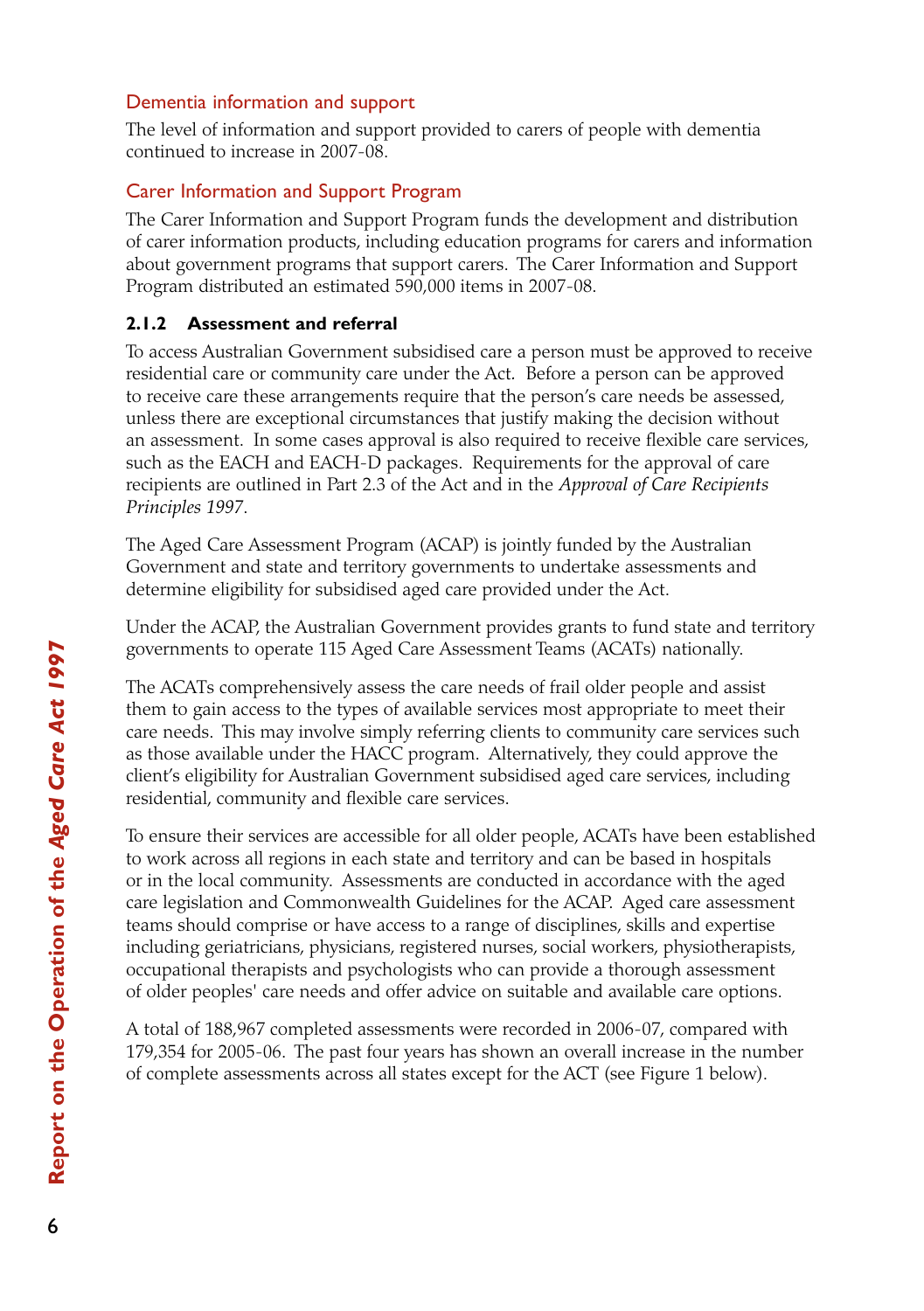

*Figure 1: Number of completed ACAT assessments from 2003-04 to 2006-07, by state and territory*

In February 2006 COAG2 agreed to improve access to care services for the elderly, people with disabilities and people leaving hospital, through:

- more timely and consistent assessments by ACATs; and
- simplified entry and assessment processes for the HACC program.

ACAP Officials identified national priority areas to improve and strengthen the ACAP. Activities that have been implemented are:

- ACAP Officials Response Paper to the recommendations from the National ACAT Review was publicly released on 17 March 2008;
- progress towards the engagement of a consultant to develop a Continuous Quality Improvement Strategy for the ACAP;
- a consultant produced a report for the Department in May 2008 on the total funding of the ACAP by the Commonwealth and state/territory governments;
- as part of the National ACAP Training Strategy, in 2007-08:
	- a national network of 50 ACAT Education Officers has been established. These Officers are tasked with undertaking training for all new and existing ACAT staff,
	- a *National Introduction to the Aged Care Assessment Program Learning Package* has been developed to ensure a consistent approach is taken to training ACAT staff, and

<sup>2</sup> See COAG Meeting, 10 February 2006. Communiqué. Attachment D—Better health for all Australians: action plan.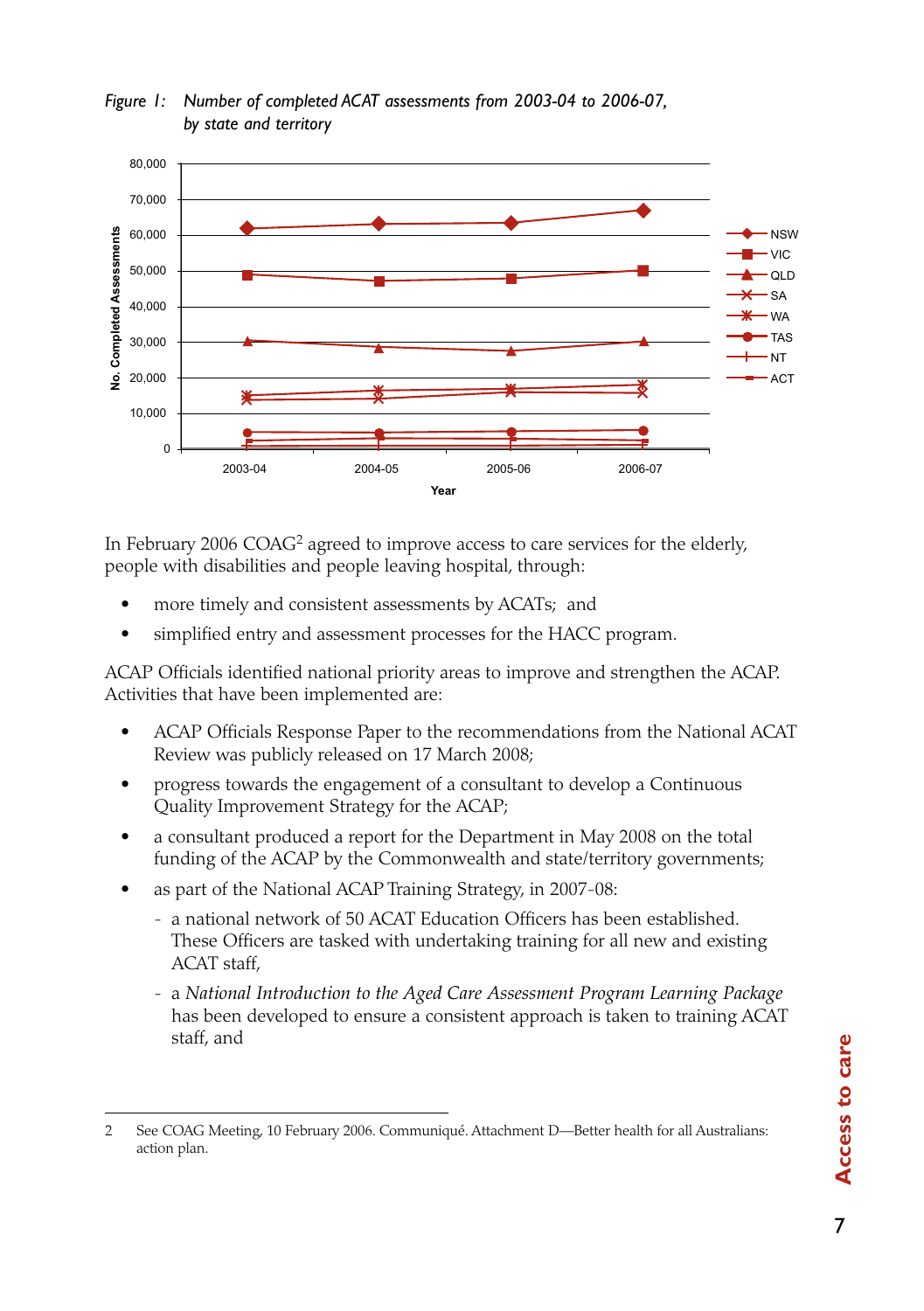- a National ACAP Conference was held in May 2008. This was attended by over 550 ACAT staff. The Conference provided an opportunity to explore innovative best practice approaches.

In 2007-08 state and territory governments were also funded to undertake specific projects that the Department agreed contributed to the strengthening and improvement of the ACAP. Activities being progressed at the state and territory level include: improvements to throughput and timeliness of assessments; innovative approaches to workforce development and support; best practice and continuous quality improvements for ACATs; service model proposals; and data management and information technology infrastructure improvements.

# **2.2 Needs-based planning arrangements**

### **2.2.1 Planning framework**

The allocation process outlined in the Act is intended to provide for open and clear planning, to identify community needs and to allocate places in a way that best meets the identified needs of the community. Under this process the Australian Government determines the type/s and regional distribution of aged care places to be made available and may specify a proportion of places that must be provided to certain groups of people specified in the Act, such as people with special needs, needing a particular level of care or in need of respite.

The planning framework ensures that the growth in the number of aged care places matches growth in the aged population. It also ensures balance in the provision of services between metropolitan, regional, rural and remote areas, as well as between people needing differing levels of care. Each year, the Australian Government makes available new residential and community care places for allocation in each state and territory. The number of new places relates to a comparison of the planning benchmarks with the number of people aged 70 years or over in the general population, and current levels of service provision, including newly allocated places that have not yet become operational.

Overall this process seeks to achieve and maintain a specified national provision level of Australian Government subsidised operational aged care places for every 1,000 people aged 70 years or over, known as the aged care provision ratio. The provision level (initially set at 100 places in 1985) was first increased from 100 places to 108 places in 2004-05 and further increased in February 2007 to 113 operational places per 1,000 people aged 70 years or over (to be achieved by June 2011). The proportion of different types of care places offered has also been adjusted from 40 to 44 places for high level residential care, from 48 to 44 places for low level residential care and from 20 to 25 places for community care, for every 1,000 people aged 70 years or over. The Department is currently planning to commence a review of the aged care provision ratio.

The allocation of places to Aged Care Planning Regions within each state and territory is determined by the Secretary, acting on the advice of Aged Care Planning Advisory Committees (ACPACs). The ACPACs are established, under the Act, to provide advice on comparative aged care needs in the Aged Care Planning Regions, including consideration of people from the prescribed special needs groups.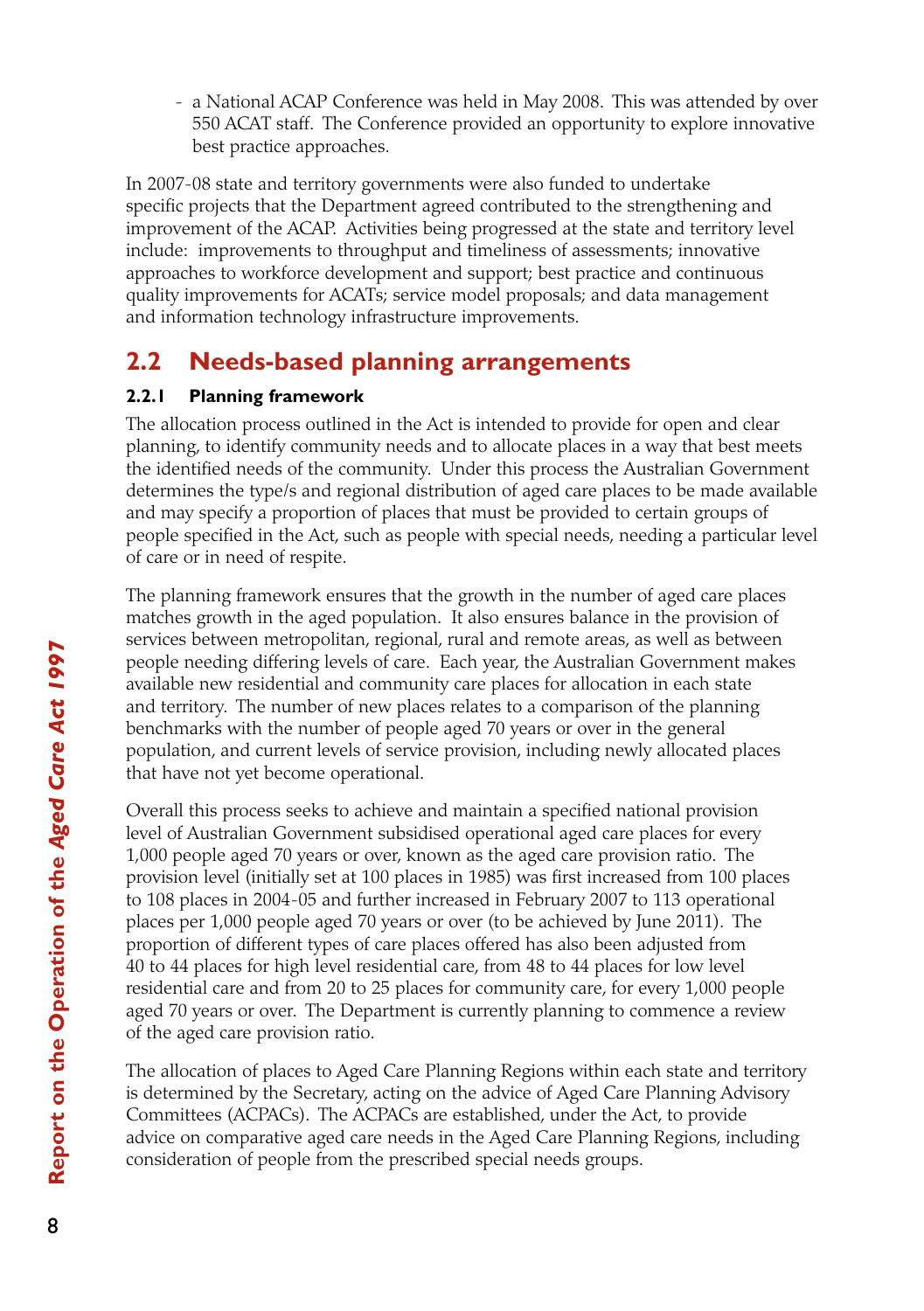ACPAC members in each state and territory are appointed by the Secretary and comprise people from government and the community with experience and/or interest in aged care. Members are not appointed to represent a particular body or group. They are chosen because of their ability to contribute to the planning of aged care and to give effective advice to the Secretary.

Following the Secretary's distribution of places across each state and territory, the annual Aged Care Approvals Round is conducted as an open competitive process. This process invites applications for an allocation of aged care places and/or Capital Grants and allocates places to applicants that demonstrate that they can best meet the aged care needs within a particular planning region. Successful applicants who receive an allocation of aged care places may deliver the specified type/s of care to the community through one or more aged care services.

Particularly because of the time required for building approval and construction, providers have two years to make aged care places operational. This may be extended in certain circumstances. Once providers have been allocated new residential places they must make quarterly progress reports on when the places are expected to become operational. The capacity of applicants to bring places into operation as quickly as practicable is a consideration in the Aged Care Approvals Round's assessment process. CACP and EACH packages generally become operational soon after allocation.

Where delays in bringing residential places into operation occur this is often due to planning difficulties at the state, territory or local level. The Australian Government is currently looking at ways to ensure the time between the allocation of new places and when they become operational is reduced to a minimum.

#### **2.2.2 Current Provision**

The total number of operational aged care places increased over the year from 213,504 at 30 June 2007 to 223,107 at 30 June 2008 - an increase of 9,603 places, or 4.5 per cent, on the previous year. This included 174,669 residential places, 46,475 community care places and 1,963 transition care places. The resulting national aged care provision ratio at 30 June 2008 was 111.5 operational places per 1,000 people aged 70 years or older.

The number of allocated and operational aged care places as at 30 June 2008 is detailed in Table 2.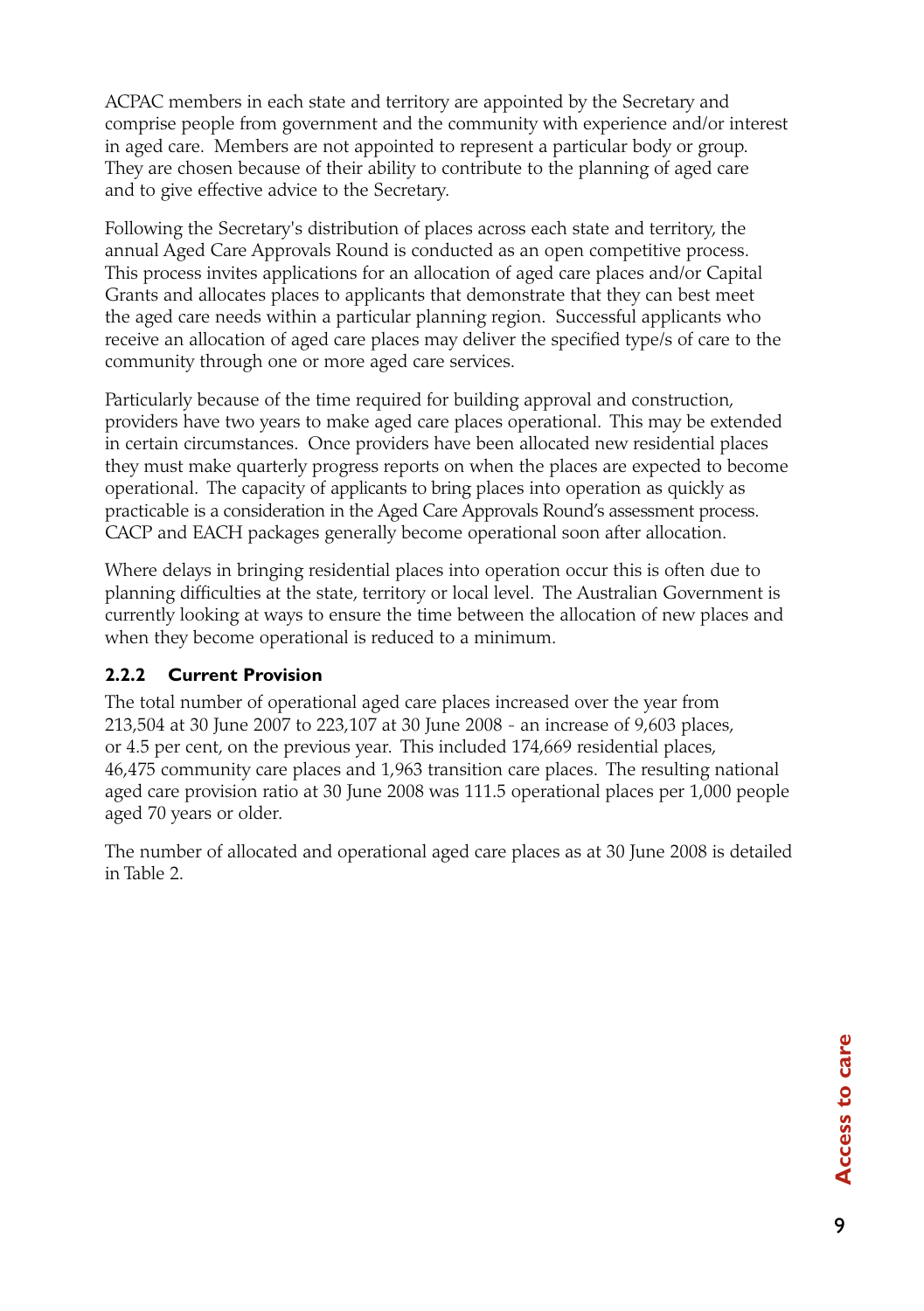|                           | Residential<br>care - high | <b>Residential</b><br>care - low | Total<br>residential | <b>Community Transition</b><br>care | care             | Total<br>places |
|---------------------------|----------------------------|----------------------------------|----------------------|-------------------------------------|------------------|-----------------|
| <b>Allocated Places</b>   |                            |                                  |                      |                                     |                  |                 |
| <b>NSW</b>                | 50.4                       | 49.5                             | 99.9                 | 22.9                                | 1.1              | 124.0           |
| <b>VIC</b>                | 47.3                       | 52.1                             | 99.5                 | 23.1                                | $\overline{1}$ . | 123.6           |
| <b>QLD</b>                | 46.5                       | 51.6                             | 98.0                 | 22.3                                | $\mathbf{L}$     | 121.4           |
| <b>SA</b>                 | 52.2                       | 48.7                             | 100.9                | 23.1                                | $\overline{1}$ . | 125.1           |
| <b>WA</b>                 | 45.6                       | 51.4                             | 97.0                 | 23.5                                | 1.0              | 121.5           |
| <b>TAS</b>                | 46.5                       | 46.5                             | 93.1                 | 24.0                                | 1.3              | 118.4           |
| NT                        | 62.2                       | 49.2                             | 111.4                | 127.4                               | 3.6              | 242.4           |
| <b>ACT</b>                | 47.4                       | 58.4                             | 105.9                | 28.7                                | 1.6              | 136.2           |
| Aust.                     | 48.5                       | 50.7                             | 99.2                 | 23.3                                | 1.1              | 123.6           |
| <b>Operational Places</b> |                            |                                  |                      |                                     |                  |                 |
| <b>NSW</b>                | 45.0                       | 42.1                             | 87.2                 | 22.8                                | 1.0              | 111.0           |
| <b>VIC</b>                | 40.9                       | 47.1                             | 88.0                 | 23.0                                | 1.0              | 112.0           |
| QLD                       | 40.2                       | 45.2                             | 85.4                 | 22,2                                | 0.9              | 108.5           |
| <b>SA</b>                 | 49.2                       | 46.0                             | 95.2                 | 22.9                                | 1.0              | 119.1           |
| <b>WA</b>                 | 38.4                       | 45.0                             | 83.4                 | 23.4                                | 0.9              | 107.7           |
| <b>TAS</b>                | 44.4                       | 41.5                             | 85.9                 | 23.7                                | 1.1              | 110.7           |
| <b>NT</b>                 | 53.5                       | 41.5                             | 95.0                 | 127.4                               | 2.6              | 225.0           |
| <b>ACT</b>                | 34.4                       | 42.4                             | 76.8                 | 28.6                                | 1.5              | 106.9           |
| Aust.                     | 42.8                       | 44.5                             | 87.3                 | 23.2                                | 1.0              | 111.5           |

| Table 2: | Allocated and operational residential, community and transition care places per |
|----------|---------------------------------------------------------------------------------|
|          | 1,000 people, aged 70 years or older, at 30 June 2008, by state and territory   |

Note: The ratios in this table are based on population projections derived from the 2006 Census available from the Australian Bureau of Statistics. The table includes flexible care places, such as EACH packages, EACH-D packages, Multi-purpose Services places and places under the National Aboriginal and Torres Strait Islander Flexible Program attributed to residential or community care as appropriate.

Over the five years from 1 July 2003 to 30 June 2008 there was a steady increase in the total number of operational aged care places nationally (see Figure 2). Over this period there was a total increase of 37,272 places, or 20 per cent.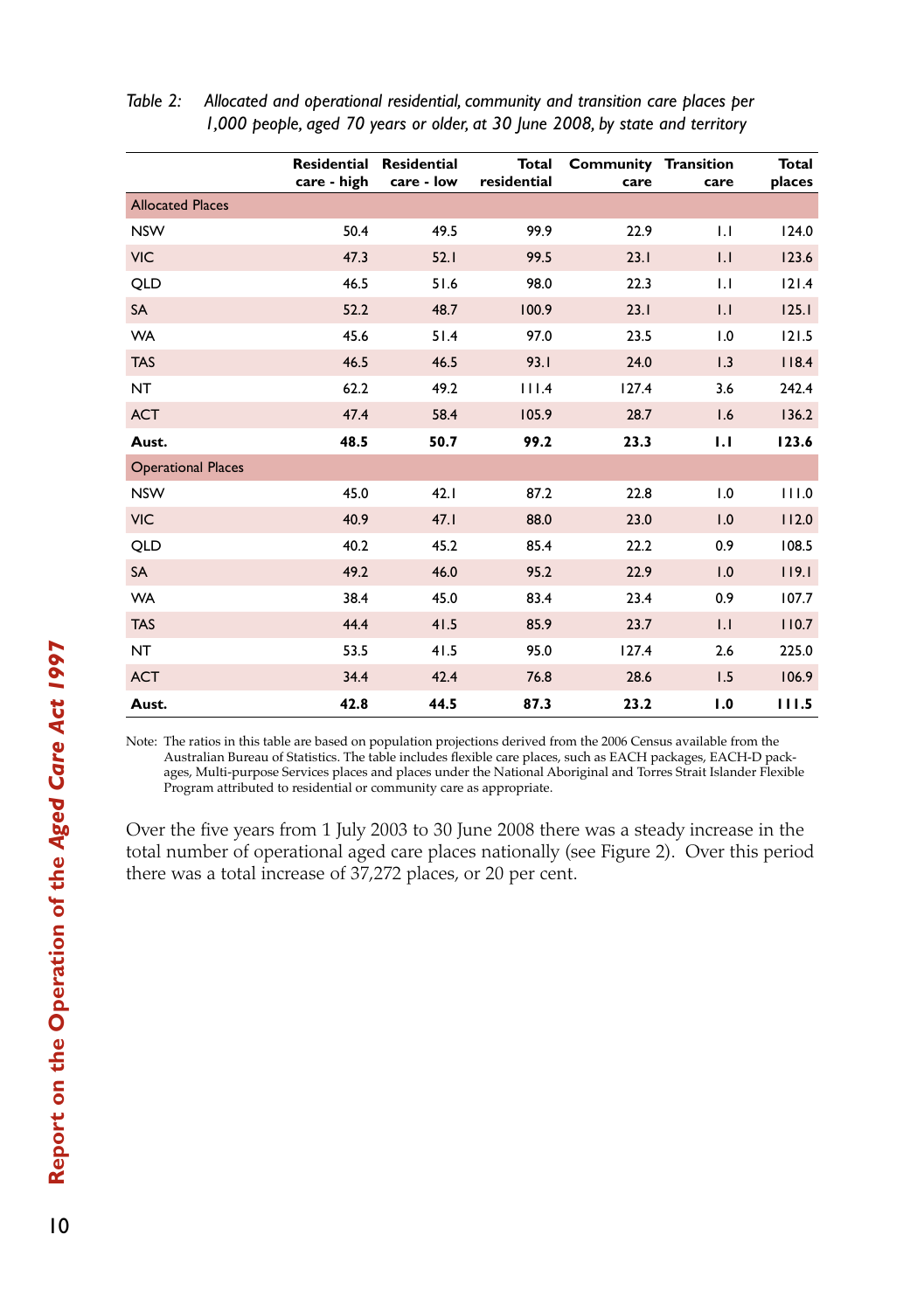

#### *Figure 2: Operational aged care places from 2003-04 to 2007-08*

#### **2.2.3 Recent provision of new places**

In the 2007 Aged Care Approvals Round a total of 10,518 new aged care places were allocated comprising 6,525 residential aged care places, 2,377 CACPs, 945 EACH packages and 671 EACH-D packages. When allocated these new places have an estimated annual recurrent funding value of more than \$320 million in Australian Government subsidies.

|            | <b>Residential aged</b><br>care places | <b>CACP</b><br>places | <b>EACH</b><br>packages * | <b>Total</b><br>places |
|------------|----------------------------------------|-----------------------|---------------------------|------------------------|
| <b>NSW</b> | 2,091                                  | 862                   | 557                       | 3,510                  |
| <b>VIC</b> | 1,490                                  | 574                   | 388                       | 2,452                  |
| <b>QLD</b> | 1,622                                  | 449                   | 279                       | 2,350                  |
| SA         | 375                                    | 172                   | 127                       | 674                    |
| <b>WA</b>  | 644                                    | 226                   | 154                       | 1,024                  |
| <b>TAS</b> | 63                                     | 51                    | 49                        | 163                    |
| <b>NT</b>  | 65                                     | 8                     | 23                        | 106                    |
| <b>ACT</b> | 175                                    | 25                    | 39                        | 239                    |
| Aust.      | 6,525                                  | 2,377                 | 1,616                     | 10,518                 |

| Table 3: New residential places, community care (CACP) packages and flexible care (EACH) |
|------------------------------------------------------------------------------------------|
| packages allocated in the 2007 Aged Care Approvals Round, by state and territory         |

\* Includes EACH-D packages

 $\mathbf{H}$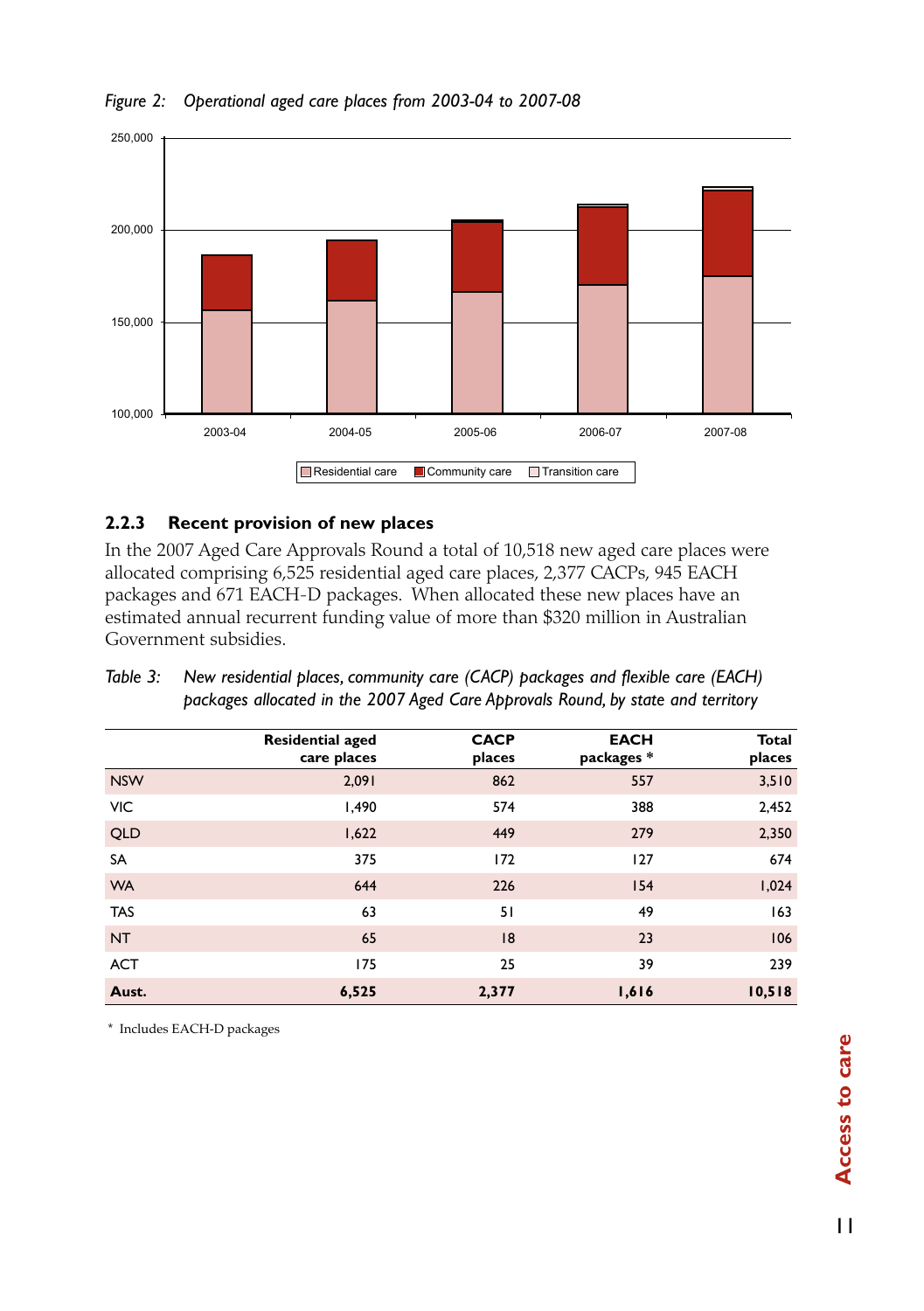The number of places to be made available in the 2008-09 Aged Care Approvals Round has regard to the indicative figures that were published in the 2007 Aged Care Approvals Round, revised ABS population projections, the current level of service provision and the allocations made as a result of the Zero Real Interest Loans Round.

Figure 3 (below) shows allocations of new places over the five years to 30 June 2008. The number of places allocated per year peaked in 2004-05 when the Australian Government increased the target ratio from 100 to 108 places per 1,000 people aged 70 or over. Following subsequent Aged Care Approvals Rounds, the allocation of places returned to more usual growth levels until 2007-08 which shows the effect of a further increase in the target ratio. This effect is likely to continue over the next few years as allocations are increased to achieve the new target ratio of 113 places per 1,000 people aged 70 years or over by 2010-11.





## **2.2.4 Gaps in Service Provision**

As noted above (Section 2.2.1) ACPACs in every state and territory provide advice on the distribution of aged care places. This advice is incorporated in the Regional Distribution of Aged Care Places which is published in conjunction with the Invitation to Apply for Places in the Aged Care Approvals Round.

The Regional Distribution of Aged Care Places may list, by Aged Care Planning Region, geographic location(s), special needs group(s) and/or key issue(s) identified by the respective state and territory ACPACs as having a particular focus in the relevant Approvals Round.

While the published number of places and/or identified issues represents the Department's intentions in relation to the places for the region, the Department cannot guarantee that the exact number of places with the exact same focus will be allocated to the region. The final allocation of places is dependent upon the quantity and quality of the applications received and will reflect the best use of all the available places having regard to the need to obtain, as far as possible, a balanced outcome for each region.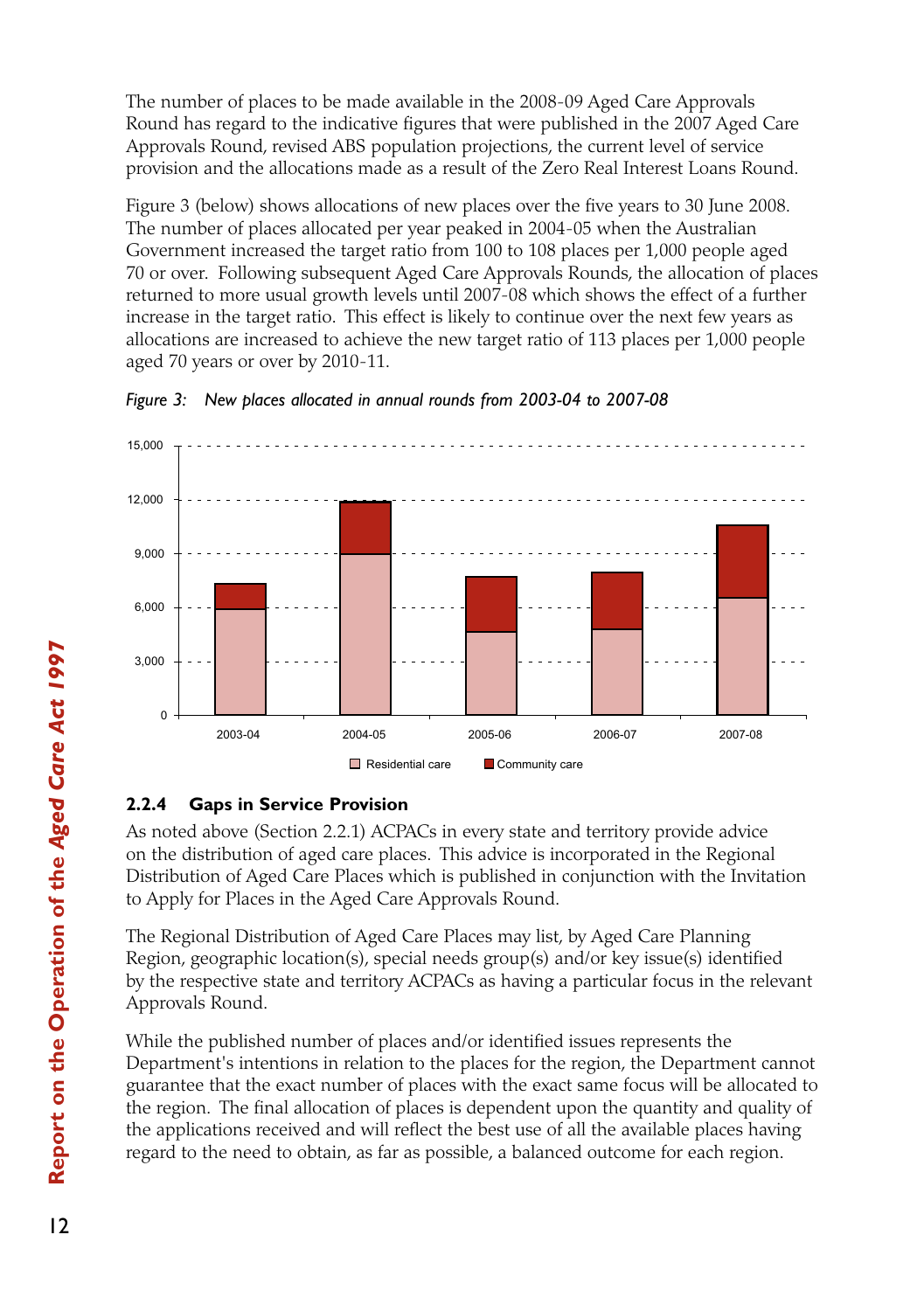The previous year's results are taken into account in planning for subsequent Aged Care Approvals Rounds. A particular issue may be re-identified in a subsequent Aged Care Approvals Round or is addressed through other means, such as transferring places between providers or across regions.

For the first time in a number of years, in the 2007 Aged Care Approvals Round it was not possible to allocate all of the residential aged care places made available. In Western Australia, 362 residential places were not allocated and in Tasmania 104 residential places were not allocated.

The shortfall in allocations has been addressed through the Zero Real Interest Loans initiative, (2008 Loans Round), an election commitment detailed in the *New Directions for Older Australians: Improving the transition between hospital and aged care* package. The package provides up to \$300 million in zero real interest loans to residential aged care providers to build or expand residential and respite facilities in areas of high need. The objective is to get proven providers of residential aged care, through the provision of low cost finance, to establish residential aged care services in areas where they were previously less likely to invest.

The results of the 2008 Loans Round - providing up to \$150 million in zero real interest loans for residential aged care places in high need areas - were announced on 17 September 2008. A total of 1,348 new aged care home beds and 107 community care places will be provided in areas of need as a result of the first round of this initiative. These places included 375 and 154 places for Western Australia and Tasmania respectively.

## **2.3 Who provides care?**

#### **2.3.1 Aged care providers**

Aged care is delivered to older Australians by service providers who have been approved under the Act. Approval may be granted for all types of aged care, or may be limited to specified service type/s and/or specified aged care services. Regardless of what type of aged care is to be provided, the service provider must be approved before they can be paid for providing aged care.

Matters considered in approving service providers include applicants' suitability to provide aged care, which encompasses aspects such as suitability and experience of key personnel, previous experience in providing aged care, record of financial management and ability to meet standards for the provision of aged care.

At 30 June 2007 there were 1,592 Approved Providers either with an operational service or with an allocation of places but not providing care. At 30 June 2008 there were 1,547 Approved Providers either with an operational service or with an allocation of places but not providing care. During this 12 month period 53 new Approved Providers came into the Australian Government funded aged care industry while 98 providers left the industry.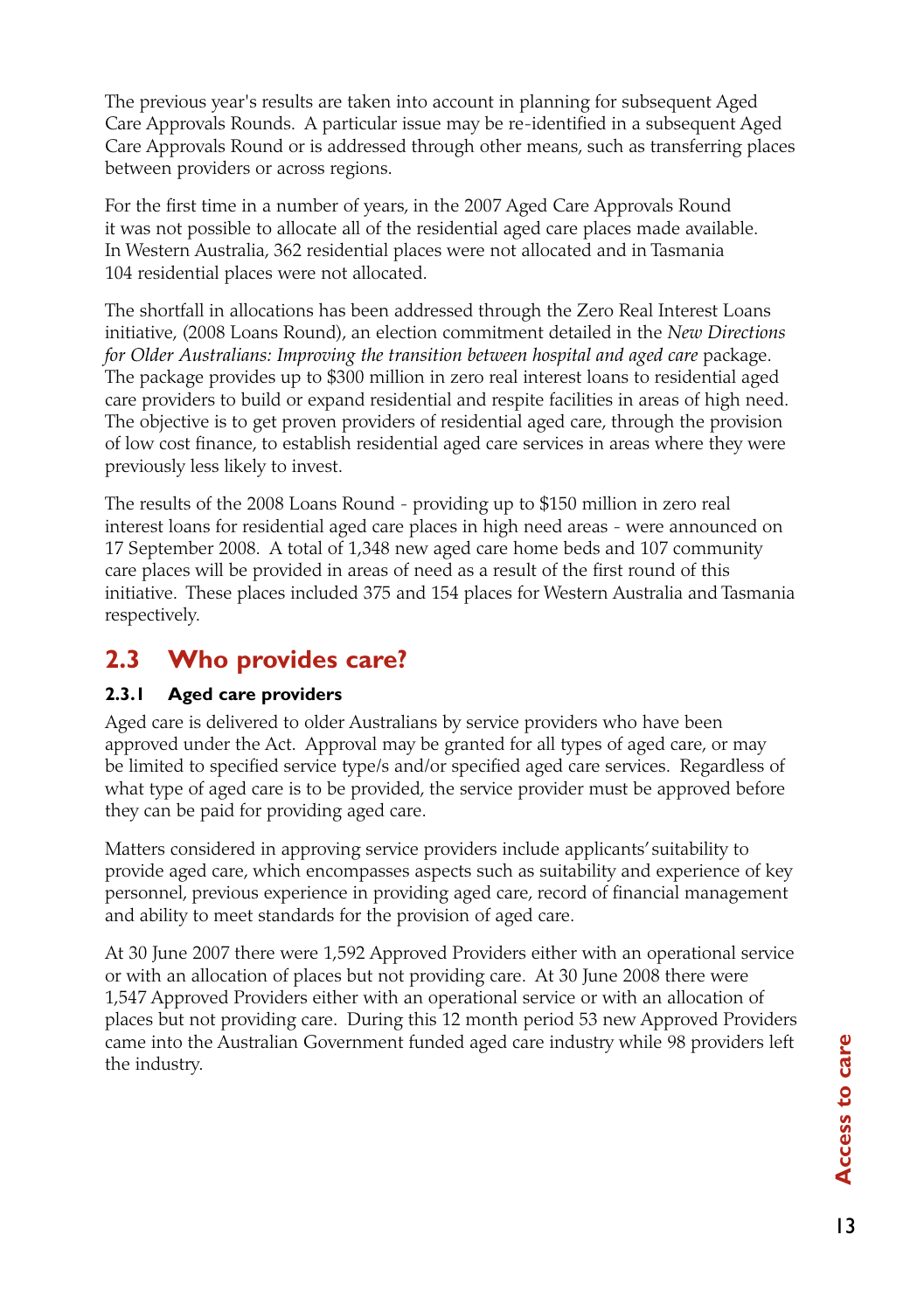Approved Providers are also required to comply, on an ongoing basis, with a range of responsibilities under the Act relating to factors such as quality of care, user rights, accountability requirements and conditions relating to allocation of aged care places (see Section 4.3.1 and Appendix C).

The amount of aged care that an aged care provider can deliver depends on the number of aged care places allocated to them under Part 2.2 of the Act. Under these arrangements an Approved Provider can only receive payment for care (subsidies) for the specified number and type of aged care places allocated through the Australian Government's allocation process.

#### **2.3.2 Provider analysis**

In general aged care in Australia is delivered by providers from the religious and charitable, community, private for profit and government sectors. In 2007-08 the 'not-for-profit' group (comprising religious, charitable and community-based providers) were responsible for around 60 per cent of residential care places and more than 80 per cent of community care places. Private-for-profit providers increased their share of residential care places to 33 per cent while state and local governments are the primary providers of Multi-purpose Services and sole providers of transition care under the flexible care arrangements.

|            | <b>Religious</b> | Charitable | Community<br><b>Based</b> | For<br>Profit | <b>State</b><br>Government | Local<br>Government | <b>Totals</b> |
|------------|------------------|------------|---------------------------|---------------|----------------------------|---------------------|---------------|
| <b>NSW</b> | 17,582           | 12,345     | 9.200                     | 18.343        | 804                        | 760                 | 59,034        |
| <b>VIC</b> | 7.381            | 2.918      | 6,635                     | 21.000        | 5.949                      | 887                 | 44.770        |
| <b>QLD</b> | 12,505           | 4,672      | 3,595                     | 8,154         | 1,552                      | 202                 | 30,680        |
| <b>SA</b>  | 4,509            | 4,676      | 2,095                     | 3,817         | 925                        | 429                 | 16,451        |
| <b>WA</b>  | 4.688            | 2.393      | 1,679                     | 5,026         | 66                         | 400                 | 14,252        |
| <b>TAS</b> | 1.847            | 930        | 1.005                     | 518           | 91                         | 16                  | 4,407         |
| <b>NT</b>  | 249              | 130        | 66                        | $\mathbf 0$   | $\mathbf 0$                | $\mathbf 0$         | 445           |
| <b>ACT</b> | 77 I             | 543        | 125                       | 354           | 0                          | 0                   | 1,793         |
| Aust.      | 49,532           | 28,607     | 24,400                    | 57,212        | 9,387                      | 2,694               | 171,832       |
| %          | 28.83%           | 16.65%     | 14.20%                    | 33.30%        | 5.46%                      | 1.57%               |               |

*Table 4: Operational residential places, other than flexible care places, by provider type at 30 June 2008, by state and territory*

For residential care the proportion of places operated by the 'not-for-profit' sector has remained relatively constant since 1996-97, while the proportion of places operated by government has decreased and the proportion operated by the private sector has increased.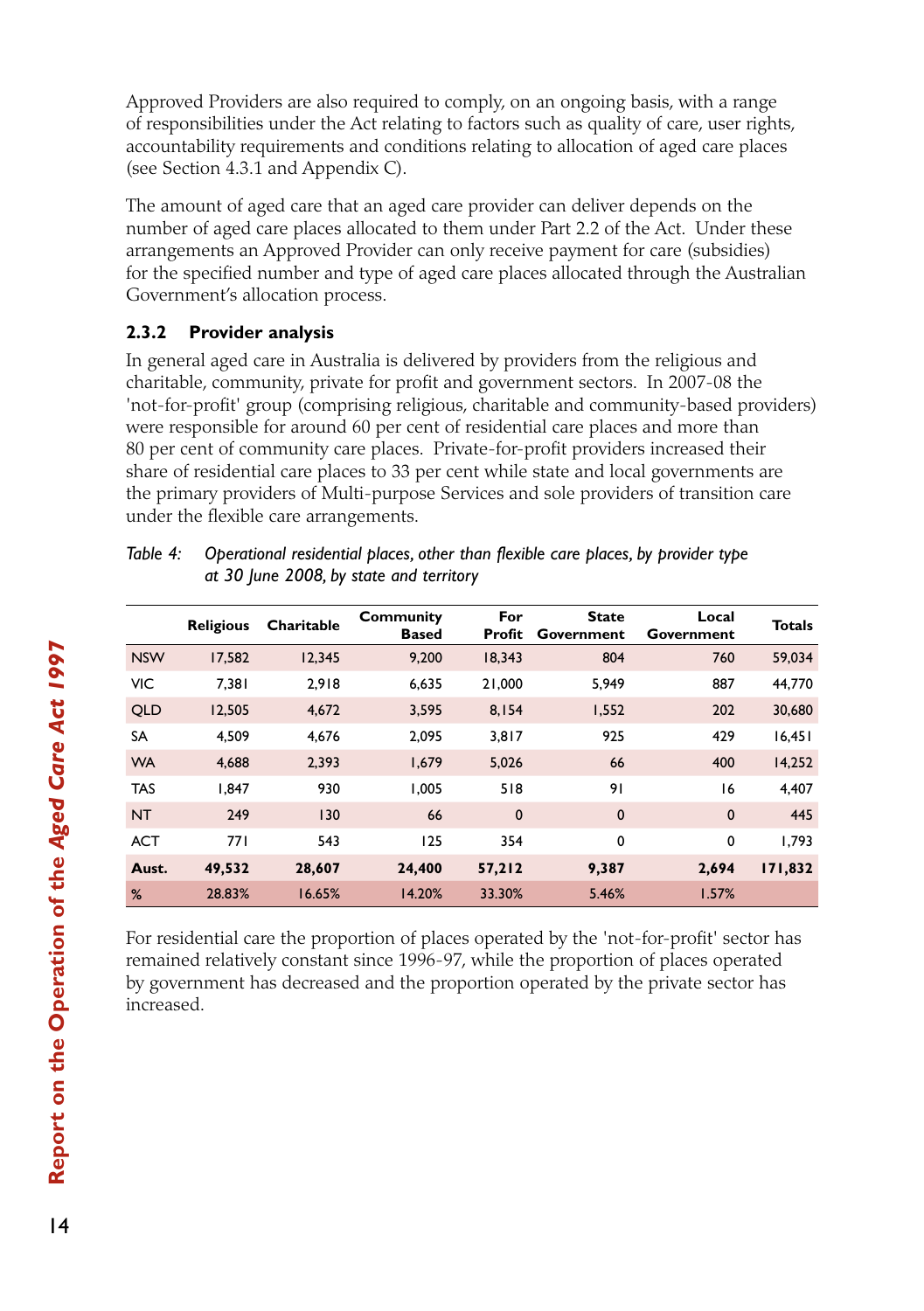|            | <b>Religious</b> | Charitable | Community<br><b>Based</b> | For<br>Profit | <b>State</b><br>Government | Local<br>Government | <b>Totals</b> |
|------------|------------------|------------|---------------------------|---------------|----------------------------|---------------------|---------------|
| <b>NSW</b> | 4,912            | 3,879      | 3,139                     | 576           | 367                        | 589                 | $13,477*$     |
| <b>VIC</b> | 3,716            | 2,434      | 1,408                     | 230           | 1,251                      | 1,081               | 10, 120       |
| <b>QLD</b> | 3.286            | 1,342      | 1,545                     | 415           | 2                          | 233                 | 6,942         |
| <b>SA</b>  | 1.025            | 1.529      | 400                       | 114           | 305                        | 91                  | 3,464         |
| <b>WA</b>  | 891              | 1.704      | 136                       | 394           | 92                         | 219                 | 3,436         |
| <b>TAS</b> | 373              | 183        | 325                       | 53            | 51                         | 27                  | 1,012         |
| <b>NT</b>  | 142              | 60         | 158                       | 45            | $\mathbf 0$                | 182                 | 587           |
| <b>ACT</b> | 122              | 298        | 49                        | 45            | 0                          | 0                   | 514           |
| Aust.      | 14,467           | 11,429     | 7,160                     | 1,872         | 2,187                      | 2,422               | 39,552        |
| %          | 36.58%           | 28.90%     | 18.10%                    | 4.73%         | 5.53%                      | 6.12%               |               |

*Table 5: Operational community care (CACP) places, other than flexible care places, by provider type at 30 June 2008, by state and territory*

\* includes 15 places without allocated provider type

Community care is primarily provided by religious, charitable and community-based providers (84 per cent of providers) with the remaining 16 per cent of places provided by private-for-profit, state and local governments. The flexible care sector (below) shows a similar pattern for the EACH and EACH-D components. In contrast the flexible care Multi-purpose Services and Transition care places are primarily provided by state and local governments.

|            | <b>Religious</b> | Charitable | <b>Community</b><br><b>Based</b> | For<br>Profit | <b>State</b><br>Government | Local<br>Government | <b>Totals</b> |
|------------|------------------|------------|----------------------------------|---------------|----------------------------|---------------------|---------------|
| <b>NSW</b> | 664              | 958        | 277                              | 194           | 1,499                      | 32                  | 3,624         |
| <b>VIC</b> | 1,022            | 220        | 220                              | 5             | 1,025                      | 40                  | 2,532         |
| <b>QLD</b> | 639              | 292        | 149                              | 56            | 718                        | $\mathbf{0}$        | 1,854         |
| <b>SA</b>  | 74               | 390        | 216                              | 16            | 554                        | $ 2\rangle$         | 1,262         |
| <b>WA</b>  | 265              | 258        | 10                               | 61            | 935                        | 15                  | 1,544         |
| <b>TAS</b> | 64               | 74         | 48                               | 36            | 126                        | 34                  | 382           |
| <b>NT</b>  | 45               | 61         | 115                              | 58            | 22                         | 34                  | 335           |
| <b>ACT</b> | 22               | 105        | 28                               | 0             | 35                         | 0                   | 190           |
| Aust.      | 2,795            | 2,358      | 1,063                            | 426           | 4,914                      | 167                 | 11,723        |
| %          | 23.84%           | 20.11%     | 9.07%                            | 3.63%         | 41.92%                     | 1.42%               |               |

*Table 6: Operational flexible care places by provider type at 30 June 2008, by state and territory*

Flexible care places include EACH and EACH-D packages and Innovative Care, Multi-purpose Services and Transition Care places.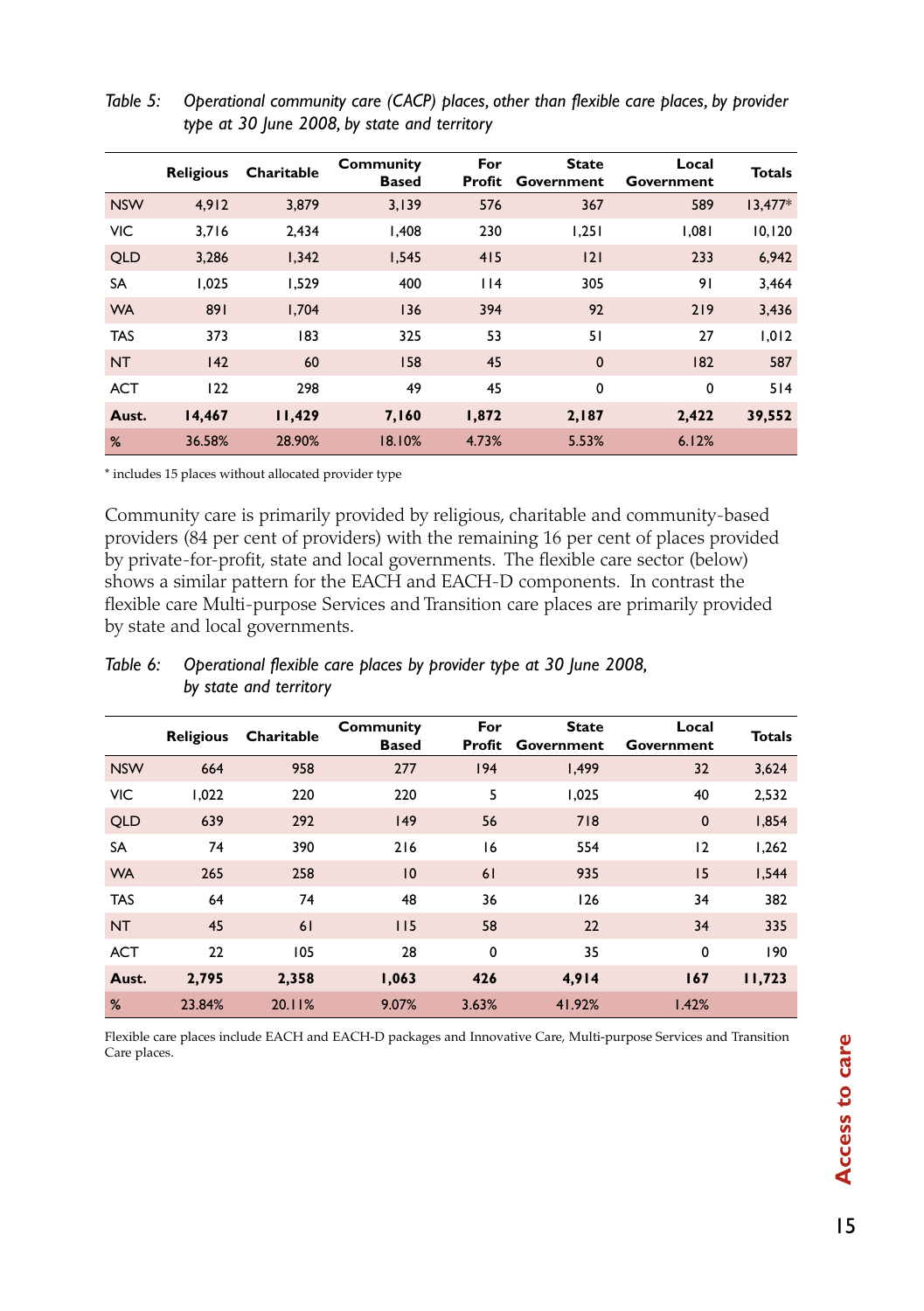# **2.4 Residential care**

Under the Act the Australian Government subsidises aged care homes to provide residential aged care to older people whose care needs are such that they can no longer remain in their own homes. At 30 June 2008 there were 2,830 aged care homes delivering residential care under these arrangements, with an occupancy rate of 93.86 per cent over 2007-08. This compares to 94.5 per cent in 2006-07 and 95.2 per cent in 2005-06.

### **2.4.1 Utilisation**

Residents receive either low level care or high level care. As their care needs change, residents often need to move between care levels. Low level care includes the provision of suitable accommodation and related services (such as laundry, meals and cleaning) and personal care services (such as assistance with the activities of daily living). High level care includes accommodation and related services, personal care services and nursing care and equipment.

For the continuing benefit of care recipients, the Act allows places allocated to an aged care home for low level care to be used for high level care. This allows care recipients to remain in the same aged care home while receiving a higher level of care, enabling residents to age in place. Table 7 gives information on the utilisation of residential places for low level care and high level care as at the end of 2007-08.

|            | Proportion of all operational<br>residential places utilised for high care | Proportion of operational places allocated<br>as low care and utilised for high care |
|------------|----------------------------------------------------------------------------|--------------------------------------------------------------------------------------|
| <b>NSW</b> | 68.9%                                                                      | 42.3%                                                                                |
| <b>VIC</b> | 65.8%                                                                      | 43.1%                                                                                |
| <b>QLD</b> | 67.7%                                                                      | 46.7%                                                                                |
| SA         | 76.8%                                                                      | 57.7%                                                                                |
| <b>WA</b>  | 67.3%                                                                      | 44.6%                                                                                |
| <b>TAS</b> | 72.7%                                                                      | 51.7%                                                                                |
| <b>NT</b>  | 72.6%                                                                      | 41.4%                                                                                |
| <b>ACT</b> | 64.6%                                                                      | 42.3%                                                                                |
| Aust.      | 68.6%                                                                      | 45.1%                                                                                |

*Table 7: Utilisation of operational residential aged care places at 30 June 2008, by state and territory* 

## **2.4.2 Entry into residential care**

To enter into Australian Government subsidised residential care a person is first approved as a care recipient under Part 2.3 of the Act. Under these arrangements, comprehensive assessments are conducted to take account of the restorative, physical, medical, psychological, cultural and social dimensions of the person's care needs. This assessment is undertaken by an ACAT (see Section 2.1.2).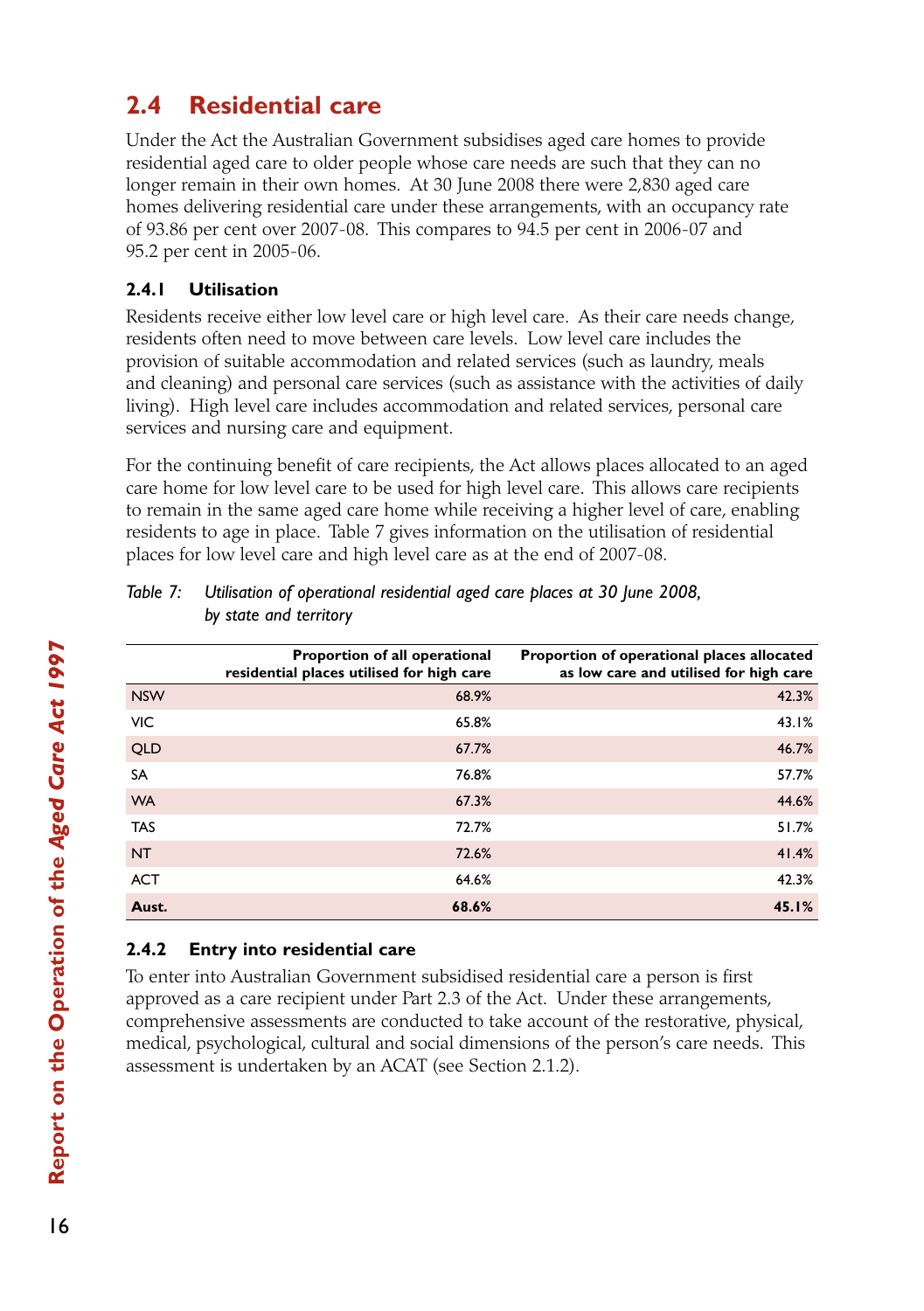Unless otherwise specified ACAT approval for entry into residential care lapses after one year (if the person is not in the care for which they were approved). This allows time for people who have been approved for care to visit different aged care homes, consider their options, settle their affairs and make arrangements with the home of their choice before entering care. In emergency situations, a person in need of care may be placed in an aged care home before an ACAT assessment.

Table 8 (below) shows the proportion of residents placed in permanent residential care within a specified time period after assessment (and recommendation for residential care) by an ACAT, by level of care.

This entry period measure is not regarded as a proxy for waiting time for admission to an aged care home as the ACAT recommendation is simply an option for that person. The Australian Institute of Health and Welfare (AIHW) discussion of this question notes that many people who receive a recommendation for residential care may also receive and take up a recommendation for a CACP place instead, or simply choose not to take up residential care at that time. The AIHW report also noted that increased availability of community care and respite care has a significant effect in delaying entry into permanent care.<sup>3</sup>

| 7 dave                                                                                                                                                                   | 7 dave | l month | 3 months | 6 month |
|--------------------------------------------------------------------------------------------------------------------------------------------------------------------------|--------|---------|----------|---------|
| Table 8: Proportion of new entrants to permanent residential care entering within a specified<br>period after ACAT assessment, by level of care at entry, during 2007-08 |        |         |          |         |

|                      | 2 days<br>or less | 7 days<br>or less | month<br>or less | 3 months<br>or less | 6 months<br>or less |
|----------------------|-------------------|-------------------|------------------|---------------------|---------------------|
| High care            | 10.6%             | 26.7%             | 57.8%            | 82.3%               | 92.4%               |
| Low care             | $3.9\%$           | 10.2%             | 30.2%            | 60.0%               | 79.9%               |
| <b>All residents</b> | 7.5%              | 19.1%             | 45.1%            | 72.0%               | 86.6%               |

### **2.4.3 Extra Service**

Some aged care homes may be approved under the Act to offer Extra Service to recipients of residential care. This involves a significantly higher than average standard of accommodation, services and food. Approval may be for the whole of a residential home or for a distinct part. Extra Service does not affect the care provided to care recipients, as all residential care providers are required to meet designated care standards for all care recipients. Aged care homes approved for Extra Service may charge care recipients an additional Extra Service daily amount. They may also charge accommodation bonds for recipients of both high care and low care. Extra Service places attract a reduced residential care subsidy from the Australian Government.

<sup>3</sup> Australian Institute of Health and Welfare. *Entry period for Residential Aged Care*. Canberra, AIHW, 2002. (Aged Care Series, no. 7) The analysis showed that the supply of services in any particular region has a negligible effect on the entry period. The strongest determinants of entry period for residential aged care are whether or not the resident has used a community aged care package or residential respite prior to admission (these were associated with a longer entry period), and whether the resident was assessed by an ACAT while he or she was in hospital (this was associated with a shorter entry period).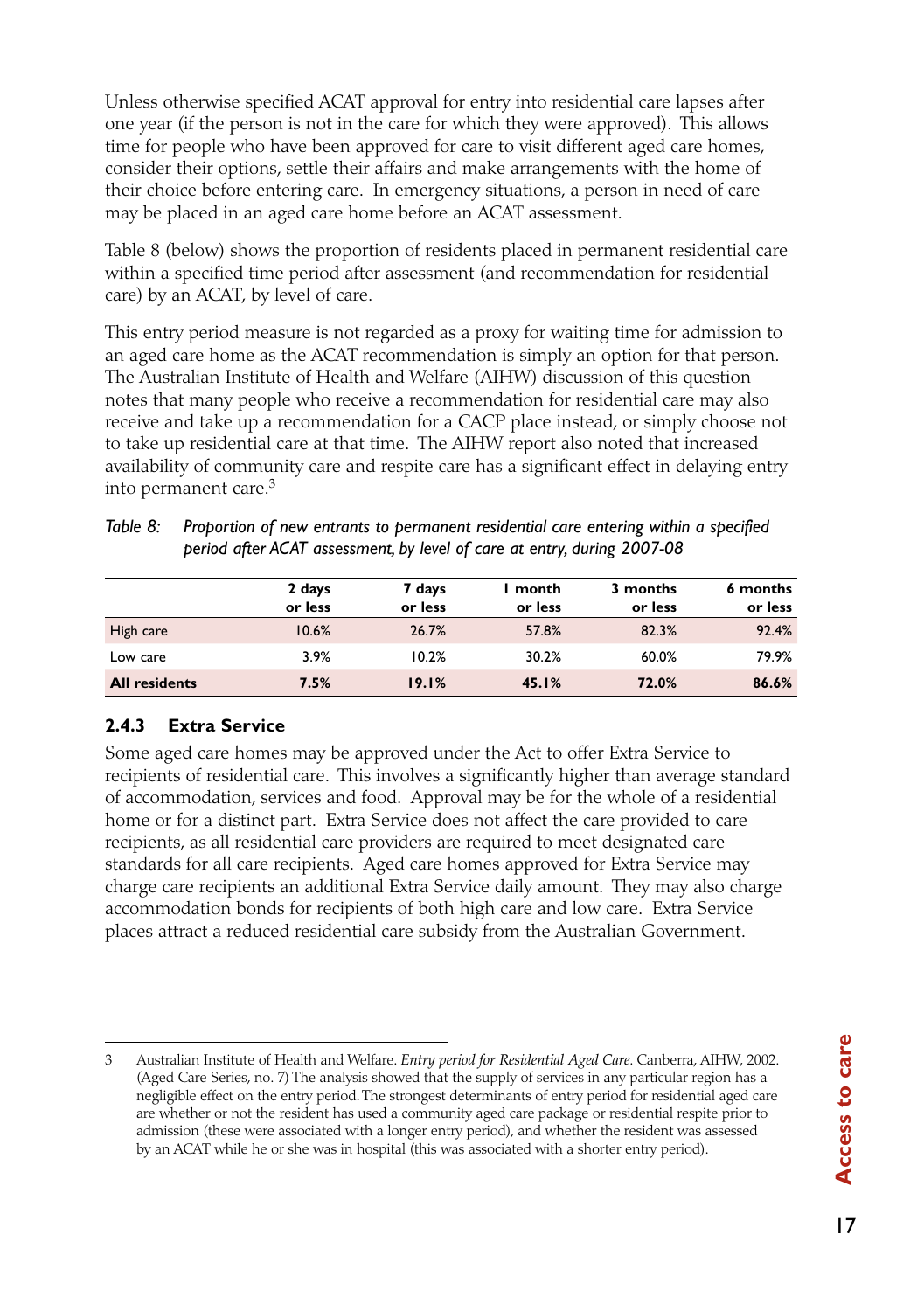Extra Service increases diversity in the aged care sector by allowing care recipients to choose whether to pay the additional amounts for these additional services. When considering an application from an Approved Provider for Extra Service status the delegate must be satisfied that there will be significant benefits to current and future care recipients in the region if the application is approved - including increased diversity of choice and better access to continuity of care. However, approval of Extra Service status must not be granted if it would result in an unreasonable reduction of access for supported, concessional or assisted care recipients or persons aged at least 70 years who would have difficulty affording an Extra Service amount. Not more than 15 per cent of places in each state or territory may be approved to be offered as Extra Service.

At 30 June 2008, there were 12,684 residential care places approved for Extra Service status, of which 9,566 were operational for Extra Service. The total number of places approved for Extra Service represented 6.5 per cent of all allocated residential mainstream places and comprised 10,052 high care places and 2,632 low care places. In 2007-08, new Extra Service approvals were granted for 786 places, comprising 752 high care and 34 low care.

# **2.5 Community care**

The Australian Government recognises that most older Australians want to remain independent and living at home for as long as possible and then have the option of going to an aged care home if they need to. Community care gives older Australians that choice, providing home-based care that can improve their quality of life and help them to remain active and connected to their own communities.

The Australian Government provides community care support both under and outside the Act.

## **2.5.1 Community Aged Care Packages**

The Act provides for packages of personal care services and other personal assistance, known as Community Aged Care Packages or CACPs. These are individually tailored packages of low level care designed to support frail older people, with complex care needs, in their own homes. CACPs are suitable for older people who prefer to live at home, would otherwise be assessed as eligible to receive at least a low level of residential care, and are able to remain living at home with support.

The CACPs provided under the Act's community care arrangements are complemented by EACH and EACH-D packages, for high level care, provided under the Act's flexible care arrangements (see Section 2.6).

Table 9 shows the number of CACPs allocated each year over the five years between 1 July 2003 and 30 June 2008, and the percentage increase in available packages, by state and territory.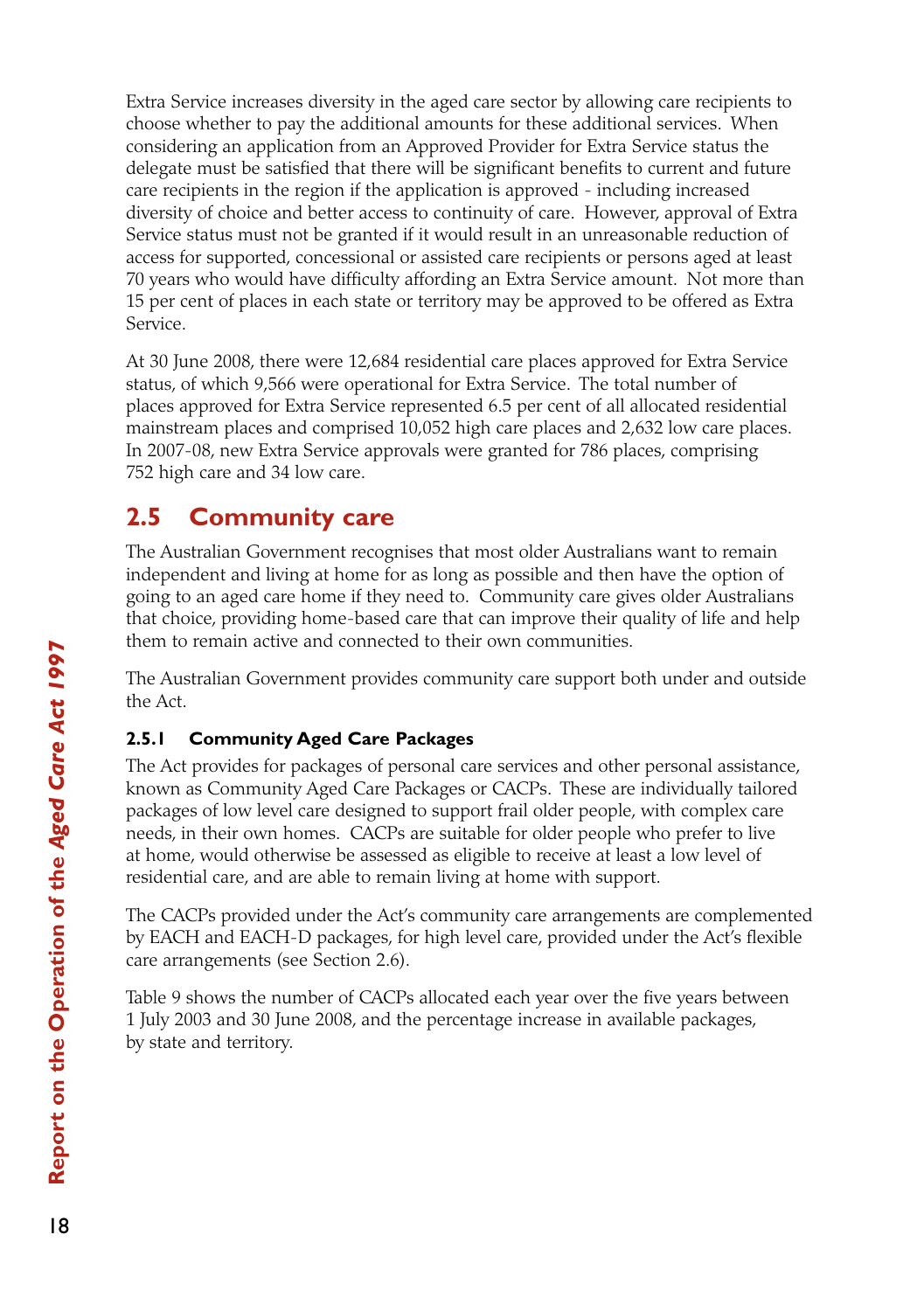|            | 2003-04 | 2004-05 | 2005-06 | 2006-07 | 2007-08 | Increase:<br>2006-07 to<br>2007-08 |
|------------|---------|---------|---------|---------|---------|------------------------------------|
| <b>NSW</b> | 9,972   | 10,579  | 12,021  | 12,613  | 13,487  | 6.9%                               |
| <b>VIC</b> | 7,456   | 7,893   | 9,113   | 9,562   | 10, 135 | 6.0%                               |
| <b>QLD</b> | 4,653   | 4,957   | 6,000   | 6,525   | 6,972   | 6.9%                               |
| <b>SA</b>  | 2.746   | 2,786   | 3,184   | 3.292   | 3,464   | 5.2%                               |
| <b>WA</b>  | 2,453   | 2,518   | 3,192   | 3,230   | 3,456   | 7.0%                               |
| <b>TAS</b> | 856     | 849     | 983     | 970     | 1,021   | 5.3%                               |
| <b>NT</b>  | 381     | 539     | 625     | 569     | 587     | 3.2%                               |
| <b>ACT</b> | 598     | 416     | 456     | 489     | 514     | 5.1%                               |
| Aust.      | 29,115  | 30,537  | 35,574  | 37,250  | 39,636  | 6.4%                               |

#### *Table 9: Number of allocated CACPs at 30 June each year from 2003-04 to 2007-08, by state and territory*

The number of CACPs being allocated through the Aged Care Approvals Round is being increased over the four years to 2010-11 to achieve the higher target ratio of 25 community care places for every 1,000 people aged 70 years or over (see Section 2.2).

## Audit of the CACP Program

The Australian National Audit Office (ANAO) undertook an audit of the administration of the CACP program commencing in January 2007. Since the tabling of the audit report on 23 May 2007, the Department has undertaken significant work to address the recommendations made by the ANAO. Progress against the recommendations is monitored through the Department's Audit Committee every 6 months.

This work has resulted in the response to four of the eight recommendations being fully implemented. These include:

- the development of guidelines, in consultation with Department of Veterans Affairs, on the relationship between the CACP and Veterans' Home Care programs (recommendation 2);
- improved arrangements for the allocation of new CACP places in the Aged Care Approvals Round (recommendation 3);
- improved arrangements for the assessment and referral of people to CACP care (recommendation 4); and
- improved aged care assessment procedures (recommendation 6).

Implementation of the remaining four recommendations is continuing to progress steadily. This includes work on the development of best practice guidelines in the delivery of case management, and improved administrative procedures to enable Community Care Grants to be deployed with greater consistency.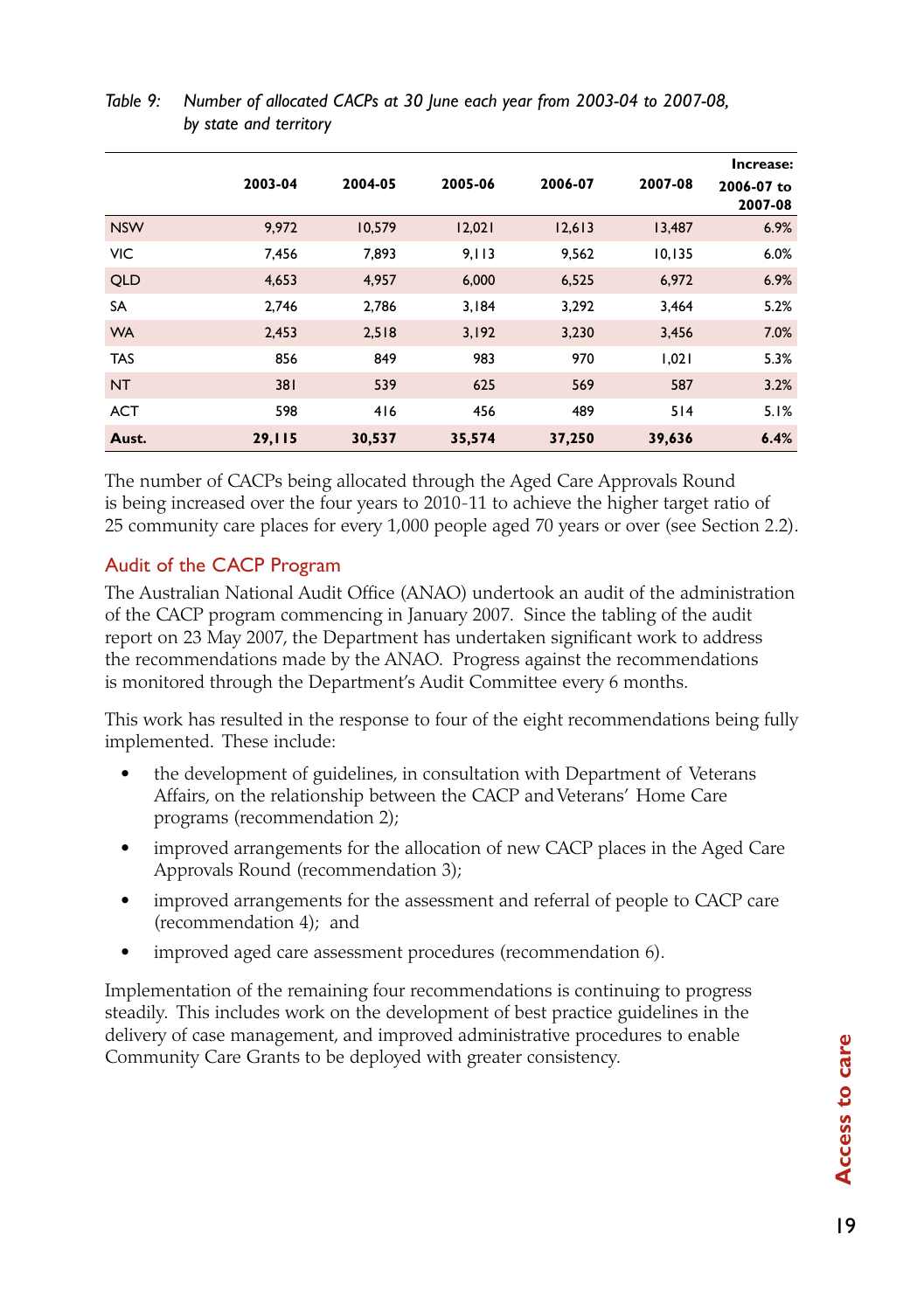### **2.5.2 Home and Community Care**

The largest part of the Australian Government's support for community care is provided outside of the Act, through the HACC program. The HACC program is a joint Australian Government, state and territory government initiative administered under the *Home and Community Care Act 1985*. While the Australian Government provides 60 per cent of funding and maintains a broad strategic policy role, the HACC program is managed on a day-to-day basis by the state and territory governments. In 2007-08, around 831,500 people received services through the HACC program, of whom around 70 per cent were older Australians and around 30 per cent were younger people with a disability<sup>4</sup>.

The HACC program delivers high-quality, affordable and accessible services in the community that are essential to the well being of older Australians, younger people with a disability and their carers. The program provides services such as domestic assistance, personal care, professional allied health care and nursing services, in order to support these people to be more independent at home and in the community and to reduce the potential or inappropriate need for admission to residential care.

The HACC Review Agreement is a bilateral funding agreement between the Australian Government and state and territory governments, and took effect from 1 July 2007 (replacing the 1999 HACC Amending Agreement). It is the legal basis on which funds are provided by the Australian Government and state and territory governments for the operation of the HACC program.

The new arrangements in the HACC Review Agreement are intended to provide substantial benefits in the following areas:

- Earlier allocation of funds: Simplifying administrative arrangements and business processes will significantly improve the timeliness of allocating funds to service providers. This will result in additional services on the ground for people in the target group each year.
- Better planning: The move to triennial planning will support an improved focus on planning for longer term strategic objectives to improve the operation of the program. It will also give greater certainty to communities and service providers.
- Improved relationships between governments: The interdependency of governments in achieving the objectives of the program has been recognised and the specific roles of the Australian Government and state and territory governments have been clarified to better support a collaborative approach to decision making and implementation of improvements in the program.

Preliminary estimate for 2007-08.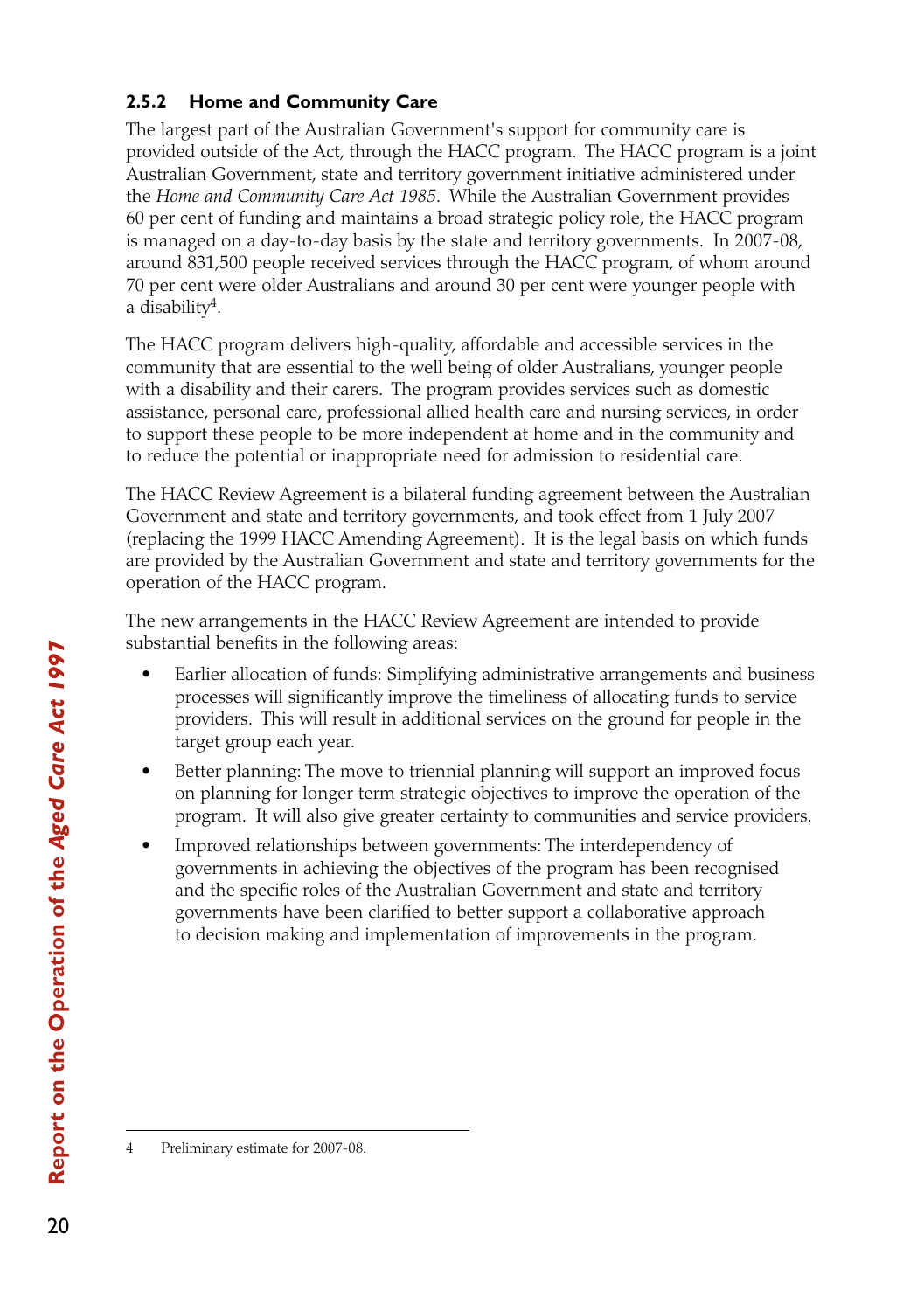# **2.5.3 Community care reform**

Throughout 2007-08 the Australian Government continued to progress community aged care reforms arising from *A New Strategy for Community Care - The Way Forward5*. The Strategy outlined actions aimed at strengthening and improving the community care system, including the HACC, CACP, EACH and EACH-D programs. It built on the current strengths of the community care system and outlined a number of ways to improve the system to reduce complexity and achieve greater consistency, as well as simplifying and creating a fairer system for people requiring care to stay at home.

In consultation with state and territory governments, good progress was made in a number of areas during 2007-08, including:

- Development of nationally consistent approaches to intake assessment of clients and carers (known as the Australian Community Care Needs Assessment and the Carer Eligibility and Needs Assessment).
- The Australian Government and each state or territory government have established Access Point Demonstration Projects nationally. These Access Points can be easily identified by people seeking services and provide a consistent approach in assessment and eligibility for services in community care.
- A set of draft principles and framework for a national fees policy.
- A set of seven draft common standards for quality reporting and related expected outcomes, together with a self assessment reporting tool and guidelines for service providers and assessors.
- Ongoing communication of key messages to the sector, keeping them up to date with progress and highlighting opportunities for involvement.

Community care reform work was also informed by the associated *Review of Subsidies and Services in Australian Government Community Aged Care Programs,* established in September 2006 to examine the levels and types of care required by older people in the community, how well current services meet these requirements, and how arrangements could be improved to ensure equity, choice and value for money. Ending in 2007-08, the review examined a range of information on the operation of community care programs as well as seeking the views of consumers, community care providers and state and territory governments.

Work undertaken through these activities is informing the key reform directions being developed by COAG for the future of community and residential care for the aged.

<sup>5</sup> *A New Strategy for Community Care*. - *The Way Forward,* Department of Health and Ageing, 2004.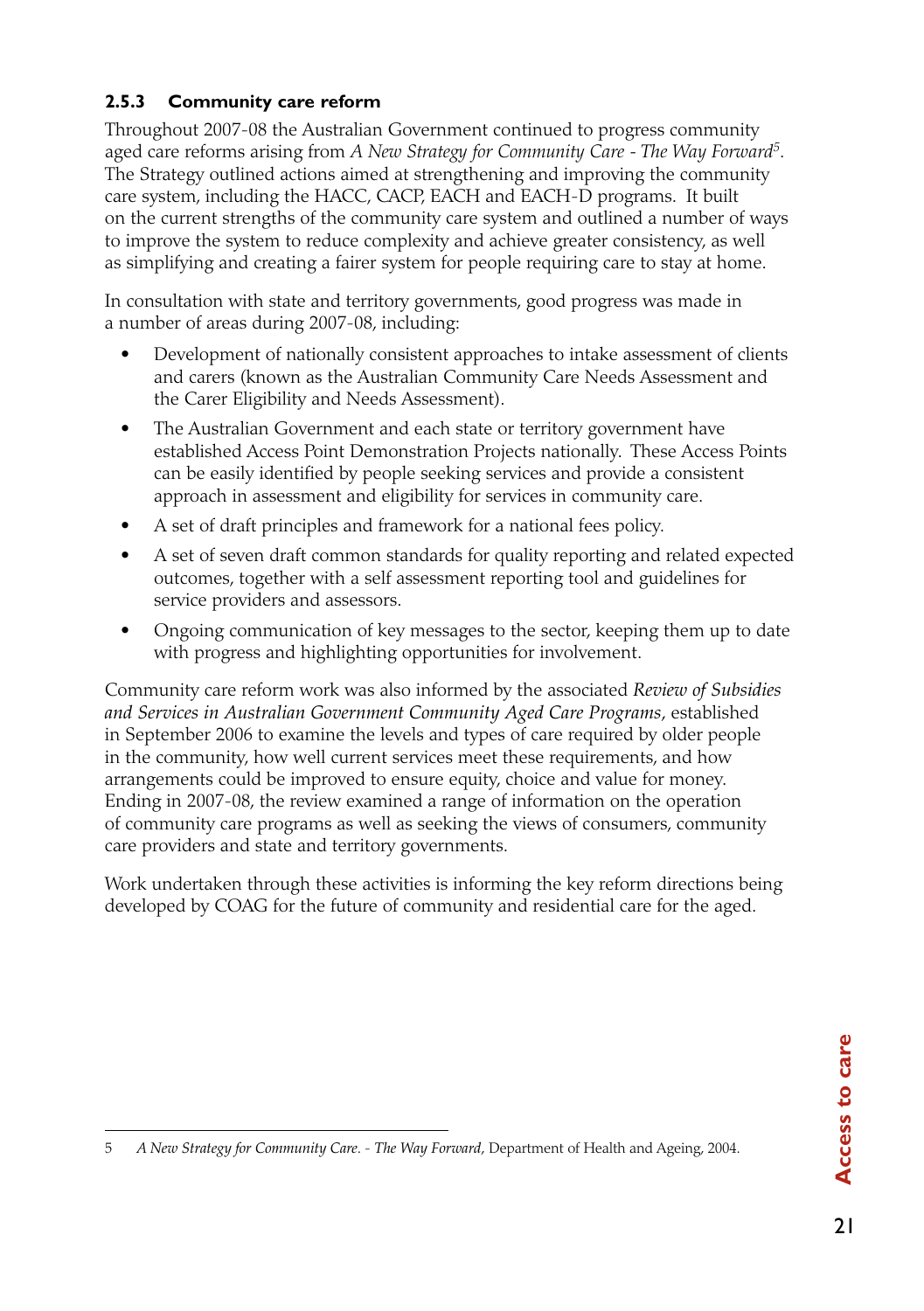# **2.6 Flexible care**

Flexible care addresses the needs of care recipients, in either a residential or community care setting, in ways other than the care provided through mainstream residential and community care. Five types of flexible care are now provided for under the Act - EACH and EACH-D packages, Innovative Care, Multi-purpose Service places and Transition Care places. Arrangements for the various types of flexible care are set out in the *Flexible Care Subsidy Principles 1997.*

In addition, flexible models of care are provided under the National Aboriginal and Torres Strait Islander Flexible Aged Care Program. The services funded under this program provide culturally appropriate aged care, close to community and country of older Indigenous people, and mainly in rural and remote areas. Services delivered under this program are outside the Act.

Figure 4 shows the total number of operational flexible care places funded under the Act, as at 30 June each year, over the five year period to 30 June 2008.



*Figure 4: Operational flexible care places from 2003-04 to 2007-08*

#### **2.6.1 Extended Aged Care at Home**

The EACH and EACH-D programs provide high level aged care to people in their own homes, complementing the availability of CACPs which provide low level care (see Section 2.5.1).

The EACH program provides care to frail older people who are assessed as requiring high level residential care by an ACAT, have expressed a preference to live at home and are able to do so with some assistance. The EACH program provides coordinated and managed packages of care, tailored to meet the needs of the individual.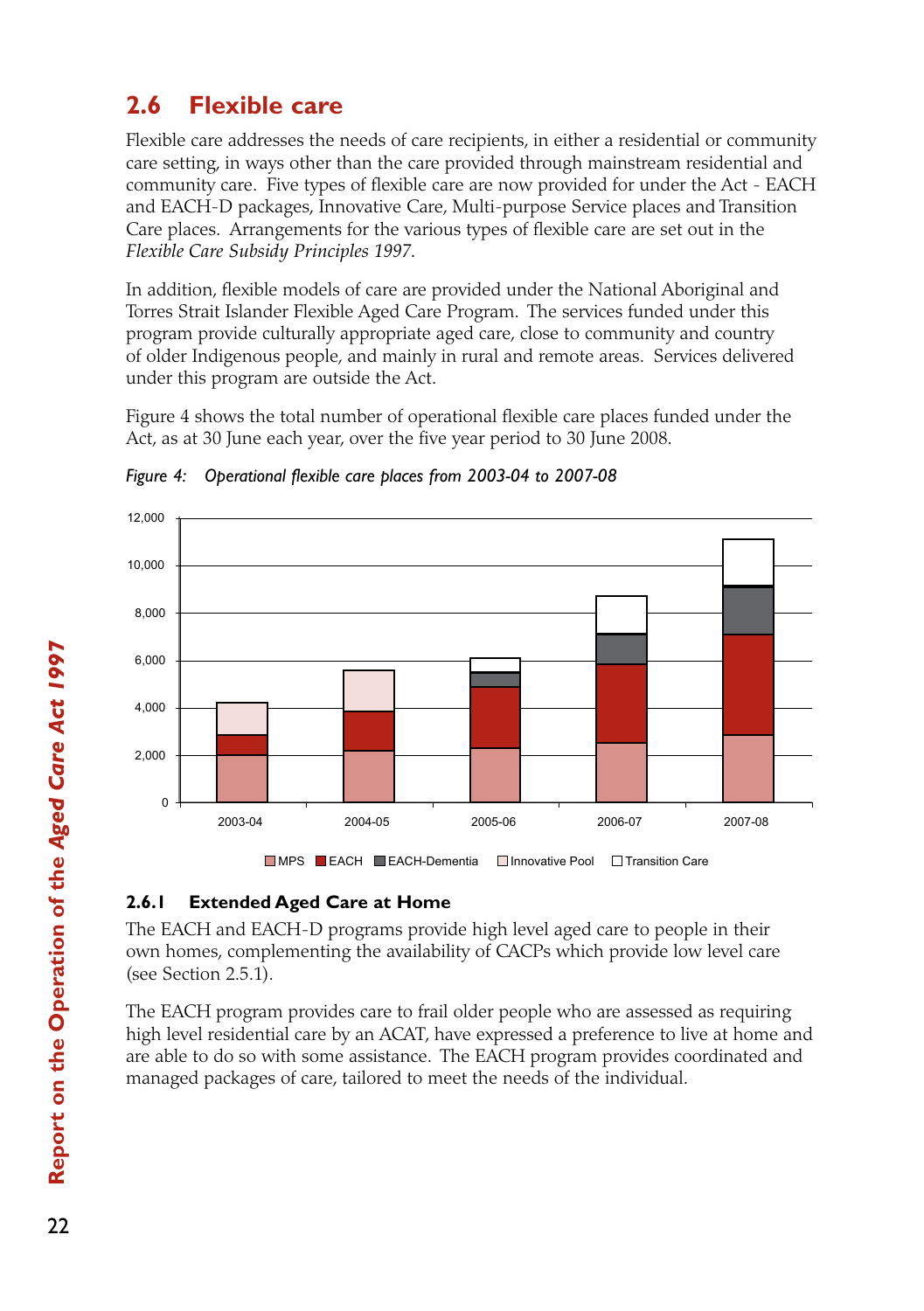An EACH package typically provides about 18 to 22 hours of assistance each week. Packages are flexible in content but generally include qualified nursing input, particularly in the design and ongoing management of the package. Services available through an EACH package may include clinical care, personal assistance, meal preparation, continence management, assistance to access leisure activities, emotional support, therapy services, home safety and modification.

In the 2007 Aged Care Approvals Round, 945 new EACH packages and 671 EACH-D packages were allocated, bringing the total to 6,297 packages allocated nationally at 30 June 2008.

By 30 June 2008 there were 4,244 operational EACH packages and 1,996 operational EACH-D packages. This was an increase in the number of packages on the previous year of 28.5 and 57.5 per cent respectively.

|            | <b>Operational packages</b><br>30 June 2008 |               | <b>Allocated packages</b><br>30 June 2008 |              |               |                           |
|------------|---------------------------------------------|---------------|-------------------------------------------|--------------|---------------|---------------------------|
|            | <b>EACH</b>                                 | <b>EACH-D</b> | <b>Total</b><br>operational               | <b>EACH</b>  | <b>EACH-D</b> | <b>Total</b><br>allocated |
| <b>NSW</b> | 1,415                                       | 675           | 2,090                                     | 1,415        | 675           | 2,090                     |
| <b>VIC</b> | 1,106                                       | 497           | 1,603                                     | 1,106        | 497           | 1,603                     |
| <b>QLD</b> | 667                                         | 346           | 1,013                                     | 691          | 351           | 1,042                     |
| <b>SA</b>  | 345                                         | 169           | 514                                       | 355          | 179           | 534                       |
| <b>WA</b>  | 406                                         | 174           | 580                                       | 406          | 174           | 580                       |
| <b>TAS</b> | 112                                         | 60            | 172                                       | 119          | 60            | 179                       |
| <b>NT</b>  | 83                                          | 30            | 113                                       | 83           | 30            | 113                       |
| <b>ACT</b> | 110                                         | 45            | 155                                       | $\mathbf{H}$ | 45            | 156                       |
| Aust.      | 4,244                                       | 1,996         | 6,240                                     | 4,286        | 2,011         | 6,297                     |

#### *Table 10: Operational and allocated EACH and EACH-D packages at 30 June 2008, by state and territory*

#### **2.6.2 Extended Aged Care at Home - Dementia**

The EACH-D packages are individually tailored packages of care for approved care recipients who have complex care needs because of behaviours of concern and psychological symptoms, associated with dementia, that impact on their ability to live independently in the community. The care packages provide services necessary to maintain the person at home, including nursing care or personal assistance (or both). The care recipients have been assessed by an ACAT as requiring high level care, wish to remain living at home, and are able to do so with the assistance of an EACH-D package.

The Australian Government also provides a range of services under the Dementia Initiative that directly benefit people with dementia and their carers, and operate outside the scope of the Act.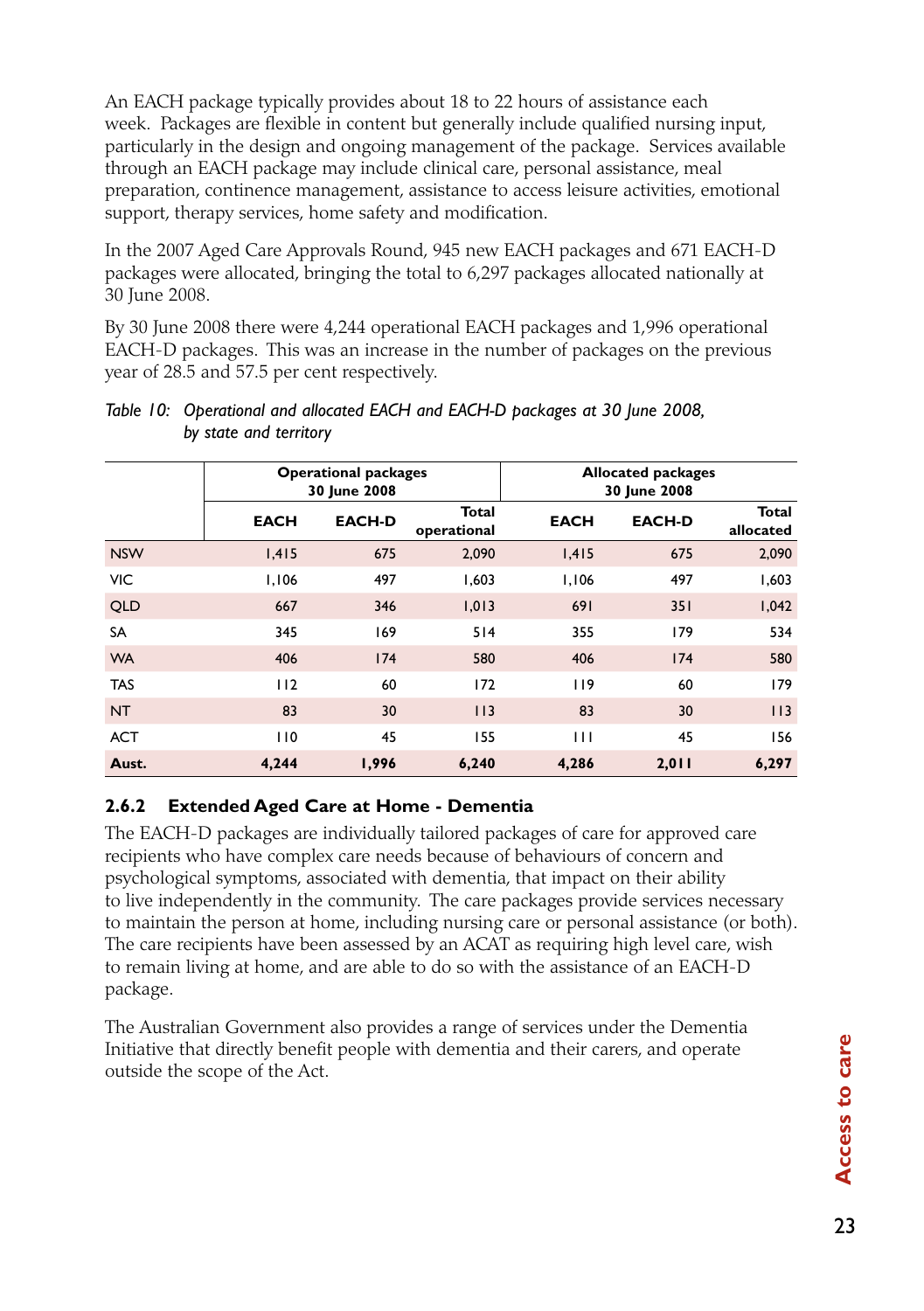### Dementia Initiative

The Dementia Initiative provides more than \$30 million per annum for dementia research, early intervention and improved care initiatives and training for aged and community care workers.

As part of the Dementia Initiative, a Dementia Behaviour Management Advisory Service (DBMAS) has been established in each state and territory to promote and enable appropriate clinical interventions to help aged care staff and carers improve their care of people with dementia where the behaviour of the person with dementia impacts on their care.

DBMAS is available to care-workers, services and family carers providing care to people with dementia who are seeking or accessing Australian Government funded aged care services.

### **2.6.3 Multi-purpose Services**

Multi-purpose Services are a joint initiative between the Australian Government and those states and territories that need such services. They operate under the Act and deliver a mix of aged care, health and community services in rural and remote communities, many of which cannot sustain separate services. Some health, aged and community care services may not be viable in a small community if provided separately. By bringing the services together, economies of scale are achieved to support the services. Each Multi-purpose Service is financed by a flexible funding pool to which the Australian Government and state and territory governments contribute. This is reviewed regularly. A Multi-purpose Service can use the money to provide a mix of services, including aged care, best suited to its community's needs.

At 30 June 2008, there were 117 operational Multi-purpose Services, with a total of 2,817 flexible aged care places (with some of the Multi-purpose Services serving more than one location). This represents an increase of sixteen services over the past financial year and an increase of nearly 13 per cent in the number of such operational, flexible aged care places on the previous year.

|            | Number of Multi-purpose Services with<br>operational aged care places | Operational<br>aged care places |
|------------|-----------------------------------------------------------------------|---------------------------------|
| <b>NSW</b> | 45                                                                    | 825                             |
| VIC        | $\overline{7}$                                                        | 333                             |
| <b>QLD</b> | 22                                                                    | 410                             |
| SA         | 9                                                                     | 368                             |
| <b>WA</b>  | 30                                                                    | 775                             |
| <b>TAS</b> | 3                                                                     | 100                             |
| <b>NT</b>  |                                                                       | 6                               |
| <b>ACT</b> | ۰                                                                     |                                 |
| Aust.      | 117                                                                   | 2,817                           |

|  |  |  | Table 11: Multi-purpose Services and operational places at 30 June 2008, by state and territory |
|--|--|--|-------------------------------------------------------------------------------------------------|
|  |  |  |                                                                                                 |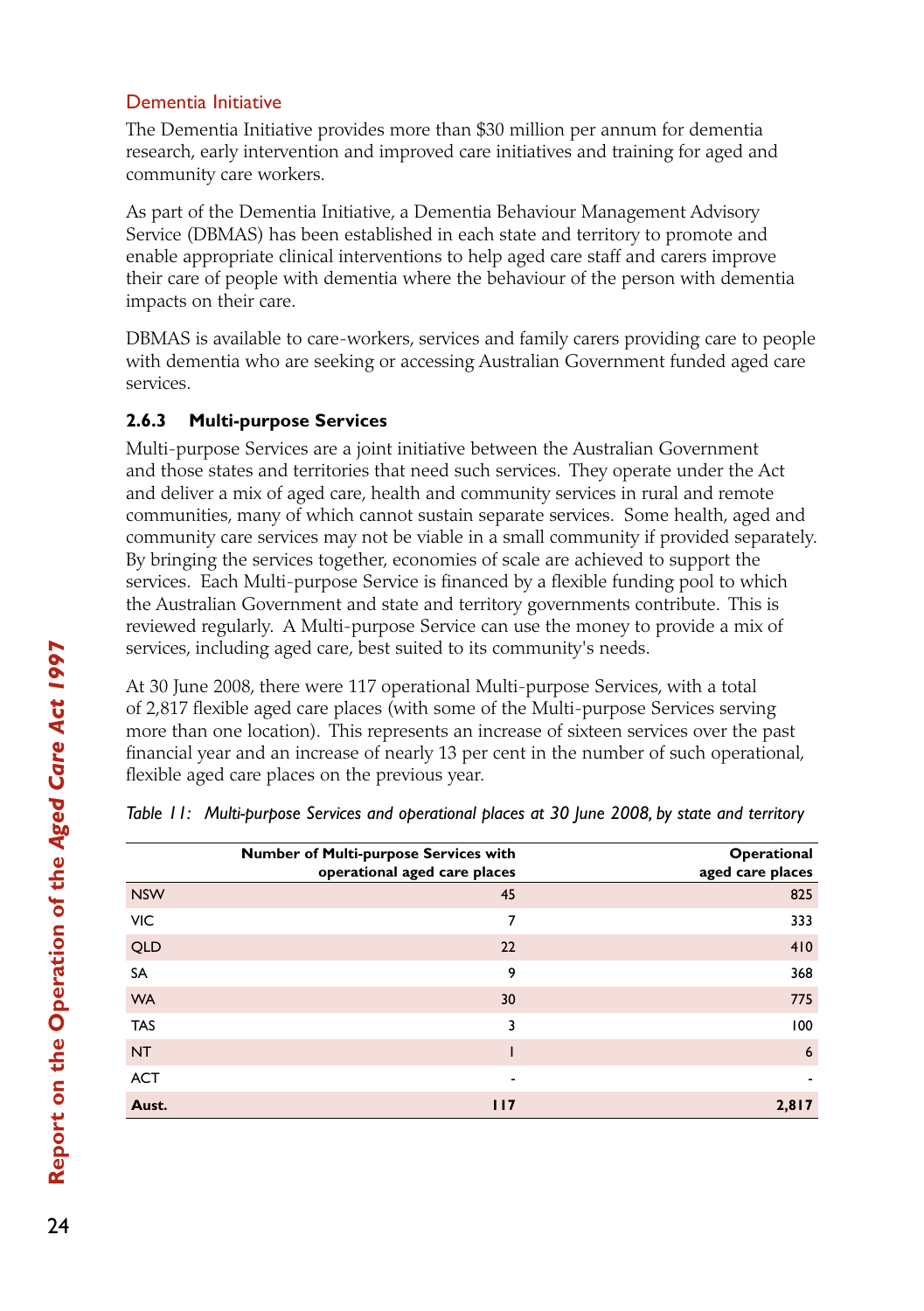#### **2.6.4 Innovative Care Services**

Innovative care arrangements established under the Act support the development and testing of flexible models of service delivery in areas where mainstream aged care services may not appropriately meet the needs of a location or target group. These arrangements can cover alternative, emergency and short term care options, including care provided by a pilot service or project.

As an example of the latter, the Transition Care program (below) is built on the lessons learned from two pilot programs developed through the Innovative Pool the Innovative Care Rehabilitation Services and the Intermittent Care Services pilots both of which addressed the interface between aged care and hospital care.

More than 60 innovative care places were operational nationally at 30 June 2008.

### **2.6.5 Transition Care**

The Transition Care program, also operating under the Act's flexible care arrangements, provides time-limited, goal-oriented and therapy-focused care for older people after a hospital stay. Transition Care provides older people with a package of services that includes low intensity therapy (such as physiotherapy, occupational therapy and social work), case management, and nursing support and/or personal care.

Transition care can be provided for up to 12 weeks (with a possible extension of another 6 weeks) in either a home-like residential setting or in the community. A person may only enter transition care directly after discharge from hospital. The Transition Care program targets older people who would otherwise be eligible for residential care. It also optimizes the functional capacity of those older people who are discharged from transition care to residential care. Importantly, Transition Care gives older people and their families and carers time to consider long-term care arrangements.

The Transition Care program was established in 2004-05 as a jointly funded initiative between the Australian Government and state and territory governments. Since 2005, the Australian Government has provided 2,000 transition care places to all states and territories, broadly based on the proportion of non-Indigenous people aged 70 and over and Indigenous people aged 50 and over. In 2007-08 the Australian Government announced that an additional 2,000 transition care places would be provided by 2011-12. The recurrent costs of these places are fully funded by the Australian Government. In June 2008, some 228 of these additional transition care places were allocated to states and territories.

As at 30 June 2008, the Australian Government has allocated a total of 2,228 flexible care places to states and territories as the Approved Providers for transition care under the Act*.* This allows state and territory governments to develop their own service delivery models for transition care that best respond to local circumstances. All states and territories have established transition care services, and 1,963 of the 2,228 places allocated were operational by 30 June 2008. With an average period of care of seven weeks, this means that, when fully established, with 4,000 places, the Program will assist up to 30,000 older Australians each year.

An evaluation of the Transition Care program to assess the impact of the program on clients and systems, and its cost effectiveness was completed in June 2008.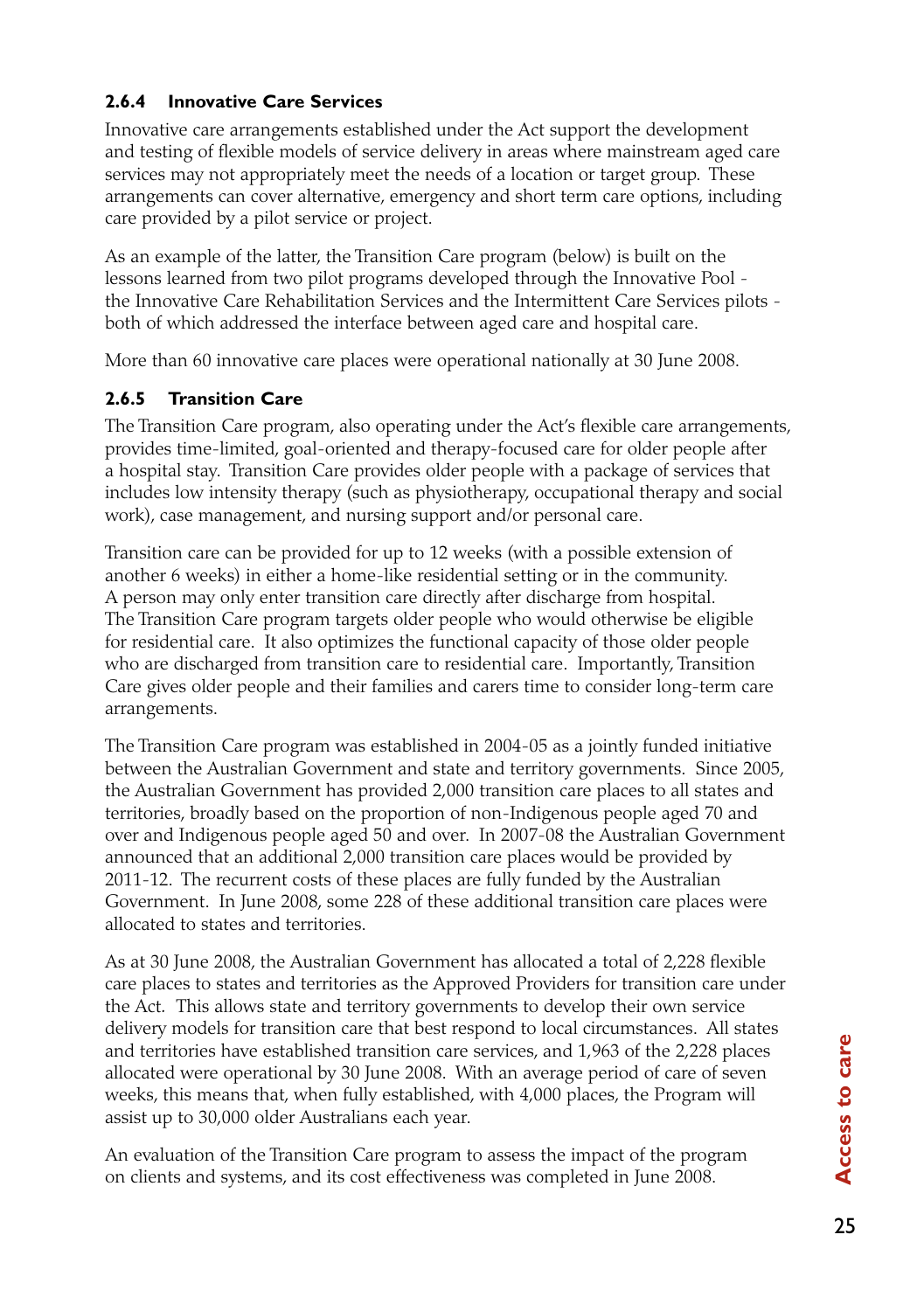# **2.7 Support for people with special needs**

The Act aims to provide aged care services in a way that best meets the identified needs of the community. It facilitates access to care irrespective of gender, race, culture, language, economic circumstance or geographic location. In accordance with these aims, the Secretary may decide, under Section 12-5 of the Act, that a number of aged care places will be made available to focus on the care of particular groups of people. People with special needs are identified under the Act and Principles as people from Aboriginal and Torres Strait Islander communities, people from non-English speaking (culturally and linguistically diverse) backgrounds, people who live in rural or remote areas, people who are financially or socially disadvantaged, and veterans (including spouses, widows and widowers of veterans). Younger people with disabilities and people with psychiatric disorders also require careful consideration.

The Act requires Approved Providers to demonstrate their understanding of the particular care needs of people from the special needs groups when applying for new places or the transfer of places.

In the 2007 Aged Care Approvals Round, 875 residential aged care places and 945 community aged care places were allocated to aged care providers seeking to provide care with a focus on people from four of the special needs groups that is, people from Aboriginal and Torres Strait Islander communities, people from diverse cultural and linguistic backgrounds, people who are financially or socially disadvantaged and people who are veterans, including a spouse, widow or widower of a veteran. A further 2,546 residential and 1,466 community aged care places were allocated to regional, rural and remote areas.

People from special needs groups also have access to places allocated to serve the needs of the general population.

# **2.7.1 Aboriginal and Torres Strait Islander people**

Conditions associated with ageing generally affect Aboriginal and Torres Strait Islander people substantially earlier than other Australians. Planning for aged care services is therefore based on the Aboriginal and Torres Strait Islander population aged 50 years or older, compared with 70 years or older for other Australians.

Aboriginal and Torres Strait Islander people access mainstream services under the Act including those managed by Aboriginal and Torres Strait Islander organisations, and also services funded outside the Act under the National Aboriginal and Torres Strait Islander Flexible Aged Care Program. In many areas, services under the Act that are managed by non-Indigenous Approved Providers have a significant number of Aboriginal and Torres Strait Islander clients.

All aged care services that are funded under the Act are required to provide culturally appropriate care. Also, whether they are located in a community or residential setting, services may be subject to specific conditions of allocation in relation to the proportion of care to be provided to particular groups of people, including Aboriginal and Torres Strait Islander people.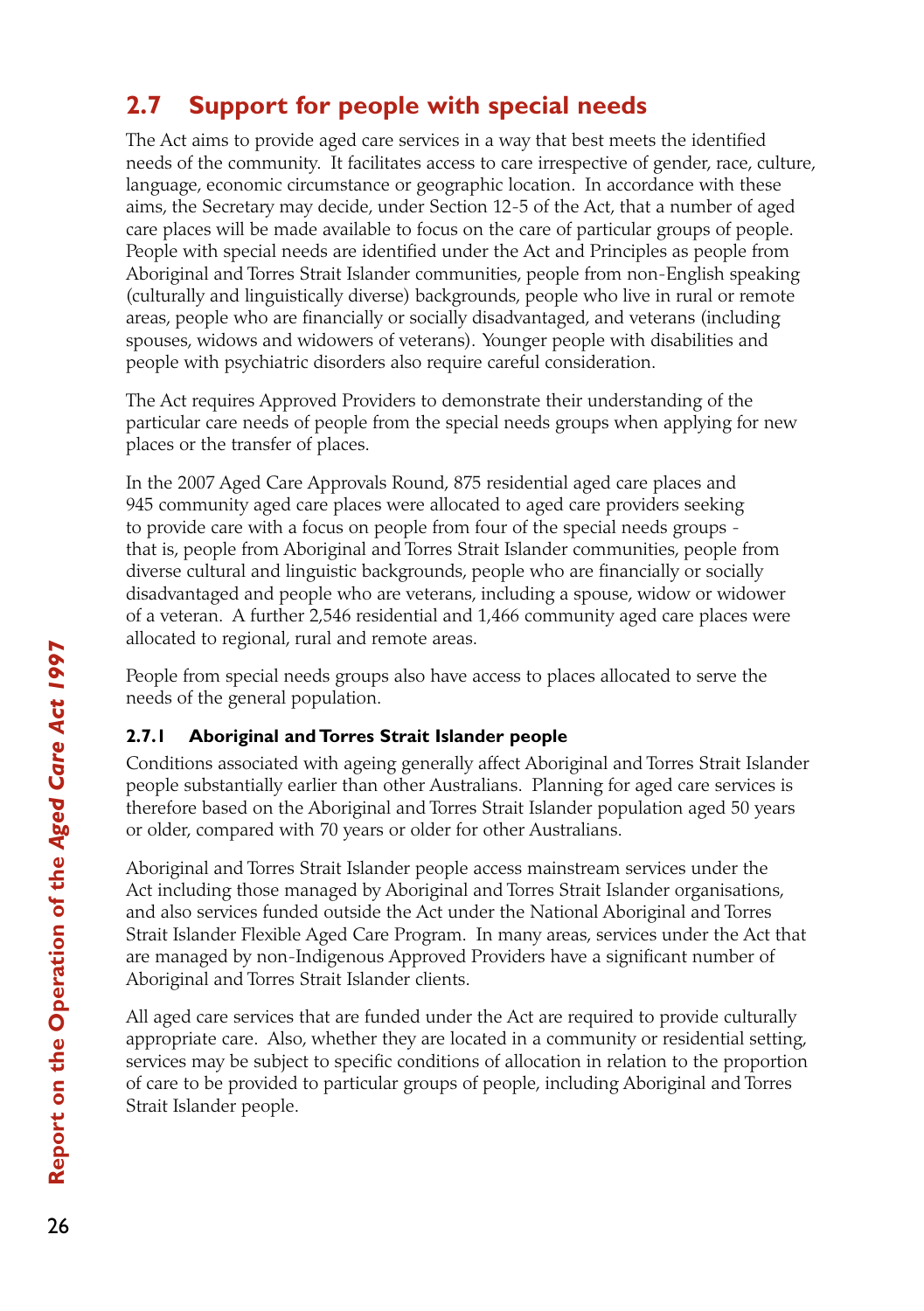There are 30 services funded under the National Aboriginal and Torres Strait Islander Flexible Aged Care Program providing aged care services to approximately 600 older Aboriginal and Torres Strait Islander people. In 2006-07, an additional 150 places and funding of \$15.1 million over 4 years was provided for the National Aboriginal and Torres Strait Islander Flexible Aged Care Program. Of these 150 places, 108 places have been allocated with the remainder to be allocated in 2009-10. The additional places will bring the total number of places under this program to approximately 750 places. These flexible care places assist older Aboriginal and Torres Strait Islander people access culturally appropriate care services as close as possible to their communities, which are mainly in rural and remote locations.

Also in 2006-07, \$42.6m was made available over five years to establish the Remote and Indigenous Support Services Program. This program is targeted to aged care services provided by Aboriginal and Torres Strait Islander owned or operated organisations anywhere in Australia and by services located in remote and very remote locations providing community, flexible and/or residential care. The additional assistance provided under this program includes peer and professional support services, emergency support services and capital funding.

# **2.7.2 People from culturally and linguistically diverse backgrounds**

Partners in Culturally Appropriate Care is a program that was developed in 1997 to support aged care service providers in the provision of culturally appropriate care to people from non-English speaking (culturally and linguistically diverse) backgrounds. In the 2007-08 Budget the Australian Government provided \$3.9 million over three years to continue the Partners in Culturally Appropriate Care initiative.

The Community Partners Program, which commenced on 1 January 2005, assists older people from culturally and linguistically diverse communities to gain access to aged care services. In the 2007-08 Budget, the Australian Government announced additional funding of \$13.2 million over 5 years for this program. This funding effectively doubled the size of the Community Partners Program.

# **2.7.3 Veterans**

Veterans, including spouses, widows and widowers of veterans, are designated as 'people with special needs' under the Act.6 The care needs of 'people with special needs' are taken into account in the planning and allocation of aged care places.

# **2.7.4 People who live in rural or remote areas**

The aged care planning system outlined in the Act ensures that aged care places are provided in rural and remote areas in proportion to the number of older people who live there.

In addition, the Multi-purpose Services program supports improvement in the integration and provision of health and aged care services for small rural and remote communities. The flexibility inherent in the program can be used to respond to the specific needs of each community and to allow change, as the community's needs

<sup>6</sup> *Allocation Principles 1997*, section 4.4B, made under section 11-3 of the *Aged Care Act 1997*.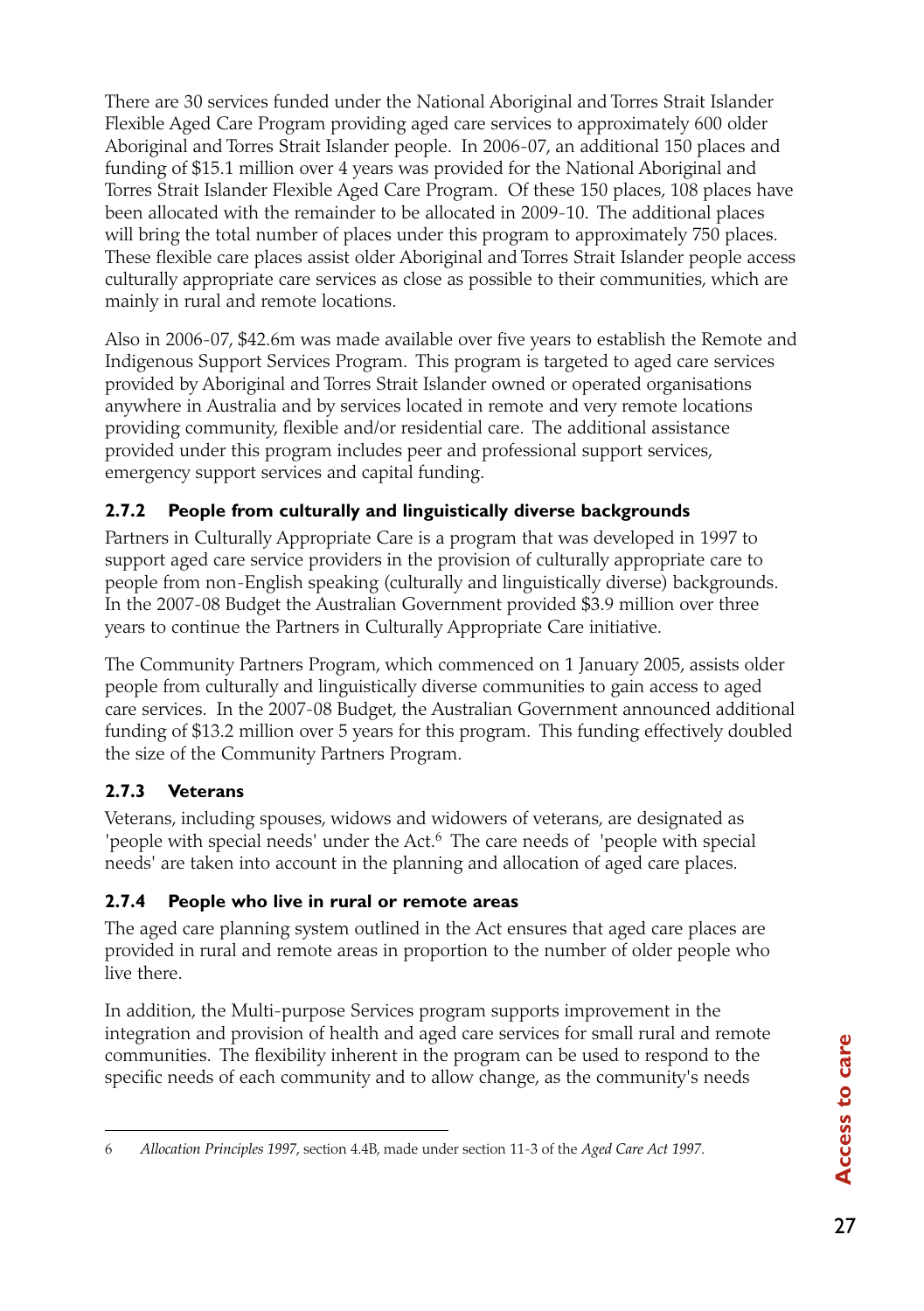change. Nationally, the number of Multi-purpose Services increased from 101 services in June 2007 to 117 services in June 2008. Some Multi-purpose Services provide services at more than one location. (For further information see Section 2.6.3.)

Aged Care providers delivering aged care services to remote and very remote locations will also receive support under the Remote and Indigenous Service Support Program (see Section 2.7.1 above).

### **2.7.5 People who are financially or socially disadvantaged**

Frail older people who are financially or socially vulnerable are protected from disadvantage in accessing aged care services. There are special arrangements under the Act for supported residents, assisted residents and concessional residents in residential care and hardship provisions for care recipients in residential and community care. Support is also provided for people in insecure housing arrangements.

# Supported, concessional and assisted residents

The concessional resident arrangements established under the Act mean that older people have access to care, irrespective of their capacity to make accommodation payments. Concessional residents and some supported residents do not pay accommodation bonds or charges. Assisted residents and some supported residents pay a reduced amount of accommodation bond or charge. The amount of bond or charge for these residents depends on the amount of their assets. The Australian Government gives additional supplements to aged care providers on behalf of supported, assisted and concessional residents.

Supported residents are those who:

- entered care for the first time on or after 20 March 2008, or who re-entered care on or after 20 March 2008 after a break of more than 28 days (referred to as post-20 March 2008 residents); and
- have assets equal to or less than an amount determined by the Secretary to be the maximum asset threshold for supported resident status. As at 20 September 2008, the maximum asset threshold is \$91,410.40.

Concessional residents are those who:

- entered care before 20 March 2008 and who have not re-entered care on or after 20 March 2008 after a break of more than 28 days; and
- receive an income support payment; and
- have not owned a home for the last two or more years (or whose home is occupied by a 'protected' person, for example, the care recipient's spouse or long term carer); and
- have assets of less than 2.5 times the annual single basic age pension.

Aged care homes also receive an additional supplement for assisted residents, who are a subset of the concessional resident group. The criteria for determining assisted resident status are the same as for concessional resident status, except that an assisted resident has assets of between 2.5 and 4.0 times the annual single basic age pension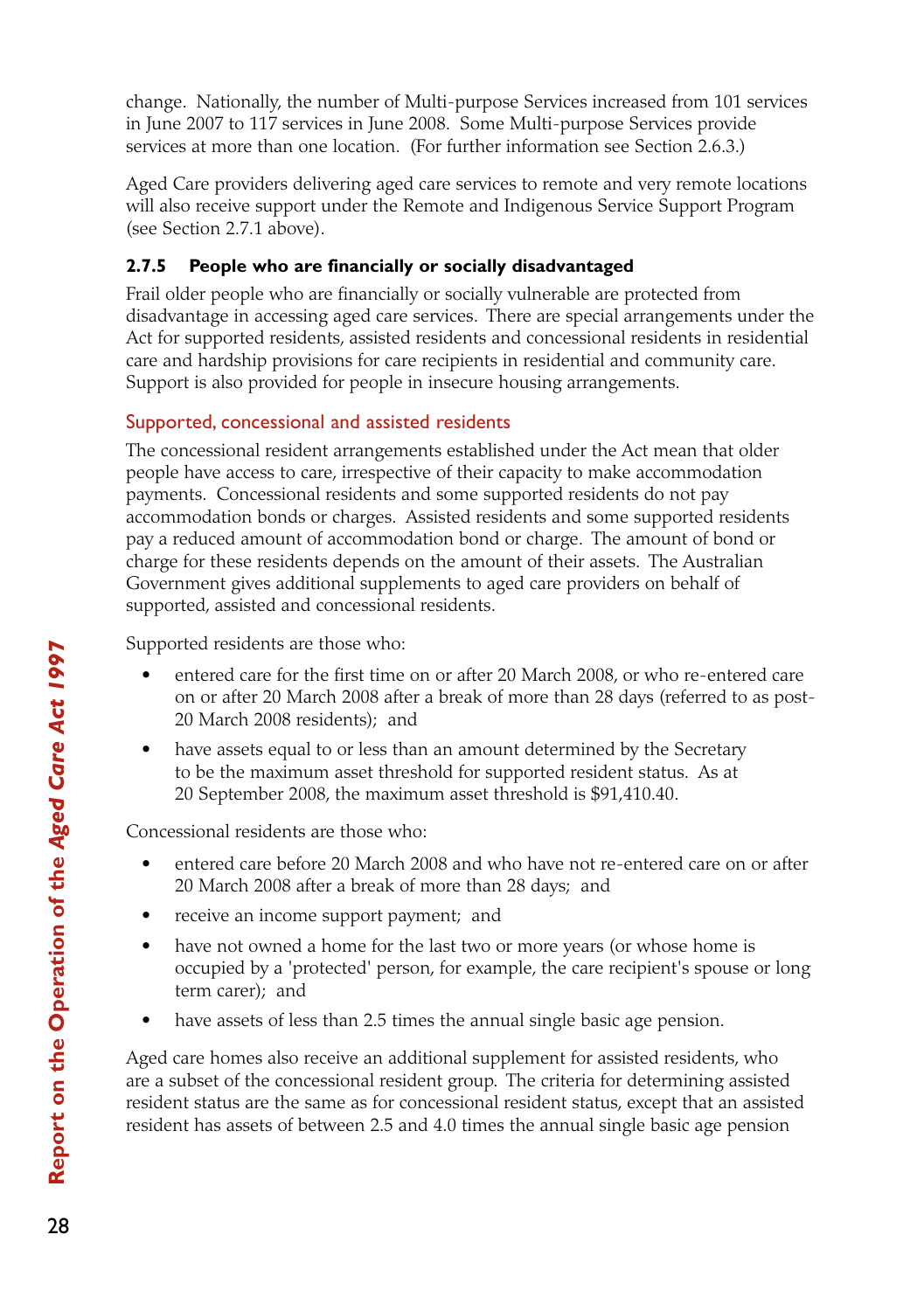amount. Assisted residents have sufficient assets to make a small contribution to their accommodation costs and they are subsidised at a lower rate than concessional residents.

For each aged care planning region, there is a minimum target ratio for supported and concessional residents, based on regional socio-economic indices. The lowest regional target ratio is 16 per cent and the highest is 40 per cent. The supported resident ratio includes supported, concessional and assisted residents, and certain residents approved under the hardship provisions.

The accommodation supplement (paid for supported residents), and the concessional resident supplement, are paid at two levels. An aged care home receives a higher rate of supplement for eligible supported and concessional residents if more than 40 per cent of its residents are supported, concessional or assisted residents. An aged care home will receive the higher rate of accommodation supplement for all eligible supported residents if more than 40 per cent of its post-20 March 2008 residents are supported residents, even if the home does not have more than 40 per cent of all residents as supported, concessional or assisted residents. The lower rate of supplement is paid for eligible supported and concessional residents of homes where 40 per cent or fewer of their residents are supported, concessional or assisted residents. If 40 per cent or fewer of a home's residents are not supported, concessional or assisted residents, and 40 per cent or fewer of a home's post-20 March 2008 residents are not supported, the lower rate of accommodation supplement will be paid for all supported residents.

The supplement paid for eligible assisted residents is calculated separately and is not affected by changes to the proportion of supported, concessional and assisted residents.

Of the 160,380 people receiving care in residential homes as at 30 June 2008, financial support was being provided for some 55,168 supported residents (34.40 per cent), 49,040 (30.6 per cent) concessional residents and 5,746 (3.6 per cent) assisted residents. In addition, there were a further 382 residents who were in receipt of financial hardship assistance at 30 June 2008.

#### Hardship provisions

Financial hardship assistance provisions under the Act cater for the minority of residents who have difficulty paying care fees and accommodation payments. Applicants for financial hardship assistance may seek assistance with their daily care fees, the income tested fee, accommodation charge, or accommodation bond. Where assistance is granted, the Australian Government pays an additional supplement so that the aged care provider is not disadvantaged. During 2007-08, the Department processed 947 applications for financial hardship assistance. Of these, 57 per cent were approved and 4 per cent were rejected as ineligible. Following advice from the Department, the remaining 39 per cent of applications were withdrawn when, for example, the Department was able to recommend more appropriate ways to obtain needed support. Approvals of financial hardship assistance are reviewed on a case-bycase basis or when a resident's financial circumstances change. There are some classes of care recipients who are automatically eligible for a hardship supplement. These are described in the Residential Care Subsidy Principles.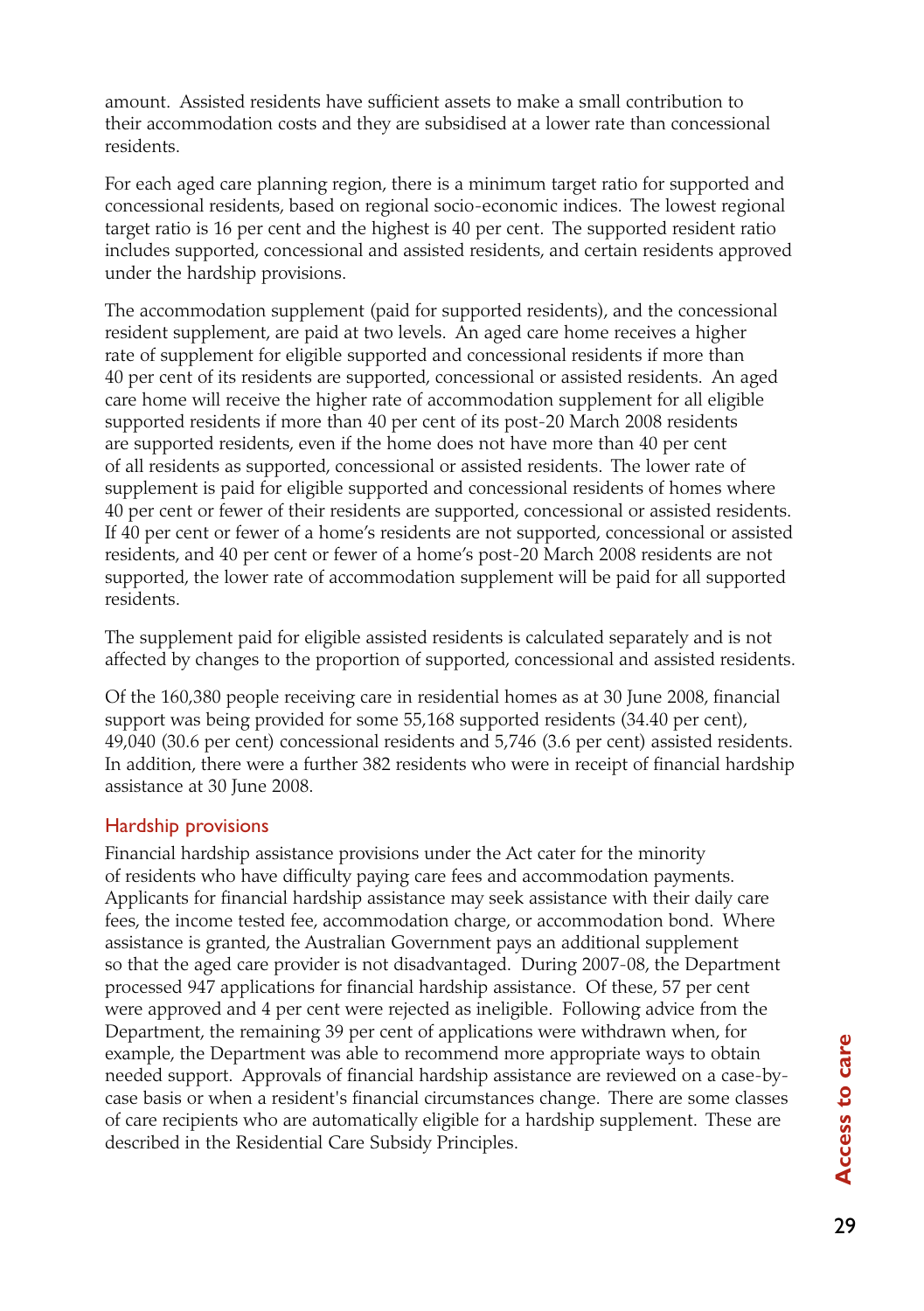### Assistance with Care and Housing for the Aged

The Assistance with Care and Housing for the Aged (ACHA) program supports frail, low income, older people who are renting, in insecure housing arrangements, or who are homeless. The program helps them to remain in the community by facilitating access to housing that is linked to community care. Because their housing arrangements are insecure, some frail older people whose care needs could be met by a community care CACP are at risk of premature admission to residential care. Through the ACHA program, the Australian Government contributes recurrent funds to organisations that provide support through paid workers and volunteers, linking people to mainstream housing and care services. The ACHA program operates outside the Act.

During 2007-08 a total of \$3.426 million was paid to 43 providers to assist older people obtain access to permanent housing and other community support. This included a funding boost of 20% to existing providers. In the 2007-08 Budget, the Government committed \$5.7 million to expand the ACHA program for both new and existing providers over the next four years*.*

# **2.8 Support for carers**

The Australian Government recognises that carers play a vital role in sustaining Australia's current system of community-based person-centred care. An estimated 475,000 Australians are primary carers, helping older Australians, people with chronic illness or younger people with disabilities to live at home. Respite care in residential or community care settings gives carers a break from their usual care arrangements and by doing so, assists people with care needs to remain living in their community of choice.

Respite care is one of the key supports for carers funded by the Australian Government. The Australian Government provides for respite care in aged care homes under the Act as well as through a range of programs outside the Act. The main programs providing respite for older Australians outside the Act are the National Respite for Carers Program (NRCP) and the HACC program. The Australian Government is also providing \$9.3 million in additional funding for Multi-purpose Services to fund more than 122,000 days of respite care in rural areas over the four years from 2005-06.

# **2.8.1 Residential respite**

Residential respite provides short term care in aged care homes to people who have been assessed and approved to receive residential respite care. It may be used on a planned or emergency basis. In 2007-08 there were around 53,074 admissions to residential respite care, and the number of residential respite days used increased from an estimated 1.17 million days in 2006-07 to 1.18 million days in 2007-08 an increase of 1 per cent.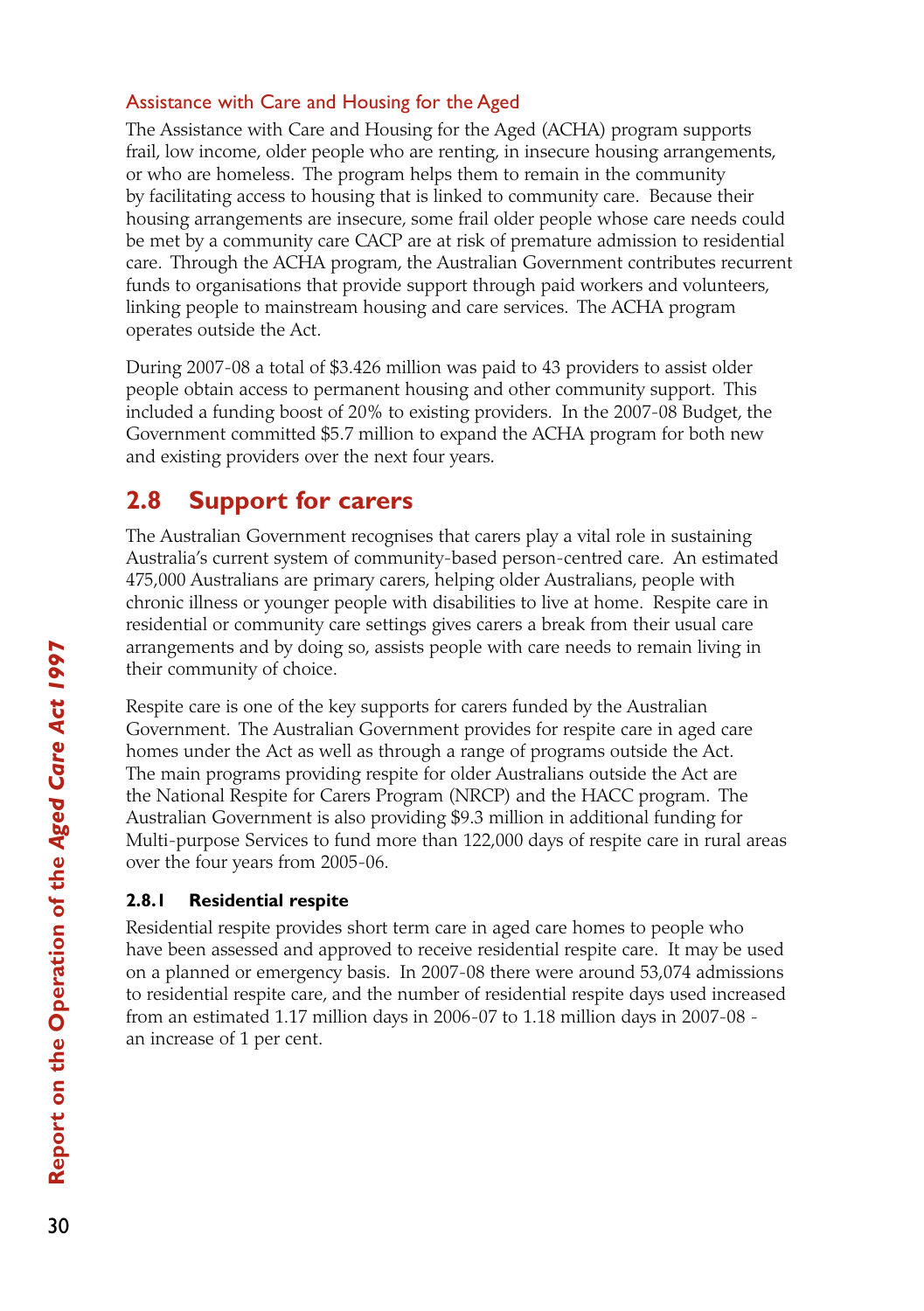In 2005-06 the Australian Government provided \$41.8 million over four years to increase the provision of high care residential respite by providing incentives to residential aged care providers. The incentive is currently paid as an additional subsidy for high care respite of \$29.13 per day payable to aged care providers who have met at least 70 per cent of their respite conditions of allocation. Approximately \$8.4 million was paid in 2007-08.

|            | High care | Low care | <b>Total</b> |
|------------|-----------|----------|--------------|
| <b>NSW</b> | 248,368   | 280,761  | 529,129      |
| VIC        | 76,558    | 192,527  | 269,085      |
| <b>QLD</b> | 59,802    | 80,423   | 140,225      |
| SA         | 56,290    | 63,334   | 119,624      |
| <b>WA</b>  | 23,286    | 47,346   | 70,632       |
| <b>TAS</b> | 14,634    | 14,969   | 29,603       |
| <b>NT</b>  | 5,056     | 3,736    | 8,792        |
| <b>ACT</b> | 6,307     | 9,243    | 15,550       |
| Aust.      | 490,301   | 692,339  | 1,182,640    |

#### *Table 12: Estimated respite care resident days by level of care during 2007-08, by state and territory*

#### **2.8.2 National Respite for Carers Program**

The NRCP provides support for carers of frail older Australians and people with disabilities. In 2007-08, some 118,000 carers were provided with respite assistance through the NRCP. The NRCP also funds Commonwealth Carer Respite Centres to provide carers with information, coordinate respite services, help carers access these services, and arrange individual respite when needed. Approximately 82,881 carers received respite assistance from Commonwealth Respite and Carelink Centres in 2007-08 (see also Section 2.1.1).

Respite services funded under the NRCP provided approximately 4.3 million hours of respite in 2007-08. This was delivered through over 600 respite services in a variety of settings, including 78 overnight community respite services and 96 new or expanded respite services for employed carers funded under the Overnight Community Respite and Employed Carer initiatives.

The 2007-08 Budget provided funding for an additional 100,000 days of NRCP respite care over four years. Twenty-eight services across Australia have been funded under this initiative.

Also through the NRCP, Carer Associations in each state and territory provide carers with specialist advice and resources, professional counselling through the National Carers Counselling Program, and education and training. In 2007-08, there were 6,694 carers who received counselling services.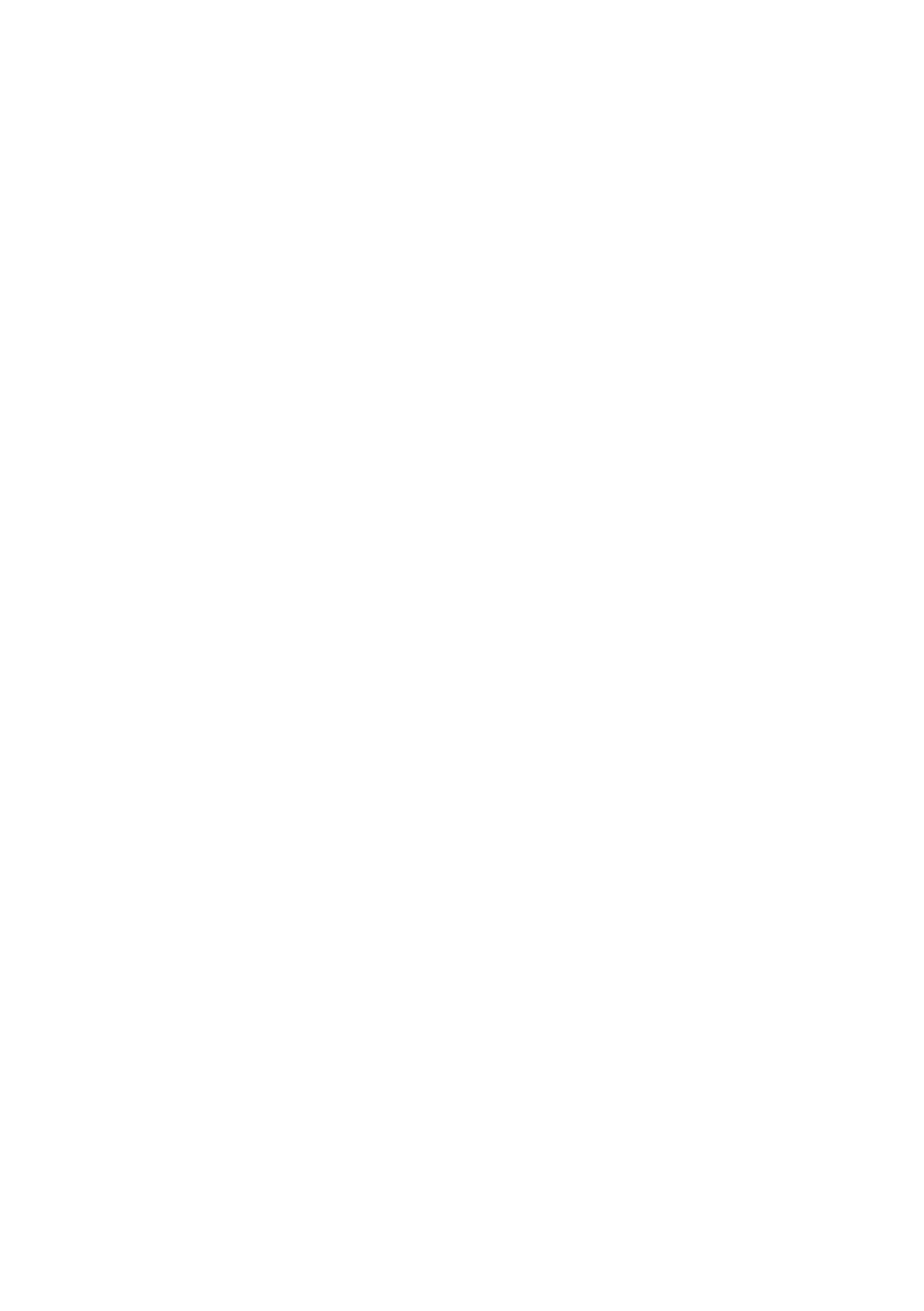# **3 Funding for care**

The Australian Government is committed to the long-term viability of Australia's aged care sector and the protection of the nation's frail and elderly. Australian Government expenditure for ageing and aged care during 2007-08 totalled \$8.3 billion, compared with \$7.7 billion in 2006-07.

Total Government aged care expenditure in 2007-08 includes aged care support and assistance provided both under and outside the *Aged Care Act 1997 (*Act). The largest single component of expenditure outside the Act was \$1.006 billion for the Home and Community Care (HACC) program, funded jointly by the Australian Government and state and territory governments. This compares with \$928 million in 2006-07 an increase of 8.4 per cent.



*Figure 5: Growth in total Australian Government outlays for aged care from 2003-04 to 2007-08*

\* Includes, aged care assessment, aged care workforce, ageing information and support, culturally appropriate aged care, dementia, and flexible aged care.

# **3.1 Funding mechanisms**

The Act provides for a combination of public and private financing of aged care services.

The Australian Government provides the majority of funding for aged care under these arrangements; through care subsidies paid to Approved Providers for aged care that has been provided, and through a range of capital grants provided to contribute to costs associated with the establishment or enhancement of aged care services, with assessments or approvals related to aged care, or with support services related to the provision of aged care.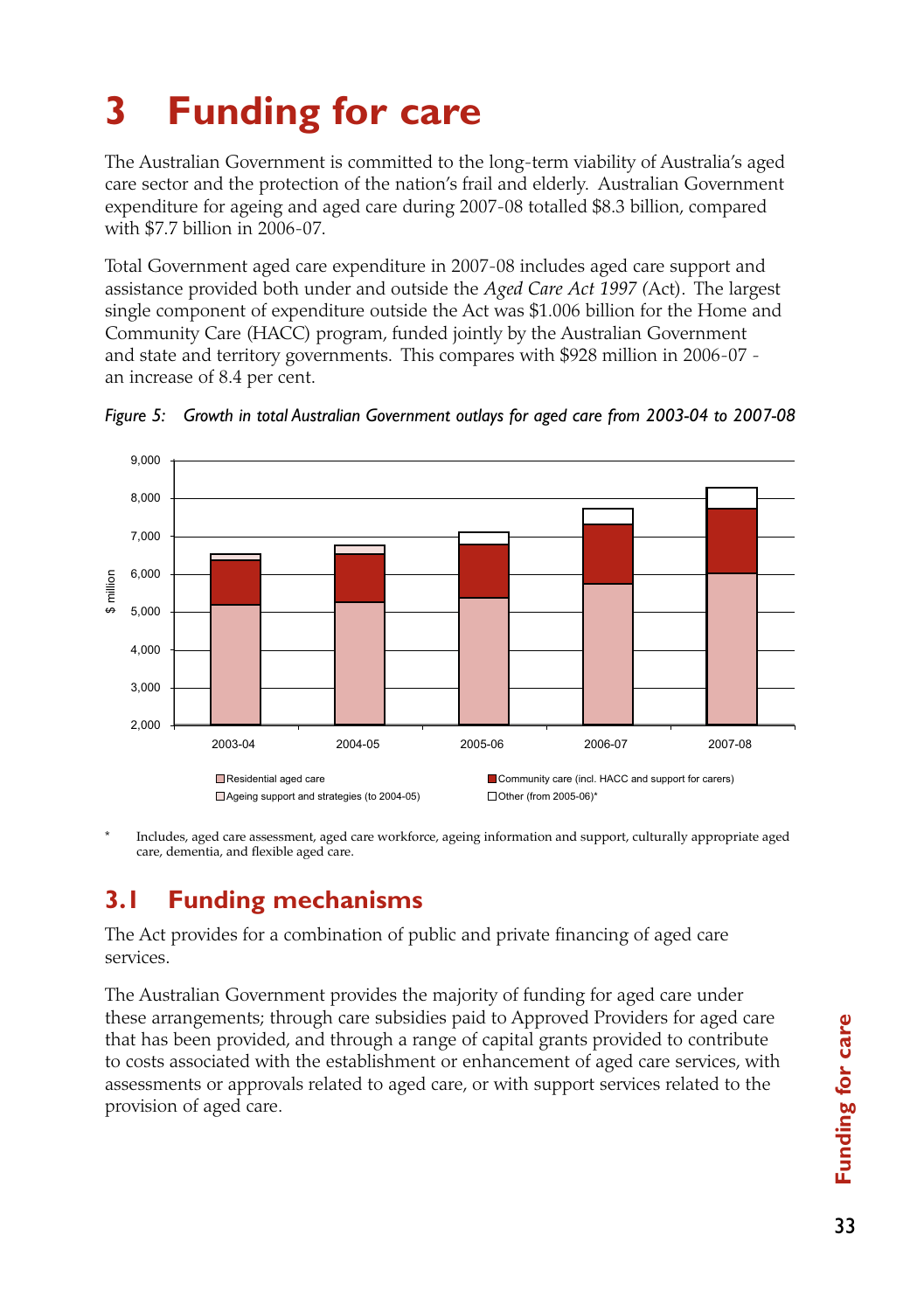Aged care recipients who can afford to do so also contribute to the costs of their care and accommodation (where applicable) through mechanisms such as residential care fees, accommodation bonds and charges, and community care user contributions.

Arrangements in the Act also ensure that older people have access to care, irrespective of their capacity to pay. For instance, the Australian Government sets upper limits on the level of daily care fees and accommodation charges that can be requested by aged care homes. The Australian Government also provides additional payments on top of the basic subsidy, such as the new accommodation supplement, to aged care homes on behalf of residents who cannot meet their own costs.

# **3.1.1 Growth in funding for aged care**

In 2007-08, for Australian Government programs provided under the Act:

- expenditure on residential aged care subsidies and supplements was \$6.0 billion, compared with \$5.7 billion in 2006-07 -an increase of 5.0 per cent;
- • expenditure on Community Aged Care Packages (CACPs) was \$448 million, compared with \$405 million in 2006-07 - an increase of 10.6 per cent; and
- expenditure on flexible care programs, including Extended Aged Care at Home (EACH), Extended Aged Care at Home - Dementia (EACH-D), Multi-purpose Services and Transition Care, was \$335 million, compared with \$239 million in 2006-07 - an increase of 40.2 per cent.

# **3.2 Independent assessment**

Age-related growth indexation for the Aged Care Assessment Program was first introduced in the 1998-99 Budget in recognition of the ageing of the population and associated increase in demand for assessment services. In 2006-07 an additional \$20.1 million was provided over four years to assist Aged Care Assessment Teams (ACATs) to keep pace with the demand for assessment services.

In addition, as part of the Australian Government's contribution to the Council of Australian Governments (COAG) *Better Health Initiative*, 7 announced on 10 February 2006, the Government is providing new funding of \$24.2 million over five years. This includes \$13.752 million over four years from 2006-07 to states and territories to help support ACAT participation in activities to strengthen the Aged Care Assessment Program. Funding to states and territories for the COAG reform projects in 2007-08 is \$3.411 million. In addition, \$160,000 from the COAG initiative has been distributed to jurisdictions to support a national network of ACAT Education Officers (see Section 2.1.2 for more details about ACATs).

Expenditure in 2007-08 for the Aged Care Assessment Program was \$68.4 million, which included funding ACATs, Evaluation Units, recurrent ACAT Training, EACH-D assessments, the Dementia Support for Assessment Program and the COAG reform initiative.

<sup>7</sup> Council of Australian Governments meeting of 10 February 2006. *Communiqué*. Attachment D—Better health for all Australians: action plan.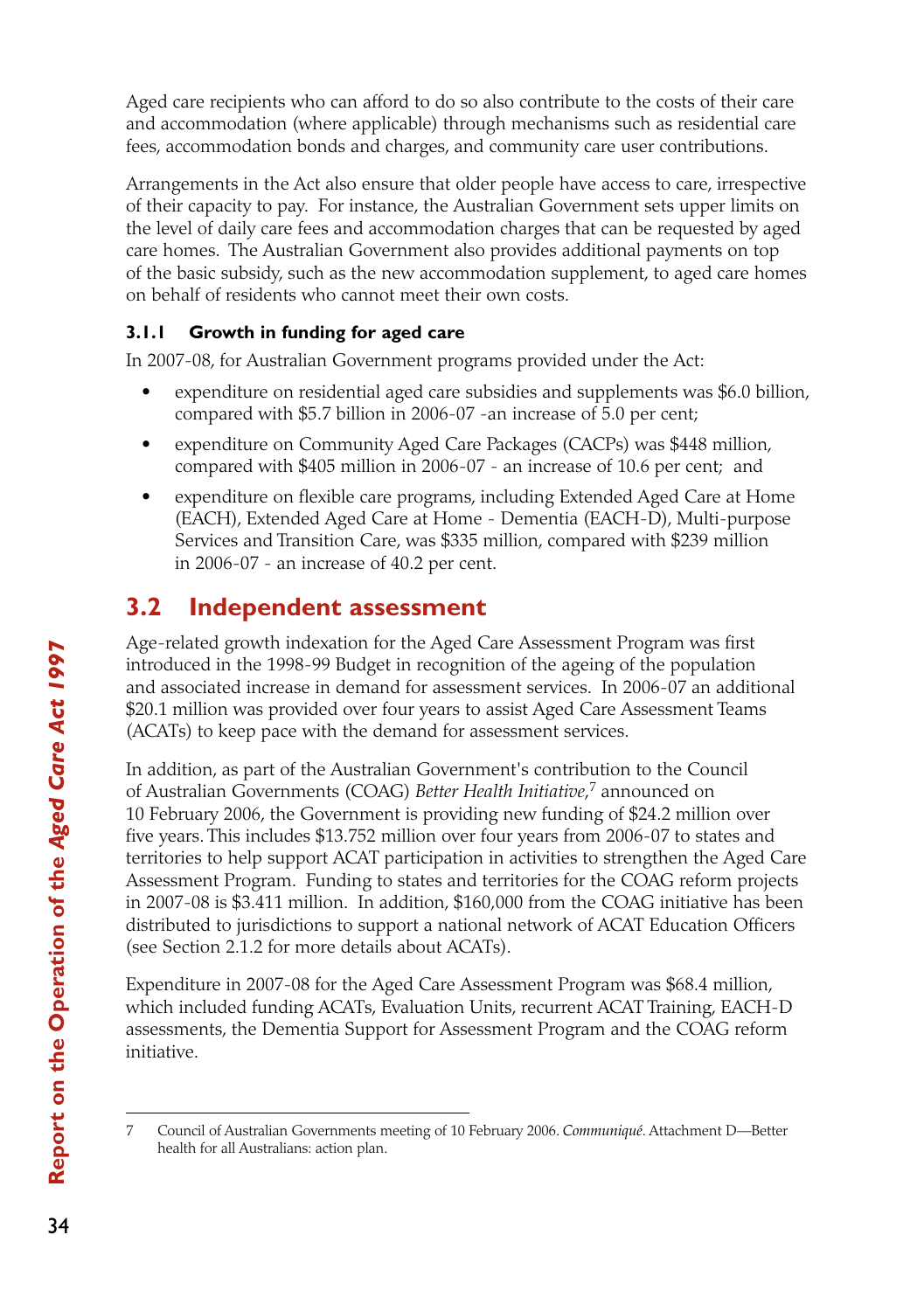# **3.3 Residential care – funding for care**

Australian Government funding for residential care has risen from \$5.7 billion in 2006-07 to \$6.0 billion in 2007-08. This includes funding appropriated through the Health and Ageing portfolio as well as funding for veterans in residential care through the Veterans' Affairs portfolio. These combined appropriations are paid as subsidies and supplements to aged care homes through the Health and Ageing payment system, managed by Medicare Australia.

|            | 2003-04<br>\$m | 2004-05<br>\$m | 2005-06<br>\$m | 2006-07<br>\$m | 2007-08<br>\$m | Increase:<br>2006-07 to<br>2007-08 |
|------------|----------------|----------------|----------------|----------------|----------------|------------------------------------|
| <b>NSW</b> | 1,620.7        | 1,749.3        | 1,849.8        | 1,964.5        | 2,084.2        | 6.1%                               |
| <b>VIC</b> | 1,122.9        | 1,237.2        | 1,316.8        | 1.399.7        | 1,495.3        | 6.8%                               |
| <b>QLD</b> | 819.0          | 903.0          | 953.7          | 1,007.4        | 1,058.8        | 5.1%                               |
| SA         | 454.4          | 505.8          | 550.3          | 592.2          | 632.1          | 6.7%                               |
| <b>WA</b>  | 369.7          | 414.0          | 441.1          | 466.3          | 495.5          | 6.3%                               |
| <b>TAS</b> | 129.8          | 140.7          | 147.2          | 153.7          | 161.5          | 5.1%                               |
| <b>NT</b>  | 14.8           | 15.9           | 17.7           | 17.3           | 17.9           | 3.4%                               |
| <b>ACT</b> | 44.1           | 48.0           | 51.6           | 54.4           | 57.6           | 6.0%                               |
| Aust.      | 4,592.I        | 5,021.5        | 5,333.6        | 5,655.5        | 6,002.9        | 6.1%                               |

#### *Table 13 Australian Government recurrent residential aged care funding, from 2003-04 to 2007-08, by state and territory*

Note: Totals may not sum exactly, due to rounding. Table includes funding through the Veterans' Affairs portfolio.

The Department has been pursuing an eBusiness strategy to reduce the paperwork burden on aged care providers, improve data quality and support the electronic lodgement of documentation to the Department.

The Department and Medicare Australia, in consultation with aged care providers, have developed the Online Claiming system. The new system supports the lodgement of the following forms: Resident Entry Record and Departure Events; Aged Care Funding Instrument; Residential Care Claim; and Community Care Claim.

The new Online Claiming system also supports the electronic lodgement of the Aged Care Client Record (eACCR). This enables ACATs and aged care providers to have immediate online access to eACCRs. The Department will continue to work with Medicare Australia, aged care providers, ACATs, state-based Evaluation Units, State Health officials and Aged Care Assessment Program (ACAP) Officials to support the national rollout of the eACCR.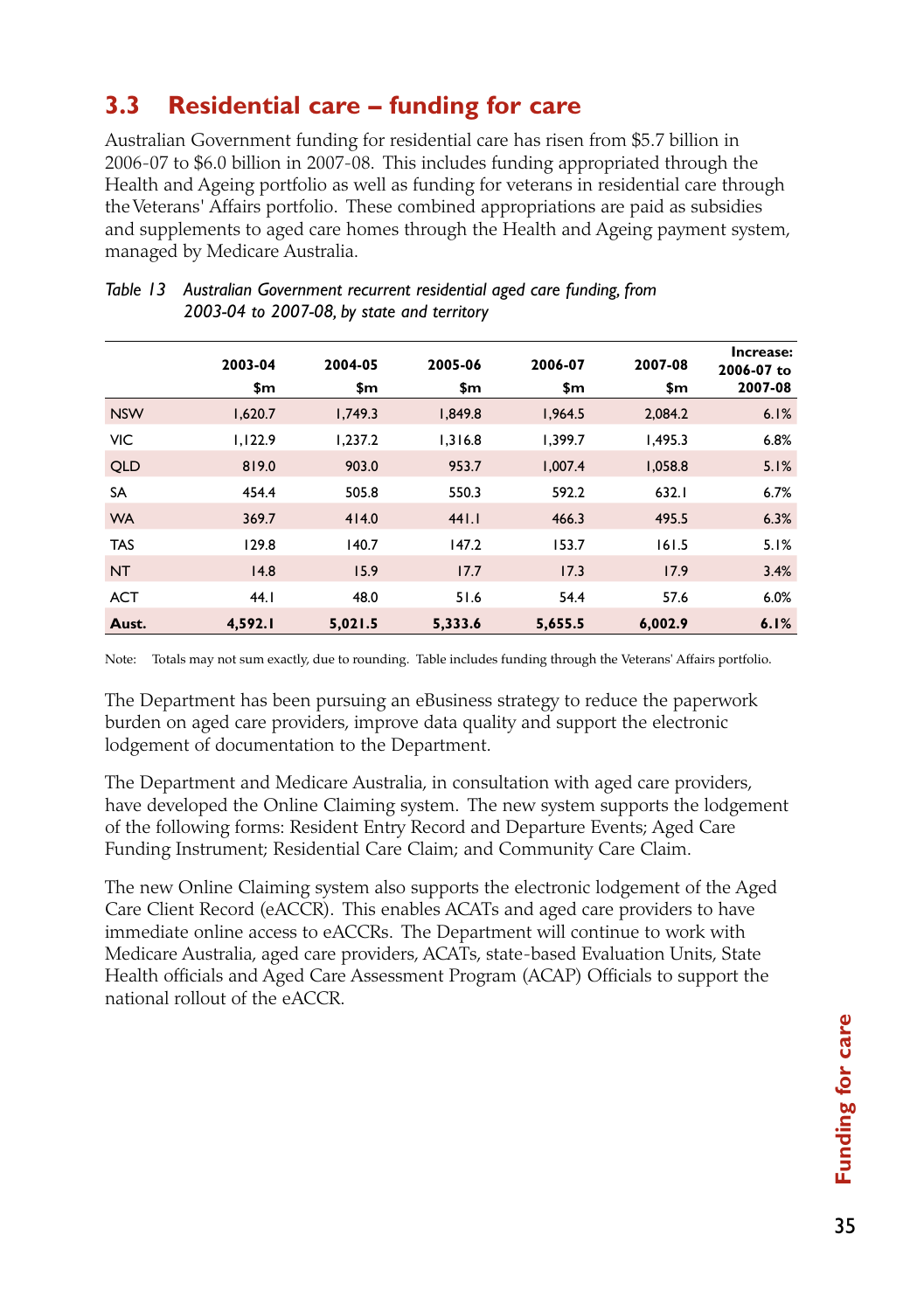# **3.3.1 Australian Government recurrent funding**

The Australian Government subsidises the provision of residential aged care to those approved to receive it. The payment for each resident consists of a basic subsidy plus those supplements that the resident is entitled to. The system used to assess the amount of basic subsidy changed on 20 March 2008 with the introduction of the new Aged Care Funding Instrument (ACFI). From that date all new permanent residents are given a classification under the new ACFI. All existing permanent residents who entered before 20 March 2008 retain their basic subsidy at the level determined under the former Resident Classification Scale but will gradually be assessed under the new ACFI. These pre-20 March residents will only move to the new ACFI basic subsidy if the rate determined under the ACFI exceeds their grand-parented rate under the former scale by more than \$15 for the regular annual assessment or \$30 for an ad hoc 'major change.'

The level of basic subsidy for respite residents will continue to be at set rates determined by the ACAT's assessment of the resident as high or low care.

The total amount of payment for each resident is calculated by determining the basic subsidy and applying relevant supplements and/or deductions as follows:

- a basic subsidy amount determined, for permanent residents, by the resident's classification under the Resident Classification Scale or under the provisions of the ACFI introduced from 20 March 2008, and, for respite residents, by the ACAT's assessment of the resident;
- plus any primary supplements for new supported residents or former concessional residents, transitional residents, respite residents, oxygen, enteral feeding and payroll tax;
- less any reductions in subsidy resulting from the provision of Extra Services, adjusted subsidies for government (or formerly government) owned aged care homes or the receipt of a compensation payment;<sup>8</sup>
- less any reduction resulting from the income-testing of residents who entered residential care on or after 1 March 1998;
- plus any other supplements, including the pensioner supplement, the viability supplement and the hardship supplement (which reduces charges for residents who would otherwise experience financial hardship);
- plus, since 2004-05, an additional Conditional Adjustment Payment which is an additional percentage of the basic subsidies paid to eligible providers of residential aged care. (For more information see Section 3.3.6.)

The Minister for Ageing determines the rates for subsidies and supplements, usually on 1 July of each year. The current rates of payment can be found on the Department's Internet site.<sup>9</sup>

<sup>8</sup> The adjusted subsidy reduction was removed from former government owned homes effective 1 July 2007. Transfers of places from Government to a non-Government owned service have the adjusted subsidy reduction removed from the date of transfer

<sup>9</sup> See http://www.health.gov.au/internet/main/publishing.nsf/Content/ageing-finance-subsidies.htm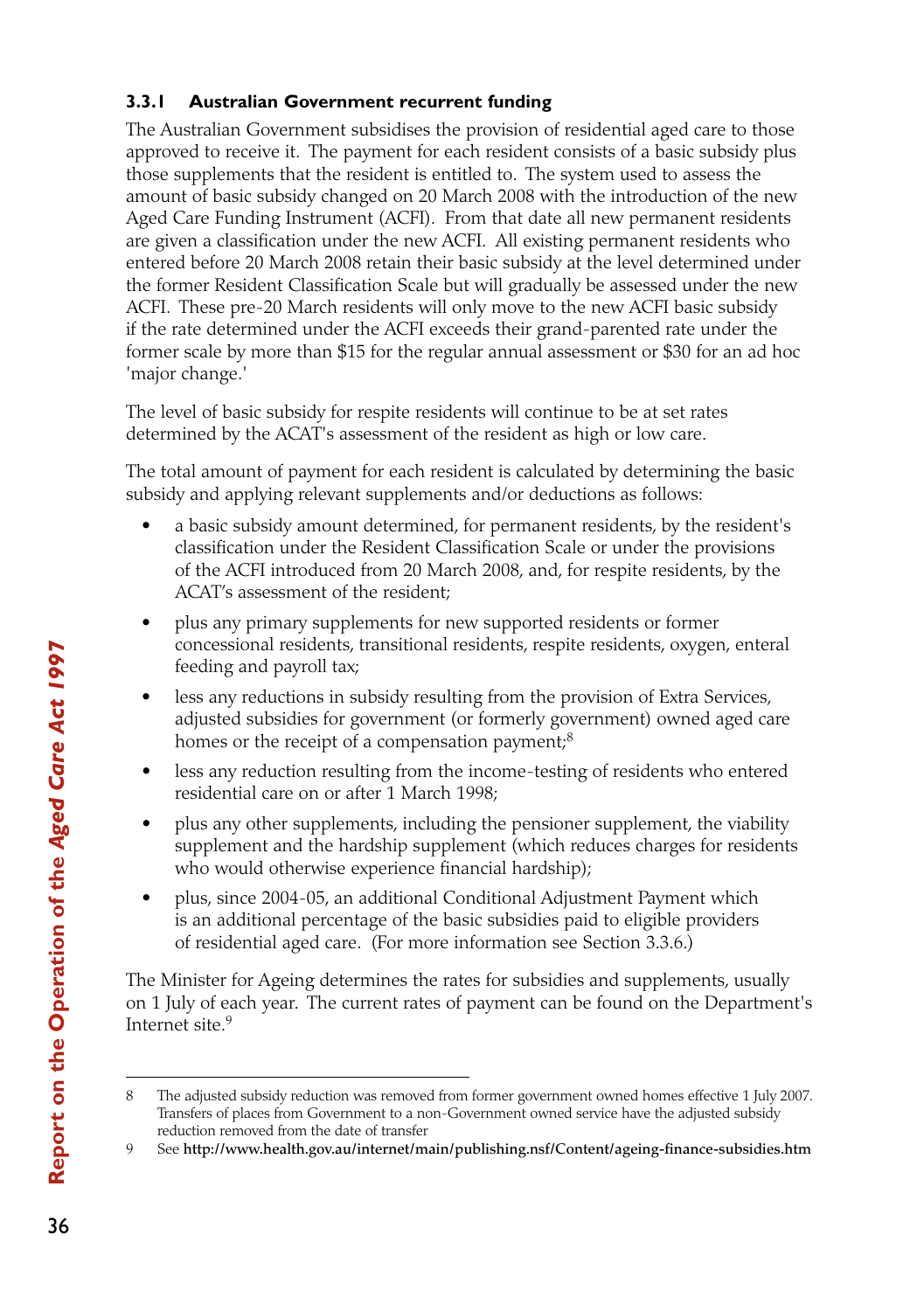|                      | 2003-04<br>\$ | 2004-05 | 2005-06 | 2006-07 | 2007-08<br>\$ | Increase:<br>2006-07 |
|----------------------|---------------|---------|---------|---------|---------------|----------------------|
| High care resident   | 41.518        | 42,879  | 44,070  | 45,200  | 45.476        | to 2007-08<br>$1\%$  |
| Low care resident    | 14.217        | 15.563  | 15.690  | 16.200  | 18.311        | l 3%                 |
| <b>All residents</b> | 31,352        | 33,440  | 34,600  | 36,000  | 37.914        | 5.3%                 |

*Table 14: Average Australian Government payments (subsidy plus supplements) for each residential aged care recipient, from 2003-04 to 2007-08*

#### **3.3.2 Accommodation supplement**

The Act provides for a special Accommodation Supplement to be paid by the Australian Government on behalf of residents who cannot meet their own accommodation costs. The new Accommodation Supplement combines the earlier Concessional Resident Supplement and Pensioner Supplement into a single asset-tested supplement available for new residents, including self funded retiree residents with few assets, from 20 March 2008.

These new arrangements, which provide a maximum of \$26.88 per day for eligible residents, replace the interim Accommodation Supplement that was available from 1 July 2007 to 19 March 2008 (see Sections 2.7.5 and 3.4.1 for more information).

### **3.3.3 Viability supplement**

The viability supplement for residential aged care is a special payment made available under the Act to assist aged care services in rural and remote areas with the extra cost of delivering services in those areas.

Residential viability supplement is payable for care recipients in residential aged care homes which meet specific criteria. The amount of viability supplement paid to an aged care home depends on where the service is located, the number of places in the service, and the proportion of care recipients with special needs. Eligible services are generally those with fewer than 45 places and in less accessible locations.

The Australian Government also provides a viability supplement to provide additional practical support to eligible Multi-purpose Services, services funded under the National Aboriginal and Torres Strait Islander Aged Care program and community aged care services in rural and remote areas (see Section 3.5.4).

37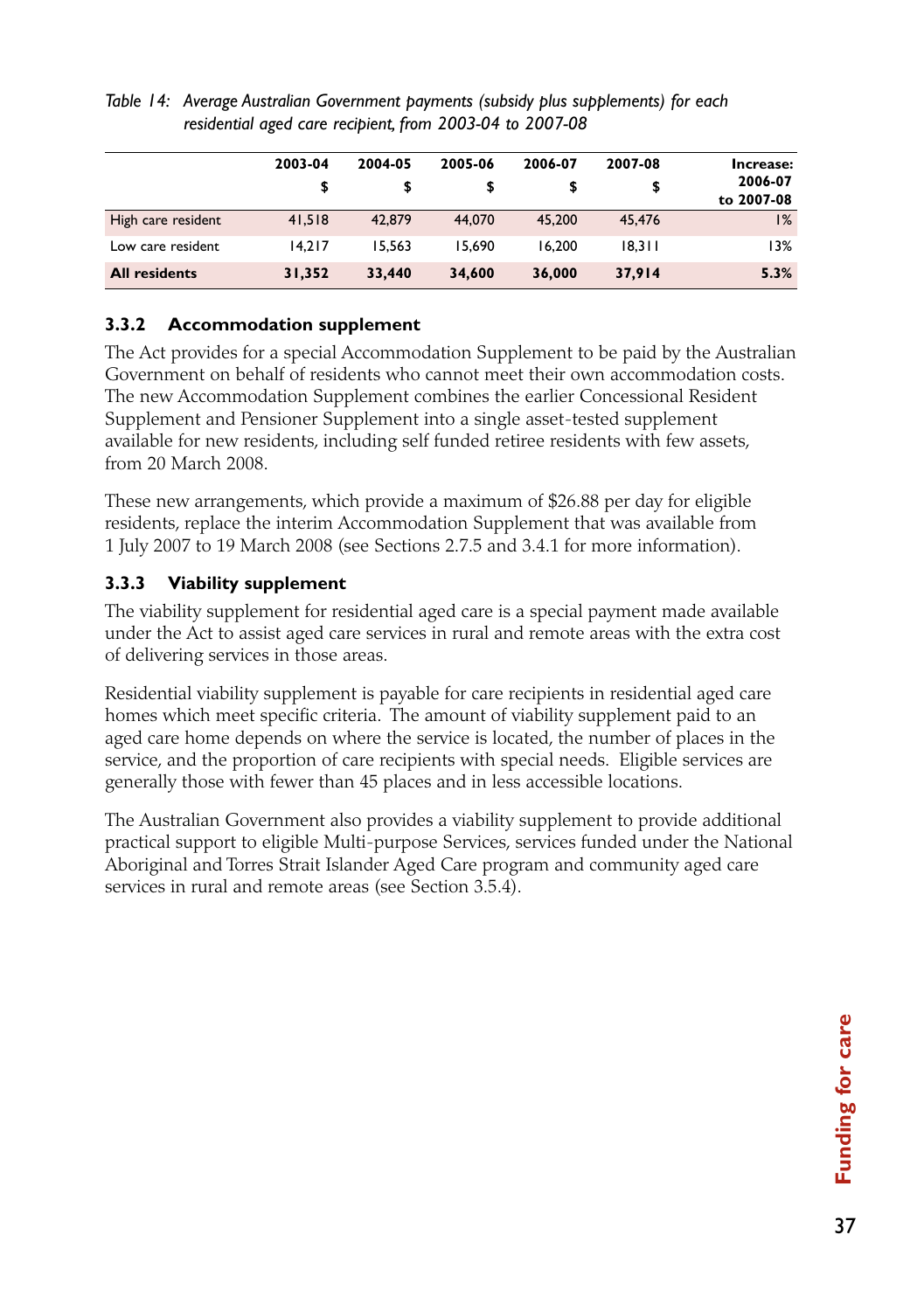|            | Mainstream residential |          | <b>Flexible care services</b><br>funded under the<br><b>National Aboriginal and</b><br><b>Torres Strait Islander</b><br><b>Aged Care Strategy</b> |         | <b>Multi-purpose Services</b> |         |
|------------|------------------------|----------|---------------------------------------------------------------------------------------------------------------------------------------------------|---------|-------------------------------|---------|
|            | <b>Services</b>        | \$'000   | <b>Services</b>                                                                                                                                   | \$'000  | <b>Services</b>               | \$'000  |
| <b>NSW</b> | 123                    | 3,461.0  | $\overline{2}$                                                                                                                                    | 83.0    | 45                            | 1,681.0 |
| <b>VIC</b> | 102                    | 2,270.0  | 0                                                                                                                                                 | 0.0     | 7                             | 311.0   |
| <b>QLD</b> | 107                    | 4,135.0  | 3                                                                                                                                                 | 233.0   | 22                            | 1,429.0 |
| SA         | 59                     | 1,694.6  | 4                                                                                                                                                 | 383.0   | 9                             | 1,112.0 |
| <b>WA</b>  | 34                     | 1,844.3  |                                                                                                                                                   | 117.0   | 30                            | 1,806.0 |
| <b>TAS</b> | 29                     | 762.3    | $\mathbf 0$                                                                                                                                       | 0.0     | 3                             | 142.0   |
| <b>NT</b>  | 3                      | 905.1    | 8                                                                                                                                                 | 920.0   |                               | 27.0    |
| <b>ACT</b> | 0                      | 0.0      | $\mathbf 0$                                                                                                                                       | 0.0     | $\overline{\phantom{a}}$      |         |
| Aust.      | 467                    | 15,072.3 | 18                                                                                                                                                | 1,738.0 | 117                           | 6,508.0 |

*Table 15: Australian Government expenditure for residential viability supplement, and the number of aged care homes receiving residential viability supplement, during 2007-08, by state and territory*

Notes: Includes all services receiving a payment, including positive adjustments based on a previous year's entitlement. At 30 June 2008, there were 117 operational MPS all of which received the viability supplement.

# **3.3.4 Resident Classification Scale**

The Resident Classification Scale (RCS) was used to appraise the care needs of residents for funding purposes until 20 March 2008. RCS appraisals were conducted by aged care homes and classify residents into one of eight funding categories. Around 149,788 appraisals were conducted in 2007-08. Appraisals are completed when residents are admitted into residential aged care and when classifications expire. Classifications expire after one year, after a resident has been on extended hospital leave, or when there is a significant change in care needs. RCS appraisals are subject to review (see Section 4.3.4).

In 2007-08 the RCS was replaced by a new funding instrument - the ACFI - introduced on 20 March 2008. Existing residents may continue to receive funding within the RCS funding categories in the following circumstances. If a resident's RCS classification has expired, but the ACFI appraisal would result in a rate of subsidy that is less than \$15 above the existing RCS rate for that resident, the subsidy for that resident will continue to be paid at the existing RCS rate.

# **3.3.5 Aged Care Funding Instrument**

A new funding system has been developed in response to recommendations from the *Review of Pricing Arrangements in Residential Aged Care* (the Hogan Review) and the principal recommendation of the Resident Classification Scale Review.

Introduced on 20 March 2008, the new funding instrument (the ACFI) allocates residential care funding for aged care homes and will gradually replace the RCS completely by April 2009. The new arrangements will reduce the number of funding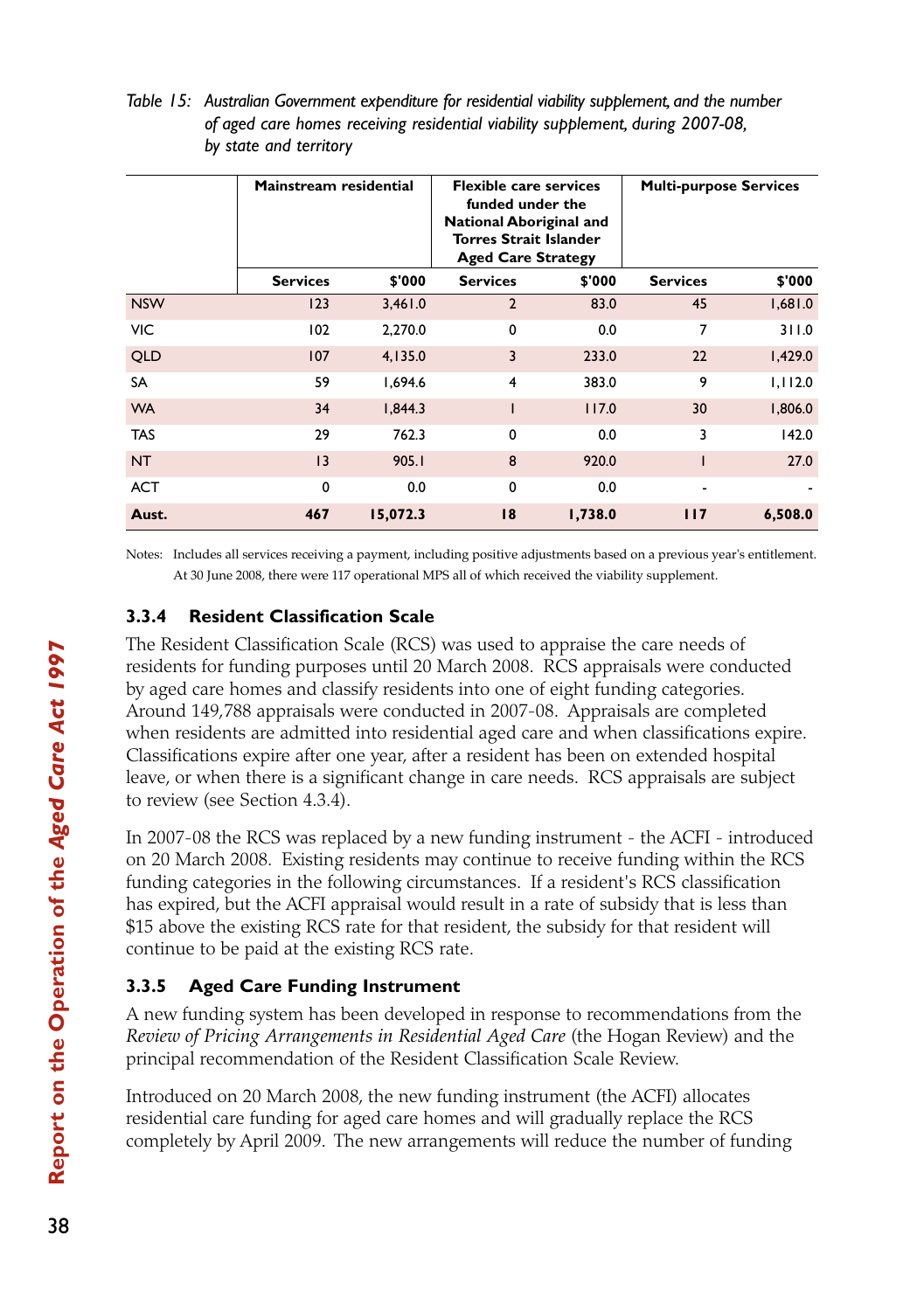levels for basic care and introduce two new payments intended to better target funding towards residents with dementia and challenging behaviours and residents who have complex health care needs, including palliative care.

The ACFI classification is based on 12 questions each having four ratings (A, B, C or D). A care recipient's classification will comprise of one of three funded levels or a nil funded level within the three domains: Activities of Daily Living, Behaviour; and Complex Health Care.

The ACFI measures the resident's need for care, not care provided. The ACFI uses standardised assessments to measure care needs which is a better and more objective process. The ACFI has also been designed to reduce the amount of documentation aged care providers complete to claim care funding.

From 20 March 2008 to 30 June 2008 some 50,679 ACFI appraisals were conducted by residential aged care homes.

# **3.3.6 Conditional Adjustment Payment**

The Conditional Adjustment Payment (CAP) was introduced in 2004-05 to provide medium term financial assistance to residential care providers to assist them to become more efficient, and more able to continue to provide high quality care to residents, by improving corporate governance and financial management practices.

Receipt of CAP funding by individual Approved Providers is voluntary and conditional on compliance with requirements set out in the *Residential Care Subsidy Principles 1997*. 10 In essence, the participating Approved Provider must encourage and offer opportunities for staff training, prepare audited general purpose financial reports, and participate in Departmental workforce surveys.

Only four Approved Providers have chosen not to participate in the CAP. All participating Approved Providers have met (or are working to meet) the CAP requirements and have:

- participated in the 2007 aged care workforce census;
- satisfied the requirements of the CAP staff training condition for calendar year 2007; and
- satisfied the CAP audited financial reporting requirements, by lodging a written notice during 2007-08.

The CAP payment is calculated as a percentage of the basic subsidy payable in respect of each resident and has increased each year from the initial rate of 1.75% in 2004-05, to reach a level of 7.0% of the basic subsidy in 2007-08. The CAP is also applied to the basic subsidy amounts in calculating the rates of payment for the Multi-purpose Services program and the flexible services funded under the Aboriginal and Torres Strait Islander Aged Care Strategy.

<sup>10</sup> Division 4, Part 10 Residential Subsidy Principles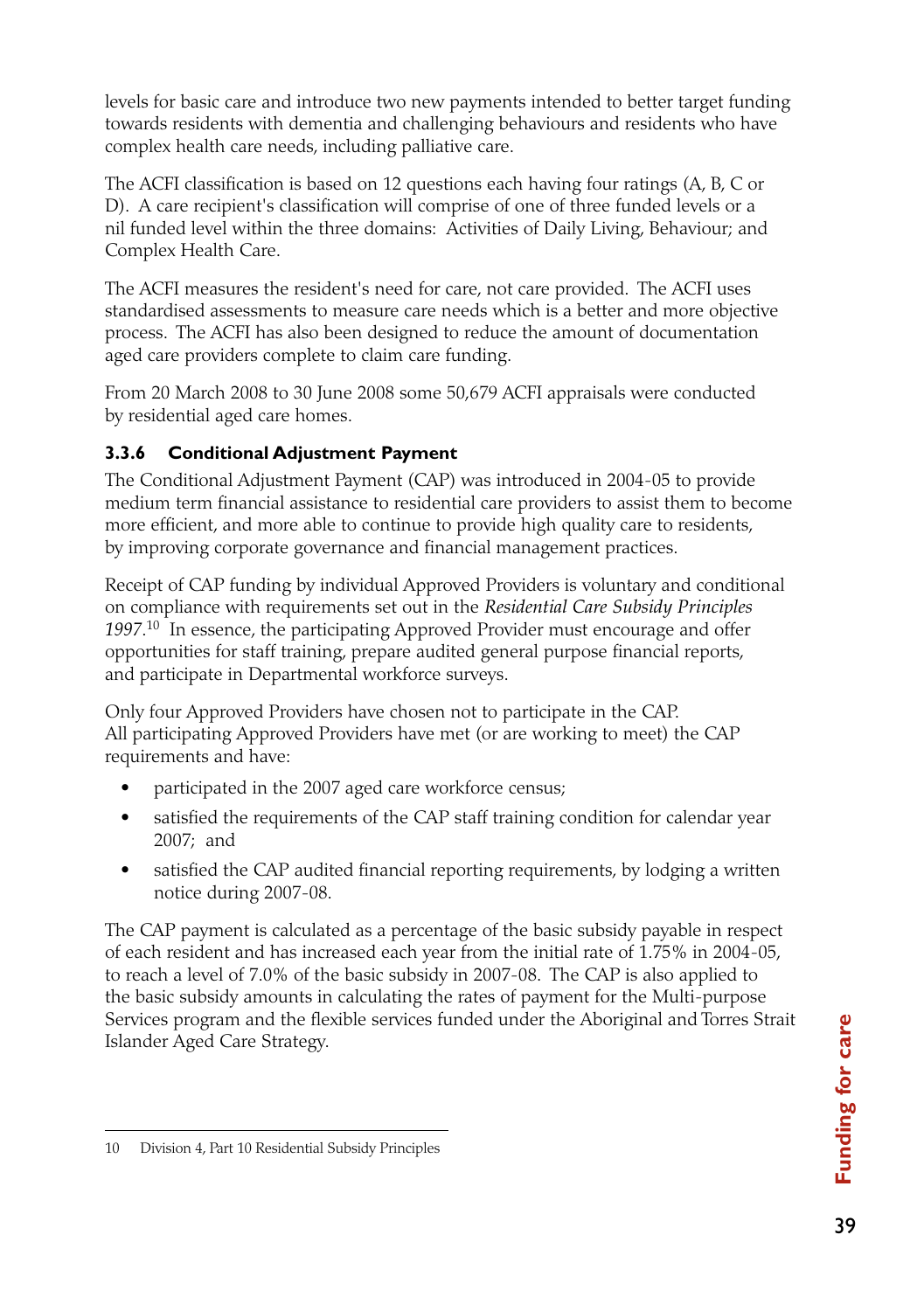The Australian Government has provided a further \$407.6 million in the 2008-09 Budget to increase the level of the CAP for 2008-09 to 8.75% of the basic subsidy amount. This increase will result in \$2 billion in total CAP payments to the residential aged care sector over the four years to 2011-12.

The Australian Government also announced in the 2008-09 Budget a review of the CAP arrangements to examine the CAP's effectiveness in encouraging efficiency through improved management practices and the future need for, and level of, this type of assistance. The results of the review will be submitted for consideration in the preparation of the 2009-10 Budget.

### **3.3.7 Resident contributions - care fees**

The Australian Government does not set the level of care fees that residents in aged care homes are asked to pay. But it does set the maximum level of the care fees that providers of care may ask residents to pay.

All residents in aged care homes pay a basic daily fee. This fee is used by the facility to cover costs such as cleaning, maintenance and laundry. The basic daily fee is subject to changes in March and September each year in line with the aged pension. These aged pension changes are based on the Consumer Price Index. Residents other than respite residents may also be asked to pay an income tested fee, depending on their income and level of care. This fee is paid directly to the aged care home as part of the resident's care fee.

Changes were introduced on 20 March 2008 to make aged care fees and charges fairer for all residents. The maximum daily fee for all permanent residents who enter an aged care home after 20 March 2008 is 85 per cent of the annual single basic age pension. Permanent residents in an aged care home on 19 March 2008, including residents on leave, will continue to be subject to the pre 20 March 2008 rules governing the basic daily fee. However, if a resident is discharged from permanent aged care for more than 28 days, and they re-enter aged care they will be considered as a post 20 March resident and subject to the new rules.

Residents other than respite residents may also be asked to pay an income tested fee, depending on their income and level of care. This fee is paid directly to the aged care home as part of the resident's care fee. Prior to 20 March 2008, self-funded retirees paid higher income tested fees because nearly all of their income was counted under the income test. This was unfair and disadvantaged self-funded retirees compared to part-pensioners.

From 20 March 2008, the maximum level of a resident's income tested fee will be based on their total assessable income rather than the level of their non-pension income. The maximum level of a resident's income tested fee will therefore no longer depend on whether the resident is a pensioner or a self-funded retiree.

Further information on residential aged care fees and charges can be found on the Department of Health and Ageing web site **www.health.gov.au** or by calling the aged care information line on Freecall 1800 500 853.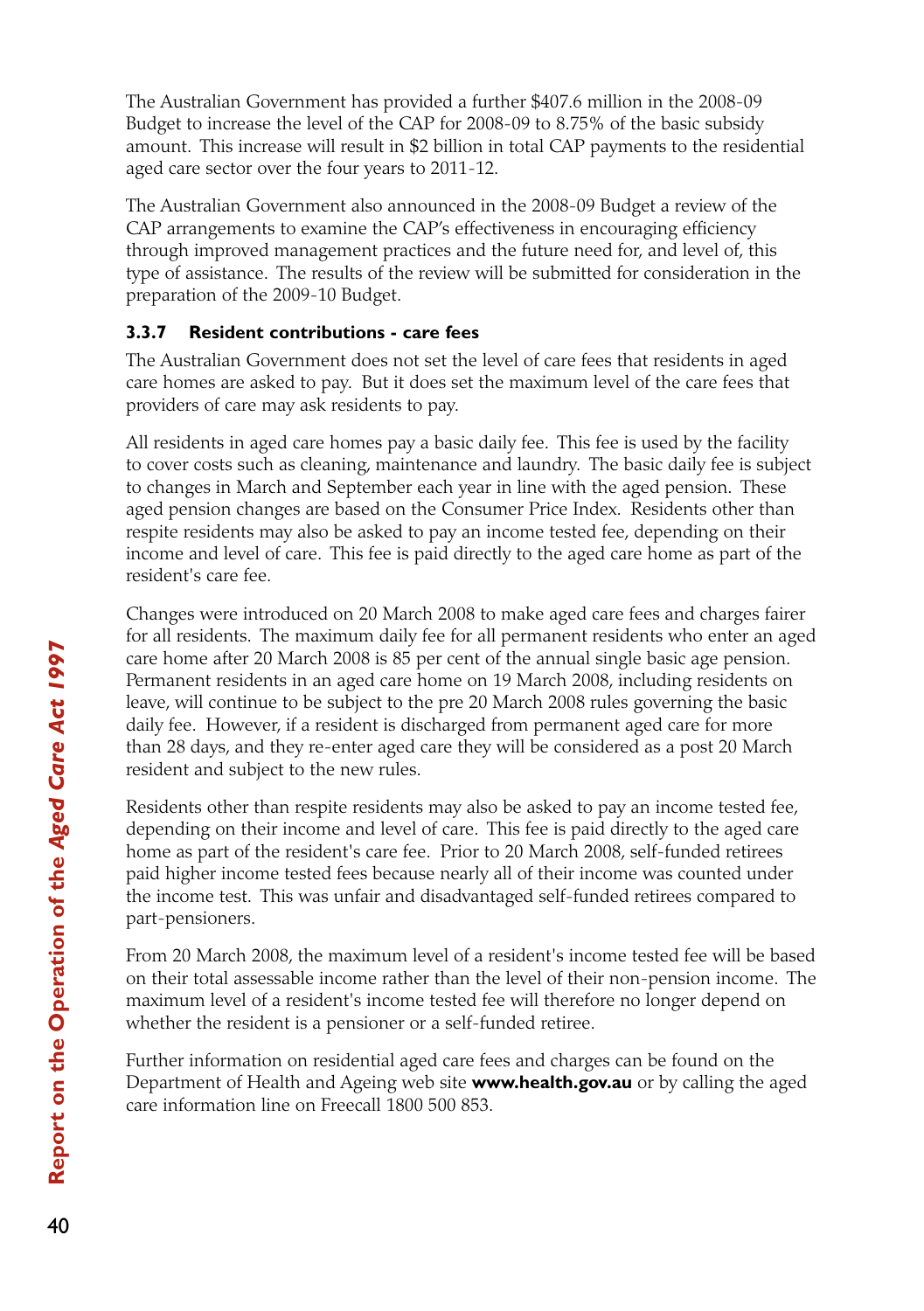# **3.4 Residential care – accommodation funding**

Capital income to assist with the costs of maintaining and upgrading aged care homes is available to service providers through resident accommodation payments (accommodation bonds and accommodation charges), the capital component of Australian Government recurrent funding, and through targeted capital assistance.

#### **3.4.1 Government capital and other assistance**

Accommodation bonds and charges provide aged care homes with a capital stream to upgrade and maintain buildings. The Australian Government acknowledges, however, that some homes may not be in a position to attract sufficient residents who can pay accommodation payments because, for example, of their rural or remote location or because the homes target financially disadvantaged people. An ongoing program of targeted capital assistance helps providers who, as a result of such circumstances, are unable to meet the cost of necessary capital works.

Forty-five million dollars in capital assistance was allocated during 2007-08, to assist providers of residential care to improve and upgrade 30 aged care homes, with almost 80 per cent of this funding allocated to services in rural and remote areas. Of this, \$12.5 million was allocated as Residential Care Grants, to support fire and safety related improvements and other works required for accreditation and certification, as well as the construction of new accommodation. The remaining \$32.5 million was provided through the Regional and Rural Building Fund to assist rural and regional aged care homes to upgrade the quality of their buildings or to expand, thereby increasing access to aged care places for rural communities.

During 2007-08 an extra capital funding boost was paid, in three instalments, to providers of high level residential care. This took the form of an 'Interim Accommodation Supplement' of \$3.50 per day, for the period 1 July 2007 to 19 March 2008, for all eligible high care residents, except those occupying Extra Service places.

From 20 March 2008 this interim payment was replaced by new ongoing arrangements which combine the previous Concessional Resident Supplement and Pensioner Supplement into a single asset-tested Accommodation Supplement. The new Accommodation Supplement pays up to \$26.88 per day for all new residents, including self funded retirees, with assets worth less than 2.5 times the maximum annual single basic aged pension, and will increase in stages from 20 March 2008 to 20 September 2011 (see also Section 2.7.5).

In addition, the Zero Real Interest Loans initiative, introduced by the Australian Government in the 2008 Budget, provides up to \$300 million in zero real interest loans to residential aged care providers to build or expand residential and respite facilities in areas of high need. The objective is to get proven providers of residential aged care, through the provision of low cost finance, to establish residential aged care services in areas where they were previously less likely to invest.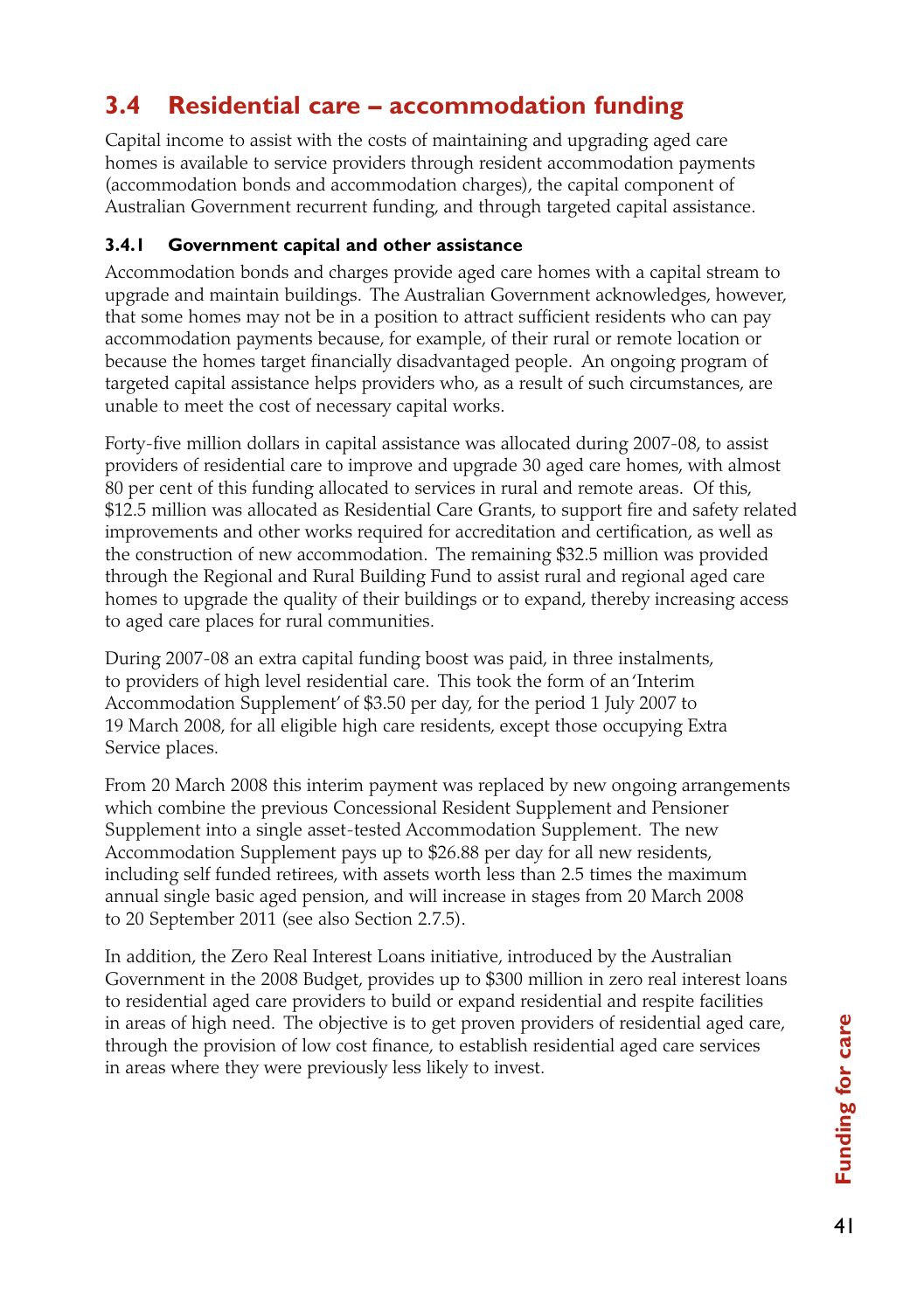The first stage of the initiative (2008 Loans Round) was launched in April 2008 and providers were given the opportunity to apply for a share of \$150 million in zero real interest loans for residential aged care places in high need areas. Applications closed in June 2008 and results were announced on 17 September 2008. A total of 1,348 new residential care beds and 107 community care places will be provided in areas of need as a result of the first round of this initiative.

### **3.4.2 Resident contributions – accommodation bonds**

An estimated 82.1 per cent of aged care homes held accommodation bonds at 30 June 2008, compared with 78.6 per cent at 30 June 2007. The average accommodation bond agreed with a new resident in 2007-08 was \$188,798 compared with \$167,454 in 2006-07. The median bond amount in 2007-08 was \$155,000 compared with \$132,000 in 2006-07.11

In about 18 per cent of the aged care homes that received new bonds in 2007-08, the average new bond amount agreed for the home was \$100,000 or less. In an estimated further 33.6 per cent of such homes, the average amount for new bonds was in the range \$100,001 to \$150,000.

As shown in Table 16, the method of payment of bonds most frequently used was payment by lump sum.

| Method of payment                                | 2003-04 | 2004-05 | 2005-06 | 2006-07 | 2007-08 |
|--------------------------------------------------|---------|---------|---------|---------|---------|
| Lump sum                                         | 90.9%   | 91.8%   | 91.2%   | 91.1%   | 91.0%   |
| Periodic payments                                | 5.0%    | 4.5%    | 3.8%    | 3.6%    | 3.0%    |
| Combination of lump sum and<br>periodic payments | 3.0%    | 3.7%    | 5.0%    | 5.3%    | 6.0%    |
| Not stated                                       | 1.1%    | 0.0%    | 0.0%    | 0.0%    | 0.0%    |

| Table 16: Method of payment of accommodation bonds, as percentage of all bond-paying new |
|------------------------------------------------------------------------------------------|
| residents, from 2003-04 to 2007-08                                                       |

The size of individual bonds has increased substantially over recent years. As a bond can represent a significant proportion of a resident's life savings, the Australian Government has taken measures to strengthen the protection of residents' bonds. (See Sections 4.3.5 to 4.3.7 for more information.)

# **3.4.3 Resident contributions – accommodation charge**

In 2007-08, an estimated 68.3 per cent of homes collected accommodation charges, compared with 65.5 per cent in 2006-07. The average daily charge to new residents was \$17.19, compared with \$16.02 in 2006-07. From 1 July 2007 to 19 March 2008, the maximum daily accommodation charge was \$17.55. Of accommodation charges agreed with new residents during this period an estimated 83 per cent were at the maximum allowable amount.

<sup>11</sup> Accommodation bond and charge data for 2007-08 are based on preliminary results of the 2008 Survey of Aged Care Homes and subject to further refinement following detailed analysis of the survey results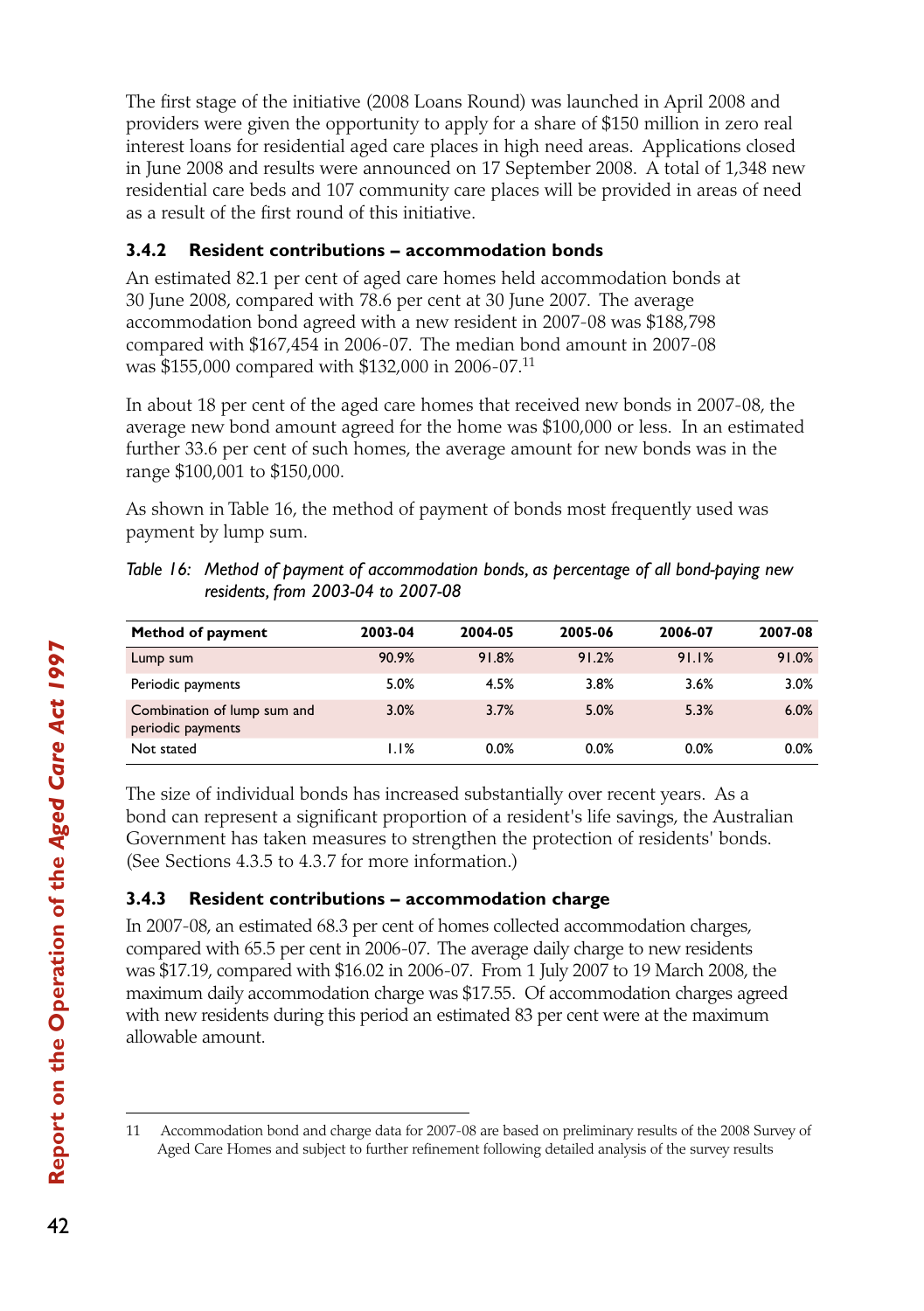Under new arrangements that commenced on 20 March 2008, the daily accommodation payment increased for new residents entering care, and for residents re-entering care after a break of more than 28 days, from 20 March 2008. Residents with sufficient means pay all of the new payments themselves. For those residents without sufficient means to make any of the new payments themselves, the Government pays the increased amount in full. Those without the means to make all of the payment, pay part of it and the Government pays the remainder.

From 20 March 2008, the maximum daily accommodation charge increased to \$19.56 for pensioners and \$26.88 for non-pensioners. Of the new residents between 20 March and 30 June 2008 that paid an accommodation charge, 61.3 per cent paid the maximum amount for pensioners and 13.6 per cent paid the maximum amount for non-pensioners.

# **3.5 Funding community care and flexible care**

Australian Government financial assistance for community care and flexible care is generally paid to service providers as a contribution to the cost of providing care. The Minister for Ageing determines the rates for subsidies and supplements, usually on 1 July of each year. The current rates of payment can be found on the Department's Internet site.12

# **3.5.1 Community Aged Care Programs**

The Australian Government's recurrent expenditure on community care under the Act, for CACPs, increased from \$404.9 million in 2006-07 to \$471 million in 2007-08 an increase of more than 10 per cent nationally.

|            | 2003-04 | 2004-05 | 2005-06 | 2006-07 | 2007-08 | %     |
|------------|---------|---------|---------|---------|---------|-------|
|            | \$m     | \$m     | \$m     | \$m     | \$m     |       |
| <b>NSW</b> | 106.9   | 113.1   | 124.1   | 140.1   | 153.1   | 9.3%  |
| <b>VIC</b> | 79.6    | 83.5    | 94.3    | 106.5   | 118.0   | 10.8% |
| <b>QLD</b> | 47.9    | 49.9    | 54.7    | 63.3    | 71.9    | 13.6% |
| SA         | 29.5    | 30.7    | 33.1    | 37.2    | 41.1    | 10.5% |
| <b>WA</b>  | 25.8    | 26.8    | 29.0    | 34.4    | 37.9    | 10.2% |
| <b>TAS</b> | 8.8     | 9.4     | 10.1    | 11.1    | 2.1     | 9.0%  |
| <b>NT</b>  | 5.1     | 5.4     | 6.3     | 6.6     | 7.7     | 16.7% |
| <b>ACT</b> | 4.2     | 4.5     | 5.0     | 5.7     | 5.9     | 3.5%  |
| Aust.      | 307.9   | 323.3   | 356.6   | 404.9   | 447.8   | 10.6% |

*Table 17: Australian Government expenditure for Community Aged Care Packages, from 2003-04 to 2007-08, by state and territory*

<sup>12</sup> See http://www.health.gov.au/internet/main/publishing.nsf/Content/ageing-finance-subsidies.htm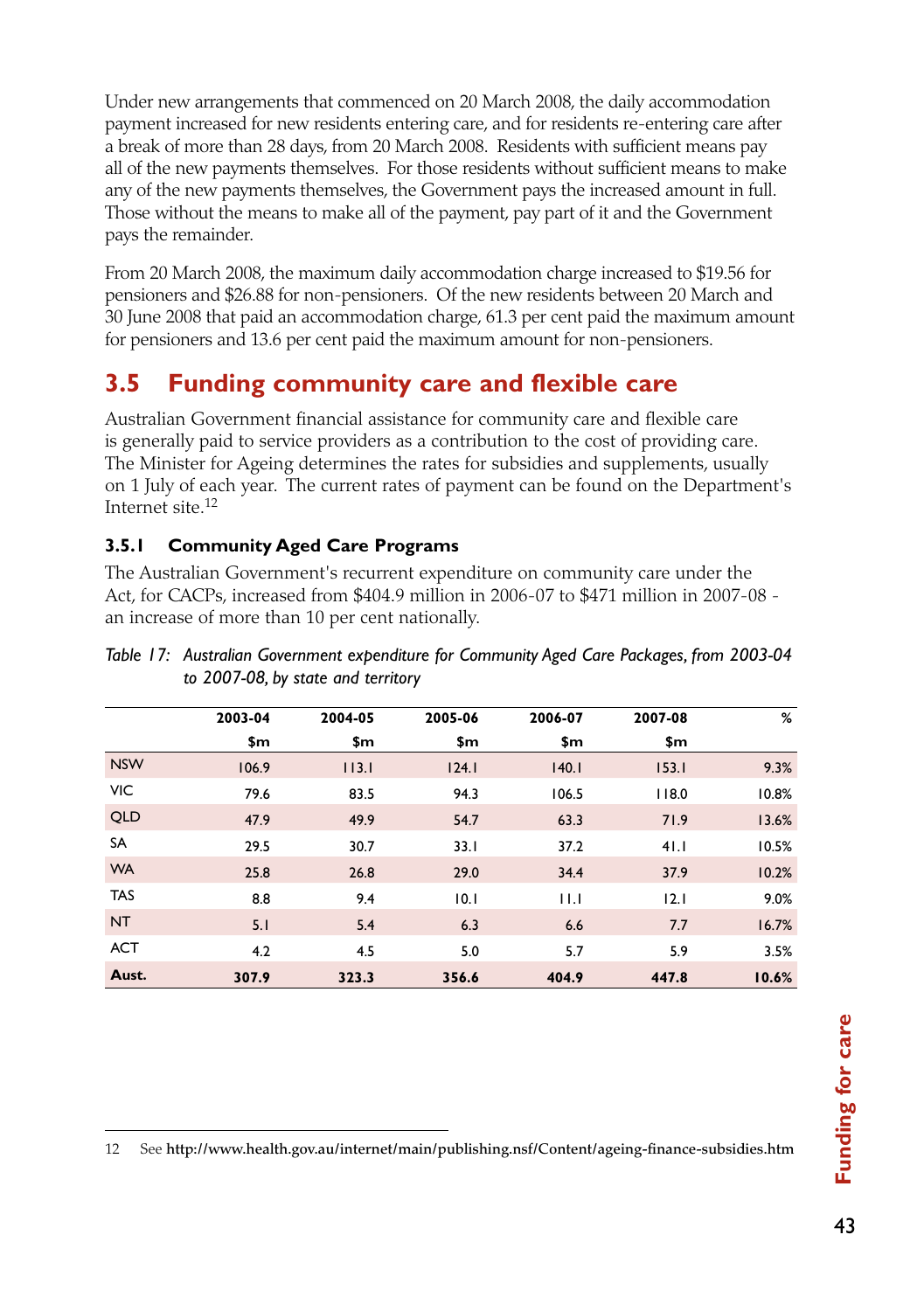#### **3.5.2 Extended Aged Care at Home**

Australian Government recurrent expenditure on the flexible care EACH and EACH-D packages increased from \$129 million in 2006-07 to a combined total of \$188 million in 2007-08. Over this period expenditure on EACH packages increased by 35.8 per cent nationally (see Table 18). Expenditure on EACH-D packages has grown significantly since the program's introduction in 2005 to reach a total of \$57.8 million in 2007-08 an increase of 130 per cent over 2006-07.

|            | 2003-04<br>\$m | 2004-05<br>\$m | 2005-06<br>\$m | 2006-07<br>\$m | 2007-08<br>\$m | <b>Increase</b><br>2006-07 to<br>2007-08 |
|------------|----------------|----------------|----------------|----------------|----------------|------------------------------------------|
| <b>NSW</b> | 3.5            | 9.7            | 19.9           | 31.8           | 45.4           | 42.8%                                    |
| <b>VIC</b> | 3.8            | 9.7            | 19.5           | 29.7           | 39.9           | 34.3%                                    |
| <b>QLD</b> | 1.5            | 5.1            | 9.9            | 17.1           | 21.7           | 26.9%                                    |
| <b>SA</b>  | 1.6            | 2.9            | 5.9            | 9.6            | 12.6           | 31.3%                                    |
| <b>WA</b>  | 2.8            | 3.0            | 4.8            | 8.1            | 11.6           | 43.2%                                    |
| <b>TAS</b> | 0.6            | 1.1            | 1.9            | 2.7            | 3.5            | 29.6%                                    |
| <b>NT</b>  | 0.6            | 0.8            | 1.5            | 2.1            | 2.6            | 23.8%                                    |
| <b>ACT</b> | 1.1            | 1.2            | 1.9            | 2.8            | 3.8            | 35.7%                                    |
| Aust.      | 15.5           | 33.3           | 65.3           | 103.9          | 141.1          | 35.8%                                    |

| Table 18: Australian Government expenditure for Extended Aged Care at Home packages, from |
|-------------------------------------------------------------------------------------------|
| 2003-04 to 2007-08, by state and territory                                                |

# **3.5.3 Multi-purpose services**

There was continued growth in expenditure for the Multi-purpose Services program, from \$69.2 million in 2006-07 to \$78.2 million in 2007-08. The 2006-07 Budget provided Multi-purpose Services with an additional \$9.3 million over four years for respite care in rural areas.

*Table 19: Australian Government expenditure for Multi-purpose Services, from 2003-04 to 2007-08, by state and territory*

|            | 2003-04<br>\$m | 2004-05<br>\$m           | 2005-06<br>\$m | 2006-07<br>\$m           | 2007-08<br>\$m           | Increase:<br>2006-07 to<br>2007-08<br>\$m |
|------------|----------------|--------------------------|----------------|--------------------------|--------------------------|-------------------------------------------|
| <b>NSW</b> | 13.6           | 16                       | 18.9           | 20.9                     | 24.2                     | 15.8%                                     |
| <b>VIC</b> | 7.3            | 7.9                      | 8.3            | 8.6                      | 9.2                      | 7.0%                                      |
| <b>QLD</b> | 5.9            | 7.1                      | 8.8            | 10.1                     | 12                       | 18.8%                                     |
| SA         | 5.2            | 5.9                      | 6.6            | 7.1                      | 8.9                      | 25.4%                                     |
| <b>WA</b>  | 12             | 13.2                     | 16.6           | 19.9                     | 20.7                     | 4.0%                                      |
| <b>TAS</b> | 2.2            | 2.3                      | 3.1            | 2.7                      | 3                        | 11.1%                                     |
| <b>NT</b>  | $\mathbf 0$    | $\pmb{0}$                | $\mathbf 0$    | $\mathbf 0$              | 0.2                      | $\overline{\phantom{a}}$                  |
| <b>ACT</b> | ٠              | $\overline{\phantom{a}}$ | ۰              | $\overline{\phantom{a}}$ | $\overline{\phantom{a}}$ |                                           |
| Aust.      | 46.3           | 52.4                     | 62.3           | 69.2                     | 78.2                     | 13.0%                                     |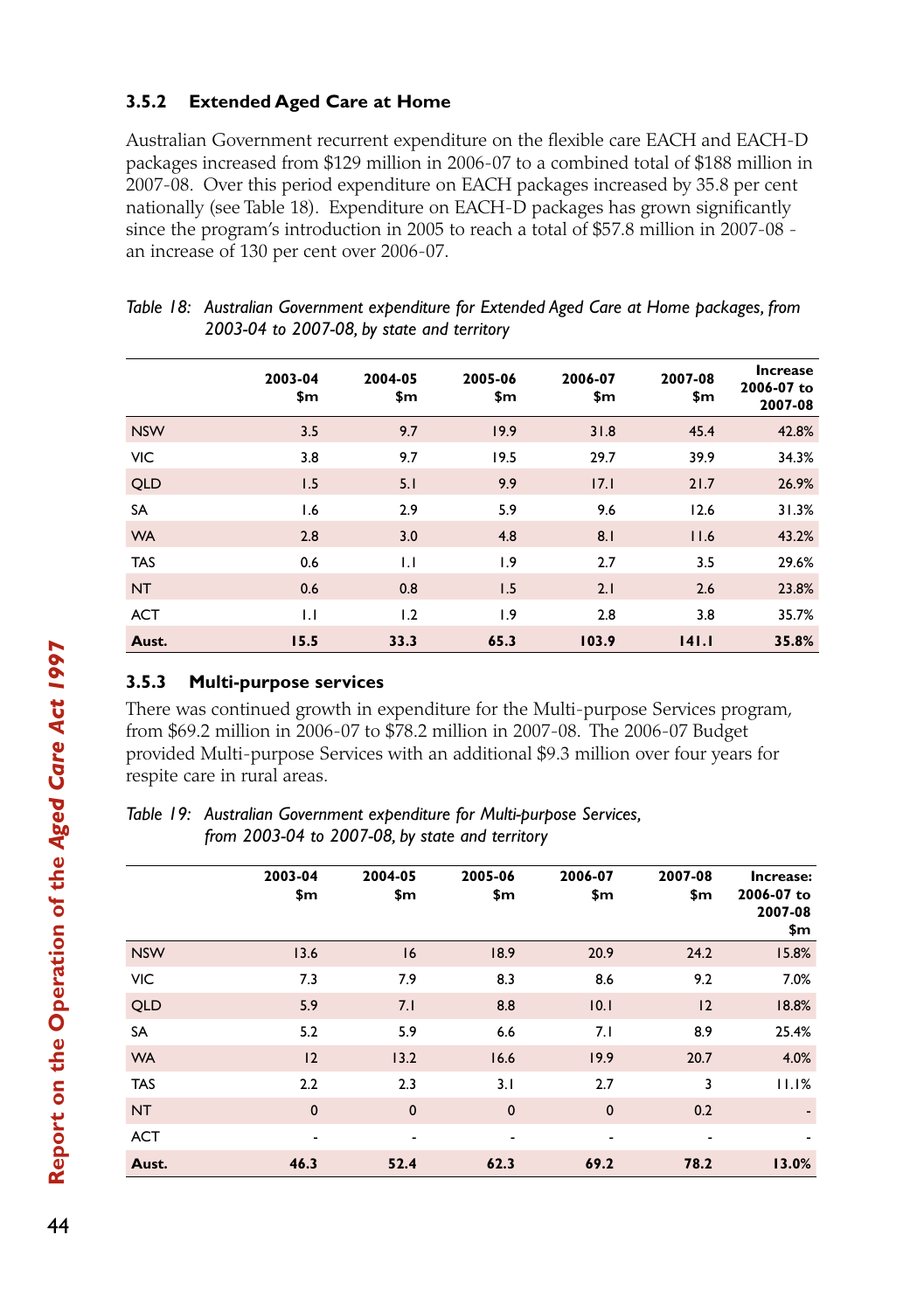# **3.5.4 Community Aged Care Viability supplement**

The 2006-07 Budget provided \$19.4 million over four years for a new viability supplement to assist providers of community care and flexible care programs in rural and remote areas. This is available to eligible providers of CACPs, EACH and EACH-D packages, Multi-purpose Services providing community care and services funded under the National Aboriginal and Torres Strait Islander Flexible Aged Care Program. The supplement recognises the higher costs and recruitment difficulties faced by these services. To ensure that all eligible service providers were aware of the supplement, a project was undertaken in 2008 to identify providers who may be eligible to receive the supplement, but had not yet submitted a claim form. Any providers identified as potentially eligible but not yet claiming were contacted to ensure that they were aware of the supplement.

The Australian Government already provides a viability supplement to residential aged care services in rural and remote areas of Australia (see Section 3.3.3).

# **3.5.5 Care recipients' contribution**

The Australian Government does not set the level of fees that CACP and EACH recipients are asked to pay, but it does set the maximum level of the daily care fees that Approved Providers may ask care recipients to pay. For older people on the maximum basic rate of pension, fees must not exceed 17.5 per cent of the pension (\$6.41 a day at 30 June 2008). Additional fees are limited to 50 per cent of any income above the maximum pension rates. However, no one may be denied a service because they cannot afford to pay. CACP and EACH packages are GST exempt.

# **3.5.6 Community care and flexible care grants**

In February 2008 the Australian Government agreed to the expansion of the current community care grants program to make it more accessible to providers, especially those delivering services to special needs groups. The Australian Government also agreed to the introduction of a flexible care grant that will be made available to providers of the EACH and EACH-D packages.

Community care and flexible care grants (also known as 'establishment grants') assist organisations that may be disadvantaged in meeting the cost of establishing viable services. Those receiving grants include organisations without an established service infrastructure, those servicing remote or isolated communities where there are limited resources, and services with only small numbers of CACP, EACH or EACH-D places. Individual grants may be up to \$65,000 (GST exclusive) for community care grants and \$100,000 (GST exclusive) for flexible care grants depending on the circumstances of the organisation. Fifty-six community care grants were made in 2007-08, totalling \$2.1 million in value, compared to forty-two community care grants with a total value of \$1.6 million in 2006-07.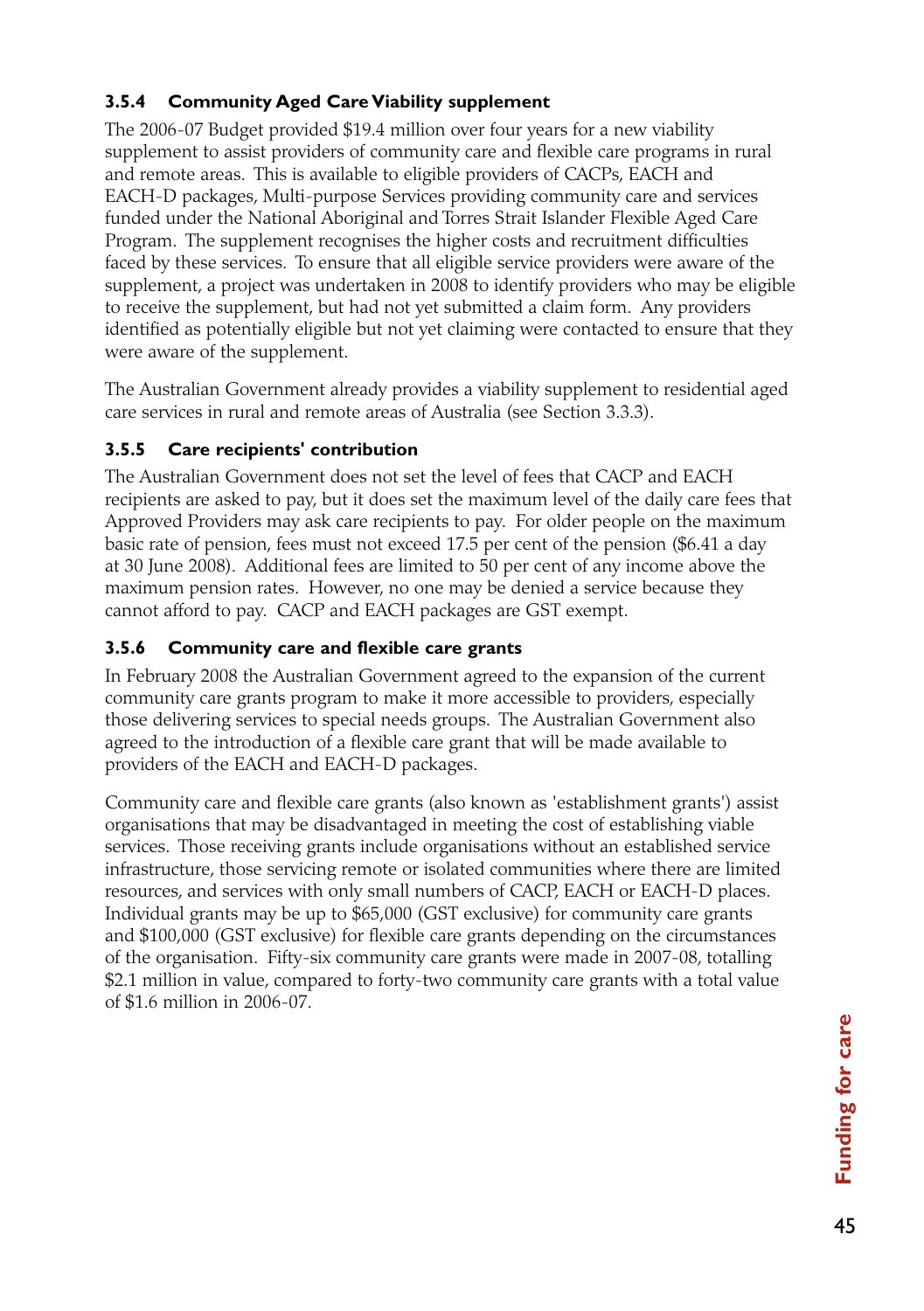|            | Number of grants made | <b>Total value</b><br>(\$'000) |
|------------|-----------------------|--------------------------------|
| <b>NSW</b> | 16                    | 601                            |
| VIC        | 10                    | 385                            |
| QLD        | 16                    | 595                            |
| SA         | $\overline{2}$        | 76                             |
| <b>WA</b>  | $6\phantom{1}6$       | 237                            |
| <b>TAS</b> | 6                     | 251                            |
| <b>NT</b>  | $\mathbf 0$           | 386                            |
| <b>ACT</b> | $\mathbf 0$           | $\mathbf 0$                    |
| Aust.      | 56                    | 2,144                          |

### *Table 20: Value of community care establishment grants allocated during 2007-08, by state and territory*

### **3.5.7 Home and Community Care**

The Australian Government contributes approximately 60 per cent of HACC program funding nationally and maintains a broad strategic role. State and territory governments contribute approximately 40 per cent of program funding and manage the program on a day-to-day basis. Australian Government funding available for HACC in 2007-08 was \$1.006 billion, an increase of 8.4 per cent over that provided in 2006-07. Total combined Australian Government and state and territory government funding for 2007-08 was \$1.652 billion, an increase of \$127.9 million over the previous year.

In addition, \$6 million in extra, one-off, unmatched funding was made available by the Australian Government in 2007-08 to build on and extend the work previously agreed by COAG for improved, nationally consistent arrangements for access, assessment and referral for HACC. The extra funding recognises costs associated with implementing the reforms and will be available only to those states and territories that implement the reforms outlined in *A New Strategy for Community Care - The Way Forward*.

# **3.6 Support for carers**

# **3.6.1 Residential respite**

The Australian Government continues to increase spending on respite care. Expenditure on residential respite care was \$127.3 million in 2007-08, compared with \$122.5 million in 2006-07, as shown in Table 21.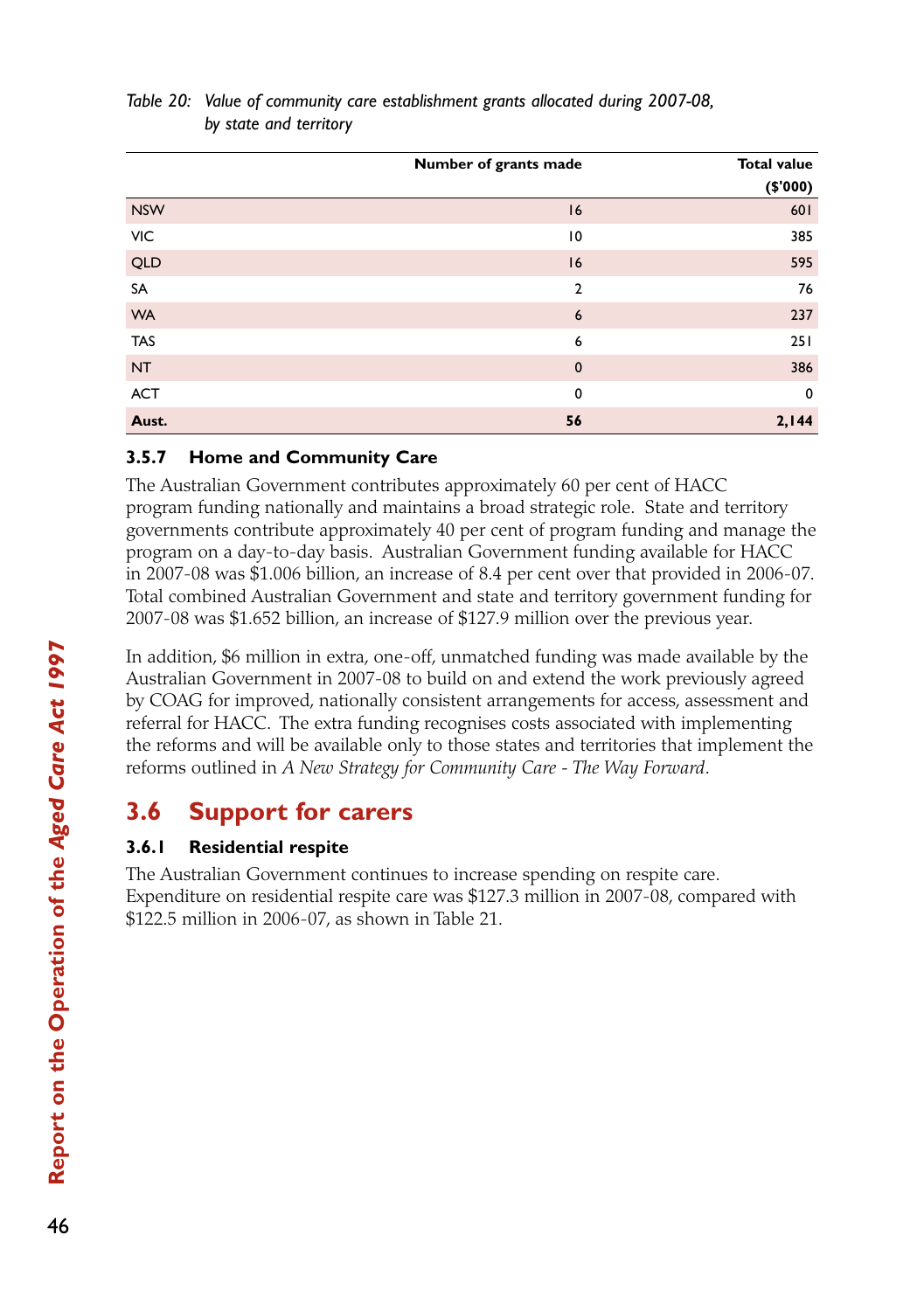|            |         |         |         |         |         | Increase:             |
|------------|---------|---------|---------|---------|---------|-----------------------|
|            | 2003-04 | 2004-05 | 2005-06 | 2006-07 | 2007-08 | 2006-07 to<br>2007-08 |
| <b>NSW</b> | 30.5    | 42.9    | 49.1    | 57.3    | 59.5    | 3.8%                  |
| <b>VIC</b> | 24.0    | 18.5    | 20.9    | 23.8    | 25.3    | 6.3%                  |
| <b>QLD</b> | 18.3    | 12.5    | 12.9    | 15.0    | 15.3    | 2.0%                  |
| SA         | 9.4     | 9.6     | 11.4    | 13.5    | 13.9    | 3.0%                  |
| <b>WA</b>  | 801.0   | 5.1     | 5.9     | 6.5     | 7.0     | 7.7%                  |
| <b>TAS</b> | 4.0     | 2.7     | 3.0     | 3.3     | 3.4     | 3.0%                  |
| <b>NT</b>  | 3.1     | 0.1     | 1.1     | 1.5     | 1.2     | $-20.0%$              |
| <b>ACT</b> | 2.4     | 1.5     | 1.5     | 1.6     | 1.7     | 6.2%                  |
| Aust.      | 99.7    | 93.5    | 105.8   | 122.5   | 127.3   | 3.9%                  |

#### *Table 21: Australian Government expenditure for residential respite care, from 2003-04 to 2007-08, by state and territory*

### **3.6.2 National Respite for Carers program**

Expenditure on the National Respite for Carers Program was \$179.5 million in 2007-08. This includes funding for day respite in aged care homes. The outlay in 2008-09 is projected to be \$195 million. Australian Government support for the National Respite for Carers program complements support provided to carers through residential respite care.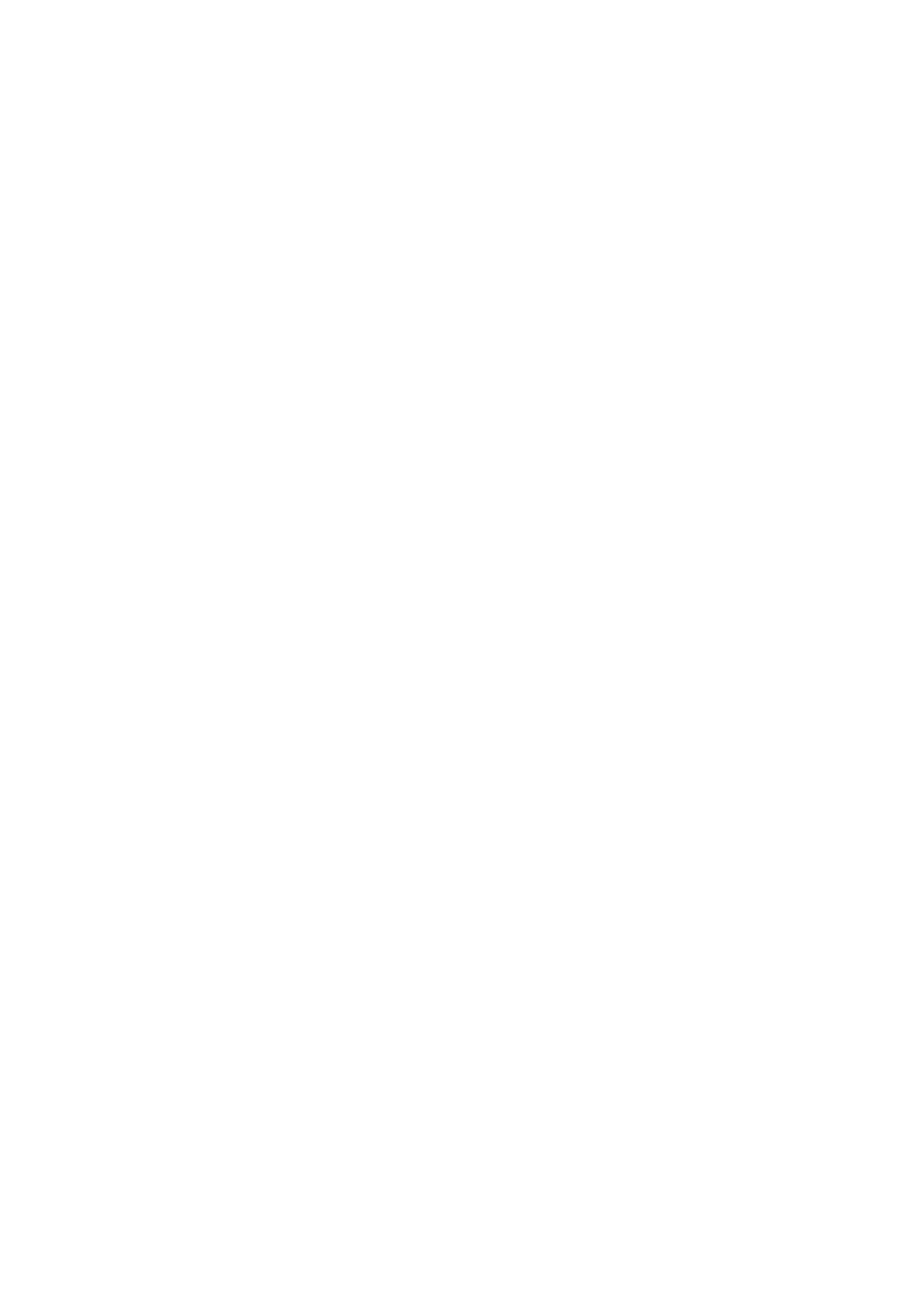# **4 Quality of care and accommodation**

The Australian Government is committed to continual improvement in the delivery of aged care and ensuring the best possible aged care for frail older Australians. Strategies that support the provision of quality services include:

- accreditation and continuous quality improvement process;
- • legislated responsibilities for aged care providers;
- the appointment of the Aged Care Commissioner;
- assistance to develop and maintain a sufficient and skilled aged care workforce;
- support for consumers of aged care services; and
- the Complaints process (see Chapter 5).

A standards framework underpins the quality of care received by older Australians in aged care and the *Aged Care Act 1997* (the Act) provides for sanctions to be applied against the small number of providers that do not meet their responsibilities.

# Accreditation and Continuous Quality Improvement Process

# **4.1 Residential care**

#### **4.1.1 Quality of accommodation - Building standards and certification**

Certification focuses on the building quality of aged care homes. A home must be certified to be able to receive accommodation payments and Extra Service charges. Residents expect high quality and safe accommodation in return for their direct and indirect contributions, therefore all aged care homes are required to meet fire safety and privacy and space targets to be eligible to receive the maximum level of the new accommodation supplement available from March 2008.

While certification is not time limited, it is based on the principle of continuous improvement and an agreed 10-year plan, introduced in 1999, provides homes with a clear framework for improving safety, privacy and space standards. Every aged care home that was constructed prior to July 1999 is required to have no more than four residents accommodated in any room, no more than six residents sharing each toilet and no more than seven residents sharing each shower or bath.

Under the privacy and space requirements, all new buildings constructed since July 1999, are required to have an average, for the whole aged care home, of no more than 1.5 residents per room. No room may accommodate more than two residents. There is also a mandatory standard of no more than three residents per toilet, including those off common areas, and no more than four residents per shower or bath. Table 22 shows the summary of services that have met the privacy and space requirements as at 30 June 2008.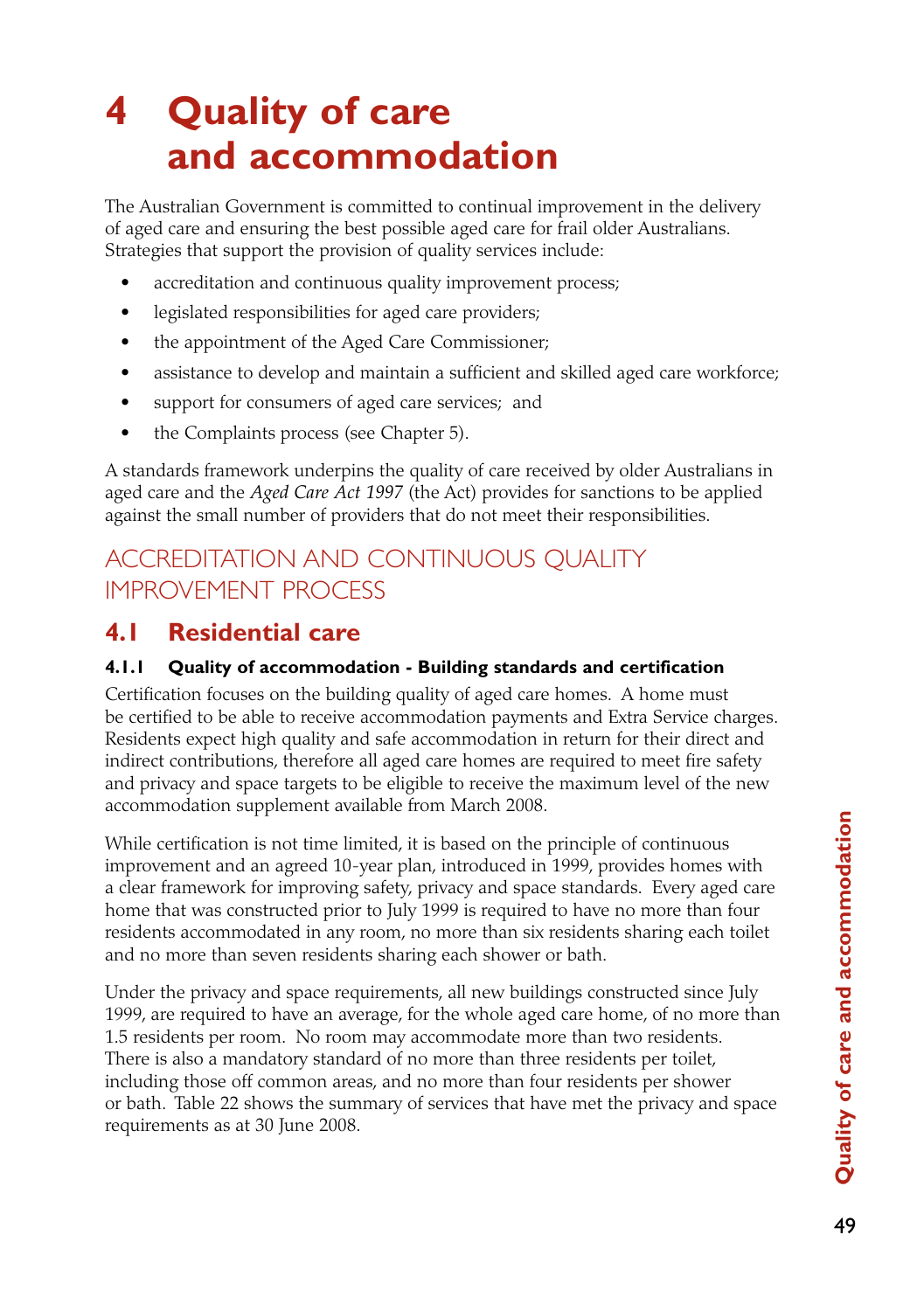|            | <b>Total Services</b> | <b>Total Compliant Services</b> | Percentage of<br><b>Compliant Services</b> |
|------------|-----------------------|---------------------------------|--------------------------------------------|
| <b>NSW</b> | 890                   | 806                             | 91%                                        |
| VIC        | 783                   | 769                             | 98%                                        |
| <b>QLD</b> | 478                   | 438                             | 92%                                        |
| SA         | 279                   | 270                             | 97%                                        |
| <b>WA</b>  | 248                   | 241                             | 97%                                        |
| <b>TAS</b> | 87                    | 86                              | 99%                                        |
| <b>NT</b>  | 15                    | $\overline{10}$                 | 67%                                        |
| <b>ACT</b> | 24                    | 22                              | 92%                                        |
| Aust.      | 2,804                 | 2,642                           | 94%                                        |

*Table 22 Services that have met the privacy and space requirements as at 30 June 2008, by state and territory*

The requirements of the 1999 Certification Assessment Instrument do not override the building and fire safety regulations within each state and territory. Through the Building Code of Australia, the state and territory building regulations set the minimum community standard for safety, health and amenity of buildings.

Ninety-nine per cent of aged care homes met the fire and safety requirements of the 1999 Certification Instrument at 30 June 2008. The remaining homes had not met the increased quality measure for fire safety by 30 June 2008 but have major building works underway and are expected to achieve the targets in the near future.

Approved Providers of residential aged care are required to complete a fire safety declaration for each calendar year. The declaration seeks assurance that Australian Government funded aged care homes have complied with all applicable state, territory and local government fire safety laws throughout the year and as at 31 December each year. In 2007, all fire safety declaration forms were received. Of these, one indicated non-compliance and this home is currently under the supervision of the local council.

The Department may take action if an Approved Provider fails to meet its responsibility to complete the fire safety declaration. The responsibility for monitoring compliance with fire safety laws rests with the appropriate state, territory or local government authorities.

# **4.1.2 Quality of accommodation - Building activity**

Through accommodation payments, residential aged care providers have access to funding for continued improvement to accommodation and care. The sector is continuing to invest significant funds in new buildings, rebuilding, and upgrading of homes. Table 23 sets out details.13

An estimated total of \$1,451 million of new building, refurbishment and upgrading work was completed during 2007-08, involving about 13.4 per cent of all homes. An estimated further \$1,930 million of work was in progress at 30 June 2008, involving about 9.8 per cent of all homes. At June 2008, an estimated 11.6 per cent of homes were planning building work.

<sup>13</sup> Building activity data for 2007-08 are preliminary and subject to further refinement following detailed analysis of the survey results.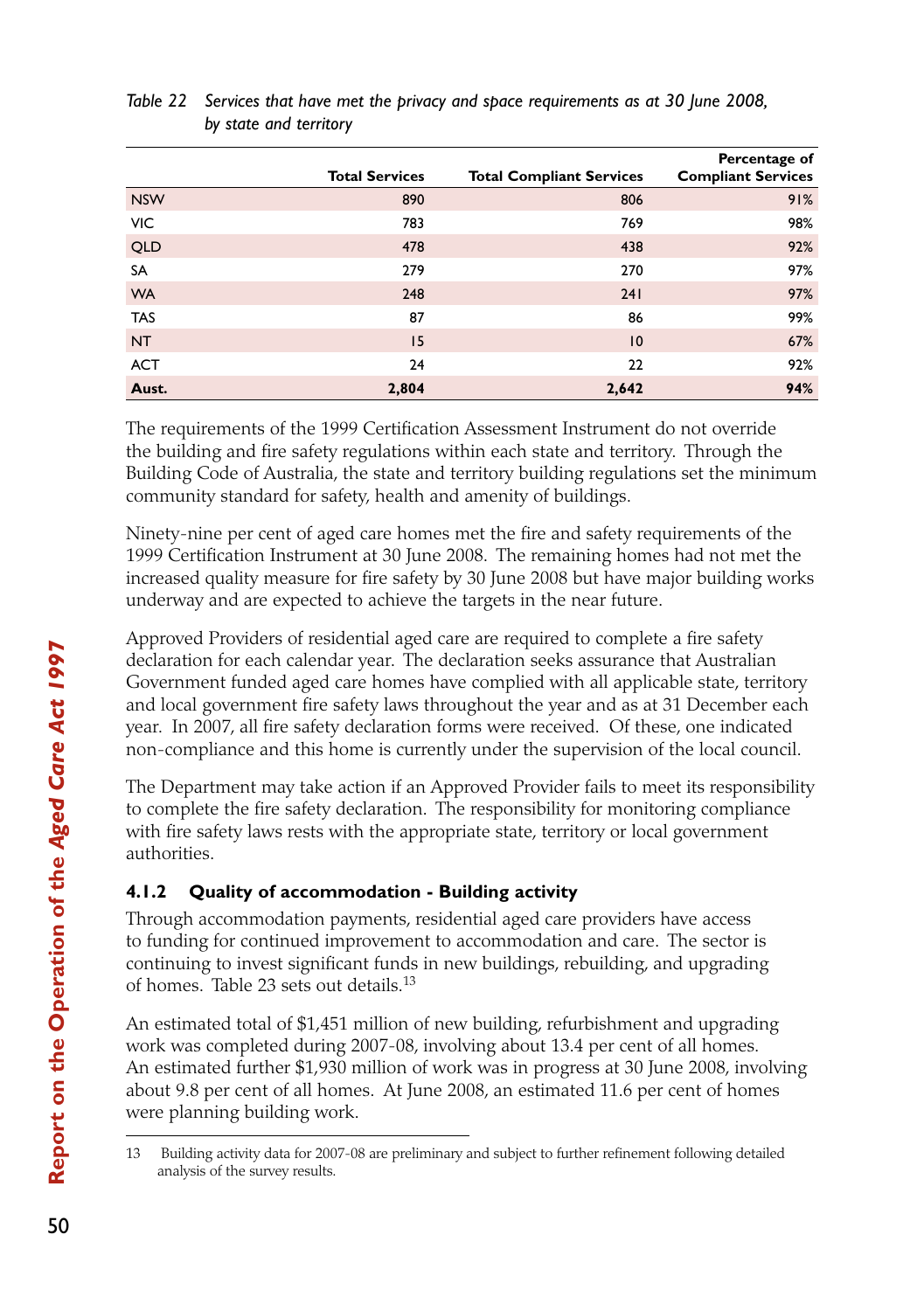#### *Table 23: Estimated building work expenditure by residential aged care services from 2003-04 to 2007-0814*

|                                                                                      | 2003-04  | 2004-05  | 2005-06  | 2006-07  | 2007-08  |
|--------------------------------------------------------------------------------------|----------|----------|----------|----------|----------|
| <b>Completed Building Work</b>                                                       |          |          |          |          |          |
| Estimated total building work completed<br>during the year or in progress at 30 June | \$2,046m | \$2,084m | \$2,241m | \$2,988m | \$3,381m |
| Proportion of homes that completed any<br>building work during the year              | 18.6%    | 16.8%    | 16.7%    | 15.2%    | 13.4%    |
| Proportion of homes with any building work<br>in progress at the end of the year     | 12.4%    | 12.1%    | 11.3%    | 12.3%    | 9.8%     |
| New Building Work <sup>1</sup>                                                       |          |          |          |          |          |
| Proportion of homes that completed new<br>building work in the year                  | 2.9%     | 3.7%     | 3.1%     | 2.7%     | 3.1%     |
| Proportion of homes with new building<br>work in progress at the end of the year     | 3.7%     | 2.8%     | 2.9%     | 3.2%     | 2.7%     |
| Estimated new building work completed<br>in the year                                 | \$362m   | \$573m   | \$756m   | \$729m   | \$873m   |
| Estimated new building work in progress<br>at the end of the year                    | \$610m   | \$482m   | \$542m   | \$80 l m | \$854m   |
| Proportion of homes that were planning<br>new building work                          | 7.9%     | 7.7%     | $6.9\%$  | 4.6%     | 3.4%     |
| <b>Rebuilding Work<sup>2</sup></b>                                                   |          |          |          |          |          |
| Proportion of homes that completed<br>rebuilding work in the year                    | 0.7%     | 0.8%     | 0.4%     | 0.7%     | 0.8%     |
| Proportion of homes with rebuilding work<br>in progress at the end of the year       | 1.2%     | 1.1%     | 1.1%     | 1.7%     | 1.3%     |
| Estimated rebuilding work completed<br>in the year                                   | \$59m    | \$85m    | \$60m    | \$97m    | \$184m   |
| Estimated rebuilding work in progress at the<br>end of the year                      | \$180m   | \$256m   | \$256m   | \$556m   | \$546m   |
| Proportion of homes that were planning<br>rebuilding work                            | 3.5%     | 3.0%     | 2.5%     | 2.7%     | 1.5%     |
| Upgrading work <sup>3</sup>                                                          |          |          |          |          |          |
| Proportion of homes that completed<br>upgrading work in the year                     | 14.9%    | 12.6%    | 13.2%    | 11.8%    | 9.9%     |
| Proportion of homes with upgrading work<br>in progress at the end of the year        | 7.7%     | 8.8%     | 7.4%     | 7.4%     | 6.0%     |
| Estimated upgrading work completed<br>in the year                                    | \$420m   | \$292m   | \$300m   | \$307m   | \$394m   |
| Estimated upgrading work in progress at the<br>end of the year                       | \$414m   | \$396m   | \$328m   | \$497m   | \$530m   |
| Proportion of homes that were planning<br>upgrading work                             | 13.1%    | 11.0%    | 9.6%     | 7.9%     | 7.2%     |

(1) New building is defined as work relating to a new building to accommodate new or transferred aged care places.

(2) Rebuilding work is defined as the complete demolition and reconstruction of an approved service on the same site.

(3) Upgrading work is defined as renovation or refurbishment of an existing service including extensions.

<sup>14</sup> Source: Surveys of Aged Care Homes, 2005, 2006, 2007 and 2008. Building data for 2007-08 are preliminary and subject to further refinement following detailed analysis of the 2008 survey results.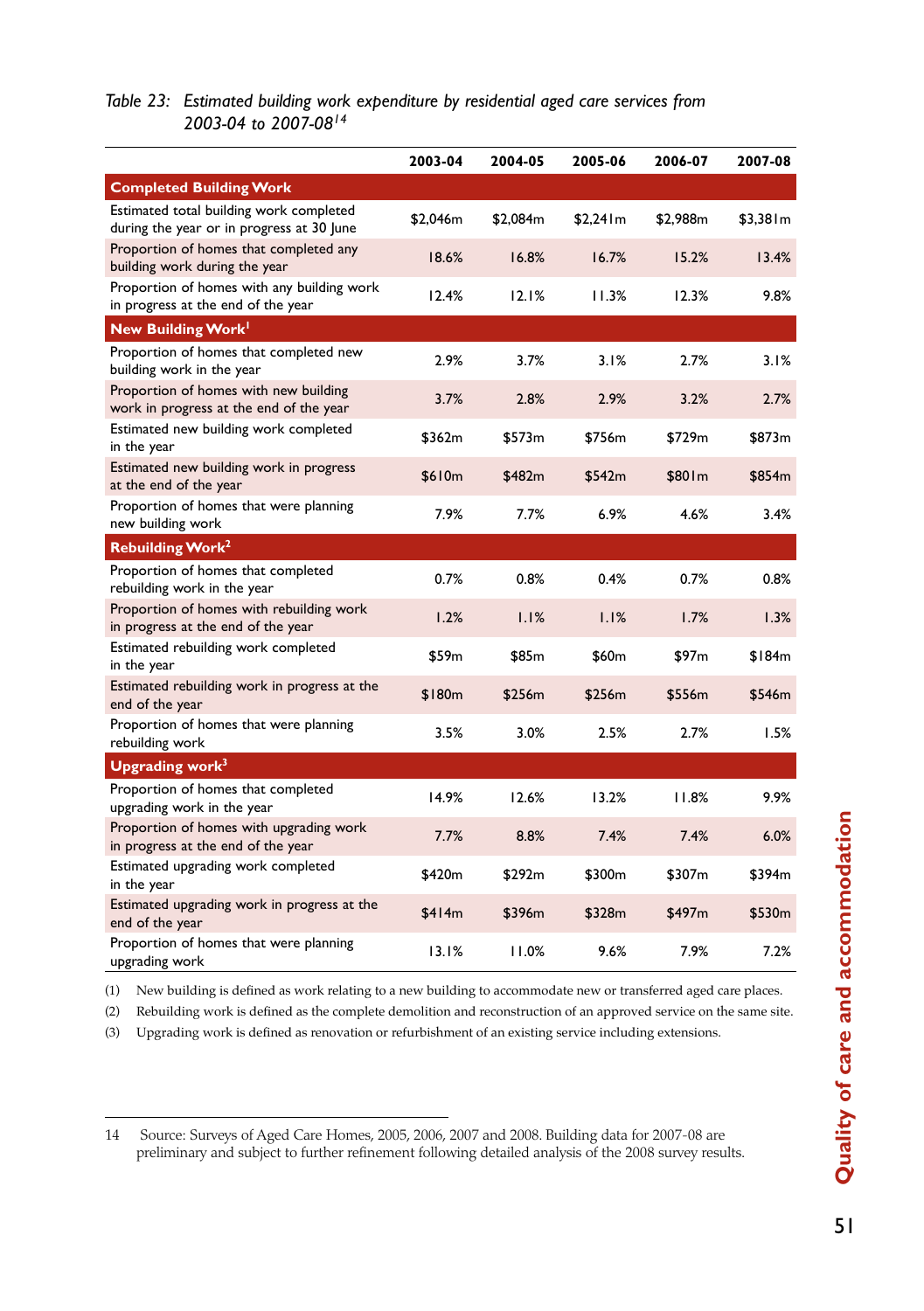# **4.1.3 Quality of care – Accreditation process**

The Act provides for an accreditation-based quality assurance system. Aged care homes must be accredited in order to receive Australian Government subsidies. "There is broad industry support for accreditation and a general acknowledgment that it has substantially improved standards of care across the industry."15 The accreditation process assesses the performance of homes against the 44 expected outcomes of the four Accreditation Standards:

- management systems, staffing and organisational development;
- health and personal care;
- resident lifestyle; and
- physical environment and safe systems.

The Aged Care Standards and Accreditation Agency Ltd (the Agency) manages the accreditation of aged care homes in accordance with the *Accreditation Grant Principles 1999*. It is a wholly owned Australian Government company limited by guarantee, and subject to Corporations Law and the *Commonwealth Authorities and Companies Act 1997*. The Agency's functions include:

- managing the accreditation process using the Accreditation Standards;
- promoting high quality care and helping the sector to improve service quality, by identifying best practices and providing information, education and training;
- assessing, and strategically managing, services working towards accreditation; and
- liaising with the Department about aged care services that do not comply with the Accreditation Standards.

During 2007-08, the Agency conducted education and information sharing activities including:

- Better Practice events attended by a total of 1,511 delegates;
- a series of one-day seminars attended by 1,311 participants and covering Continuous improvement, Evidence-based practice and Managing risk;
- courses in assessing for accreditation including the aged care quality assessment course attended by 443 participants; and
- • Quality Education on the Standards *(QUEST)* sessions delivered to 7,893 staff of residential aged care homes.

The Agency publishes an annual report, which gives details about the operation of accreditation. Further information is at the Agency's website at **http://www.accreditation.org.au**.

<sup>15</sup> Review of Pricing Arrangements in Residential Aged Care. S*ummary of the Report*. Canberra, 2004, pp. 38-39.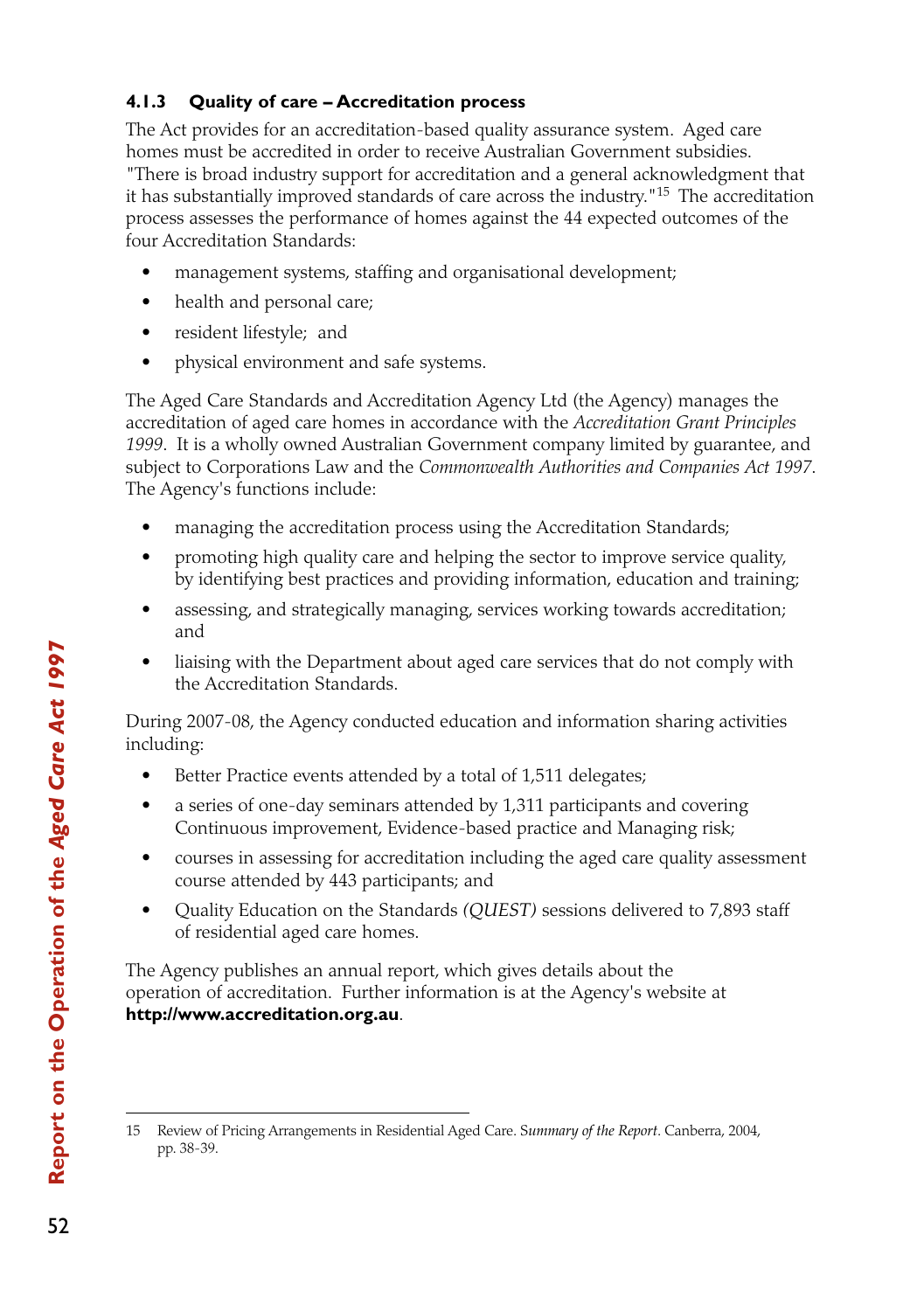# **4.1.4 Quality of care – Accreditation outcomes and awareness**

Aged care homes must be accredited to continue receiving Australian Government funding. At 30 June 2008, some 92.3 per cent (2,628 homes) were accredited for at least three years. At 30 June 2008, some 1.6 per cent (46 homes) were identified as having some non-compliance in respect to the 44 Accreditation Standards expected outcomes.

During 2007-08, some 87 review audits were conducted and 86 decisions were made:

- 25 homes were the subject of a decision not to revoke or vary the period of accreditation;
- 55 homes were the subject of a decision to vary accreditation;
- six homes were subject to a decision to revoke accreditation and one home was awaiting a decision from the previous financial year. Two homes were granted the same period of accreditation and five homes obtained a further period of accreditation. One home has since closed.

#### **4.1.5 Unannounced visits, site audits and visits**

The Agency conducts support visits and regularly monitors the progress homes are making towards continuous improvement. In addition, the Department conducts visits to monitor Australian Government funded aged care homes for compliance with their responsibilities under the Act.

During 2007-08, the Agency conducted the following visits to assess and monitor Australian Government funded aged care homes against the Accreditation Standards:

- 426 accreditation site audits;
- 87 review audits, of which 49 were unannounced; and
- 4,731 support contacts, of which 3,056 were unannounced.

This means that the Agency conducted a total of 5,244 visits to homes during 2007-08. The Agency undertook an average of 1.84 visits per home in 2007-08.

In addition, the Department conducted 3,127 visits in 2007-08, which included 1,145 unannounced visits.

All homes received at least one unannounced visit during the year

In March 2008, the Minister announced that in 2008-09 the Agency will undertake 7,000 visits to Australian Government funded aged care homes.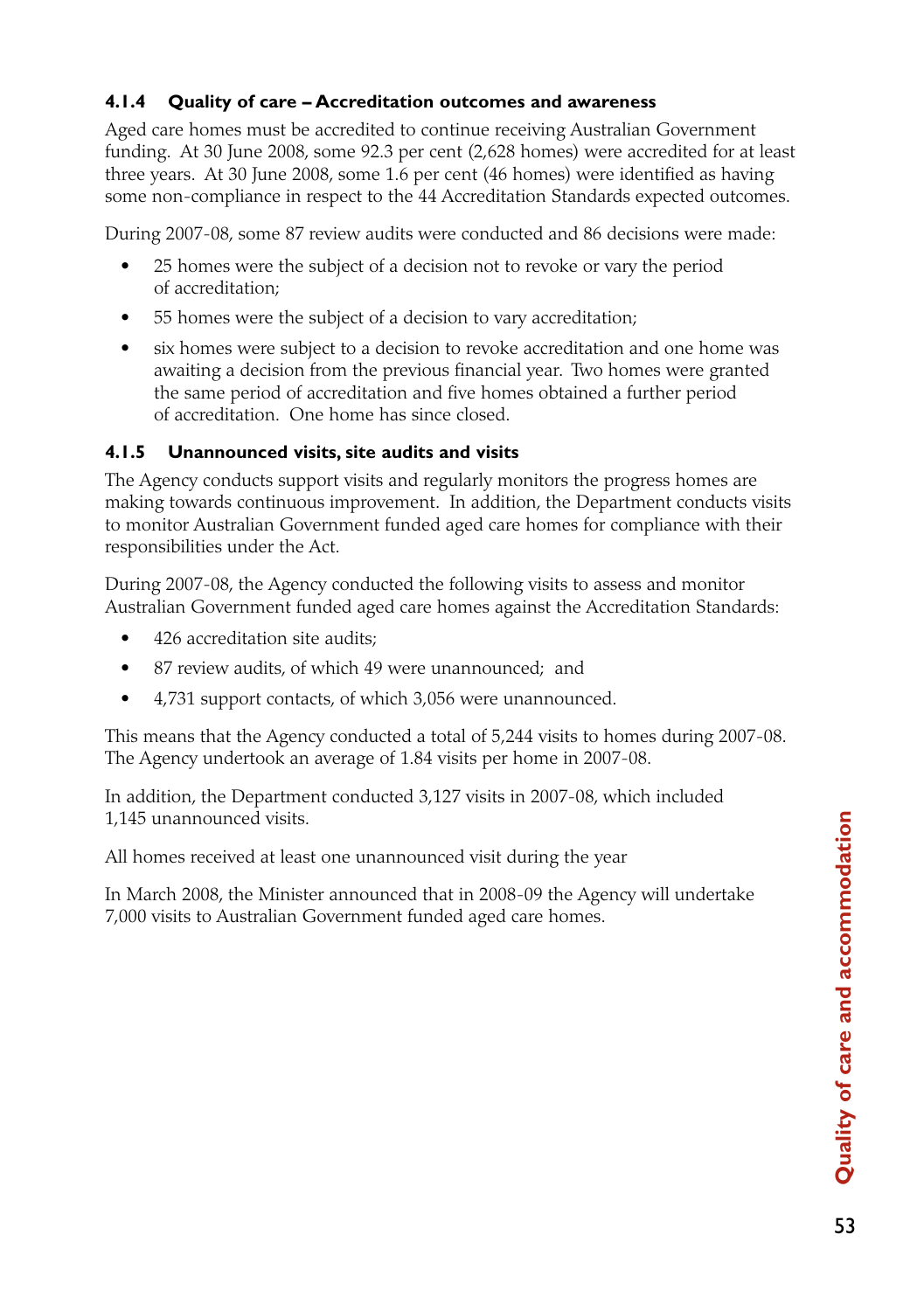# **4.2 Community care**

Quality Reporting is the Australian Government's process for encouraging community care service providers to improve the quality of their service delivery. It is a Government requirement that applies to providers funded for the Community Aged Care Packages (CACPs), Extended Aged Care at Home (EACH) and National Respite for Carers (NRCP) programs (and the Extended Aged Care at Home - Dementia (EACH-D) program as of 1 July 2008).

Quality Reporting in community care concluded its first three year cycle on 30 June 2008. All providers of CACPs, EACH and the NRCP were required to appraise their performance over the three year cycle. As at 30 June 2008, the Quality Reporting process had exceeded the proposed assessment of 1,422 service provider outlets over the three year cycle.

In March 2008, Alt Beatty Consulting completed a review of the Quality Reporting program on behalf of the Department. The review found that the program is performing well overall and there have been significant achievements by the Department and service providers in continuous quality improvement. The review has also identified some areas where the Quality Reporting program could be further developed and improved. The longer term considerations from this evaluation have been included, where relevant in the new quality arrangements being progressed as part of the 2007-08 aged care Budget package (below).

Short term considerations from the Alt Beatty Consulting's review have been included in the second rollout of the Quality Reporting process which commenced on 1 July 2008. The enhancements, including police checks and review of improvement plans, will capture and report on information that was not required by the first cycle.

A total of \$26.8m was provided over four years in the 2007-08 Budget to strengthen the quality assurance framework for community care packages and the NRCP. Strategies include:

- increased program monitoring and accountability including enhanced standards, improved data collection, risk assessment and unannounced visits;
- supporting the sector to improve quality service provision through identification and promotion of best practice models in key areas including care planning, falls prevention, wound management and safe medication management; and
- increasing consumer awareness of services and advocacy and complaints options.

Work under the initiative relating to enhanced standards will also be part of more consistent quality reporting processes currently being developed, including common community care standards.

# **4.3 Compliance with legislative requirements**

Approved Providers of Australian Government funded aged care must comply with responsibilities specified in the Act and in the Aged Care Principles. These responsibilities encompass quality of care, user rights and accountability for Government funding. The responsibilities of Approved Providers are outlined in Appendix C.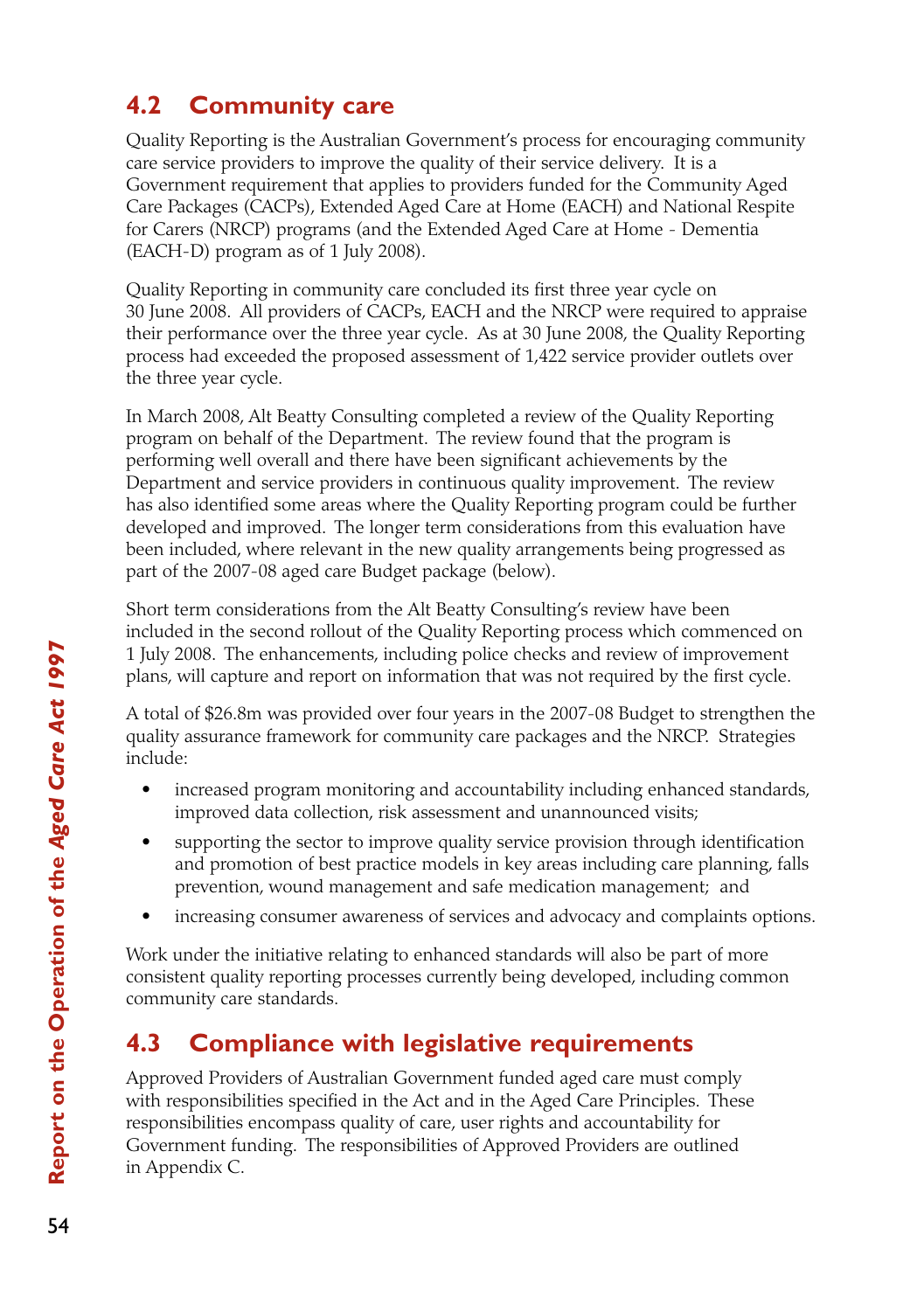# **4.3.1 Legislated Responsibilities for Aged Care Providers**

Australians expect high standards of care in aged care homes. The quality and accreditation framework emphasises homes accepting responsibility for providing, maintaining and improving service. Sanctions may be used to encourage compliance when other measures have failed. The regulatory processes give providers every opportunity to reach compliance. Measures to ensure Approved Providers meet their responsibilities include:

- protecting resident safety;
- targeted and unannounced visits to services [refer to  $4.1.5$  and  $5.2.4$ ];
- compliance notices to encourage improvement;
- sanctions for continued or serious non-compliance with responsibilities;
- reviews of resident classifications; and
- prudential arrangements to protect residents who pay bonds.

Both the Agency and the Department have a role in monitoring aged care homes. In broad terms, the Agency manages the accreditation process and monitors compliance with the Accreditation Standards. The Department monitors compliance by Approved Providers with all their responsibilities under the Act. The Department is responsible for taking sanctions action when Approved Providers breach their responsibilities, including failing to implement improvements required by the Agency.

Information about the standards achieved by homes is published on the Agency's website. All accreditation and review audit reports are also published on the site at **www.accreditation.org.au**.

#### **4.3.2 Protecting Resident Safety - compulsory reporting of assaults, and police checks**

All Australian Government subsidised aged care homes must report incidents or allegations of sexual assault or serious physical assault. In this context, 'reportable assault' is defined in legislation and means unlawful sexual contact or unreasonable use of force that is inflicted on a person receiving residential aged care. Under these arrangements, aged care providers are required to:

- report to the police and to the Department within 24 hours incidents involving alleged or suspected reportable assaults;
- take reasonable measures to ensure staff members report any suspicions or allegations of reportable assaults to the Approved Provider;
- take steps to protect the security of residents in the facility;
- take reasonable steps to protect the identity of any person who lodges a report; and
- keep consolidated records of all incidents involving allegations or suspicions of reportable assaults.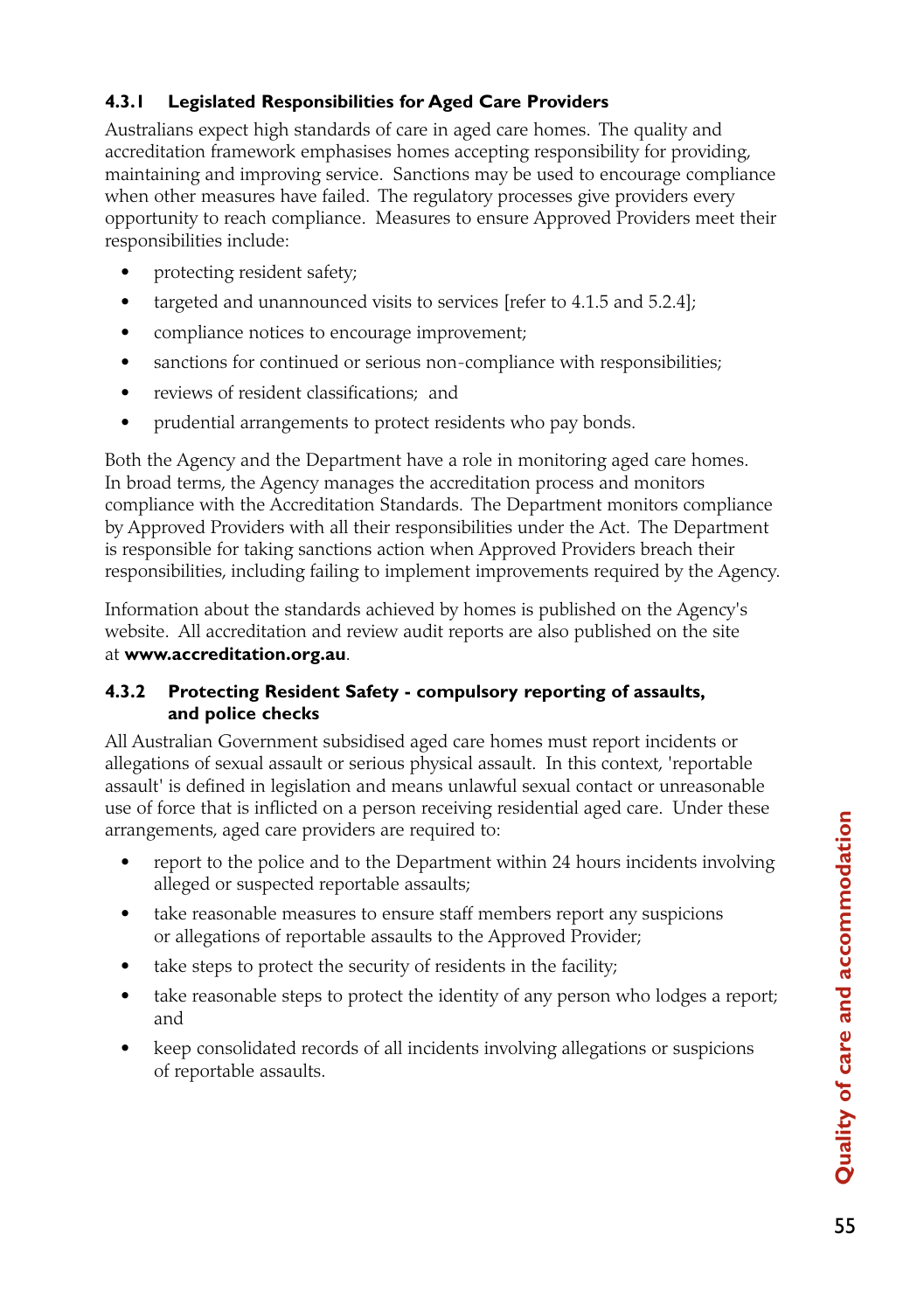The Department may receive information about alleged or suspected assaults on a resident through varied means, for example, from an Approved Provider, from a staff member, from residents and their families and from other health professionals.

In 2007-08 the Department received notification of 925 alleged reportable assaults. Of those, 725 were recorded as alleged unreasonable use of force, and 200 as alleged unlawful sexual contact.

There are provisions in the legislation for the protection of people who make compulsory reports of assault to their employer, the Department or the Police.

Services are required to undertake a police check for staff and certain volunteers every three years to determine their suitability to provide aged care. People with convictions for murder, sexual assault, and serious physical assault where a term of imprisonment has been imposed, are not permitted to provide care or services in an unsupervised capacity.

The Minister for Ageing announced on 21 February 2008 that police check provisions will be extended to be mandatory for all staff, regardless of whether they have supervised or unsupervised access to residents.

### **4.3.3 Sanctions**

In 2007-08, the Department took sanction action against 14 Approved Providers, including the issuing of 15 Notices of Decision to Impose Sanctions. The Department also issued 75 Notices of Non-Compliance. At 30 June 2008, two of the sanctions remained in place. Details of sanctions imposed in 2007-08 are included at Appendix D.

#### **4.3.4 Resident Classification Scale reviews**

Aged care providers are accountable for the subsidies they receive to give care to residents of aged care homes. As it is the staff of the home that use the Resident Classification Scale (RCS) to assess each resident for funding purposes, the Department checks the accuracy of classifications to protect taxpayer funding and ensure that the funding for each resident reflects his or her care needs. These RCS classification reviews are a primary accountability measure to safeguard public expenditure on residential aged care.

During 2007-08, approximately 17,132 reviews of RCS appraisals were completed. Of those reviews, 6,098 or 35 per cent, resulted in reductions of funding, of which 344, or 5.6 per cent, were appealed. On appeal to the Department, approximately 42 per cent of the 344 appealed decisions were confirmed. In approximately 39 per cent of cases, the original classification by the home was reinstated. In the remaining cases, 10 per cent of the review decisions were set aside and a new decision substituted and the remaining 19 per cent are yet to be finalised.

During 2007-08 there were no applications made by Approved Providers to appeal the review of the RCS appraisal through the Administrative Appeals Tribunal.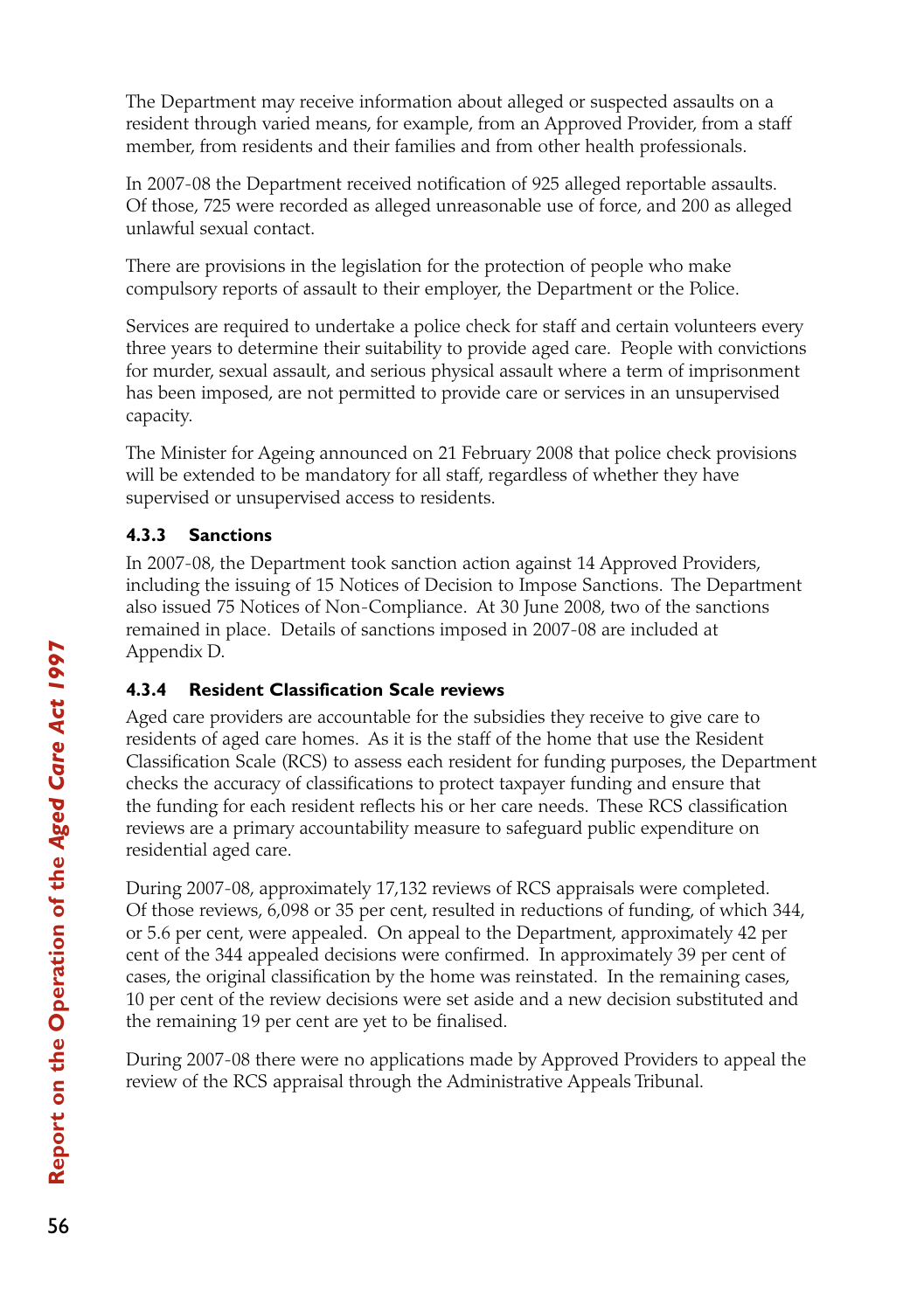#### **4.3.5 Security of accommodation bonds**

At 30 June 2007, Approved Providers reported through their Annual Prudential Compliance Statements that they held nearly 55,000 bonds with a total value of around \$6.3 billion. The average holding per Approved Provider was \$6.5 million and the 10 largest bond holders held approximately 19 per cent, or around \$1.2 billion, of all accommodation bond monies.

#### **4.3.6 Prudential arrangements**

All Approved Providers of residential care and Multi-purpose Service flexible care services that hold accommodation bonds and entry contributions are required to comply with the prudential requirements set out in the Act and the *User Rights Principles 1997*. The principal objective of the prudential requirements is to protect accommodation bonds and entry contributions paid to Approved Providers by residents of aged care homes.

The prudential requirements are supplemented by the Accommodation Bond Guarantee Scheme (Guarantee Scheme) established under the *Aged Care (Bond Security) Act 2006*. This scheme guarantees that residents' accommodation bond and entry contribution balances will be repaid in the event that their Approved Provider becomes bankrupt or insolvent and defaults on its refund obligations to residents.

Approved Providers holding accommodation bonds or entry contributions must comply with three Prudential Standards: the Liquidity Standard, the Records Standard and the Disclosure Standard. The Prudential Standards collectively seek to enhance management of accommodation bond and entry contribution funds by Approved Providers through:

- requiring Approved Providers to systematically assess their future accommodation bond and entry contribution refund obligations and the associated funding implications to ensure that they are able to meet their refund obligations as they fall due; and
- promoting the transparency of Approved Providers' management of accommodation bond and entry contribution funds by requiring disclosure, to residents, prospective residents and the Department, of information on the Approved Provider's prudential compliance and their financial position.

During 2007-08, the Department undertook a range of activities to promote industry's understanding of the prudential arrangements and encourage compliance. These activities included engaging with industry stakeholders on key issues related to the security of accommodation bonds and financial viability of Approved Providers.

The Department also conducted monitoring and compliance activity during the year to promote compliance with the prudential requirements, including assessing the Annual Prudential Compliance Statements lodged by Approved Providers and investigating cases of possible non-compliance with the prudential requirements. The Annual Prudential Compliance Statement is a key mechanism through which the Department monitors the compliance of Approved Providers with the prudential requirements. The Prudential Standards require an Annual Prudential Compliance Statement to be completed by each Approved Provider, indicating compliance during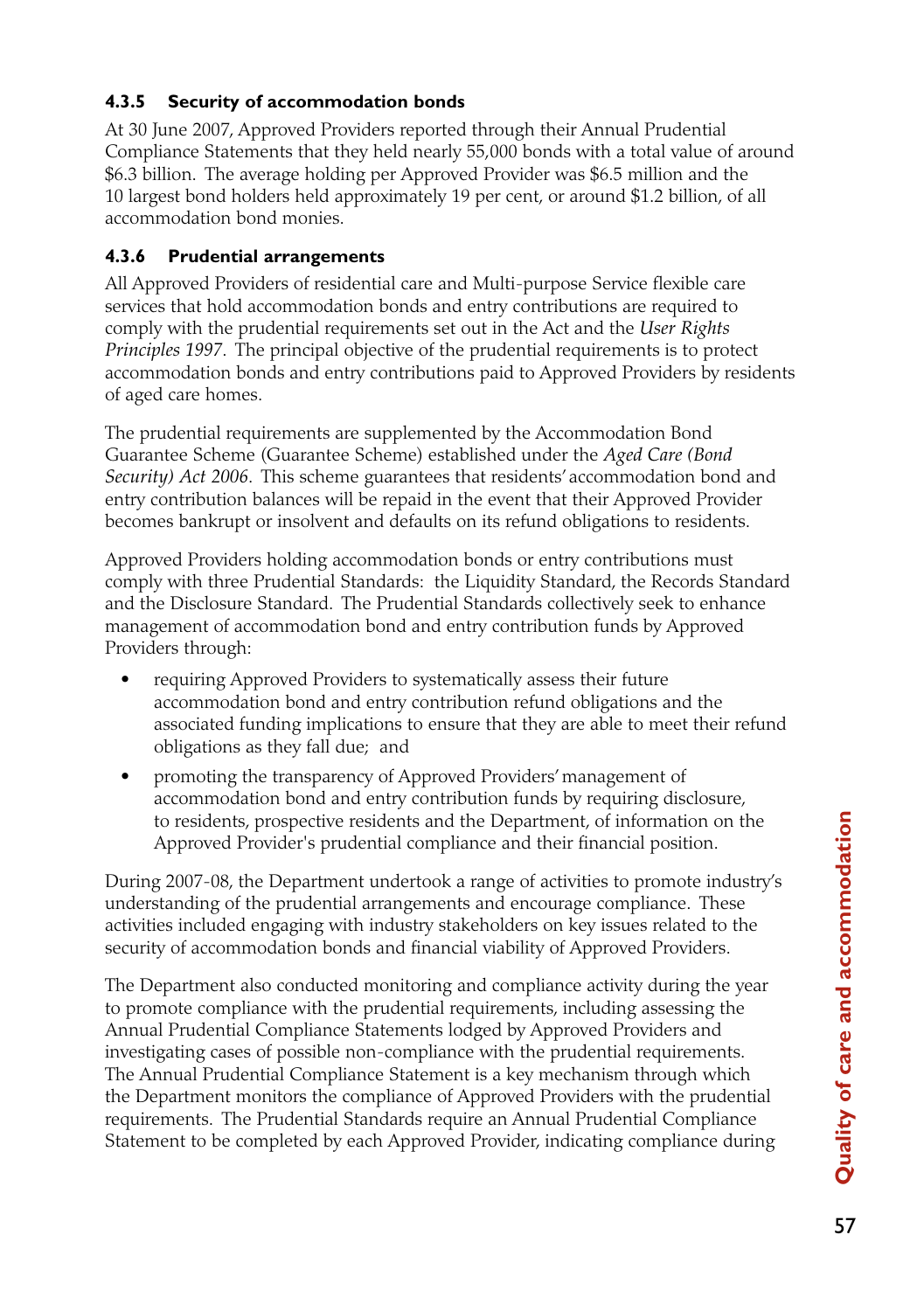2006-07 with the prudential requirements. In total, during the 2007-08 financial year, the Department issued 62 'warning letters' and one Notice of Non-Compliance to Approved Providers for prudential non-compliance.

#### **4.3.7 Accommodation Bond Guarantee Scheme**

The Guarantee Scheme enables the Australian Government to refund all accommodation bond and entry contribution balances owed to residents by their Approved Provider. In return for the payment, the rights that the resident had to recover the amount from their Approved Provider are transferred to the Commonwealth so it can pursue the Approved Provider for the funds. The Guarantee Scheme requires that the Approved Provider has been placed into bankruptcy or liquidation and there is at least one outstanding accommodation bond or entry contribution balance.

The Guarantee Scheme was triggered in early 2008, and the Government has refunded the outstanding accommodation bond balances, including interest, to affected residents. The Department is currently pursuing recovery of the refunded amounts from the company.

# **4.4 The Aged Care Commissioner**

The Aged Care Commissioner is a statutory office created under the Act. The functions of the Commissioner are outlined in the Act and include:

- examining, in response to a complaint or on their own initiative, the Secretary's processes for handling matters under the *Investigation Principles 2007*;
- • examining decisions made by the Secretary under the *Investigation Principles 2007* which are identified, by those Principles, as being examinable by the Commissioner;
- examining complaints about the Agency with regard to the accreditation of Australian Government subsidised aged care services. This includes the power to examine complaints about the conduct of a person carrying out an accreditation audit or support contact, but does not include the power to examine complaints about accreditation decisions; and
- making recommendations arising from these examinations.

Ms Rhonda Parker was appointed Aged Care Commissioner from 1 May 2007 to 30 April 2010. The Aged Care Commissioner is required to produce an annual report, for presentation to the Minister for Ageing and to Parliament, on the operations of her office.

The Aged Care Commissioner's annual report will be made available on the Commissioner's website at: **http://www.agedcarecommissioner.net.au**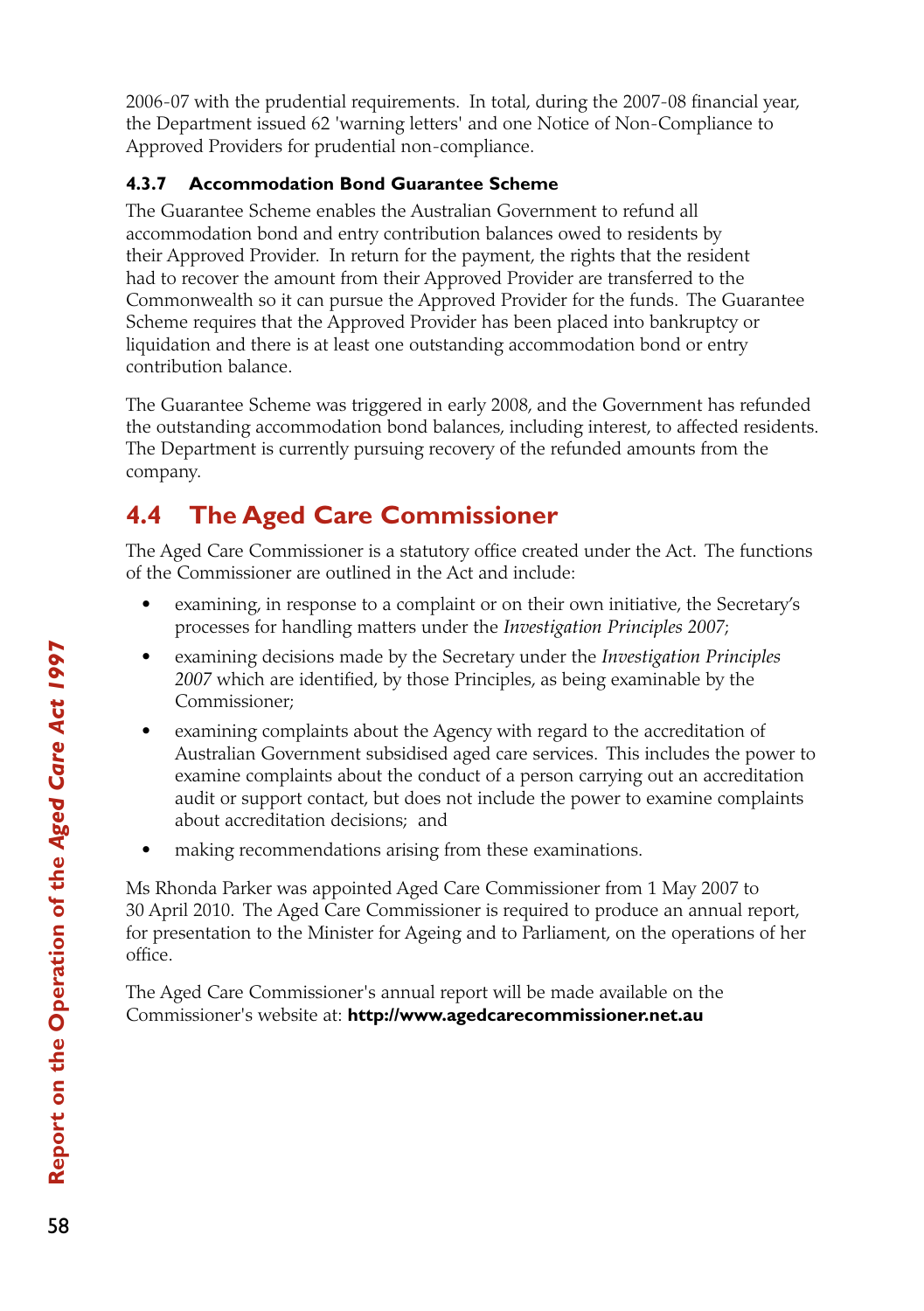# **4.5 Aged care workforce**

An adequate and well-qualified workforce is fundamental to the delivery of quality aged care. The Australian Government supports a range of workforce initiatives designed to increase overall staff supply, to provide additional training opportunities for existing staff and to create better career paths for all care workers. These initiatives assist providers to meet their responsibilities under the Act and to develop a well trained aged care workforce.

#### **4.5.1 Bringing nurses back into the workforce**

In the 2008-09 Budget, the Australian Government committed \$138.9 million over five years across the Health and Ageing and Education portfolios in support of the recruitment and training of up to a total of 8,750 nurses across public and private hospitals and aged care, as well as funding up to an additional 1,170 university nursing places per year.

In relation to aged care, \$6.9 million is being provided over five years to bring 1,000 registered nurses and enrolled nurses, who have been out of the health workforce for more than 12 months, back into employment in residential aged care.

Eligible nurses who re-enter residential aged care on or after 15 January 2008 will receive cash bonuses of up to \$6,000 and their employers will be paid up to \$1,000 towards the costs of re-training and re-skilling each re-entry nurse.

Funding is also being provided for an additional 1,500 new nurse graduates over the next five years.

#### **4.5.2 More Aged Care Nurses**

The Aged Care Nursing Scholarships Scheme encourages more nurses to enter or re-enter aged care and to increase the skills of nurses working in the aged care sector, particularly in rural and regional areas.

The scholarship scheme is administered by the Royal College of Nursing Australia.

Both undergraduate and postgraduate scholarships are available. Scholarship applicants are ranked according to their demonstrated commitment to aged care, and the recency and longevity of their regional, rural and remote experience.

Undergraduate scholarships are valued at \$10,000 per year, to a maximum of \$30,000. Two hundred and fifty of these scholarships are awarded each year. Postgraduate scholarships are valued at \$10,000. Since the Scheme commenced in 2003, 1,384 undergraduate scholarships and 630 postgraduate scholarships have been awarded.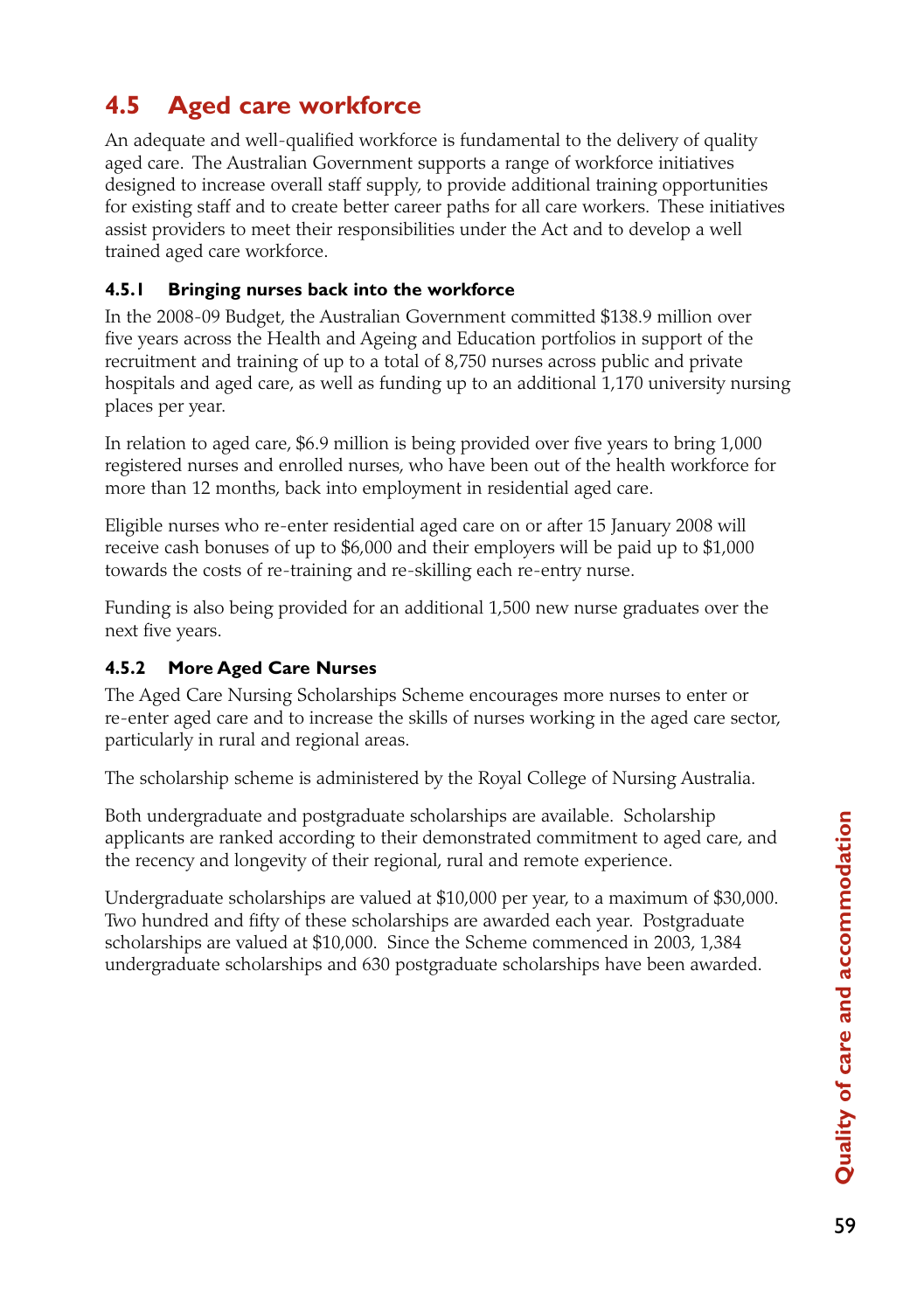#### **4.5.3 Support for Aged Care Workers**

The Support for Aged Care Training Program provides training opportunities to personal care staff employed in aged care in rural and remote locations. During 2007-08 funds were invested in training to:

- upgrade the skills of personal care staff;
- increase the availability of skilled personal staff in aged care homes; and
- free registered nurses to concentrate on clinical care.

Since its establishment, this program has provided over 25,600 certificate-level and short course training places for staff in aged care homes throughout Australia. Under Round 5 of the Program 74 organisations were allocated \$10.49 million over 4 years to provide 11,584 training places for 437 smaller, less viable aged care homes. Training under Round 5 will continue until 2012.

#### **4.5.4 Better Skills Better Care**

The Better Skills for Better Care Program aims to increase overall staff supply, provide additional training opportunities for existing staff and to create better career paths for all care workers.

In 2007-08 the Better Skills for Better Care Program has provided over 2,900 training opportunities to personal care workers to gain certificate-level qualifications relevant to aged care, including around 580 enrolled nursing courses. In total, about 15,000 personal care workers have been offered training as a result of the first four rounds of funding.

#### **4.5.5 Dementia Care Skills for Aged Care Workers**

The Dementia Care Essentials Program aims to provide accredited training in vital aspects of good dementia care, including care planning, communication, and managing challenging behaviour. The Dementia Care Essentials Program aims to train 17,000 aged care workers across Australia at a total cost of \$13.8 million. By the end of June 2008 some 11,605 workers had received training.

#### **4.5.6 Community Care Workforce - Additional training**

The Community Aged Care Workforce Development Program aims to enhance the skills and knowledge of aged care workers who provide home based care to frail older Australians with complex care needs.

This will provide up to 8,700 certificate level training places over four years to aged care workers who deliver Australian Government funded 'packaged care' services such as those provided under the EACH, EACH-D and CACP programs. Up to 2,000 of these training places will be allocated to aged care workers from culturally and linguistically diverse or Aboriginal and Torres Strait Islander backgrounds. Three thousand mainstream training places were allocated in 2007-08.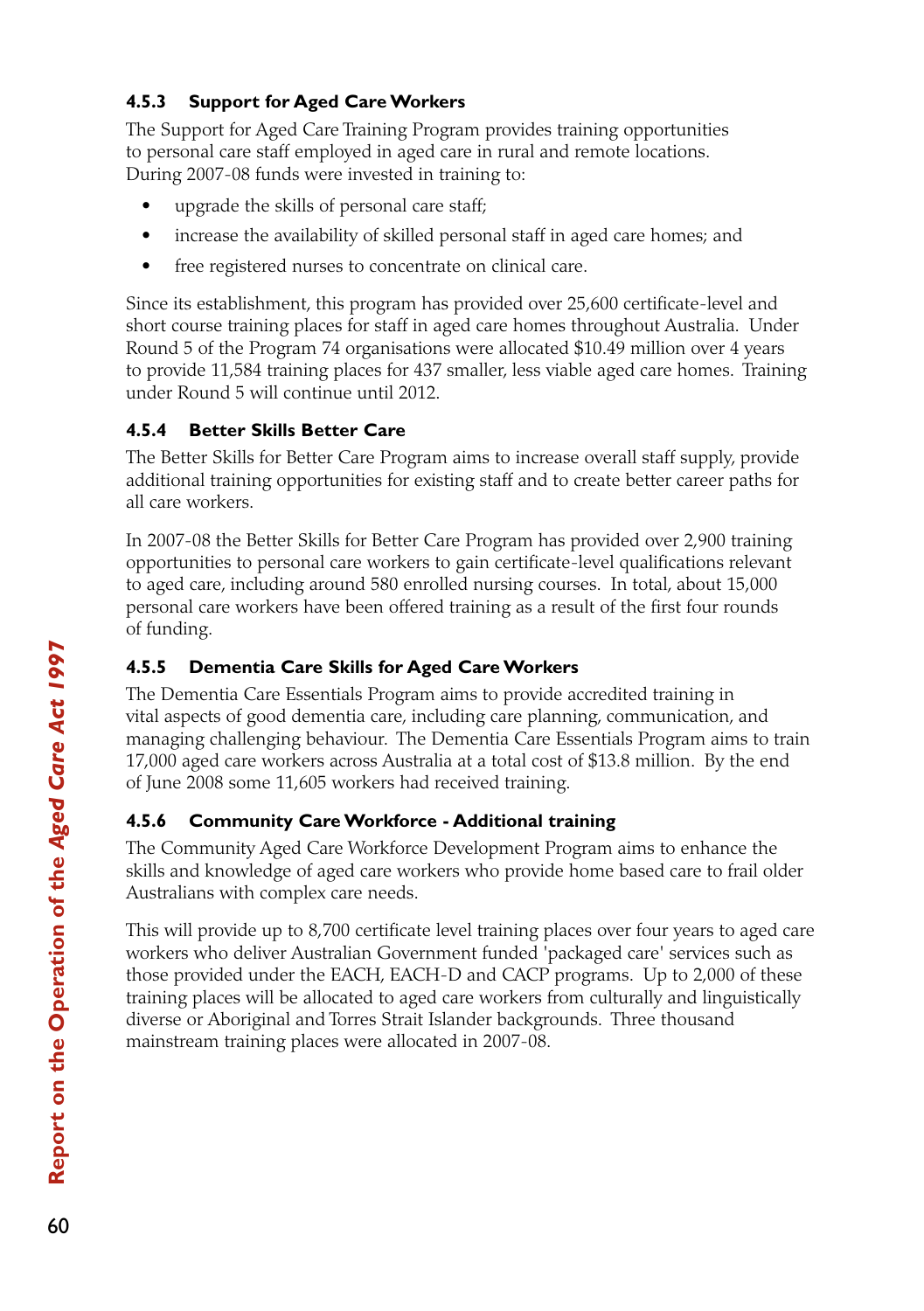## **4.6 Supporting consumers**

#### **4.6.1 Community Visitors Scheme**

The Community Visitors Scheme provides one-on-one volunteer visitors to residents of Australian Government subsidised aged care homes who are socially or culturally isolated and whose quality of life would be improved by friendship and companionship. The Community Visitors Scheme is available to any resident of an Australian Government subsidised aged care home who is identified by their aged care home as at risk of isolation or loneliness, whether for social or cultural reasons or because of disability. The scheme has wide acceptance in the community and the aged care sector.

In 2007-08, funding for the Community Visitors Scheme was approximately \$8.85 million, with 7,500 funded visitors.

#### **4.6.2 Advocacy Services**

The Department funds aged care advocacy services in each state and territory under the National Aged Care Advocacy Program. Advocacy services provide independent advocacy and information to recipients or potential recipients of aged care (or their representatives). The services also perform an educative role for aged care recipients and providers on the rights of care recipients.

The National Aged Care Advocacy Program recently developed an enhanced performance framework including new program guidelines, performance targets and a Strategic Plan for 2007 - 2010. The Strategic Plan is responsive to a range of factors such as aged care reforms, demographic changes and changes in consumer expectations. Total expenditure for the program in 2007-08 was \$2.6 million.

In 2007-08, services under the National Aged Care Advocacy Program undertook 3,227 advocacy cases, handled 5,603 general enquiries and provided 1,299 face-to-face education sessions.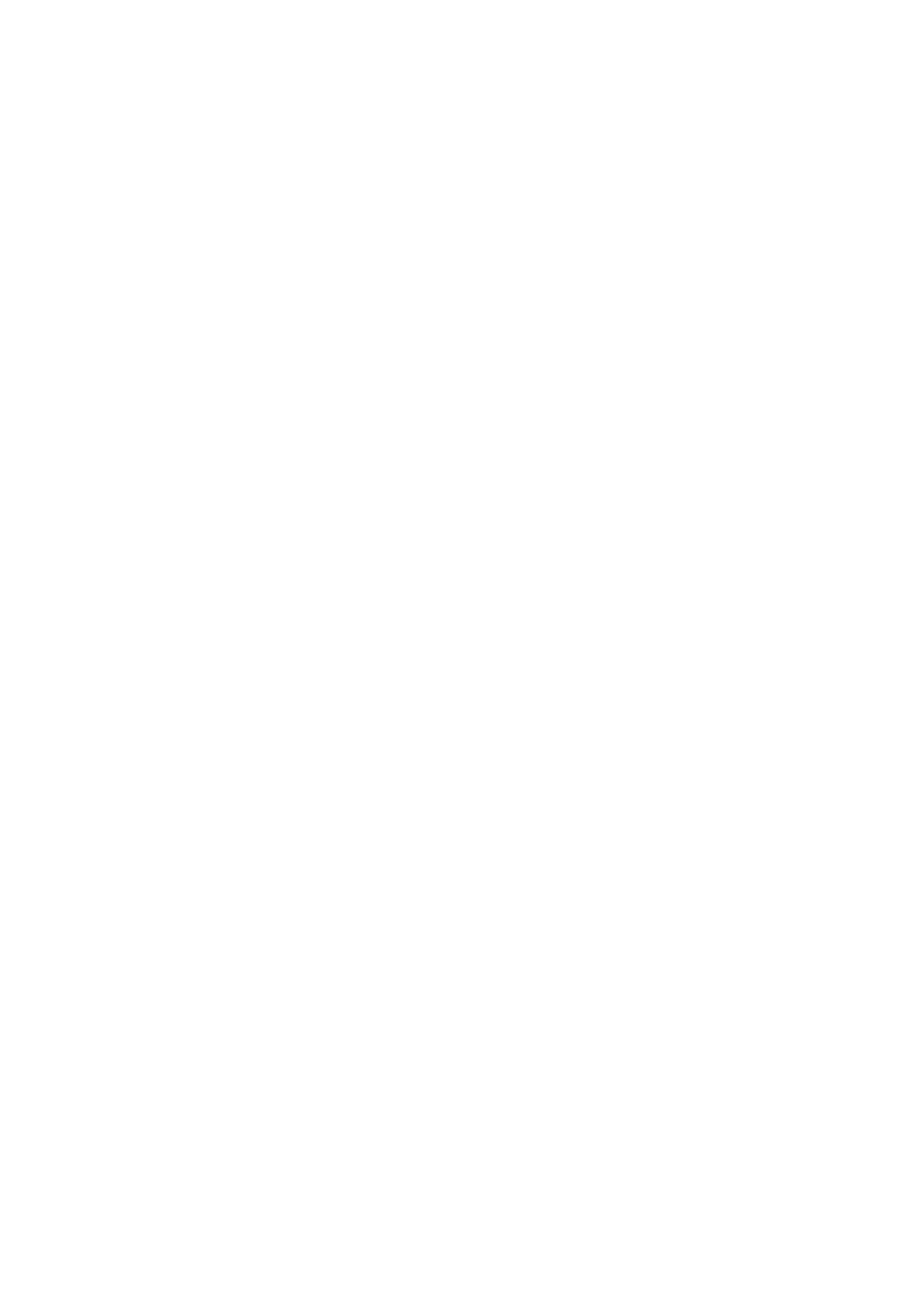# **5 COMPLAINTS INVESTIGATION SCHEME**

## **5.1 Aged Care Complaints Investigation Scheme**

The Aged Care Complaints Investigation Scheme (CIS) commenced operation on 1 May 2007 and was established through changes to the *Aged Care Act 1997* (the Act) and the introduction of regulations under the Act - the *Investigation Principles 2007*. The CIS covers both residential and community aged care services subsidised under the Act.

Anyone can contact the CIS with a concern, including care recipients, family members, care providers, staff members and health professionals. Complaints can be made openly, anonymously or on a confidential basis and can be about anything that affects the quality of care for aged care recipients.

The CIS has the power to conduct investigations on their own initiative and issue Notices of Required Action, where an Approved Provider is found to be in breach of their responsibilities under the Act.

## **5.2 Complaints activity under the Complaints Investigation Scheme**

#### **5.2.1 Number of Cases**

The CIS received 11,323 contacts between 1 July 2007 and 30 June 2008. Approximately 66 per cent (or 7,496) of these contacts were considered 'in-scope' cases - that is, relating to an Approved Provider's responsibilities under the Act - and subsequently investigated. Breaches of an Approved Provider's responsibilities were identified in 930 cases. The remaining 34 per cent (or 3,827) raised 'out-of-scope' issues and were therefore not investigated.

Victoria received the highest number of contacts during the reporting period, with 36 per cent (or 2,663) of the total number of in-scope cases and 34 per cent (or 1,269) of the total number of out-of-scope cases recorded Australia-wide. New South Wales recorded 25 per cent (or 1,848) of the total number of in-scope cases and 26 per cent (or 982) of the total number of out-of-scope cases.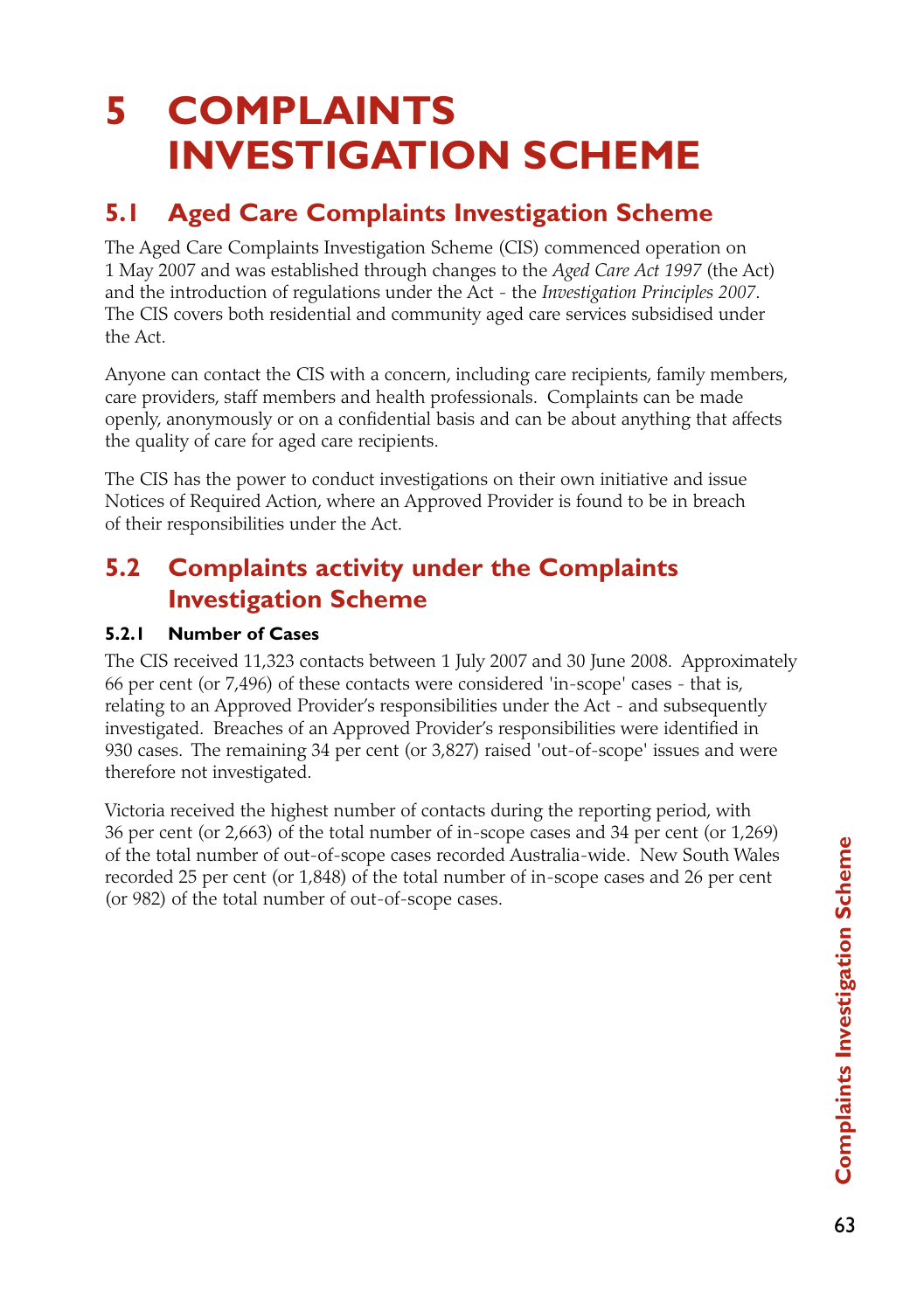

*Figure 6: Identification of complaints as in scope, from 1 July 2007 to 30 June 2008*

#### **5.2.2 Most commonly reported issues**

CIS cases often incorporate more than one issue. Sixteen issue keywords are currently identified and reported against. During the reporting period, 13,789 individual issues were identified. The majority of these issues were grouped under the following five keywords:

- Health and Personal Care (main issues included continence management, clinical care and infectious diseases);
- Consultation and Communication;
- Physical Environment;
- Personnel; and
- Abuse (main issues recorded under Abuse included: reportable assaults and other types of abuse such as verbal, psychological or emotional abuse, financial issues, rough handling, neglect and discrimination, including religious, racial, cultural, sexual and gender-based).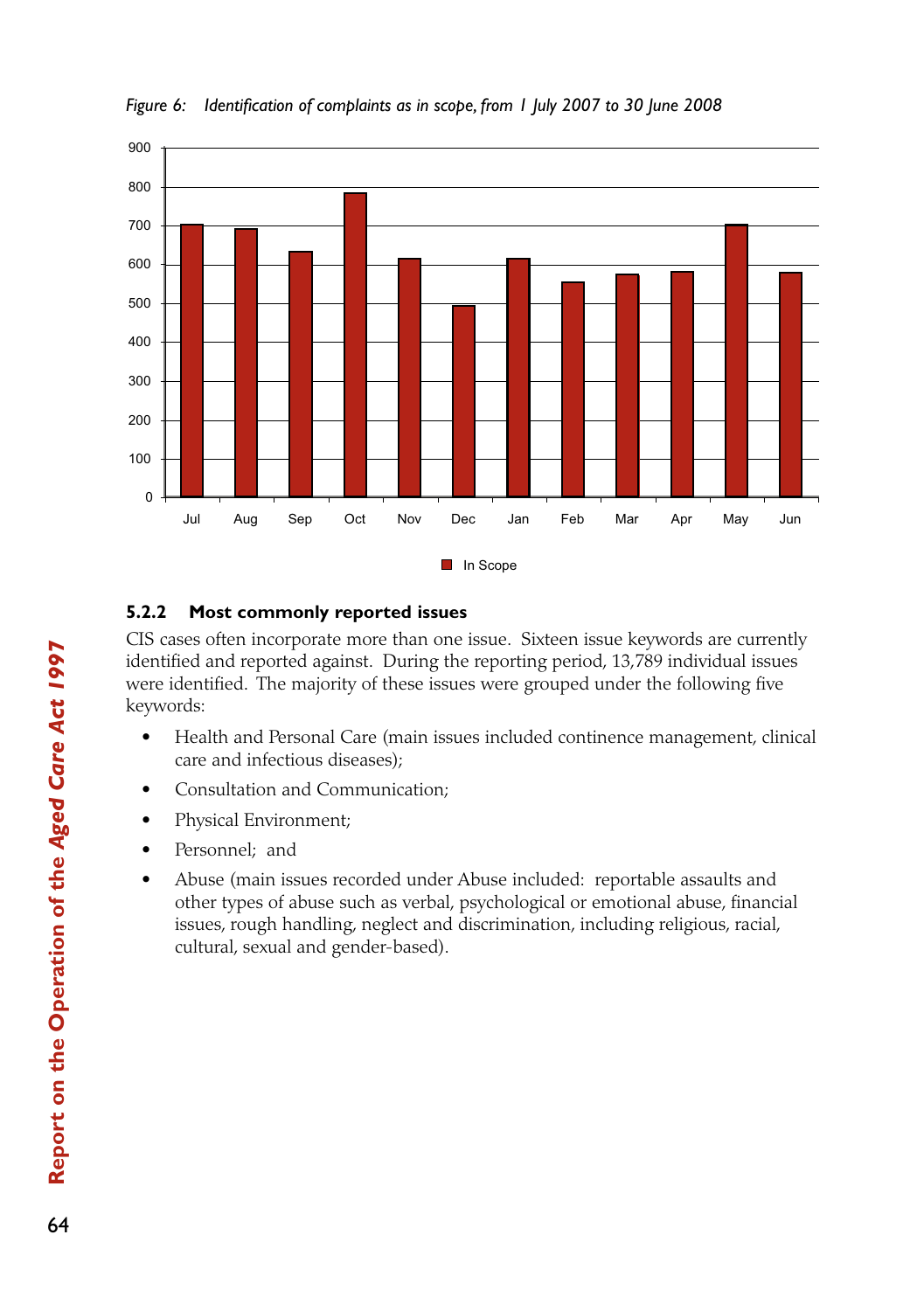



#### **5.2.3 Referrals to External Agencies**

During the course of investigating a case, the CIS may refer issues to an external agency more appropriately placed to deal with the matters raised. For example, criminal issues are referred to the relevant state/territory police service, while issues that relate to the conduct of a health professional are referred to the relevant health professional regulatory body, such as the Nurses Registration Board, Medical Board and the Health Care Complaints Commission.

Between 1 July 2007 and 30 June 2008, the CIS made 2,000 referrals to external agencies. Approximately 88 per cent (or 1,770) of these referrals were made to the Aged Care Standards and Accreditation Agency. Of these referrals approximately 78 percent were for information regarding matters considered to be non urgent, 21 per cent were requesting a support contact and the remaining one percent was for a review audit of a home.



Figure 8: Breakdown of the 2000 referrals to external agencies from I July 2007 *to 30 June 2008* 1,496 Consultation and Consultation 1,496 Personnel 1,565 Personnel 1,565 Personnel 1,565 Personnel 1,565 Per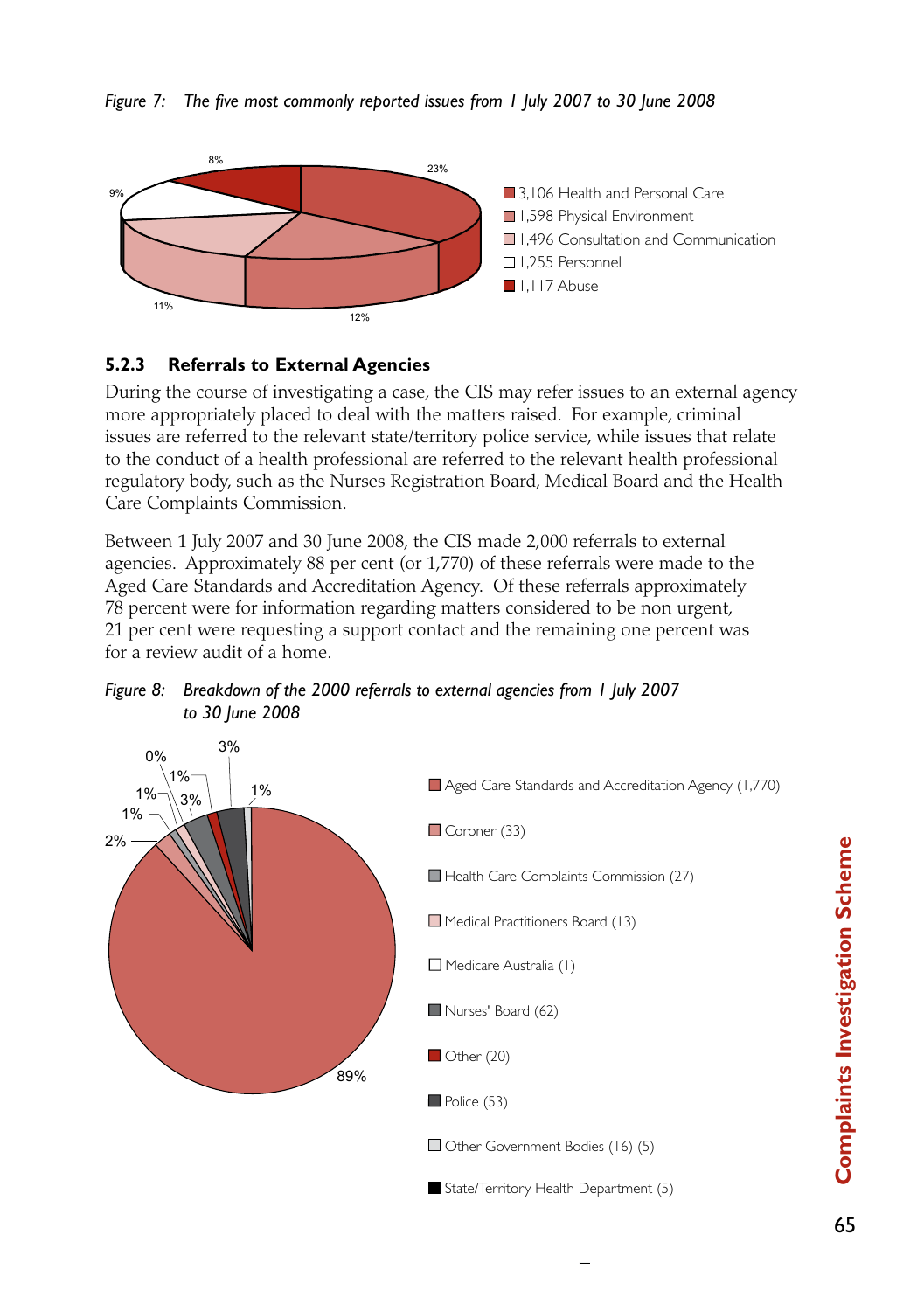#### **5.2.4 Site visits**

CIS officers may visit either the Approved Provider's premises or the service during the course of investigating a case. Visits may be announced or unannounced.

The CIS conducted 3,127 site visits between 1 July 2007 and 30 June 2008. This means that a site visit was undertaken in 42 per cent of all in-scope cases. Approximately 63 per cent (or 1,982) of these visits were announced. The remaining 37 per cent (or 1,145) were unannounced.

Site visit figures for each of the states and territories are shown in Figure 9.





#### **5.2.5 Notices of Required Action**

A Notice of Required Action (NRA) is issued when an Approved Provider is found to be in breach of their responsibilities under the Act or Principles and has not already taken action to address the breach. Each NRA sets out the details of the breach, what the provider must do to address the breach and the timeframe in which this action must be taken. The intention of a NRA is to give the provider an opportunity to address the breach before compliance action is considered.

Between 1 July 2007 and 30 June 2008 the CIS issued 214 NRAs. Twenty-four (or 11 per cent) of these NRAs remained open at 30 June 2008, that is to say the period in which the Approved Provider had been allowed to implement the required action had not yet elapsed. The remaining 190 (or 89 per cent) had been complied with, resulting in no further action against the Approved Provider.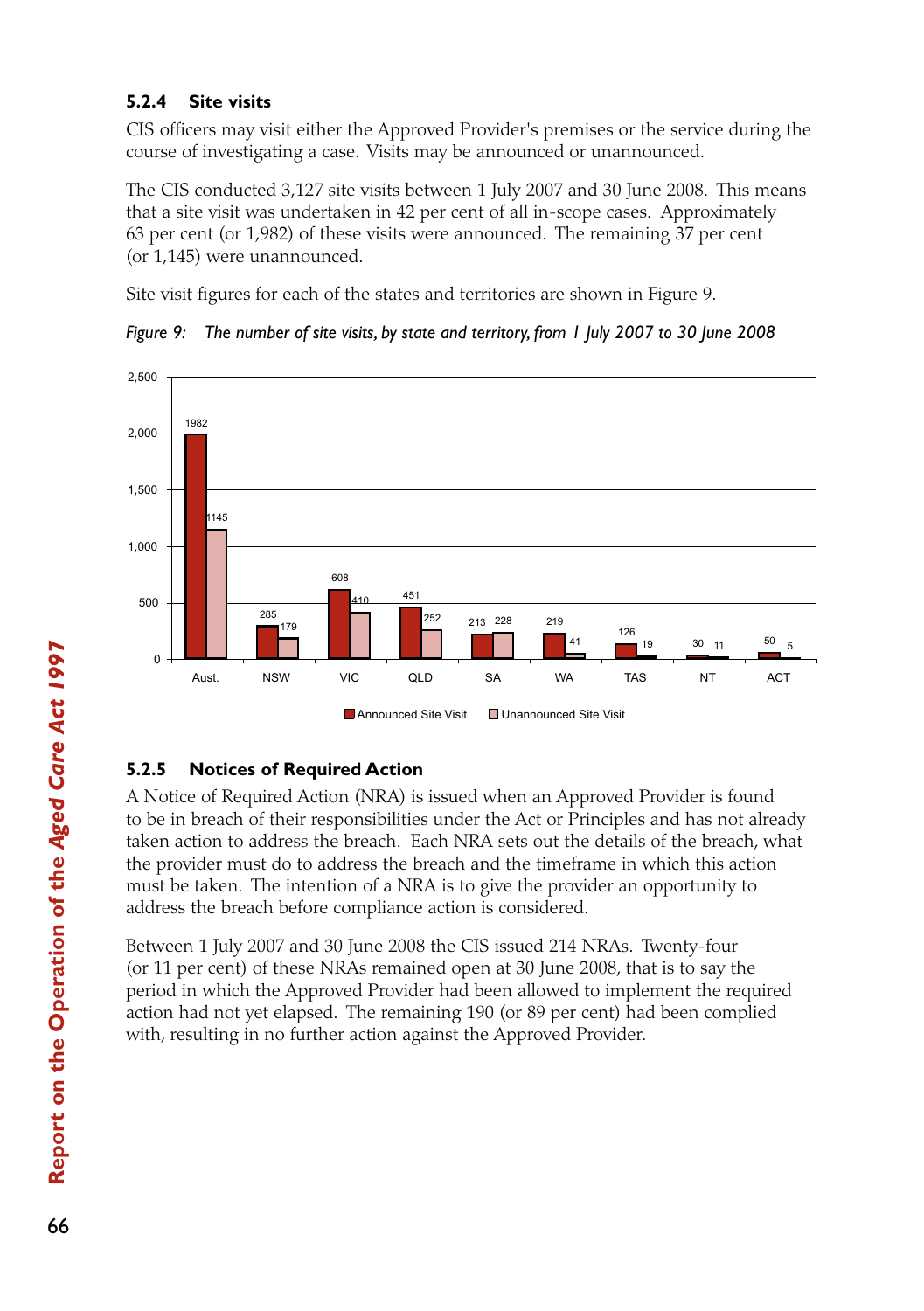NRAs were issued in all states and territories. Queensland issued 86 NRAs (or 40 per cent of the national total) while New South Wales issued 47 (or 22 per cent of the national total) and South Australia issued 32 (or 15 per cent of the national total).

In addition, there were 716 instances where a breach was identified as a result of an investigation, where either no NRA was issued because the matter was remedied immediately through a negotiated outcome, or it was referred to another agency.



*Figure 10: Notices of Required Action from 1 July 2008 to 30 June 2008, by state and territory*

#### **5.2.6 External review**

The Aged Care Commissioner has the power:

- to examine, in response to a complaint or on their own initiative the Secretary's processes for handling the matters under the *Investigation Principles 2007*;
- • to examine decisions made by the Secretary under the *Investigation Principles 2007* which are identified, by the Principles, as being examinable by the Commissioner; and
- make recommendations arising from these examinations.

Approved Providers and care recipients or their representatives affected by decisions under the CIS have a right to seek an examination of those decisions by the Aged Care Commissioner. Parties can also request the Aged Care Commissioner to examine the handling and investigation of a complaint by the CIS.

The Aged Care Commissioner can conduct an 'own motion' examination, that is, to undertake a review of the scheme's processes or the conduct of the CIS even when a request for a review has not been received.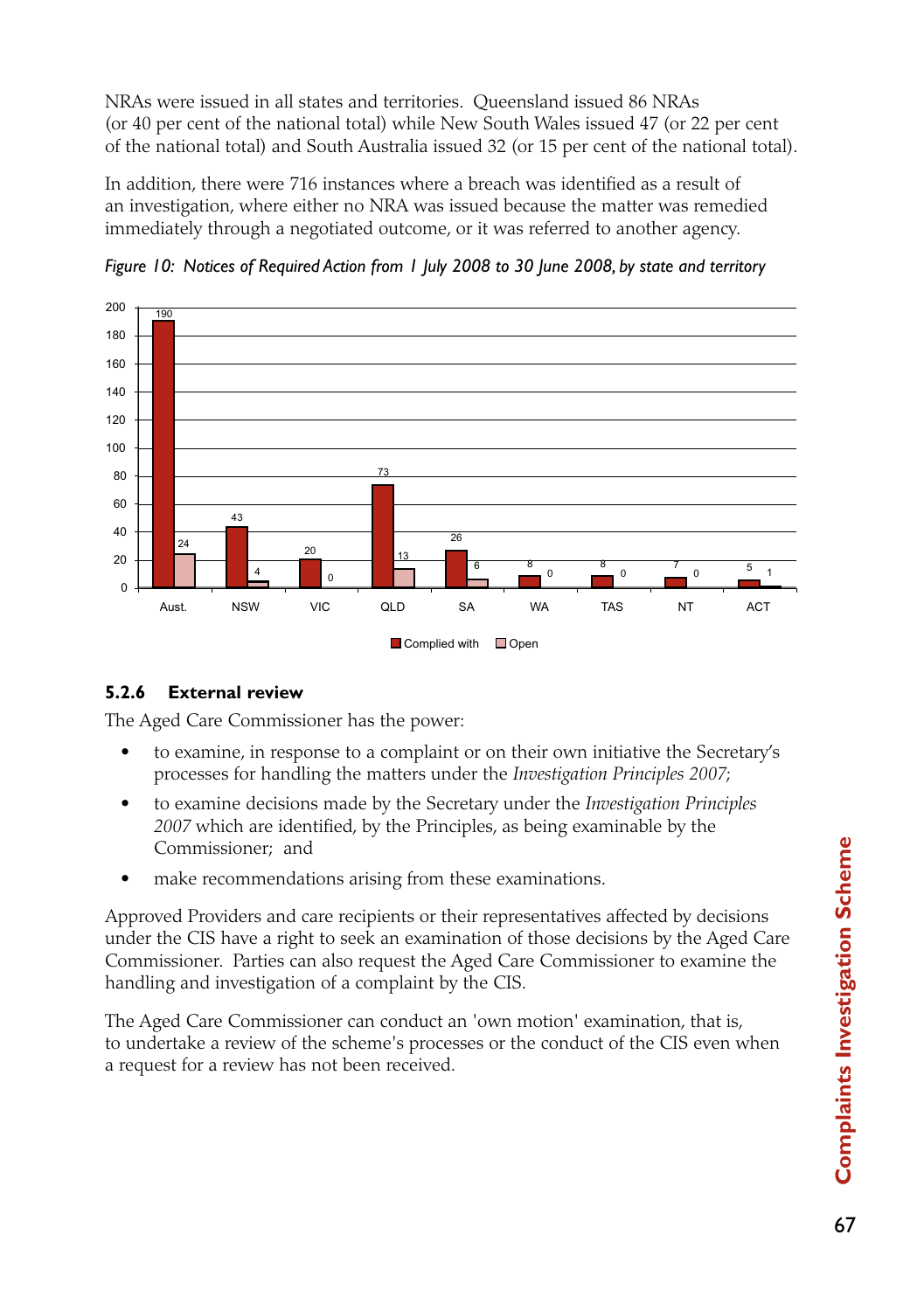Following a review, the Aged Care Commissioner may make a recommendation to either confirm the Department's original decision, or set aside the original decision (and replace it) or vary the original decision (and replace part of it). After the Secretary receives a recommendation from the Commissioner about an examinable decision the Secretary must, taking into consideration the recommendation, reconsider the original decision.

From 1 July 2007 to 30 June 2008 the Aged Care Commissioner commenced 124 reviews. Of these, 110 were related to applications to review an examinable decision and 14 were for a review of CIS investigation process. The Aged Care Commissioner did not commence any 'own motion' reviews.

#### Review of Examinable Decisions

The Aged Care Commissioner completed 88 reviews of an examinable decision of which the Department has completed 78 internal reconsiderations. In 10 instances the Delegate's reconsidered decision did not agree with the Commissioner's recommendation. Of those, seven related to a recommendation to vary a decision and three related to a recommendation to set aside the original decision.

| <b>Aged Care Commissioner</b> | <b>Aged Care Commissioner</b> | <b>Aged Care Commissioner</b> | Total |
|-------------------------------|-------------------------------|-------------------------------|-------|
| recommendations to            | recommendations to set        | recommendations to vary       |       |
| confirm the original decision | aside the original decision   | the original decision         |       |
| 46                            | 18                            | 74                            | 88    |

#### Aged Care Commissioner Reviews of the CIS Processes

The Aged Care Commissioner completed seven reviews of CIS investigation process and in three cases made recommendation(s) to improve those processes. In all three cases the Department accepted the Aged Care Commissioner's recommendations.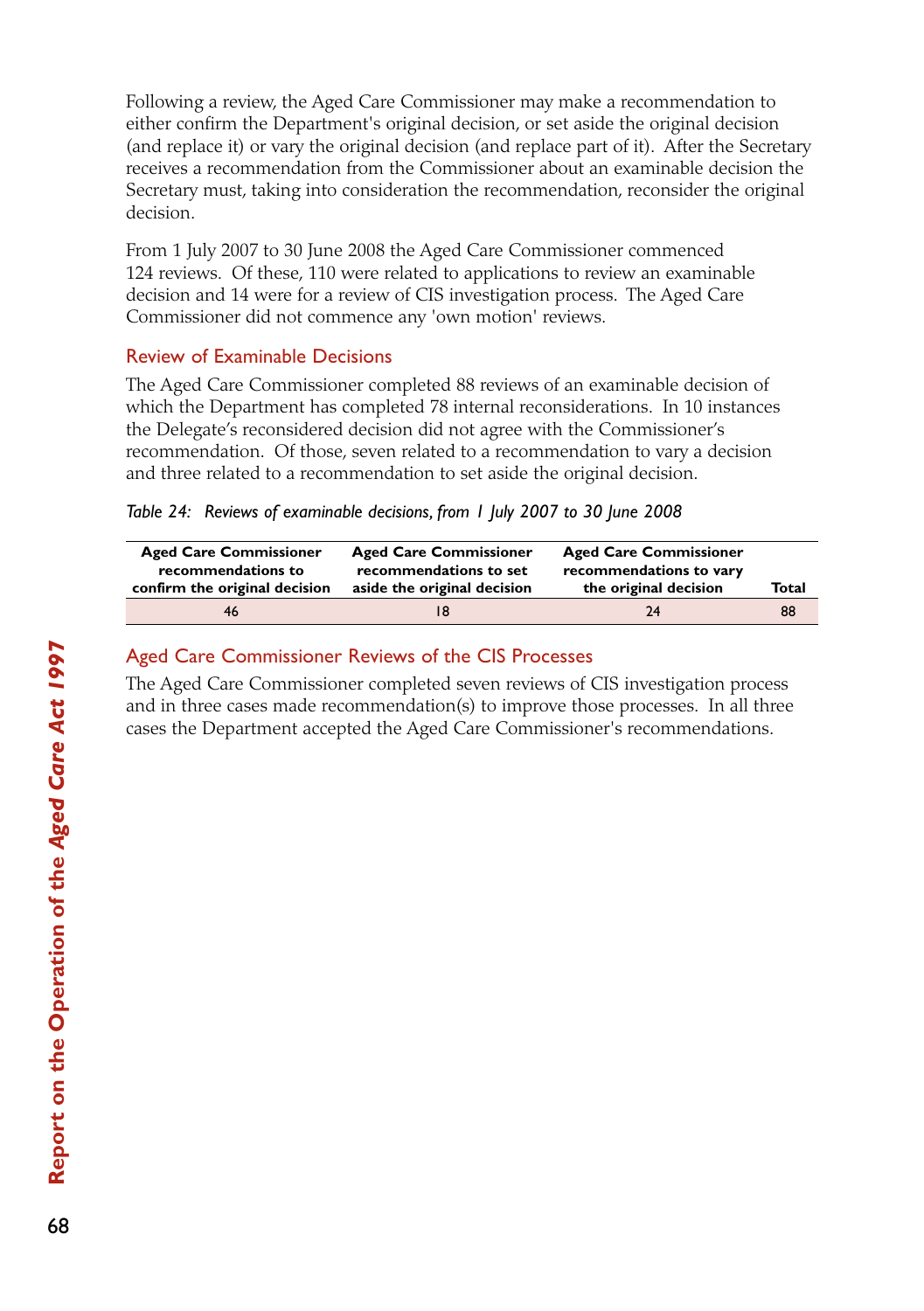# **Appendix A:**

# **Aged Care Principles**

## **(made under subsection 96-1(1) of the Aged Care Act 1997):**

The Act enables the Minister to make up to 25 sets of Principles that are required or permitted under the Act, or that the Minister considers are necessary or convenient to carry out or give effect to a Part or section of the Act.

The Minister has made 22 sets of Principles under the Act (listed below). The Principles may be amended at any time.

|                                             | These Principles set out:                                                                                                                                                                                                                                                                                            |
|---------------------------------------------|----------------------------------------------------------------------------------------------------------------------------------------------------------------------------------------------------------------------------------------------------------------------------------------------------------------------|
|                                             | (a) various aspects of the access that must be given by an<br>Approved Provider to persons for the purposes of paragraphs<br>$63-1(1)$ (i), (l) and (m) of the Act; and                                                                                                                                              |
| <b>Accountability Principles 1998</b>       | (b) requirements relating to police certificates and statutory<br>declarations for certain staff members and volunteers: and                                                                                                                                                                                         |
|                                             | (c) circumstances in which reportable assaults need not be<br>reported by an Approved Provider to a police officer or the<br>Secretary; and                                                                                                                                                                          |
|                                             | (d) requirements for circumstances mentioned in paragraph (c)<br>or for alleged or suspected reportable assaults.                                                                                                                                                                                                    |
| <b>Accreditation Grant Principles 1999</b>  | These Principles set out the procedures to be followed, and the<br>matters to be taken into account, by the Agency for accreditation<br>of residential care services, the Agency's responsibilities for<br>services that have received accreditation, and conditions to which<br>the accreditation grant is subject. |
| <b>Advocacy Grant Principles 1997</b>       | These Principles set out the requirements to be met in making<br>advocacy grants to organisations under Part 5.5 of the Act.<br>Advocacy grants support activities to allow care recipients<br>to understand and exercise their rights as care recipients.                                                           |
| <b>Allocation Principles 1997</b>           | These Principles deal with a number of aspects of the process<br>for allocating aged care places to Approved Providers.                                                                                                                                                                                              |
| Approval of Care Recipients Principles 1997 | These Principles deal with a number of matters about approving<br>care recipients for residential care and community care, and<br>in some cases flexible care, so that subsidy can be paid to the<br>Approved Provider.                                                                                              |
| Approved Provider Principles 1997           | These Principles deal with a number of matters that are important<br>in operating the approval process. Approval under Part 2.1 of the<br>Act is a precondition to a provider of aged care receiving subsidy<br>under the Act for provision of care.                                                                 |
| <b>Certification Principles 1997</b>        | These Principles deal with a number of aspects of the certification<br>of residential care services under Part 2.6 of the Act.                                                                                                                                                                                       |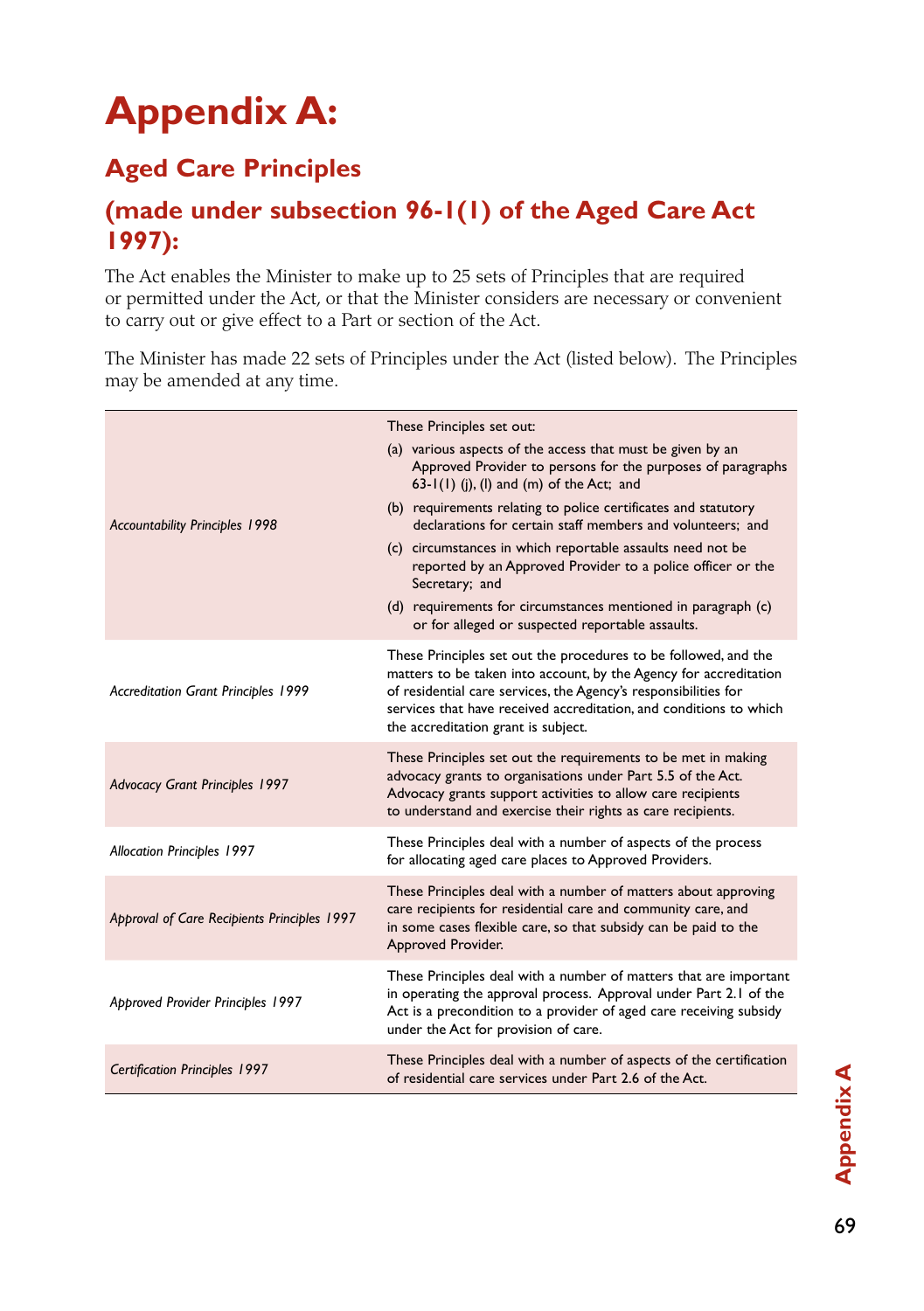| <b>Classification Principles 1997</b>           | These Principles deal with a number of aspects of the classification<br>of care recipients. A care recipients' classification affects the<br>amount of residential care, or flexible care, subsidy payable to<br>an Approved Provider for providing care to the care recipient.                                                                                                                                                                           |
|-------------------------------------------------|-----------------------------------------------------------------------------------------------------------------------------------------------------------------------------------------------------------------------------------------------------------------------------------------------------------------------------------------------------------------------------------------------------------------------------------------------------------|
| <b>Community Care Grant Principles 1997</b>     | These Principles deal with a number of aspects of the allocation<br>and amounts of community care grants. Community care grants<br>contribute towards the costs associated with some projects<br>undertaken by Approved Providers to establish community care<br>services or to enhance their capacity to provide community care.                                                                                                                         |
| <b>Community Care Subsidy Principles 1997</b>   | These Principles specify kinds of care that are, or are not, included<br>in the package of community care services and assistance provided<br>under Part 3.2 of the Act.                                                                                                                                                                                                                                                                                  |
| <b>Community Visitors Grant Principles 1997</b> | These Principles set out some of the requirements to be met<br>in making community visitors grants. Community visitors are<br>sponsored by an organisation to allow care recipients to maintain<br>contact with their community.                                                                                                                                                                                                                          |
| Extra Service Principles 1997                   | These Principles deal with various aspects of Extra Service places<br>for the purposes of Part 2.5 of the Act. Extra service places<br>involve providing a significantly higher standard of accommodation,<br>food and services to care recipients.                                                                                                                                                                                                       |
| <b>Flexible Care Grant Principles 2008</b>      | These Principles deal with a number of aspects relating to flexible<br>care grants under Part 5.2A of the Act. Flexible care means<br>care provided in a residential or community setting through<br>an aged care service that addresses the needs of care recipients<br>in alternative ways to the care provided through residential care<br>services and community care services.                                                                       |
| Flexible Care Subsidy Principles 1997           | These Principles set out who is eligible for flexible care subsidy,<br>paid to Approved Providers for providing flexible care to care<br>recipients, and on what basis flexible care subsidy may be paid.                                                                                                                                                                                                                                                 |
| <b>Information Principles 1997</b>              | These Principles specify kinds of persons to whom the Secretary<br>may disclose protected information, and for what purposes the<br>information can be disclosed.                                                                                                                                                                                                                                                                                         |
| <b>Investigation Principles 2007</b>            | These Principles relate to Part 6.4A of the Act and deal with:<br>(a) which matters (relating to the Act or the Principles) are<br>to be investigated; and<br>(b) how investigations are to be conducted; and<br>(c) considerations in making decisions relating to investigations;<br>and<br>(d) procedures for the Aged Care Commissioner to examine<br>certain decisions made in relation to investigations and also to<br>examine certain complaints. |
| Quality of Care Principles 1997                 | These Principles set out a number of standards relating to the<br>responsibilities of Approved Providers (Part 4.1 of the Act) for<br>the quality of the aged care they provide through their aged care<br>services. The standards are:<br>the Accreditation Standards.<br>the Residential Care Standards,<br>the Community Care Standards, and<br>the Flexible Care Standards.                                                                           |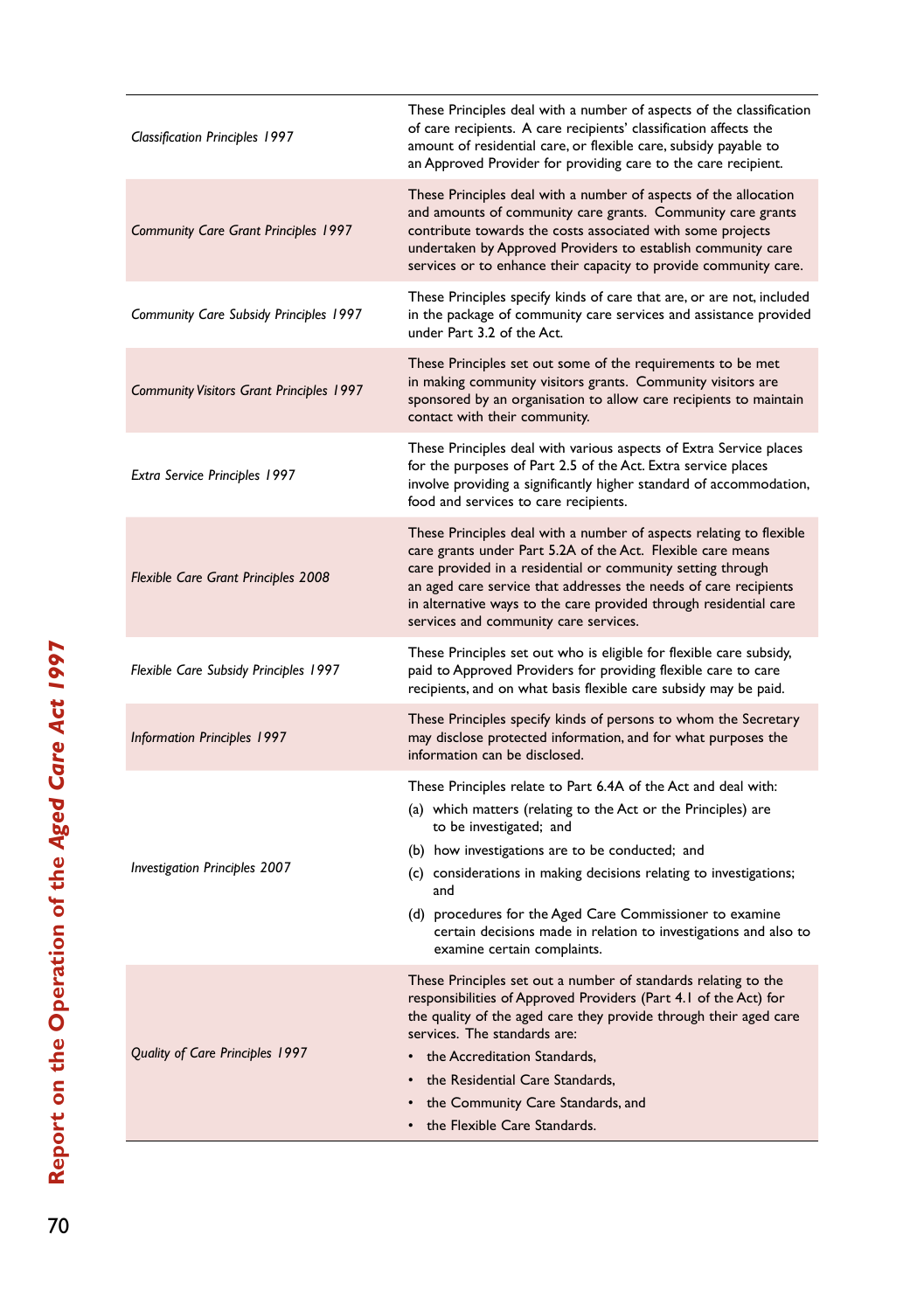| Records Principles 1997                       | These Principles deal with a number of aspects relating to the<br>keeping and retention of records by Approved Providers and<br>former Approved Providers under Part 6.3 of the Act.                                                                                                                                                                                 |
|-----------------------------------------------|----------------------------------------------------------------------------------------------------------------------------------------------------------------------------------------------------------------------------------------------------------------------------------------------------------------------------------------------------------------------|
| <b>Residential Care Grant Principles 1997</b> | These Principles set out a number of matters that relate to the<br>allocation and amounts of residential care grants. Residential care<br>grants contribute towards the capital works costs associated with<br>some projects undertaken by Approved Providers to establish<br>residential care services or to enhance their capacity to provide<br>residential care. |
| Residential Care Subsidy Principles 1997      | These Principles deal with eligibility for the subsidy, paid to<br>Approved Providers for providing residential care to care<br>recipients, how it is paid and what amount is paid.                                                                                                                                                                                  |
| Sanctions Principles 1997                     | These Principles deal with a number of matters that are important<br>to the operation of the sanctions process under Part 4.4 of the<br>Act. This process relates to the consequences of non-compliance<br>with an Approved Provider's responsibilities under Parts 4.1, 4.2<br>or 4.3 of the Act.                                                                   |
| User Rights Principles 1997                   | These Principles set out a number of user rights and Approved<br>Provider responsibilities in association with Part 4.2 of the Act.                                                                                                                                                                                                                                  |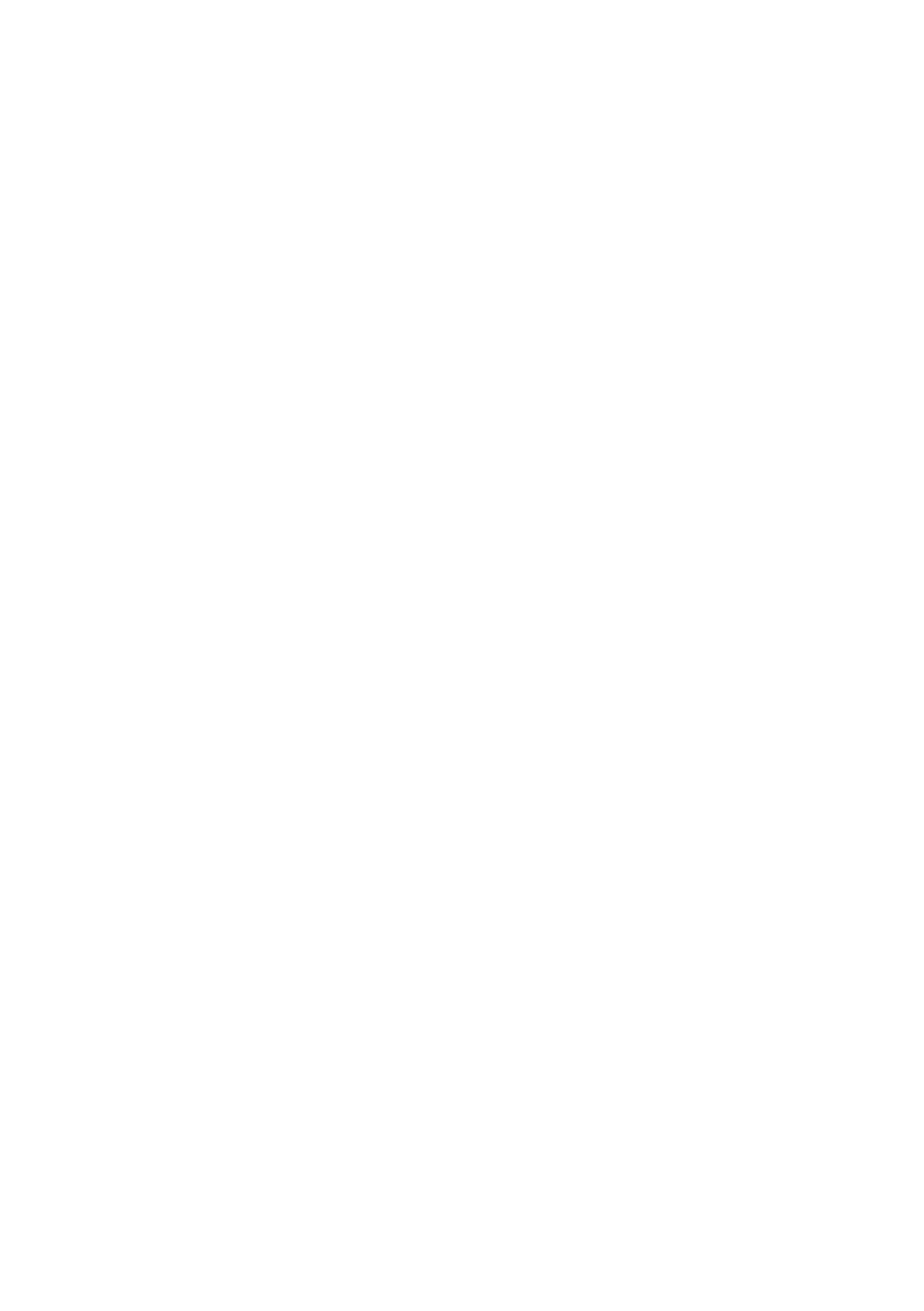# **Appendix B:**

## **Amendments to the** *Aged Care Act 1997* **and the Aged Care Principles made in the reporting period**

## **The** *Aged Care Act 1997* **was amended by:**

*Aged Care Amendment (2008 Measures No. 1) Act 2008* which:

- introduces new arrangements for fees and charges paid by residents of aged care facilities, and for subsidies paid by the Commonwealth Government for residents who cannot fully meet their own care and accommodation costs;
- implements changes to enable grants to be paid to Approved Providers of flexible care services; and
- extends the application of aged care legislation to include the Territory of Christmas Island and the Territory of Cocos (Keeling) Islands.

# **The Aged Care Principles were amended by:**

| Accountability Amendment Principles 2008<br>(No. 1)              | Amends the Accountability Principles 1998 by providing that the period<br>within which an Approved Provider must notify the Secretary about<br>entry of a care recipient into a residential aged care service is 28 days.           |
|------------------------------------------------------------------|-------------------------------------------------------------------------------------------------------------------------------------------------------------------------------------------------------------------------------------|
| <b>Allocation Amendment Principles 2008</b><br>(No. 1)           | Amends the Allocation Principles 1997 to include a reference to the<br>new accommodation supplement alongside the existing references<br>to the concessional resident supplement.                                                   |
| Approval of Care Recipients Amendment<br>Principles 2008 (No. 1) | Amends the Approval of Care Recipients Principles 1997 to define high<br>level of residential care and low level of residential care based on the<br><b>ACFI</b> classifications.                                                   |
| <b>Certification Amendment Principles 2008</b><br>(No. 1)        | Amends the Certification Principles 1997 and includes a reference to the<br>new accommodation supplement alongside the existing references to<br>the concessional resident supplement and the charge exempt resident<br>supplement. |
| <b>Classification Amendment Principles 2008</b><br>(No. 1)       | Amends the Classification Principles 1997 to implement a residential<br>aged care funding model.                                                                                                                                    |
| <b>Community Care Grant Amendment</b><br>Principles 2008 (No. 1) | Amends the Community Care Grant Principles 1997 to broaden eligibility<br>for community care grants and also to increase the maximum amount<br>of grant.                                                                            |
| Extra Service Amendment Principles 2008<br>(No. 1)               | Amends the Extra Service Principles 1997 to include 'supported<br>residents' alongside the existing references to concessional and<br>assisted residents.                                                                           |
| Flexible Care Grant Principles 2008                              | Were made to allow providers of EACH and EACH-D to apply for<br>grants to assist with the establishment costs associated with the<br>provision of EACH and EACH-D.                                                                  |
| <b>Information Amendment Principles 2008</b><br>(No. 1)          | Amends the Information Principles 1997 to update outdated references<br>to other legislation that interacts with the Act and to the names of<br>Departments responsible for administering such legislation.                         |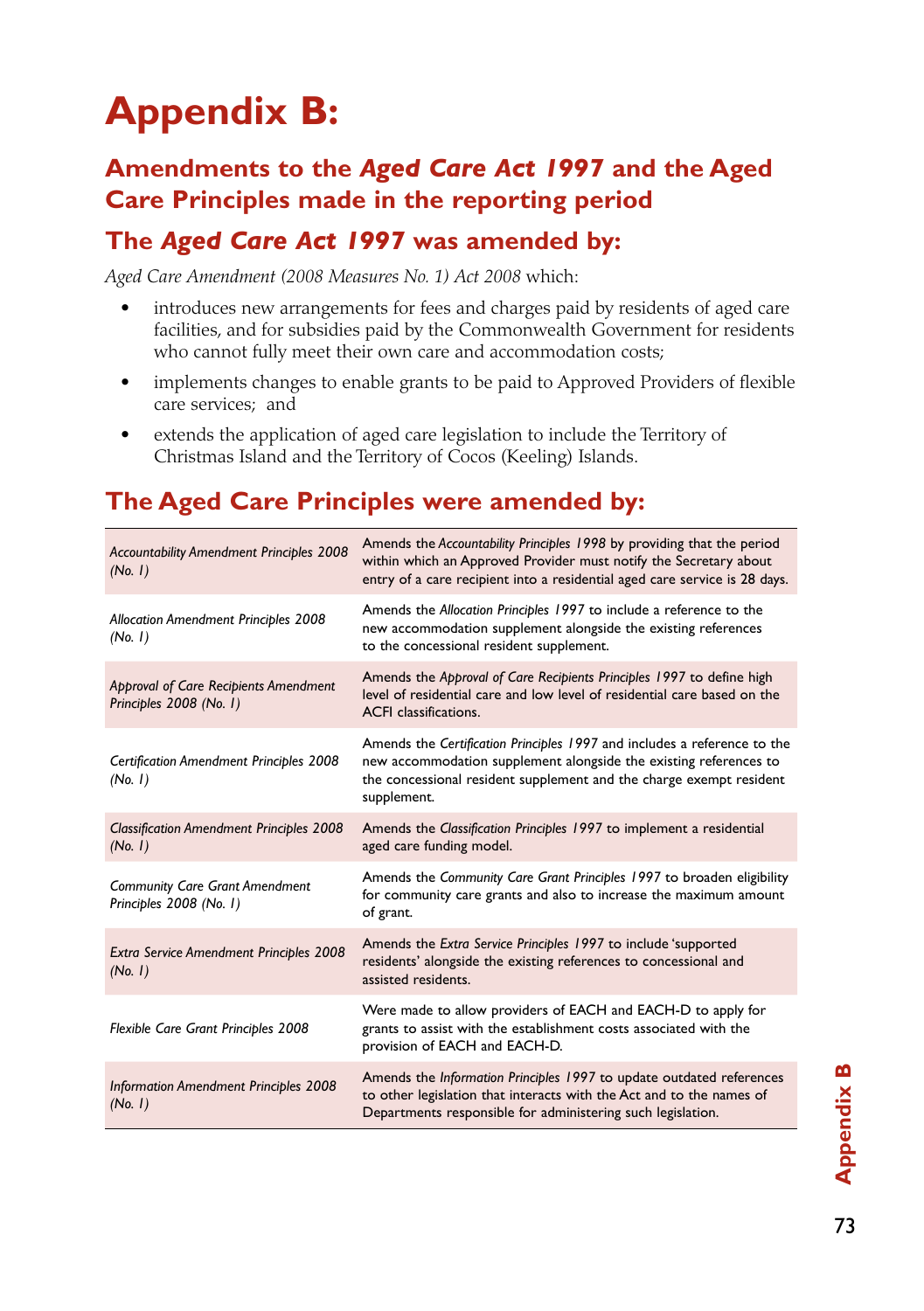| Investigation Amendment Principles 2007<br>(No. 1)                 | Amends the Investigation Principles 2007 to require the Secretary to<br>take all reasonable steps to notify an informant before deciding not<br>to keep confidential a matter under the Principles the informant<br>requested be kept confidential.                                                                                                                                                         |
|--------------------------------------------------------------------|-------------------------------------------------------------------------------------------------------------------------------------------------------------------------------------------------------------------------------------------------------------------------------------------------------------------------------------------------------------------------------------------------------------|
| <b>Quality of Care Amendment Principles</b><br>2008 (No. 1)        | Amends the Quality of Care Principles 1997 to allow a resident who was<br>receiving a high level of residential care prior to commencement of<br>this instrument to be taken to continue receiving that care after the<br>introduction of the ACFI.                                                                                                                                                         |
| Records Amendment Principles 2008<br>(No. 1)                       | Amends the Records Principles 1997 to state the specific records<br>that must be kept related to Aged Care Funding Instrument (ACFI)<br>assessments, appraisals and reappraisals for care recipients.                                                                                                                                                                                                       |
| <b>Residential Care Grant Amendment</b><br>Principles 2008 (No. 1) | Amends the Residential Care Grant Principles 1997 to include 'supported<br>residents' alongside the existing references to concessional and<br>assisted residents.                                                                                                                                                                                                                                          |
| Residential Care Subsidy Amendment<br>Principles 2007 (No. 1)      | Amends the Residential Care Subsidy Principles 1997 to remove access<br>to exemptions from one or more applicable accounting standards and<br>the requirement to treat residential aged care as a reportable segment.                                                                                                                                                                                       |
| Residential Care Subsidy Amendment<br>Principles 2007 (No. 2)      | Amends the Residential Care Subsidy Principles 1997 to insure certain<br>one-off compensation payments made to persons do not adversely<br>affect their entitlements under the Aged Care Act 1997.                                                                                                                                                                                                          |
| Residential Care Subsidy Amendment<br>Principles 2008 (No. 1)      | Amends the Residential Care Subsidy Principles 1997 to allow residential<br>care subsidies to be paid in conjunction with the Aged Care Funding<br>Instrument (ACFI).                                                                                                                                                                                                                                       |
| Residential Care Subsidy Amendment<br>Principles 2008 (No. 2)      | Amends the Residential Care Subsidy Principles 1997 to include<br>consequential changes arising from the Aged Care Amendment (2008<br>Measures No. 1) Act 2008 which introduced new arrangements for fees<br>and charges paid by residents of aged care facilities, and for subsidies<br>paid by the Commonwealth Government for residents who cannot<br>fully meet their own care and accommodation costs. |
| Residential Care Subsidy Amendment<br>Principles 2008 (No. 3)      | Amends the Residential Care Subsidy Principles 1997 to enable the<br>Conditional Adjustment Payment to be paid in 2008-09 and beyond,<br>by removing the reference to 1 July 2008 as the end date of the<br>operation.                                                                                                                                                                                      |
| User Rights Amendment Principles 2008<br>(No. 1)                   | Amends the User Rights Principles 1997 to incorporate the new class<br>of 'supported residents'.                                                                                                                                                                                                                                                                                                            |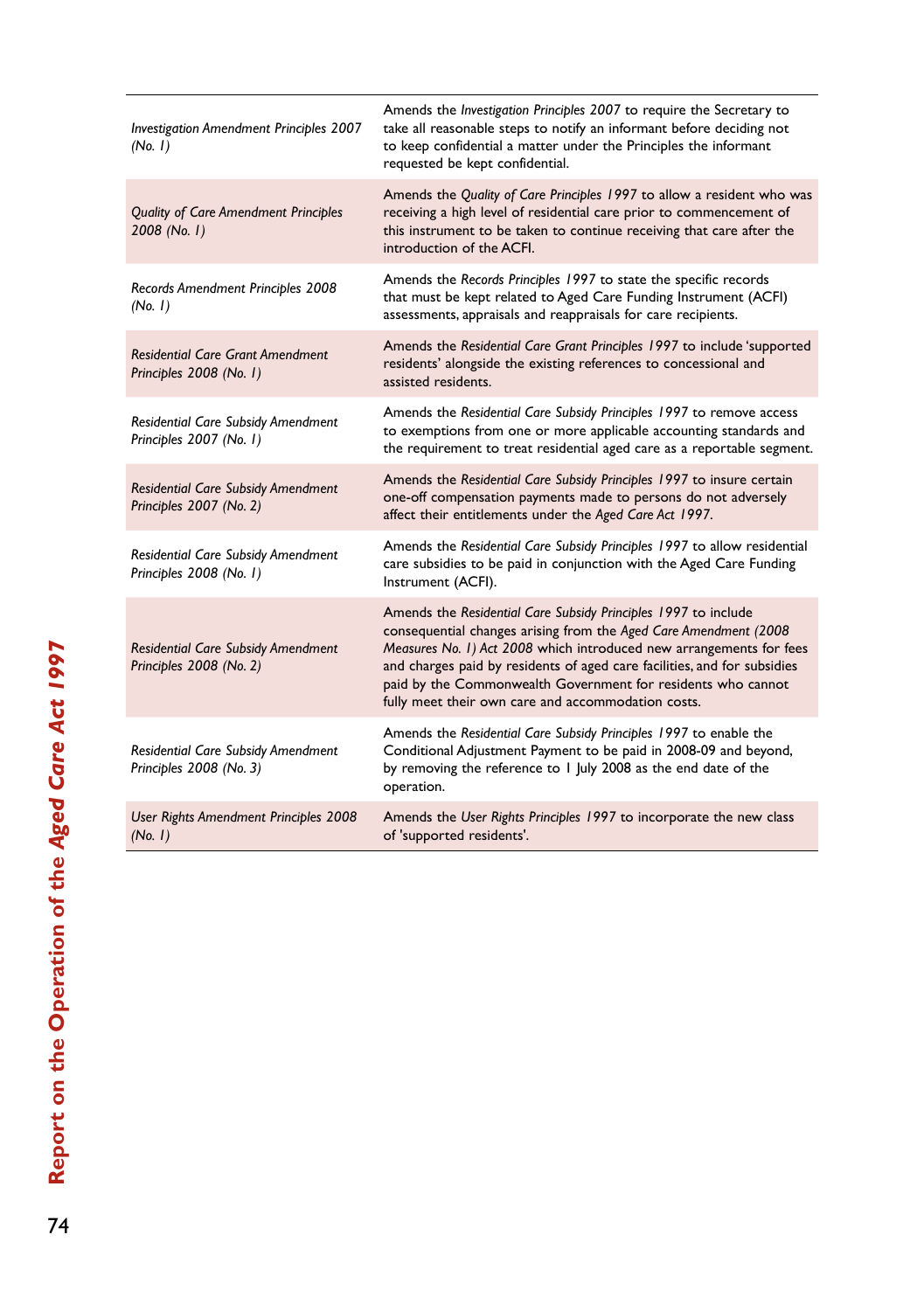# **Appendix C:**

## **Responsibilities of Approved Providers under the** *Aged Care Act 1997*

Approved Providers are required to comply with their responsibilities under the *Aged Care Act 1997*. These include meeting their responsibilities in relation to:

#### **Quality of care**

- • providing the care and services that are specified in the *Quality of Care Principles 1997* for the type and level of aged care that is provided by the service;
- complying with the Accreditation Standards; and
- maintaining an adequate number of skilled staff to ensure that the care needs of care recipients are met.

#### **User rights**

- providing care and services of a quality consistent with the Charter of Residents Rights and Responsibilities and the requirements in the *User Rights Principles 1997* relating to:
	- residents' security of tenure of their places;
	- access to the service by residents' representatives, advocates and community visitors;
	- providing information to residents about their rights and responsibilities and about the financial viability of the service;
	- restrictions on moving a resident within a residential service;
	- booking fees for respite days; and
	- complying with the prudential and other requirements in relation to any accommodation payments charged for a resident's entry to a service.
- charging no more than the amount permitted under the *Aged Care Act 1997* and *User Rights Principles 1997* for the care and services that it is the Approved Provider's responsibility to provide;
- charging no more for other care or services than an amount agreed beforehand with the resident, accompanied by an itemised account of the care and services provided;
- offering to enter into a resident agreement with the resident and, if the resident wishes, entering into such an agreement;
- ensuring that personal information about the resident is used only for purposes connected with providing aged care to the resident, or for a purpose for which the information was given to the provider by the resident or their representative;
- establishing a complaints resolution mechanism for the service and using it to address any complaints made by, or on behalf of, a resident; and
- if the service has Extra Service status, complying with the requirements of the *Aged Care Act 1997* and the *Extra Service Principles 1997* in relation to Extra Service fees and agreements.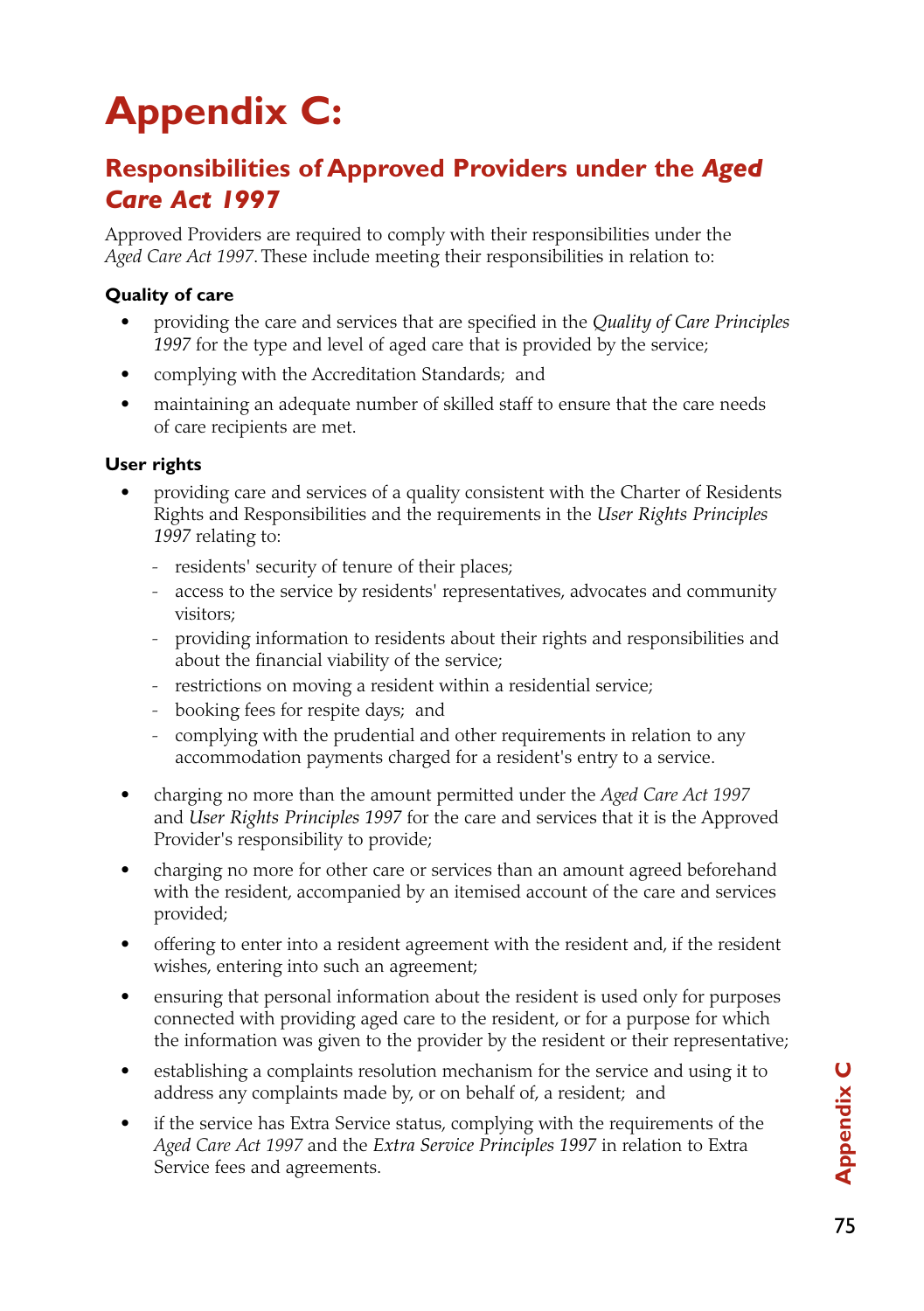#### **Accountability requirements**

- keeping and maintaining records that enable claims for payments of residential care subsidy to be verified and proper assessments to be made of whether the Approved Provider has complied with, or is complying with, its responsibilities;
- cooperating with any person who is exercising the powers of an authorised officer under the *Aged Care Act 1997* and complying with the provider's responsibilities in relation to the exercise of those powers;
- notifying the Department of any change of circumstances that materially affects the Approved Provider's suitability to be a provider of aged care, and responding within 28 days to any request by the Secretary of the Department to provide further information in this regard;
- notifying the Department of any change to the Approved Provider's key personnel within 28 days after the change occurs;
- taking the steps required under section 63-1A of the Act and specified in the *Sanctions Principles 1997* to ensure that none of the Approved Provider's key personnel is a disqualified individual;
- complying with any conditions that apply to the allocation of any places included in the service;
- providing records or copies of records to another Approved Provider relating to any places transferred to that provider;
- if the provider intends to relinquish any places:
	- notifying the Department at least 60 days beforehand of the proposed date of relinquishment;
	- complying with any proposal accepted or specified by the Secretary for ensuring that the care needs of residents occupying those places are met;
- allowing people authorised by the Secretary access to the service to assess whether residents have been approved to receive care at an appropriate level;
- conducting in a proper manner appraisals or reappraisals of the care required by residents;
- if the service or a distinct part of the service has Extra Service status, complying with the conditions of grant of Extra Service status;
- allowing people authorised by the Secretary access to the service to review the service's certification;
- complying with any undertaking given to the Secretary, and agreed by the Secretary, to remedy non-compliance with the provider's responsibilities;
- complying with the prudential requirement relating to accommodation bonds;
- if the provider is receiving Conditional Adjustment Payment meeting the requirements for the payment;
- allowing people acting for an accreditation body to have access to the service for the purpose of accrediting the service, or reviewing its accreditation;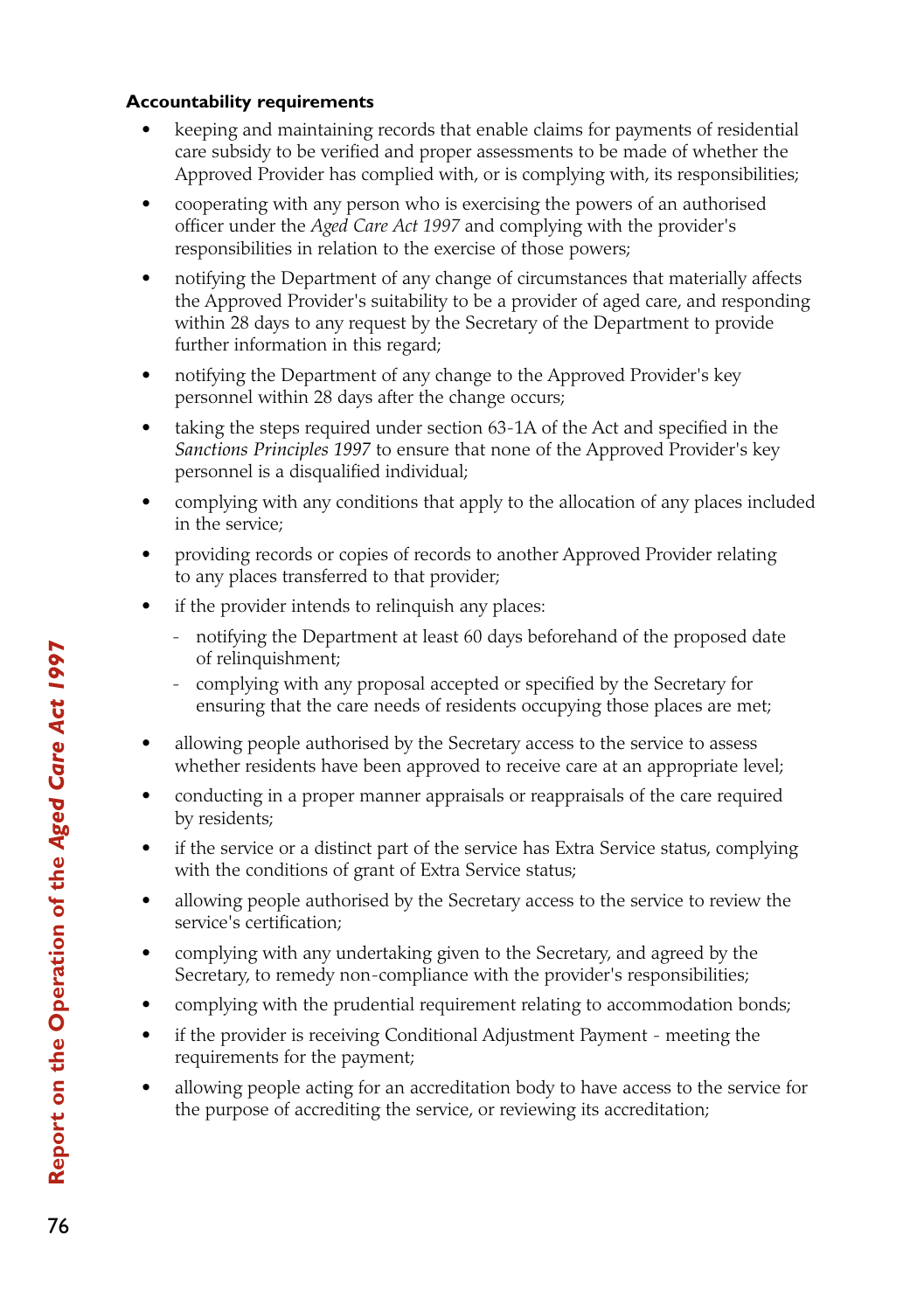- complying with the requirement to report allegations or suspicions of assaults on residents of aged care homes and provide protections for persons who report;
- complying with the responsibility to require staff members to report allegations or suspicions of assaults;
- complying with the requirement that immunities and protections for staff members reporting allegations or suspicions of assaults are preserved;
- complying with the requirement to protect the identity of persons reporting allegations or suspicions of reportable assaults;
- complying with the requirements to ensure that staff, volunteers and contractors who have, or are likely to have, unsupervised access to care recipients, undertake a national criminal history record check to determine their suitability to provide aged care services;
- allowing people representing the Secretary to have access to the service for the purpose of investigating information about a matter involving an Approved Provider's responsibilities under the Act or Principles; and
- allowing a person representing the Aged Care Commissioner to have access to the service for the purpose of examining decisions made by the Secretary under the *Investigation Principles 2007* or for the purposes of investigating complaints about the Secretary's processes for handling matters under the *Investigation Principles 2007*.

#### **Allocation of places**

- complying with the conditions on the allocation of places to the Approved Provider including those relating to the proportion of places that must be provided to:
	- people with special needs;
	- concessional and assisted residents;
	- people needing a particular level of care;
	- people receiving respite care; and
	- other people specified in the notice of allocation of places to the Approved Provider.
- complying with the requirements of the Act in relation to:
	- any variation of the conditions of allocation of places; and
	- any transfer of places.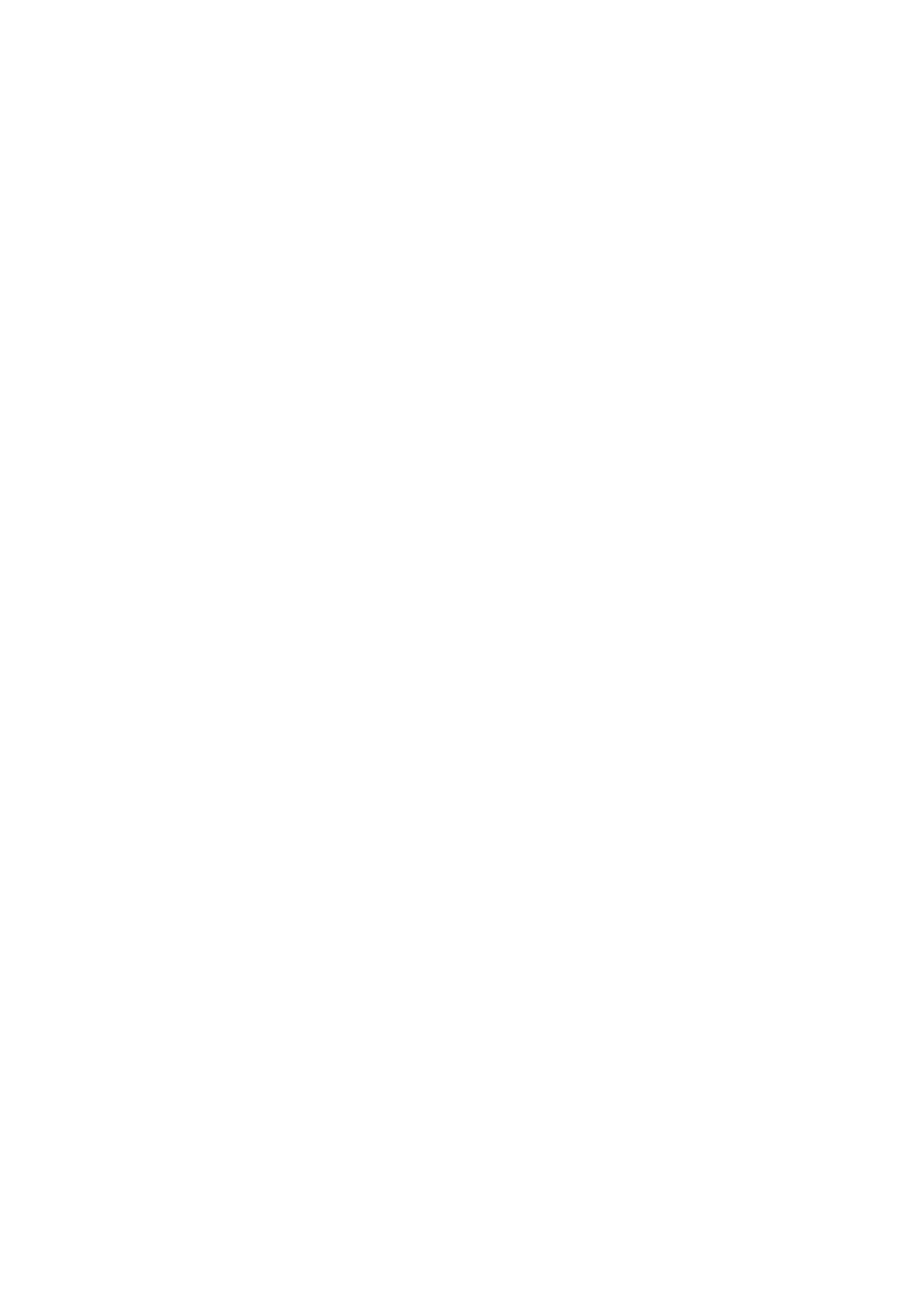# **Appendix D:**

# **Sanctions imposed under the** *Aged Care Act 1997***, 1 July 2007 to 30 June 2008**

| State and<br>Service                           | Approved<br>Provider                | Sanctions Imposed                                                                                                                                                                                                                 | Imposed<br>Date | Reason for Imposing<br>Sanctions                                                                                                                                           | <b>Outcomes</b>                                                                                      |
|------------------------------------------------|-------------------------------------|-----------------------------------------------------------------------------------------------------------------------------------------------------------------------------------------------------------------------------------|-----------------|----------------------------------------------------------------------------------------------------------------------------------------------------------------------------|------------------------------------------------------------------------------------------------------|
| Queensland                                     |                                     |                                                                                                                                                                                                                                   |                 |                                                                                                                                                                            |                                                                                                      |
| Lifecare Gold<br>Coast                         | Providers Pty Ltd<br>Lifestyle Care | Revoke approval as an Approved<br>Provider (AP) - Appoint<br>Administrator                                                                                                                                                        | 20-Jul-07       | the health, safety or well-being<br>immediate and severe risk to<br>The Department identified<br>of residents.                                                             | Sanctions expired on<br>28 September 2007                                                            |
| Nursing Centre<br>Mudgeeraba                   | Shownoff Pty Ltd                    | funding for new residents for<br>2. No Australian Government<br>a period of six months<br>I. Revoke AP status -<br>Appoint Adviser                                                                                                | 5-Nov-07        | The Agency identified serious risk<br>and the Department determined<br>that there was an immediate and<br>severe risk to the health, safety<br>or well-being of residents. | on 11 March 2008<br>Sanction I expired<br>on 04 May 2008<br>Sanction 2 lifted                        |
| Ny-Ku Byun Aged<br>Care Hostel                 | Community<br>Cherbourg<br>Council   | Appoint Administrator<br>I. Revoke AP status -                                                                                                                                                                                    | $13$ -Jun-08    | Department imposed sanctions<br>Long pathway sanction. The<br>following a NNC & NIIS                                                                                       | 12 December 2008<br>Sanctions due<br>to expire on                                                    |
| Yaralla Place                                  | Queensland<br>Health                | funding for new residents for a<br>2. No Australian Government<br>period of six months<br>I. Revoke AP status -<br>Appoint Adviser                                                                                                | 20-Jun-08       | The Agency identified serious risk<br>and the Department determined<br>that there was an immediate and<br>severe risk to the health, safety<br>or well-being of residents. | 19 December 2008<br>Sanctions due<br>to expire on                                                    |
| South Australia                                |                                     |                                                                                                                                                                                                                                   |                 |                                                                                                                                                                            |                                                                                                      |
| Residential Care<br>The Kensington<br>Facility | Jakudo Pty Ltd                      | funding for new residents for<br>Approved Provider - Training<br>3. No Australian Government<br>Appointment of an Adviser<br>a period of six months<br>2. Revoke Approval as an<br>I.Revoke Approval as an<br>Approved Provider - | $2 -  u  - 07$  | The Agency identified serious risk<br>and the Department determined<br>that there was an immediate and<br>severe risk to the health, safety<br>or well-being of residents. | On 30 October 2007<br>on 02 January 2008.<br>Sanction 2 expired<br>Sanctions   and 3<br>were lifted. |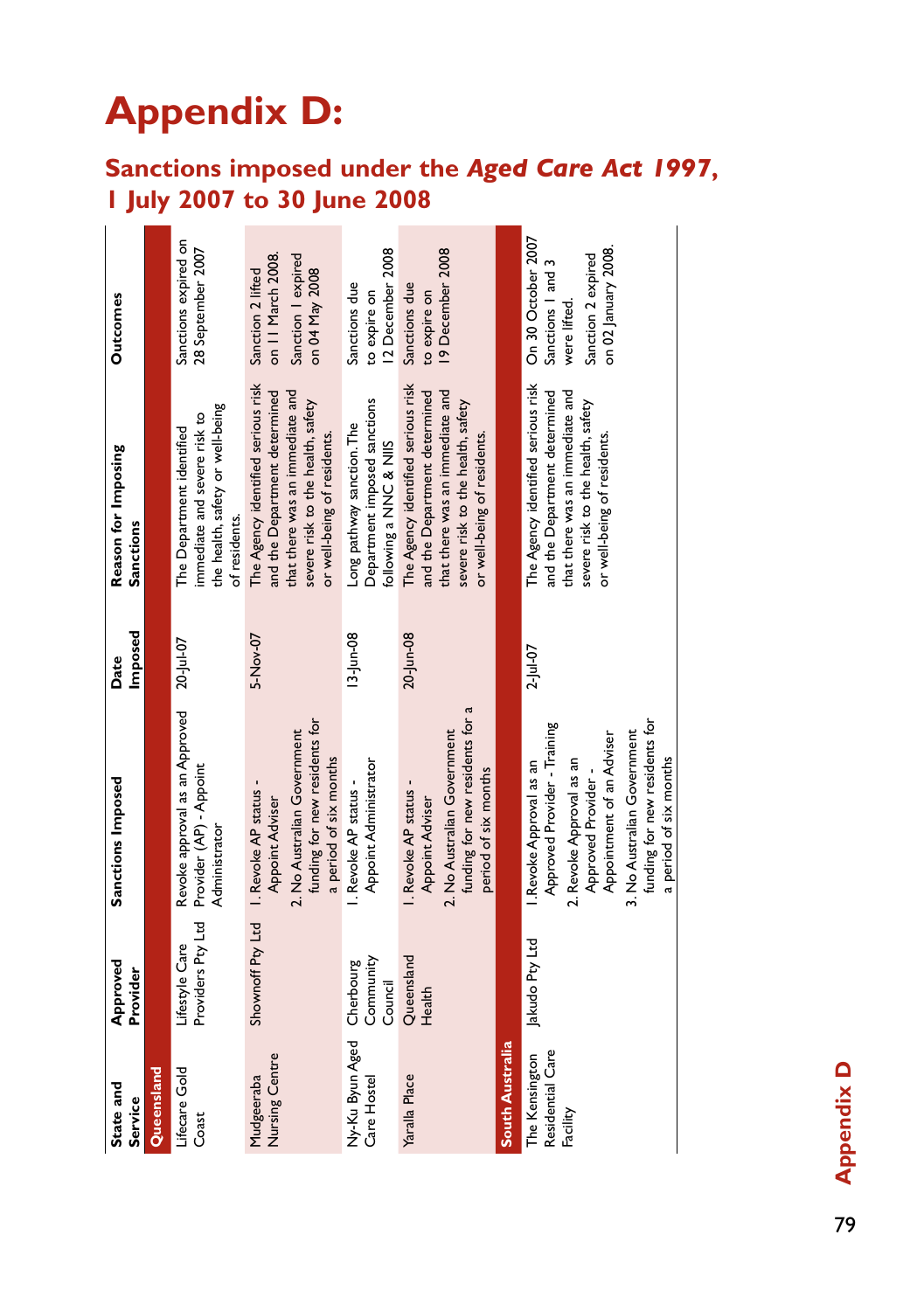# Report on the Operation of the Aged Care Act 1997 80**Report on the Operation of the** *Aged Care Act 1997* 80

| State and<br>Service                           | Approved<br>Provider                           | Sanctions Imposed                                                                                                                                        | Imposed<br>Date        | Reason for Imposing<br>Sanctions                                                                                                                                           | Outcomes                                                                                                                                            |
|------------------------------------------------|------------------------------------------------|----------------------------------------------------------------------------------------------------------------------------------------------------------|------------------------|----------------------------------------------------------------------------------------------------------------------------------------------------------------------------|-----------------------------------------------------------------------------------------------------------------------------------------------------|
| Hyde Park Aged<br>Care                         | Montbella Pty Ltd                              | funding for new residents for<br>2. No Australian Government<br>I. Revoke AP status - Appoint<br>a period of six months<br>an Administrator              | 28-Sep-07              | The Agency identified serious risk<br>and the Department determined<br>that there was an immediate and<br>severe risk to the health, safety<br>or well-being of residents. | Sanctions remain with<br>On 2 October 2007<br>Montbello Pty Ltd<br>to Fairlux Pty Ltd.<br>Sanctions expired<br>transfer of places<br>27 March 2008. |
| Ridge Park Health<br>Care Centre               | Centre Pty Ltd<br>Health Care<br>Ridge Park    | Appointment of Administrator<br>provider revoked - Transfer<br>all places.<br>Approval as an approved<br>2. Revoke approval as an<br>approved provider - | $12-Oct-07$            | The Agency identified serious risk<br>that there was an immediate and<br>and the Department determined<br>severe risk to the health, safety<br>or well-being of residents  | Sanctions imposed for<br>Sanctions expired on<br>30 November 2007.<br>a fixed period of 50<br>days.                                                 |
| St Hilarion Aged<br>Care Lockleys              | Saint Hilarion Inc<br>The Society of           | funding for new residents for<br>I. Revoke AP status - Appoint<br>2. No Australian Government<br>a period of six months<br>an Adviser                    | 13-Nov-07              | The Agency identified serious risk<br>and the Department determined<br>that there was an immediate and<br>severe risk to the health, safety<br>or well-being of residents  | Sanctions expired 12<br>May 2008                                                                                                                    |
| Makk and McLeay<br>Nursing Home                | Central Northern<br>Adelaide Health<br>Service | funding for new residents for<br>I. No Australian Government<br>a period of six months                                                                   | 12-Dec-07<br>14-Dec-07 | The Agency identified serious risk<br>and the Department determined<br>that there was an immediate and<br>severe risk to the health, safety<br>or well-being of residents. | Sanction expired on<br>Sanction expired<br>on 11 June 2008                                                                                          |
|                                                |                                                | I. Revoke AP status - Appoint<br>an Adviser                                                                                                              |                        | The Agency identified serious risk<br>severe risk to the health, safety or<br>and the Department determined<br>that there was an immediate and<br>well-being of residents. | 13 June 2008                                                                                                                                        |
| <b>Ridleyton Greek</b><br>Home for the<br>Aged | Greek Orthodox<br>Community of<br>SA Inc       | I. Revoke AP status - Appoint an<br>funding for new residents for<br>2. No Australian Government<br>a period of six months<br>Adviser                    | 29-Feb-08              | The Agency identified serious risk<br>and the Department determined<br>that there was an immediate and<br>severe risk to the health, safety<br>or well-being of residents  | on 28 August 2008.<br>Sanctions expired                                                                                                             |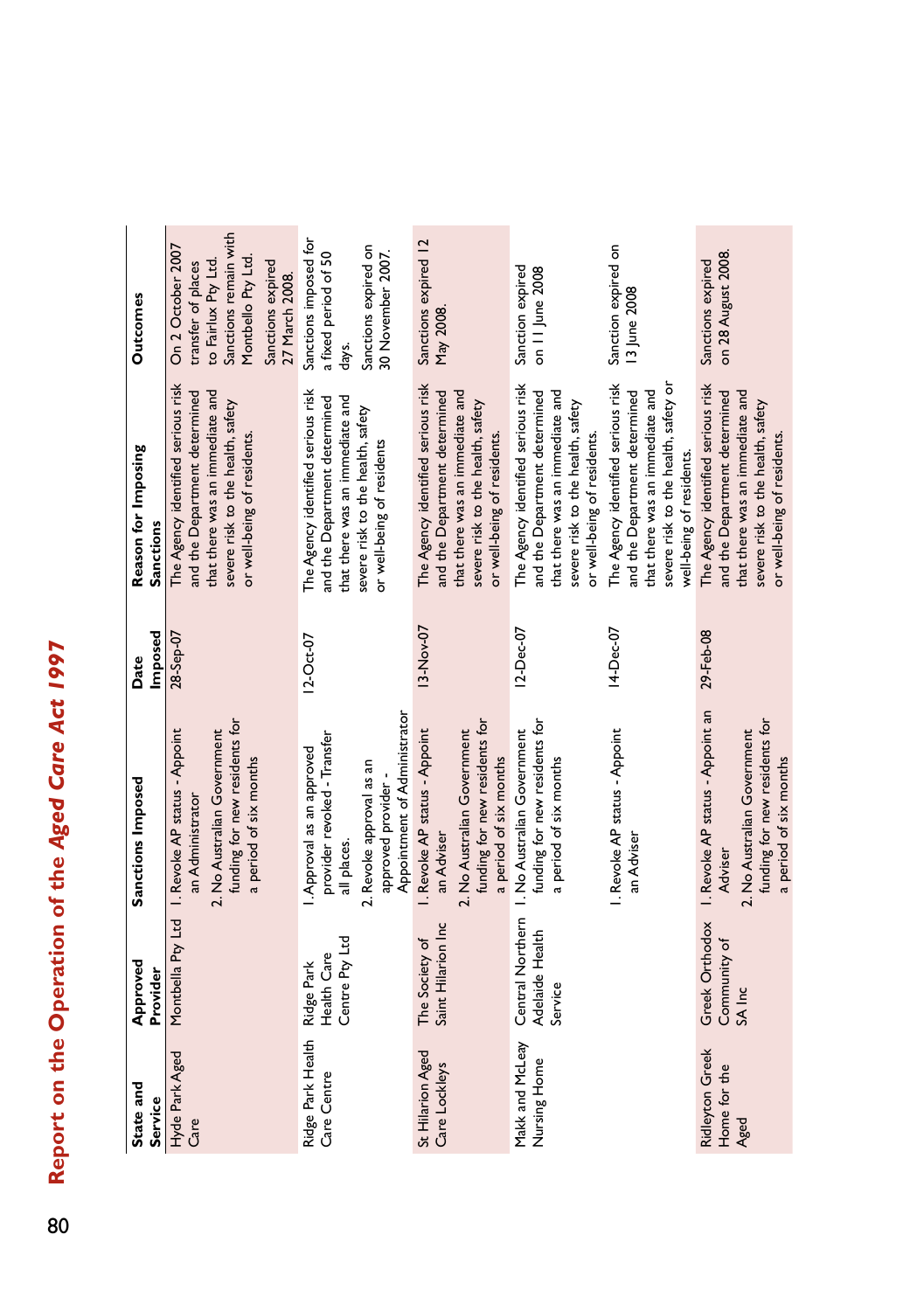| State and<br>Service           | Approved<br>Provider | Sanctions Imposed                                                                                                                                                                                                                                                     | Imposed<br>Date | Reason for Imposing<br>Sanctions                                                                                                                                           | <b>Outcomes</b>                                                                                                                                                                                                       |
|--------------------------------|----------------------|-----------------------------------------------------------------------------------------------------------------------------------------------------------------------------------------------------------------------------------------------------------------------|-----------------|----------------------------------------------------------------------------------------------------------------------------------------------------------------------------|-----------------------------------------------------------------------------------------------------------------------------------------------------------------------------------------------------------------------|
| Victoria                       |                      |                                                                                                                                                                                                                                                                       |                 |                                                                                                                                                                            |                                                                                                                                                                                                                       |
| Belvedere Park<br>Nursing Home | Saitta Pty Ltd       | funding for new residents for<br>I. Revoke AP status - Appoint<br>2. No Australian Government<br>a period of six months<br>an Administrator                                                                                                                           | 11-Aug-07       | severe risk to the health, safety or<br>The Agency identified serious risk<br>and the Department determined<br>that there was an immediate and<br>well-being of residents. | expire on 10 February<br>2008; however it was<br>new sanctions applied.<br>Sanction was due to<br>6 August 2007 and<br>reconsidered on                                                                                |
|                                |                      | On 16 August 2007 the following<br>3. Restrict approval as a provider<br>I. Revoke AP status from midday<br>2. Revoke allocation of places<br>Thursday 23 August 2007.<br>from midday Thursday<br>sanctions were imposed:<br>of aged care services<br>23 August 2007. | 16-Aug-07       |                                                                                                                                                                            | imposed on 16 August<br>ordered the sanctions<br>of Saitta's application<br>On 23 August 2007,<br>pending the hearing<br>the Administrative<br>and determination<br>Appeals Tribunal<br>2007 be stayed<br>for review. |
|                                |                      |                                                                                                                                                                                                                                                                       |                 |                                                                                                                                                                            | affirmed the decision<br>to impose sanctions.<br>On 5 August 2008,<br>the Administrative<br>of 16 August 2007<br>Appeals Tribunal                                                                                     |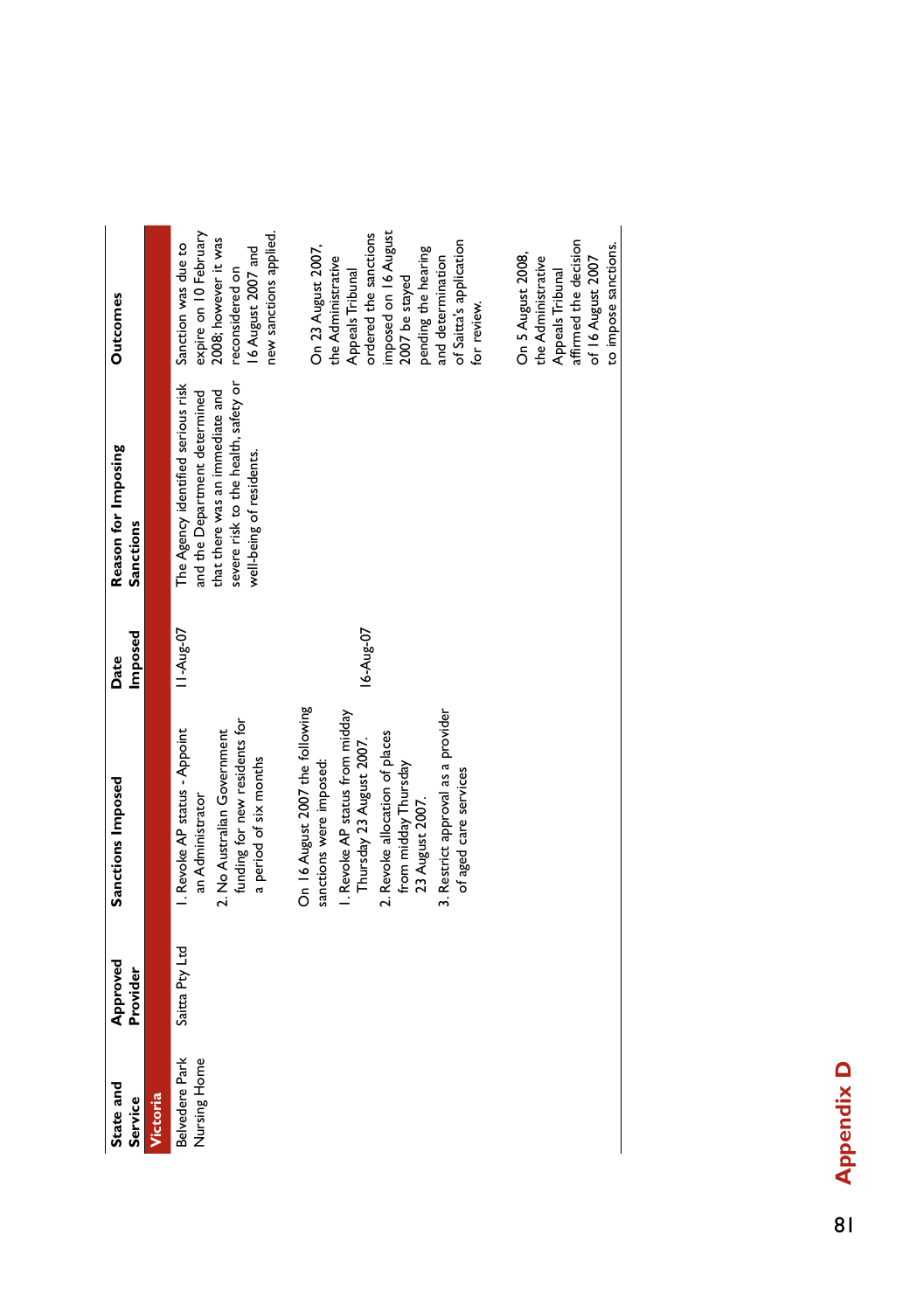# Report on the Operation of the Aged Care Act 1997 82**Report on the Operation of the** *Aged Care Act 1997* 82

| State and<br>Service                   | Approved<br>Provider                      | Sanctions Imposed                                                                                                                                                                  | Imposed<br>Date | Reason for Imposing<br>Sanctions                                                                                                                                           | <b>Outcomes</b>                                                                                                                                                                                        |
|----------------------------------------|-------------------------------------------|------------------------------------------------------------------------------------------------------------------------------------------------------------------------------------|-----------------|----------------------------------------------------------------------------------------------------------------------------------------------------------------------------|--------------------------------------------------------------------------------------------------------------------------------------------------------------------------------------------------------|
| Ashleigh Aged<br>Care                  | National Pty Ltd<br>Expanding<br>Horizons | funding for new residents for<br>3. Prohibit charging Bonds and<br>I. Revoke AP status - Appoint<br>2. No Australian Government<br>a period of six months<br>an Adviser<br>accrual | $16 - 5ep - 07$ | The Agency identified serious risk<br>severe risk to the health, safety or<br>and the Department determined<br>that there was an immediate and<br>well-being of residents. | Sanctions remain with<br>National Pty Ltd until<br>Expanding Horizons<br>on 15 March 2008<br>Sanctions expired<br>On 18 December<br>2007 transfer of<br>places to Arcare<br>15 March 2008.<br>Pty Ltd. |
| Allambi Elderly<br>Peoples Home        | Allambi Elderly<br>Peoples Home<br>ğ      | I. Revoke AP status - Appoint an<br>Adviser.                                                                                                                                       | $19-Ort-07$     | Department imposed sanctions<br>Long pathway sanction. The<br>following a NNC & NTR                                                                                        | Sanction expired<br>18 April 2008                                                                                                                                                                      |
| Northern Territory                     |                                           |                                                                                                                                                                                    |                 |                                                                                                                                                                            |                                                                                                                                                                                                        |
| Homes for The<br>Hetti Perkins<br>Aged | Hostels Limited<br>Aboriginal             | funding for new residents for<br>I. Revoke AP status - Appoint<br>2. No Australian Government<br>a period of six months<br>an Administrator                                        | $17-Or-07$      | The Agency identified serious risk<br>and the Department determined<br>that there was an immediate and<br>severe risk to the health, safety<br>or well-being of residents. | Sanction expired<br>16 April 2008                                                                                                                                                                      |

Note: Section 68-1 of the *Aged Care Act 1997* provides that a sanction that has been imposed on an Approved Provider for non-compliance with its responsibilities cases to apply if (a) the sanction period ends or (b) the S (\*) Note: Section 68-1 of the *Aged Care Act 1997* provides that a sanction that has been imposed on an Approved Provider for non-compliance with its responsibilities ceases to apply if (a) the sanction period ends or (b) the Secretary decides under section 68-3 of the Act that it is appropriate for the sanction to be lifted. When applicable, the duration of a sanction is fixed by the Secretary and specified in the notice of decision to impose a sanction. $\epsilon$